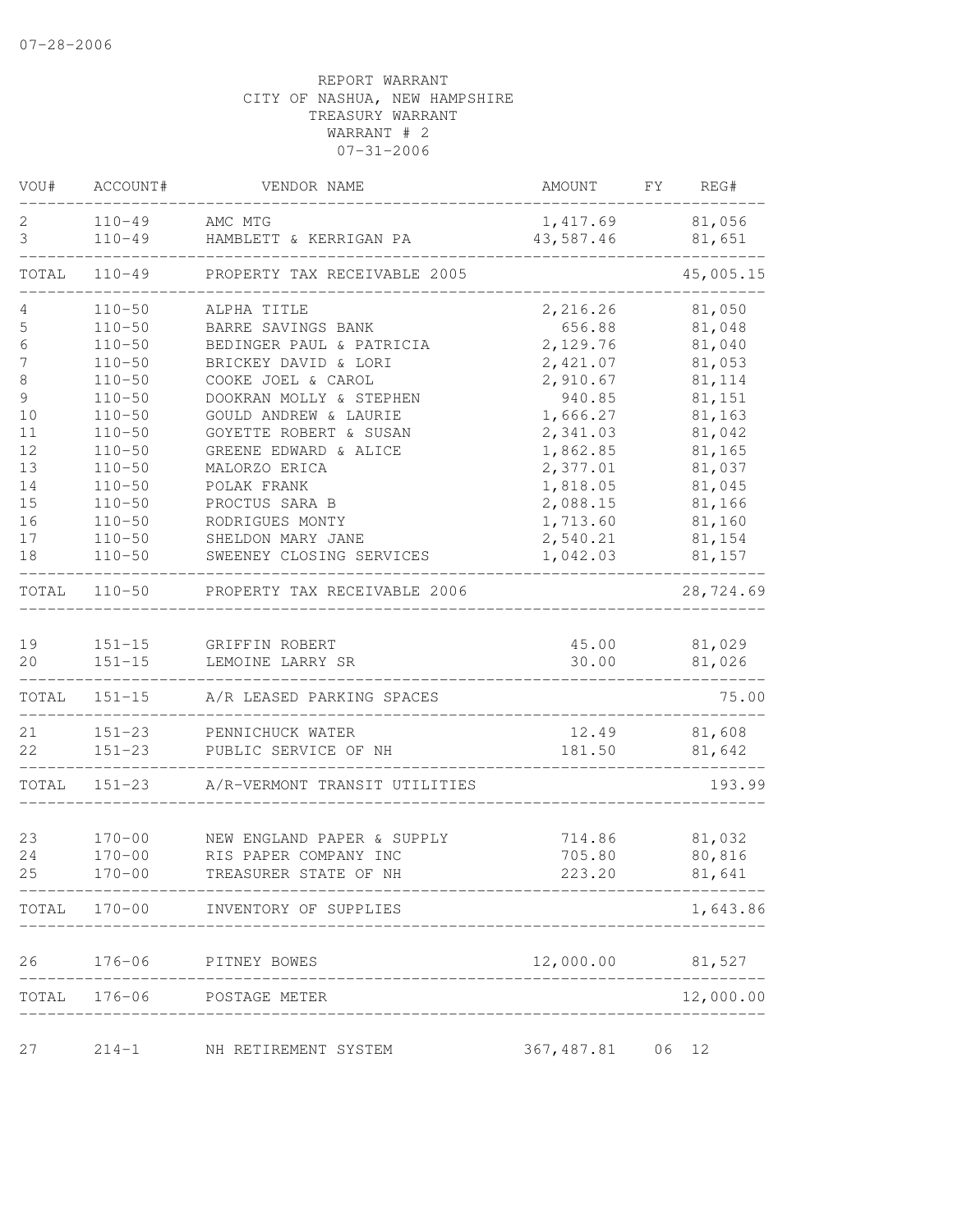| VOU#           | ACCOUNT#                               | VENDOR NAME                                                                                        | AMOUNT                       | FΥ | REG#                       |
|----------------|----------------------------------------|----------------------------------------------------------------------------------------------------|------------------------------|----|----------------------------|
| TOTAL          | $214 - 1$                              | PENSION 1                                                                                          |                              |    | 367, 487.81                |
| 27             | $214 - 2$                              | NH RETIREMENT SYSTEM                                                                               | 103, 291.73                  | 06 | 12                         |
| TOTAL          | $214 - 2$                              | PENSION 2                                                                                          |                              |    | 103, 291.73                |
| 27             | $214 - 4$                              | NH RETIREMENT SYSTEM                                                                               | 116,727.31                   | 06 | 12                         |
| TOTAL          | $214 - 4$                              | PENSION 4 - POLICE                                                                                 |                              |    | 116,727.31                 |
| 27             | $214 - 5$                              | NH RETIREMENT SYSTEM                                                                               | 106,379.00                   | 06 | 12                         |
| TOTAL          | $214 - 5$                              | PENSION 4 - FIRE                                                                                   |                              |    | 106,379.00                 |
| 27             | $214 - 8$                              | NH RETIREMENT SYSTEM                                                                               | 3,007.55                     | 06 | 12                         |
| TOTAL          | $214 - 8$                              | PENSION 8                                                                                          |                              |    | 3,007.55                   |
| 28             | $214 - A$                              | ANTHEM BLUE CROSS BLUE SHIELD                                                                      | 69, 325.29                   |    | 28                         |
| TOTAL          | $214 - A$                              | BLUE CROSS HMO-SCHOOL                                                                              |                              |    | 69,325.29                  |
| 29             | $214 - B$                              | HARVARD PILGRIM HEALTH CARE                                                                        | 12,329.06                    |    | 27                         |
| TOTAL          | $214 - B$                              | HARVARD COM HP-SCHOOL                                                                              |                              |    | 12,329.06                  |
| 30<br>31<br>32 | $214 - BD$<br>$214 - BD$<br>$214 - BD$ | FEDERAL RESERVE BANK OF CLEVEL<br>FEDERAL RESERVE BANK OF CLEVEL<br>FEDERAL RESERVE BANK OF CLEVEL | 450.00<br>150.00<br>250.00   |    | 80,655<br>80,664<br>80,667 |
| TOTAL          | $214 - BD$                             | BONDS DEDUCTION                                                                                    |                              |    | 850.00                     |
| 33<br>34       | $214 - BH$<br>$214 - BH$               | ANTHEM BLUE CROSS BLUE SHIELD<br>LALIBERTE LAURA                                                   | 276,596.63<br>447.56         |    | 28<br>81,007               |
| TOTAL          | $214 - BH$                             | BLUE/CROSS HMO- CITY                                                                               |                              |    | 277,044.19                 |
| 35             | $214-C$                                | ANTHEM BLUE CROSS BLUE SHIELD 2,387.14                                                             |                              |    | 28                         |
|                |                                        | TOTAL 214-C B/C B/S J PLAN-DED SCHOOL                                                              |                              |    | 2,387.14                   |
| 36             |                                        | 214-FS BENEFIT STRATEGIES INC 20,108.13 06 31<br>_____________                                     |                              |    |                            |
| TOTAL          |                                        | 214-FS FLEXIBLE SPENDING ACCOUNT -                                                                 | ---------------------------- |    | 20,108.13                  |
| 37             |                                        | 214-H NORTHEAST DELTA                                                                              | 1, 115.53                    |    | 30                         |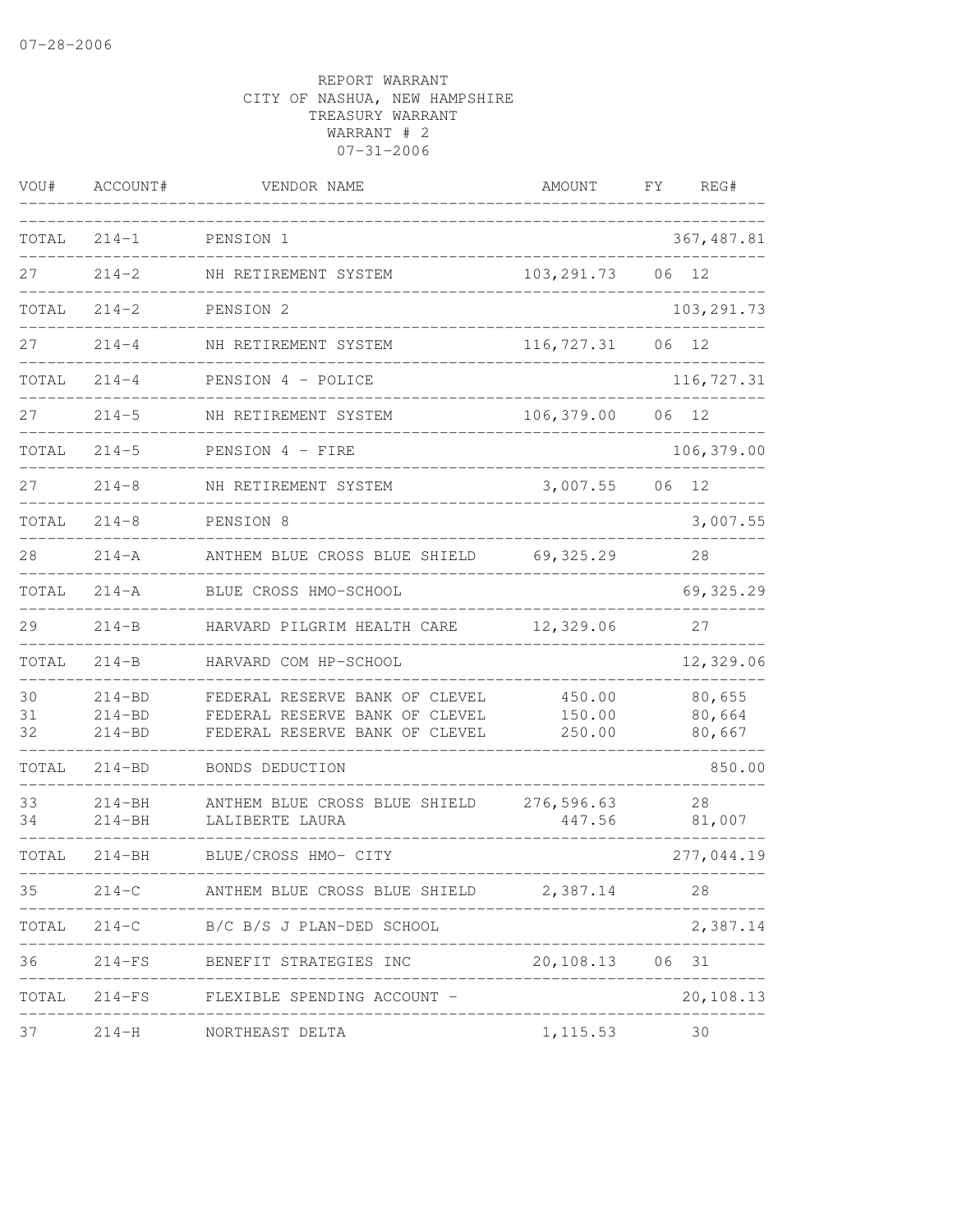| VOU#  | ACCOUNT#   | VENDOR NAME                                        | AMOUNT      | FΥ | REG#       |
|-------|------------|----------------------------------------------------|-------------|----|------------|
| TOTAL | $214 - H$  | N.E.DELTA-SCHOOL                                   |             |    | 1, 115.53  |
| 38    | $214 - HC$ | HARVARD PILGRIM HEALTH CARE                        | 15,530.79   |    | 27         |
| TOTAL | $214 - HC$ | HARVARD COM HP                                     |             |    | 15,530.79  |
| 39    | $214-HJ$   | ANTHEM BLUE CROSS BLUE SHIELD                      | 46, 140. 17 |    | 28         |
| TOTAL | $214 - HJ$ | BC/BS J PLAN DED-CITY                              |             |    | 46,140.17  |
| 39    | $214-I$    | ANTHEM BLUE CROSS BLUE SHIELD                      | 55,834.65   |    | 28         |
| TOTAL | $214 - I$  | B/C P.O.S-SCHOOL                                   |             |    | 55,834.65  |
| 40    | $214 - J$  | ITT HARTFORD                                       | 20, 221.30  |    | 29         |
| TOTAL | $214 - J$  | OPT LIFE SCHOOL                                    |             |    | 20, 221.30 |
| 41    | $214 - K$  | CHASE INSURANCE                                    | 237.11      | 06 | 22         |
| TOTAL | $214 - K$  | KEMPER TERM LIFE INSURANCE                         |             |    | 237.11     |
| 42    | $214 - L$  | ITT HARTFORD                                       | 2,654.41    |    | 29         |
| TOTAL | $214 - L$  | TERM LIFE DEDUCTION                                |             |    | 2,654.41   |
| 43    | $214-P$    | NORTHEAST DELTA                                    | 17,297.24   |    | 30         |
| TOTAL | $214-P$    | NORTHEAST DELTA DEDUCTION                          |             |    | 17,297.24  |
| 44    | $214 - PQ$ | ANTHEM BLUE CROSS BLUE SHIELD                      | 38,608.00   |    | 28         |
| TOTAL | $214 - PQ$ | BC/BS POINT OF SERV- CITY                          |             |    | 38,608.00  |
| 45    | $214-TK$   | ITT HARTFORD                                       | 12,800.31   |    | 29         |
| TOTAL | 214-TK     | OPTIONAL LIFE DEDUCTION<br>----------              |             |    | 12,800.31  |
| 46    |            | 214-W BOSTON MUTUAL LIFE INSURANCE 19,848.61 06 21 |             |    |            |
|       |            | TOTAL 214-W WHOLE LIFE DEDUCTION                   |             |    | 19,848.61  |
| 47    | $235 - 00$ | GOYETTE MERI                                       | 2,358.50    |    | 80,927     |
| TOTAL |            | ______________________<br>235-00 MURAL PROJECT     |             |    | 2,358.50   |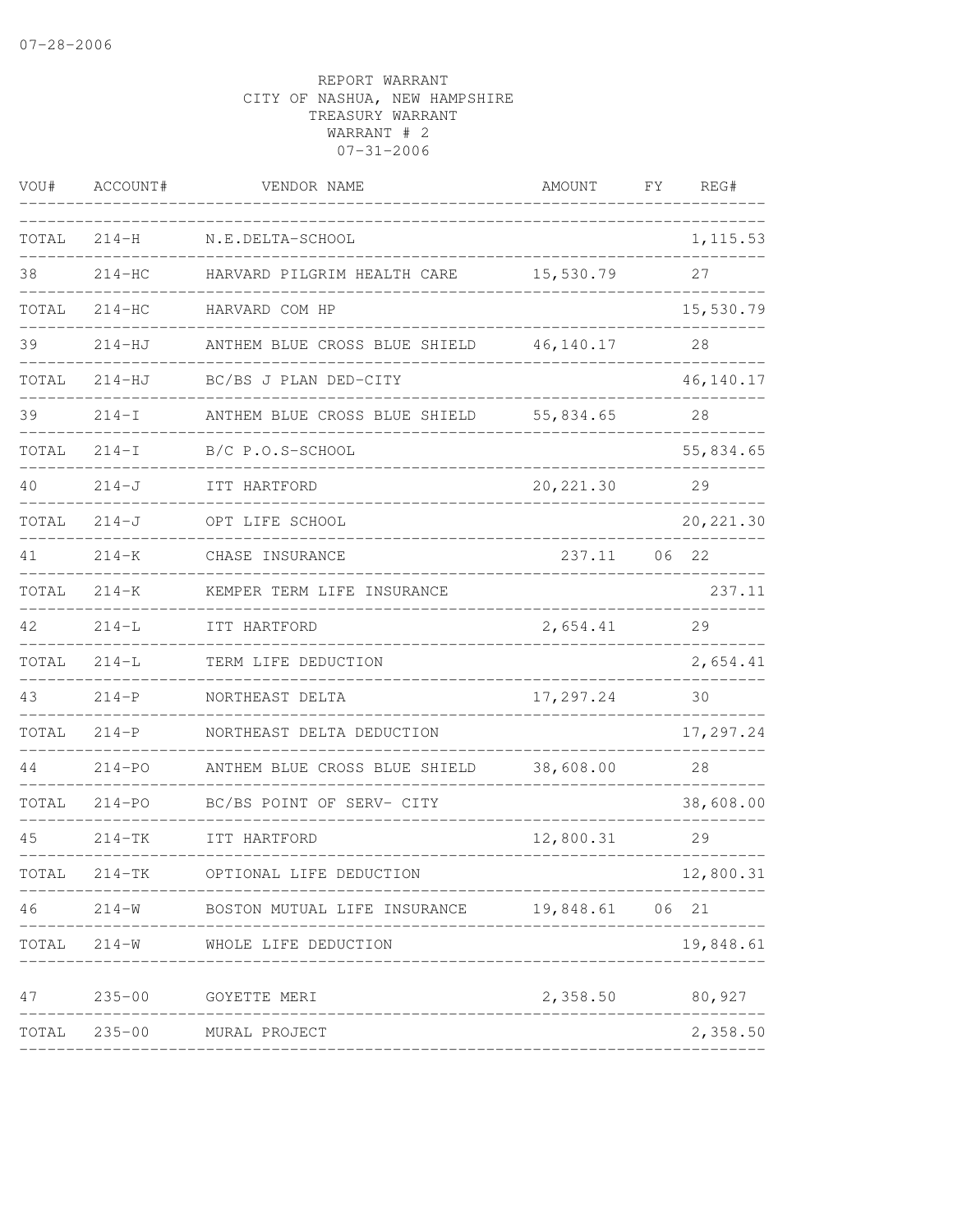| VOU#             | ACCOUNT#         | VENDOR NAME<br>_____________________                                 | AMOUNT FY                  | REG#                   |
|------------------|------------------|----------------------------------------------------------------------|----------------------------|------------------------|
| 186,55<br>186,55 | 286-01<br>286-01 | KRAHENBUHL ELIZABETH<br>PODOBNAYA OKSANA                             | 200.00<br>200.00           | 06 81,483<br>06 81,474 |
|                  |                  | TOTAL 286-01 SCHL-ELEMEN SUMMER SCHOOL FY07                          | __________________________ | 400.00                 |
|                  |                  | 186,55 286-02 HERNANDEZ ROSA<br>____________________________________ |                            | 70.00 06 81,481        |
|                  |                  | TOTAL 286-02 SCHL-SECONDARY SUMMER SCL FY07                          |                            | 70.00                  |
| 186,56 288-00    |                  | AMHERST STREET SCHOOL                                                |                            | 27.95 06 81,528        |
| TOTAL            |                  | 288-00 SCHOOL SUSPENSE ACCOUNT                                       |                            | 27.95                  |

07-28-2006

|                                        |                                                               | VOU# ACCOUNT# VENDOR NAME                                                                                                                                                                                                                                                            | AMOUNT FY REG#                                                                     |                      |                                     |
|----------------------------------------|---------------------------------------------------------------|--------------------------------------------------------------------------------------------------------------------------------------------------------------------------------------------------------------------------------------------------------------------------------------|------------------------------------------------------------------------------------|----------------------|-------------------------------------|
|                                        | 186,562 3047-49075 MILLER JOE                                 | 186,561 3047-49075 GILL'S PIZZA                                                                                                                                                                                                                                                      | 89.10 06 81,484<br>138.24 06 81,487                                                |                      |                                     |
|                                        |                                                               | 186,563 3047-91040 FIRST STUDENT INC                                                                                                                                                                                                                                                 | 97.50 06 81,351                                                                    |                      |                                     |
|                                        |                                                               | TOTAL 304 ALTERNATIVE SCHOOL                                                                                                                                                                                                                                                         |                                                                                    |                      | 324.84                              |
| 48<br>49<br>50<br>51<br>52             |                                                               | 305-59100 ANDERSON CECIL<br>305-59100 JEYNES MIKE<br>305-59100 JOHNSON PETER N<br>305-59100 SHAHOOD THOMAS W III<br>305-59100 WALLENT FRANK J                                                                                                                                        | 212.50 80,920<br>250.00 80,833<br>150.00 80,919<br>$50.00$ 80,883<br>112.50 80,777 |                      |                                     |
|                                        |                                                               | TOTAL 305 SRF - CIVIC & COMM ACTIVITIES                                                                                                                                                                                                                                              |                                                                                    |                      | 775.00                              |
| 53<br>54<br>55<br>56<br>57<br>58<br>59 | 308-83012<br>308-83012<br>308-83013<br>308-83013              | 308-83010 ANTHEM BLUE CROSS BLUE SHIELD 11,053.01<br>308-83010 BENEFIT STRATEGIES INC<br>308-83011 ANTHEM BLUE CROSS BLUE SHIELD 256.84<br>ANTHEM BLUE CROSS BLUE SHIELD 8,363.00<br>ANTHEM BLUE CROSS BLUE SHIELD<br>ANTHEM BLUE CROSS BLUE SHIELD<br>ANTHEM BLUE CROSS BLUE SHIELD | 3,192.00<br>33,688.57<br>67,402.72<br>50,062.90                                    | 06 23<br>06<br>06    | 06 23<br>31<br>28<br>23<br>28<br>23 |
| 60<br>61<br>62<br>63<br>63<br>64       | 308-83016<br>308-83017<br>308-83017<br>308-83018<br>308-83020 | HARVARD PILGRIM HEALTH CARE 12,825.34<br>HARVARD PILGRIM HEALTH CARE 8,266.53<br>HARVARD PILGRIM HEALTH CARE 8,708.45<br>ANTHEM BLUE CROSS BLUE SHIELD 11,793.59<br>308-83019 ANTHEM BLUE CROSS BLUE SHIELD<br>NORTHEAST DELTA                                                       | 36, 241.91<br>14, 235.97                                                           | 06<br>06<br>06<br>06 | 20<br>27<br>20<br>23<br>23<br>30    |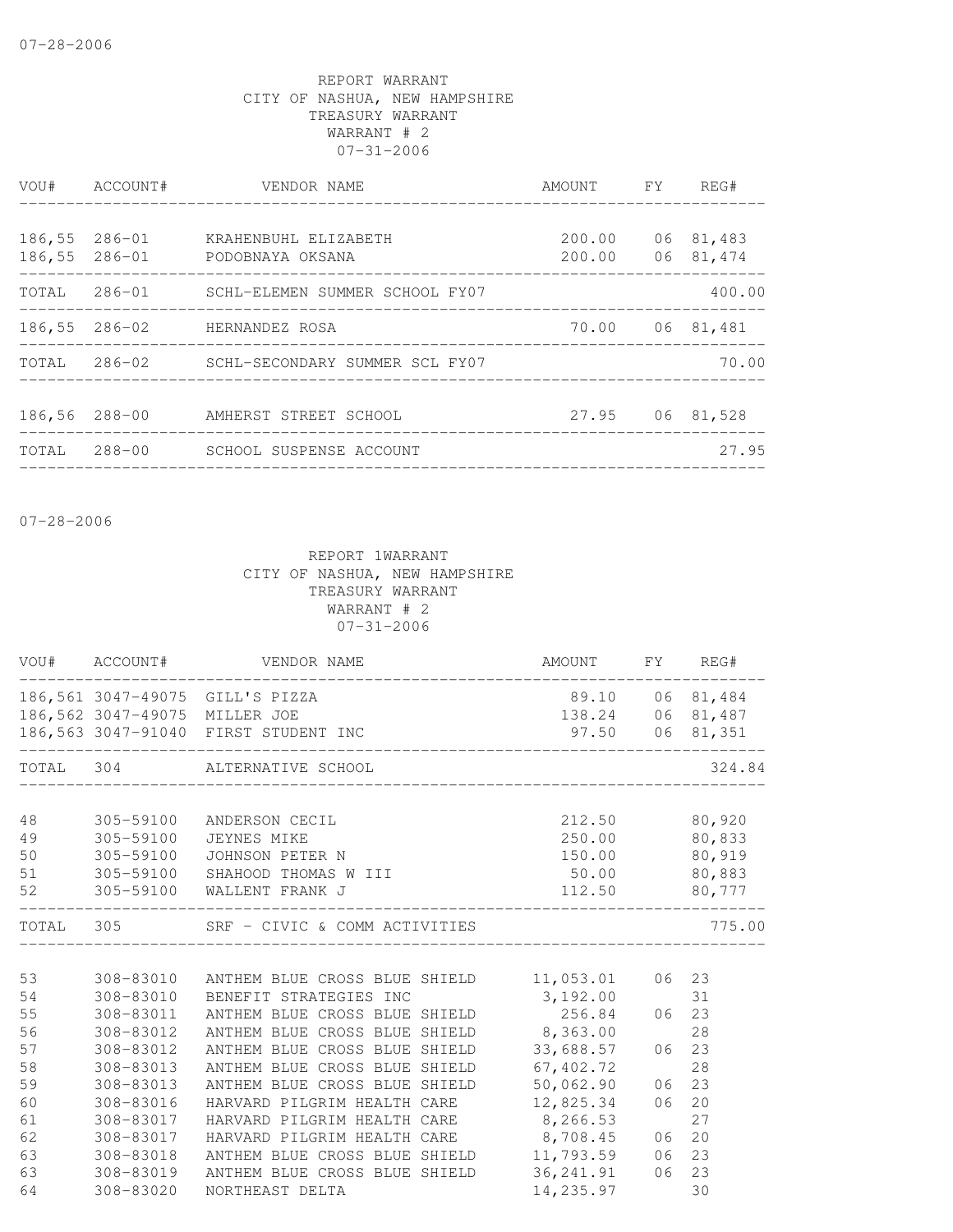| 308-83020 | NORTHEAST DELTA               | 60,724.07  | 06 | 19     |
|-----------|-------------------------------|------------|----|--------|
| 308-83021 | NORTHEAST DELTA               | 6,450.47   |    | 30     |
| 308-83021 | NORTHEAST DELTA               | 12,326.71  | 06 | 19     |
| 308-83022 | NORTHEAST DELTA               | 115,045.08 |    | 19     |
| 308-83025 | JOHN R SHARRY INC             | 4,500.00   | 06 | 80,932 |
| 308-83040 | FRED C CHURCH INC             | 791.00     |    | 17     |
| 308-83051 | GALLAGHER JOHN                | 40,000.00  | 06 | 80,659 |
| 308-83051 | STEWART HALL PA               | 10,000.00  | 06 | 80,658 |
| 308-83052 | ADVANCED HEALTH SERVICES W/C  | 207.00     | 06 | 81,238 |
| 308-83053 | ASSOCIATED RADIOLOGISTS PA W/ | 95.00      | 06 | 81,195 |
| 308-83053 | BONO JAMES MD<br>W/C          | 225.00     | 06 | 80,771 |
| 308-83053 | CHELMSFORD MRI PC<br>W/C      | 950.00     | 06 | 80,689 |
| 308-83053 | CONCENTRA INTEGRATED SERVICES | 498.52     | 06 | 80,729 |
| 308-83053 | CONCORD HOSPITAL<br>W/C       | 457.20     | 06 | 81,218 |
| 308-83053 | DARTMOUTH-HITCHCOCK CLINIC    | 626.00     | 06 | 81,242 |
| 308-83053 | DIONNE PIERRE L MD            | 280.00     | 06 | 80,827 |
| 308-83053 | FIRST SCRIPT NETWORK SERVICES | 104.22     | 06 | 80,940 |
| 308-83053 | GALLAGHER JOHN                | 40.00      | 06 | 80,915 |
| 308-83053 | GREATER NASHUA EMERGENCY PHYS | 294.00     | 06 | 81,211 |
|           |                               |            |    |        |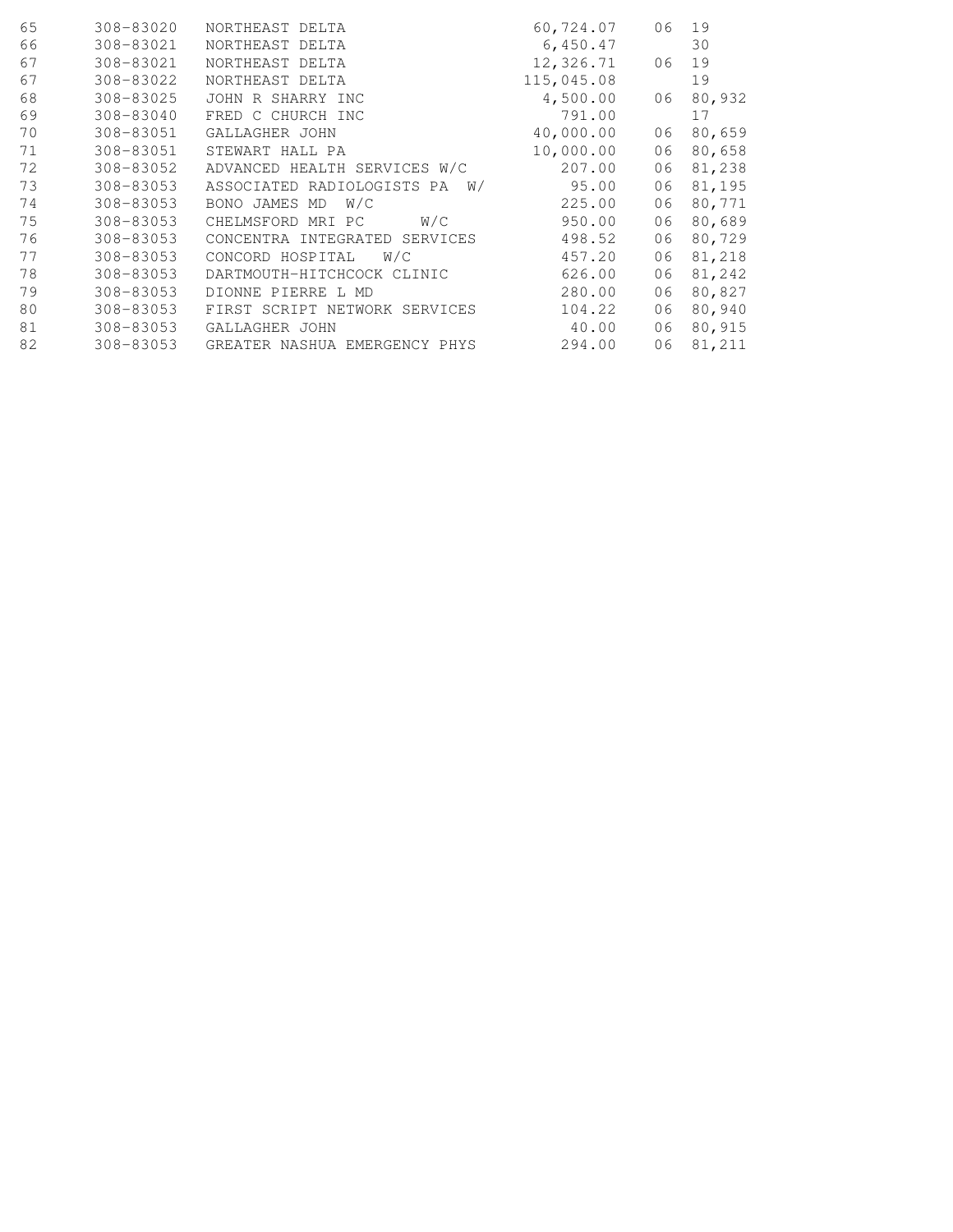| VOU#  | ACCOUNT#           | VENDOR NAME                                          | AMOUNT    | FΥ | REG#        |
|-------|--------------------|------------------------------------------------------|-----------|----|-------------|
| 83    | 308-83053          | W/C<br>LASHER JUDITH PSY.D.                          | 1,980.00  | 06 | 80,706      |
| 84    | 308-83053          | MANCHESTER CHIROPRACTIC                              | 400.00    | 06 | 80,939      |
| 85    | 308-83053          | OCCUPATIONAL HEALTH CTRS SOUTH                       | 767.38    | 06 | 80,885      |
| 86    | 308-83053          | PAIN SOLUTIONS PLLC                                  | 350.00    | 06 | 80,851      |
| 87    | 308-83053          | W/C<br>SJ PHYSICIAN SERVICES                         | 75.00     | 06 | 80,683      |
| 88    | 308-83053          | SO NH REGIONAL MEDICAL CENTER                        | 20,799.03 | 06 | 81,196      |
| 89    | 308-83053          | ST JOSEPH'S HOSPITAL W/C                             | 666.80    | 06 | 80,751      |
| 90    | 308-83053          | THIRD PARTY SOLUTIONS<br>W/C                         | 421.54    | 06 | 81,216      |
| 91    | 308-83053          | W/C<br>WALGREEN CO                                   | 876.34    | 06 | 81,202      |
| 92    | 308-83054          | ADVANCED HEALTH SERVICES W/C                         | 4,020.10  | 06 | 81,238      |
| 93    | 308-83054          | ASSOCIATED RADIOLOGISTS PA<br>W/                     | 54.00     | 06 | 81,195      |
| 94    | 308-83054          | DARTMOUTH-HITCHCOCK CLINIC                           | 6,983.00  | 06 | 81,242      |
| 95    | 308-83054          | FIRST SCRIPT NETWORK SERVICES                        | 10.60     | 06 | 80,940      |
| 96    | 308-83054          | GRANITE STATE NEUROSURGERY                           | 222.00    | 06 | 80,896      |
| 97    | 308-83054          | HEALTHSOUTH HOLDINGS INC<br>W/C                      | 1,907.00  | 06 | 81,200      |
| 98    | 308-83054          | OCCUPATIONAL HEALTH CTRS SOUTH                       | 4,060.49  | 06 | 80,885      |
| 99    | 308-83054          | PHYSICAL THERAPY CENTER OF MIL                       | 1,033.00  | 06 | 81,204      |
| 100   | 308-83054          | SO NH REGIONAL MEDICAL CENTER                        | 807.90    | 06 | 81,196      |
| 101   | 308-83054          | THIRD PARTY SOLUTIONS<br>W/C                         | 3, 342.51 | 06 | 81,216      |
| 102   | 308-83055          | DELLERA BUSINESS SUPPORT SVCS                        | 254.40    | 06 | 81,249      |
| 103   | 308-83055          | DEVINE MILLIMET & BRANCH PA<br><b>W</b>              | 1,061.44  | 06 | 81,198      |
| 104   | 308-83055          | DOWNEAST INVESTIGATIONS INC                          | 1,399.00  | 06 | 81,244      |
| 105   | 308-83055          | SO NH REGIONAL MEDICAL CENTER                        | 169.06    | 06 | 81,196      |
| 106   | 308-83056          | ST JOSEPH BUSINESS & HEALTH                          | 273.00    | 06 | 80,860      |
| 107   | 308-83057          | DESHAINES JENNIER                                    | 63.31     | 06 | 81,529      |
| 108   | 308-83063          | THE MELANSON COMPANY INC                             | 1,277.00  | 06 | 80,797      |
| 109   | 308-83064          | DOWNEAST INVESTIGATIONS INC                          | 1,528.75  | 06 | 81,244      |
| 110   | 308-83064          | DOWNTOWN LINCOLN MERCURY INC                         | 1,939.84  | 06 | 81,239      |
| 111   | 308-83064          | JOHN SHEA AS ATTY/STATE FARM                         | 2,500.00  | 06 | 80,660      |
| 112   | 308-83064          | KINGSTON PAUL                                        | 996.63    | 06 | 81,017      |
| 113   | 308-83064          | MALLORY & FRIEDMAN PLLC                              | 630.00    | 06 | 80,954      |
| 114   | 308-83064          | SANTOS ANA & GELSON &                                | 68,000.00 | 06 | 80,665      |
| 115   | 308-83070          | TREASURER STATE OF NH                                | 100.00    | 06 | 81,596      |
| TOTAL | 308                | SRF - INSURANCE                                      |           |    | 648, 674.22 |
|       | 186,564 3086-13004 | CAMPION TODD                                         | 94.79     |    | 06 81,403   |
|       | 186,565 3086-43005 | FEDEX                                                | 33.99     | 06 | 81,585      |
|       | 3086-82025         | NH RETIREMENT SYSTEM                                 | 377.17    | 06 | 12          |
|       | 3086-83006         | ANTHEM BLUE CROSS BLUE SHIELD                        | 1,006.50  | 06 | 23          |
|       |                    | 3086-83009 NORTHEAST DELTA                           | 79.99     |    | 19          |
|       | 3086-83031         | ITT HARTFORD                                         | 17.08     |    | 81,486      |
|       |                    | 186,566 3086-91040 COTE RICHARD                      | 101.46    |    | 06 81,303   |
| TOTAL | 308                | ____________________________<br>JAVITS GRANT PROGRAM |           |    | 1,710.98    |
|       |                    |                                                      |           |    |             |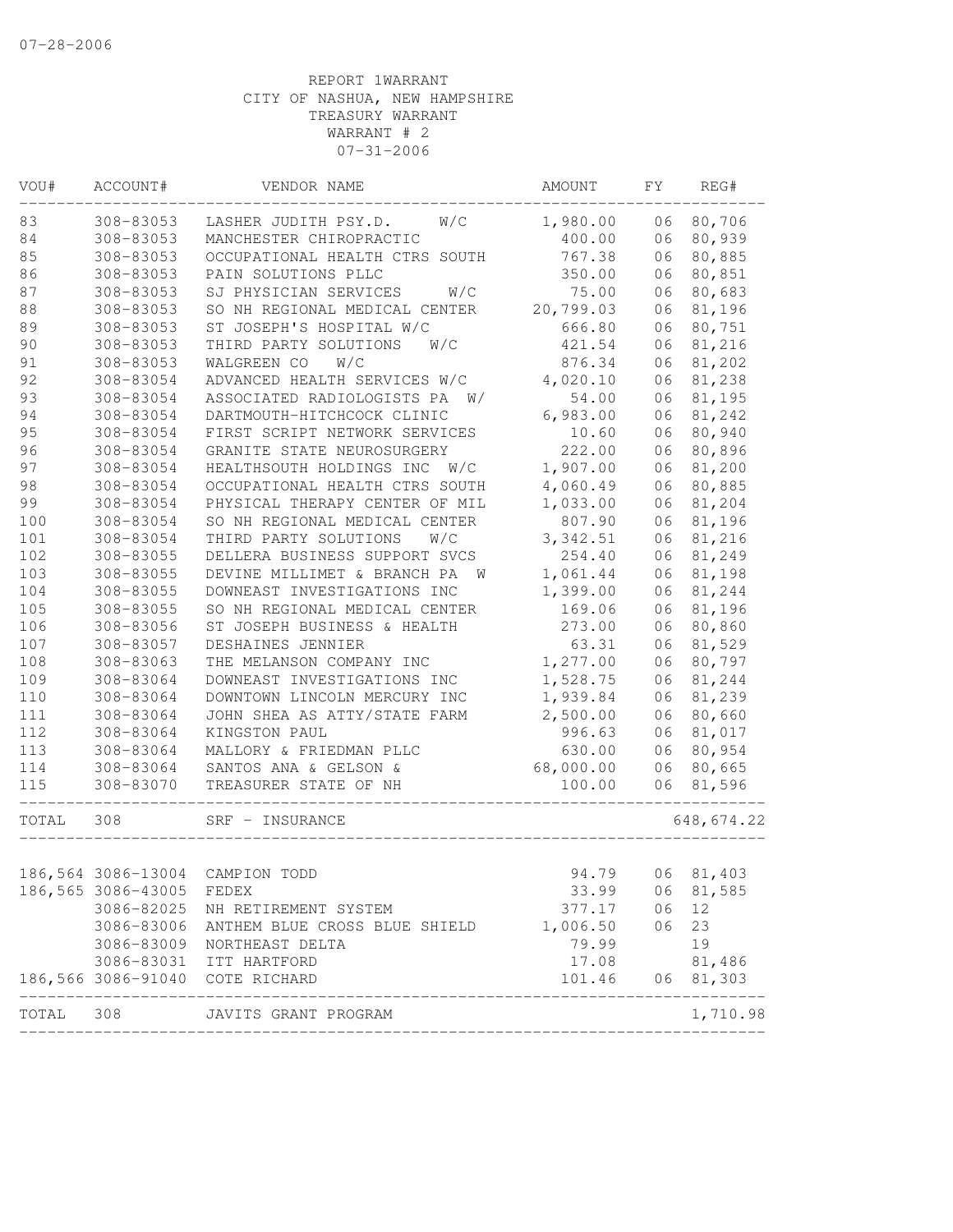| VOU#       | ACCOUNT#                                 | VENDOR NAME                                | AMOUNT                 | FY | REG#             |
|------------|------------------------------------------|--------------------------------------------|------------------------|----|------------------|
|            | 186,567 3097-44005<br>186,568 3097-49085 | ALPHAGRAPHICS<br>BOSTONBEAN COFFEE COMPANY | 4,373.00<br>141.00     |    | 80,921<br>81,377 |
|            | 186,569 3097-64045                       | RTM COMMUNICATIONS INC                     | 2,005.20               | 06 | 81,380           |
|            | 186,570 3097-64330                       | NORTHEAST FOOD SVC EQUIPMENT &             | 8,984.00               | 06 | 80,744           |
|            | 186,570 3097-74092                       | NORTHEAST FOOD SVC EQUIPMENT &             | 182.85                 | 06 | 80,744           |
|            | 3097-82025                               | NH RETIREMENT SYSTEM                       | 4,790.37               | 06 | 12               |
|            | 3097-83006                               | ANTHEM BLUE CROSS BLUE SHIELD              | 21, 297.57             | 06 | 23               |
|            | 3097-83006                               | HARVARD PILGRIM HEALTH CARE                | 8,556.73               | 06 | 81,486           |
|            | 3097-83009                               | NORTHEAST DELTA                            | 1,639.97               | 06 | 19               |
|            | 3097-83031                               | ITT HARTFORD                               | 119.00<br>------------ |    | 81,486           |
| TOTAL      | 309                                      | SRF - FOOD SERVICES                        |                        |    | 52,089.69        |
|            | 186,571 3118-49050                       | HOUGHTON MIFFLIN GRT SOURCE                | 638.92                 |    | 06 81,509        |
|            | 186,572 3118-49050                       | INTEGRATED OFFICE SOLUTIONS                | 152.00                 |    | 06 81,302        |
|            | 186, 573 3118-49050                      | PETTY CASH                                 | 7.97                   |    | 81,530           |
|            | 186, 573 3118-49050                      | PETTY CASH                                 | 39.00                  |    | 06 81,530        |
|            | 186, 574 3118-49050                      | PLACE PATRICIA                             | 167.20                 |    | 81,312           |
|            | 186,575 3118-49050                       | STAPLES BUSINESS ADVANTAGE                 | 292.21                 |    | 06 81,214        |
| TOTAL      | 311                                      | SUMMER SCHOOL                              |                        |    | 1,297.30         |
|            |                                          |                                            |                        |    |                  |
| 125        | 312-41010                                | STAPLES BUSINESS ADVANTAGE                 | 165.85                 |    | 06 81,270        |
| 126<br>127 | 312-46025<br>$312 - 705$                 | BEN'S UNIFORMS<br>CAMPBELL CHRIS           | 30.00<br>10.00         |    | 81,516<br>81,139 |
| 128        | $312 - 705$                              | D & R TOWING INC                           | 312.50                 |    | 81,492           |
| 129        | $312 - 705$                              | DECELLES AUTO CLINIC INC                   | 190.00                 |    | 81,234           |
| 130        | $312 - 705$                              | MURRAY LORETTA                             | 10.00                  |    | 81,148           |
| 131        | $312 - 705$                              | QUICK RESPONSE TOWING LLC                  | 960.00                 | 06 | 81,219           |
| 132        | $312 - 705$                              | SHAW LORI A                                | 20.00                  |    | 81,156           |
| 133        | $312 - 705$                              | SMULDERS YVONNE                            | 35.00                  |    | 81,159           |
| TOTAL      | 312                                      | SRF - FINANCIAL SERVICES                   |                        |    | 1,733.35         |
|            |                                          | 186,576 3122-49050 ACADEMUS CAP & GOWN CO. |                        |    | 24.00 06 81,466  |
|            |                                          | TOTAL 312 ADULT ED/CONTINUING ED           |                        |    | 24.00            |
|            |                                          | 3245-82025 NH RETIREMENT SYSTEM            | 186.62 06 12           |    |                  |
|            |                                          | TOTAL 324 YOUTH SAFE HAVEN-PAL             |                        |    | 186.62           |
|            |                                          |                                            |                        |    |                  |
|            |                                          | 186,577 3247-49075 PALING-CARDOSO SARAH    |                        |    | 75.00 06 81,388  |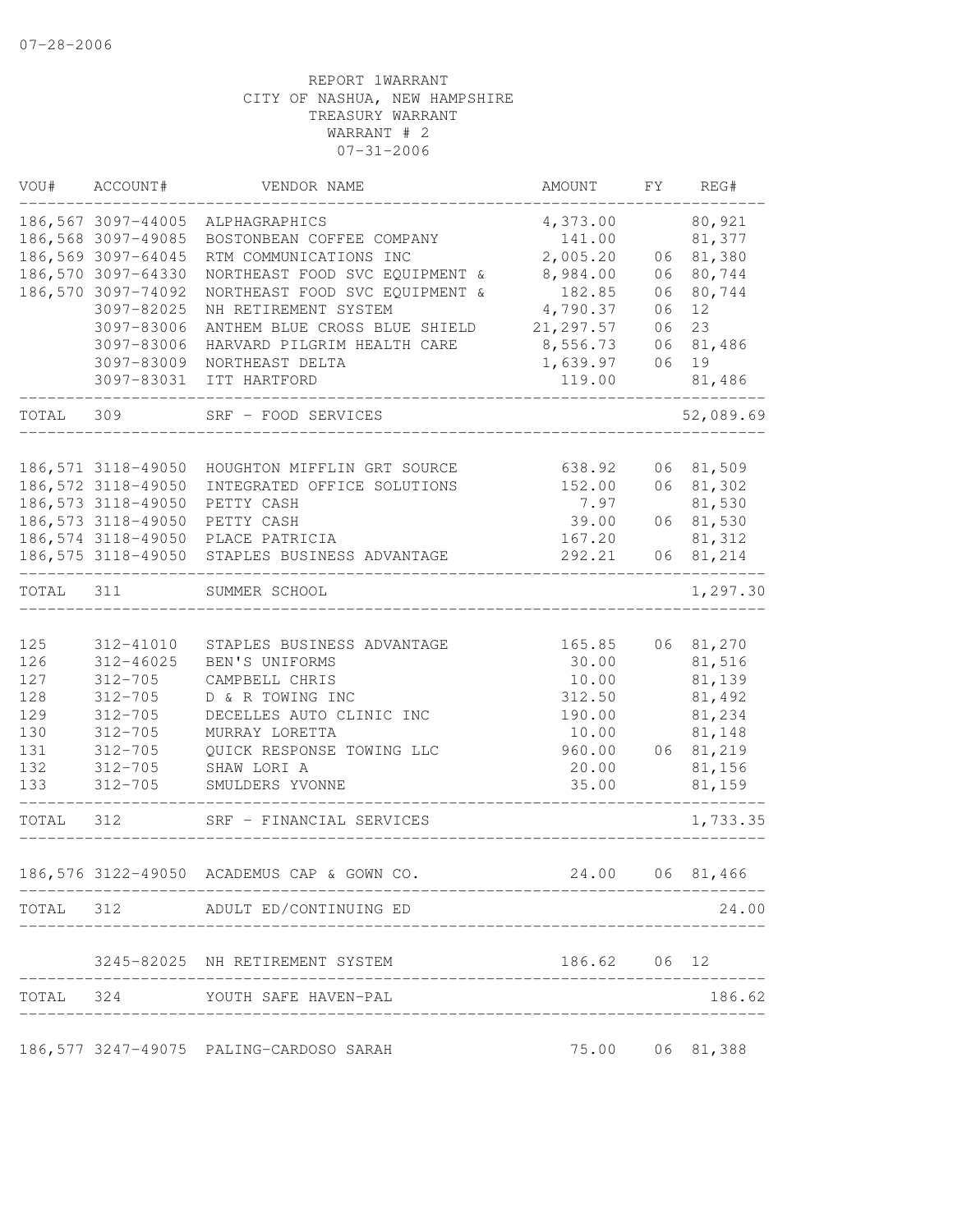|                                                      |                                                                                                            | VOU# ACCOUNT# VENDOR NAME                                                                                                                                                   | AMOUNT FY REG#                                                               |                                  |                                                                                       |
|------------------------------------------------------|------------------------------------------------------------------------------------------------------------|-----------------------------------------------------------------------------------------------------------------------------------------------------------------------------|------------------------------------------------------------------------------|----------------------------------|---------------------------------------------------------------------------------------|
|                                                      |                                                                                                            | 186,578 3247-59130 EUSTIS RICHARD                                                                                                                                           | 72.00 06 81,470<br>___________                                               |                                  |                                                                                       |
|                                                      |                                                                                                            | TOTAL 324 ATHLETICS REVENUE FUND                                                                                                                                            | __________________________________                                           |                                  | 147.00                                                                                |
|                                                      |                                                                                                            | 186,579 3257-705 ACTORSINGERS INC                                                                                                                                           | 500.00 06 81,274                                                             |                                  |                                                                                       |
|                                                      | TOTAL 325                                                                                                  | SCHOOL FACILITIES RENTAL                                                                                                                                                    |                                                                              |                                  | 500.00                                                                                |
| 135<br>136<br>137<br>138<br>139<br>140<br>141<br>142 | 331-01430<br>331-01430<br>331-01500<br>331-01500<br>331-31050<br>331-31050<br>331-59100<br>$331 - 64030$   | DATA RADIO MGMT CO INC<br>NEXTEL COMMUNICATIONS<br>LAW REALTY CO INC<br>RAPID REAL ESTATE LLC<br>CINGULAR WIRELESS LLC<br>VERIZON WIRELESS<br>ACCURINT<br>DELL MARKETING LP | 35.00<br>242.81<br>400.00<br>1,400.00<br>22.81<br>134.16<br>7.50<br>1,304.20 | 06                               | 81,362<br>06 81,612<br>80,661<br>80,662<br>81,614<br>06 81,617<br>06 80,971<br>80,809 |
| 143<br>144<br>145<br>145<br>146<br>147               | $331 - 64030$<br>331-78007<br>331-82025<br>331-82030<br>331-83006<br>331-83009                             | RILEY'S SPORT SHOP INC<br>SUNTECH TINTING<br>NH RETIREMENT SYSTEM<br>NH RETIREMENT SYSTEM<br>HARVARD PILGRIM HEALTH CARE<br>NORTHEAST DELTA                                 | 3,618.00<br>400.00<br>327.53<br>7,735.58<br>1,351.06<br>134.65               | 06<br>06<br>06<br>06<br>06<br>06 | 80,693<br>80,916<br>12<br>12<br>20<br>19                                              |
| TOTAL 331                                            |                                                                                                            | SRF - POLICE DEPARTMENT                                                                                                                                                     |                                                                              |                                  | 17, 113.30                                                                            |
|                                                      |                                                                                                            | 148 332-49050 WB MASON COMPANY INC                                                                                                                                          | 1,227.92 06 80,743                                                           |                                  |                                                                                       |
|                                                      |                                                                                                            | TOTAL 332 SRF - FIRE DEPARTMENT                                                                                                                                             |                                                                              |                                  | 1,227.92                                                                              |
|                                                      |                                                                                                            | 186,580 3336-49050 PEARSON EDUCATION                                                                                                                                        | 1,529.58 06 81,401                                                           |                                  |                                                                                       |
| TOTAL 333                                            |                                                                                                            | TITLE I SCHL IMPRV MT PLEASANT                                                                                                                                              | ______________________                                                       |                                  | 1,529.58                                                                              |
|                                                      | 186,581 3356-49050<br>3356-82025<br>3356-83006<br>3356-83009<br>3356-83031                                 | MCGRAW HILL COMPANIES<br>NH RETIREMENT SYSTEM<br>HARVARD PILGRIM HEALTH CARE<br>NORTHEAST DELTA<br>ITT HARTFORD                                                             | 1,806.49<br>185.74<br>1,000.79<br>80.23<br>27.44                             | 06<br>06<br>06<br>06             | 80,871<br>12<br>81,486<br>19<br>81,486                                                |
|                                                      | 186,582 3356-91040<br>186,583 3356-91040<br>186,584 3356-91040<br>186,585 3356-91040<br>186,586 3356-91040 | ACRES SHIRLEY<br>DERDERIAN SUSAN<br>DUNCKLEE LISA<br>FISHER JUDITHANNE<br>MAROTTE DANIELLE                                                                                  | 136.50<br>136.50<br>136.50<br>136.50<br>136.50                               | 06<br>06<br>06<br>06<br>06       | 81,421<br>81,475<br>81,334<br>81,455<br>81, 477                                       |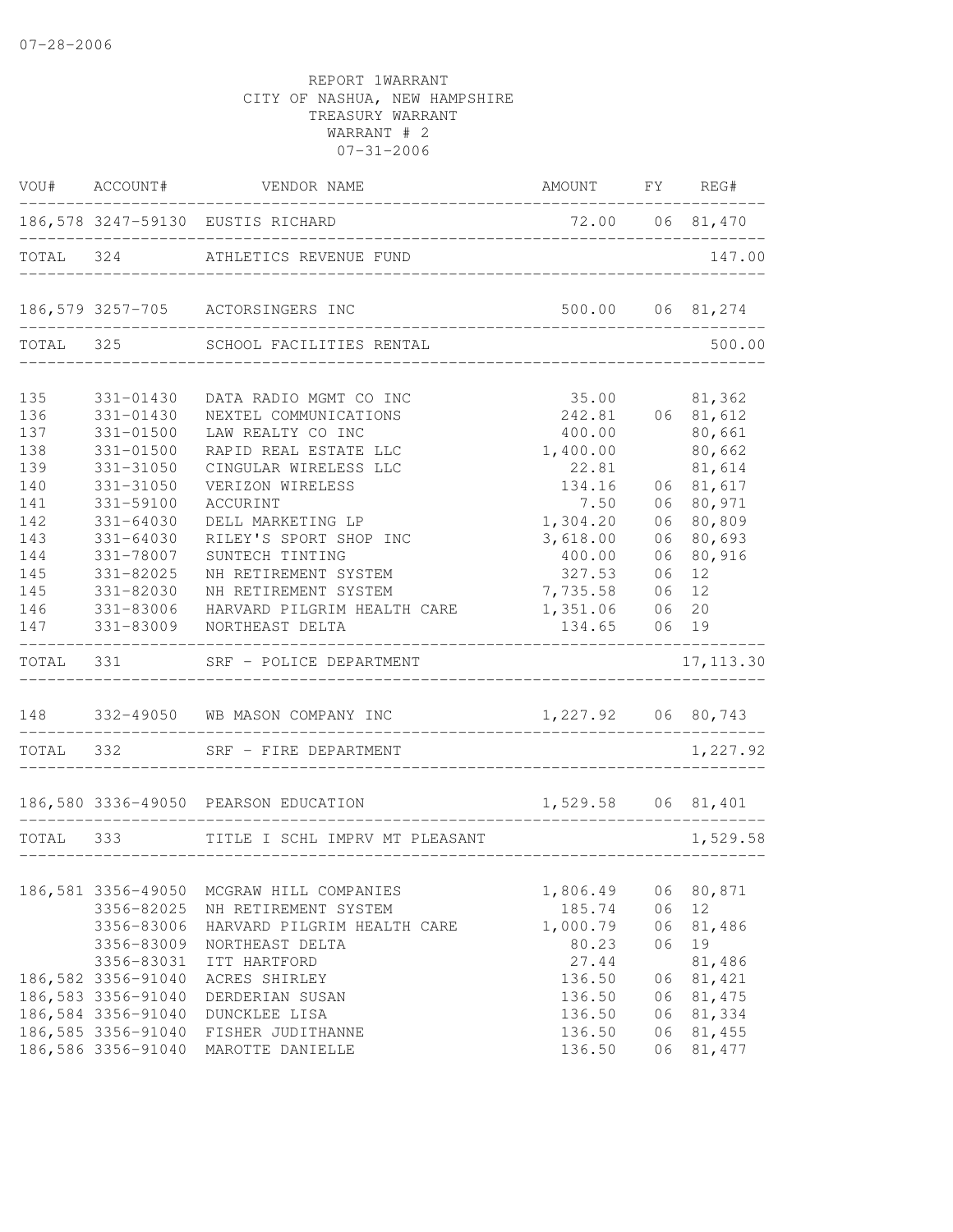| VOU#       | ACCOUNT#                   | VENDOR NAME                                          | AMOUNT               | FΥ       | REG#             |
|------------|----------------------------|------------------------------------------------------|----------------------|----------|------------------|
|            | 186,587 3356-91040         | MERCHANT DIANE                                       | 136.50               | 06       | 81,476           |
|            | 186,588 3356-91040         | MOREHOUSE LINDA                                      | 136.50               | 06       | 81,315           |
|            | 186,589 3356-91040         | OATES JENNIFER                                       | 136.50               | 06       | 81, 411          |
|            | 186,590 3356-91040         | PAQUETTE JOANNE                                      | 136.50               | 06       | 80,976           |
|            | 186,591 3356-91040         | RILEY NANCY                                          | 255.82               |          | 06 81,301        |
|            | 186,592 3356-91040         | SZUM ELEANOR                                         | 136.50               |          | 06 81,430        |
|            | 186,593 3356-91040         | WILLIAMS DIANE                                       | 136.50               | 06       | 81,447           |
| TOTAL      | 335                        | TITLE IB READ 1ST MT PLEASANT                        |                      |          | 4,858.01         |
|            | 186,594 3386-53103 BRIDGES |                                                      | 1,000.00 06 80,879   |          |                  |
| TOTAL      | 338                        | TITLE IV SDF YOUTH COUNCIL                           |                      |          | 1,000.00         |
|            |                            |                                                      |                      |          |                  |
| 153<br>154 | 341-01335<br>341-01966     | BARNES & NOBLE INC<br>COMMUNITY COUNCIL OF NASHUA NH | 1,556.28<br>2,676.32 | 06<br>06 | 80,674<br>81,264 |
| 155        | 341-31015                  | VERIZON WIRELESS                                     | 68.46                |          | 81,617           |
| 156        | 341-49050                  | DAILY MANNA BAKING & CATERING                        | 189.00               |          | 81,011           |
| 157        | 341-53025                  | RAICH ANNE                                           | 716.75               |          | 80,810           |
| 158        | 341-53165                  | OWEN SOLANDA                                         | 218.75               | 06       | 81,013           |
| 159        | 341-91025                  | BISSELL NANCY                                        | 48.51                | 06       | 81,251           |
| 160        | 341-91025                  | ETKIND PAUL                                          | 110.36               | 06       | 80,800           |
| 161        | 341-94005                  | MULCAHY SANDY                                        | 1,106.98             |          | 81,266           |
| 162        | $341 - 94025$              | COX HAROLD<br>MPH                                    | 500.00               | 06       | 81,532           |
| 163        | 341-94025                  | HANNA KATHERINE M<br>ESO                             | 500.00               | 06       | 81,531           |
| 164        | 341-94025                  | KASSLER WILLIAM DR                                   | 25.00                | 06       | 81,058           |
| TOTAL      | 341                        | SRF - COMMUNITY SERVICES                             |                      |          | 7,716.41         |
| 165        | 342-41015                  | STAPLES BUSINESS ADVANTAGE                           | 180.88               |          | 81,270           |
| 166        | $342 - 47010$              | NH MEDICAL/DENTAL SUPPLY LLC/D                       | 704.97               | 06       | 80,908           |
| 166        | 342-54035                  | NH MEDICAL/DENTAL SUPPLY LLC/D                       | 855.25               | 06       | 80,908           |
| 167        | 342-91025                  | BISSELL NANCY                                        | 34.71                | 06       | 81,251           |
| 168        | 342-91025                  | CRUZ LUIS                                            | 75.22                | 06       | 80,937           |
| 169        | 342-91025                  | PORRES LUIS                                          | 63.83                | 06       | 80,941           |
| 170        |                            | 342-94005 CARON CHRISTINE                            | 50.00                |          | 06 80,872        |
| TOTAL      | 342                        | SRF - PUBLIC HEALTH                                  |                      |          | 1,964.86         |
|            |                            | 186,595 3436-53109 DEROEHN AIMEE                     | 50.00                |          | 06 81,469        |
| TOTAL      | 343                        | TITLE IV 21ST CENT-QUAL.STAFF                        |                      |          | 50.00            |
|            |                            |                                                      |                      |          |                  |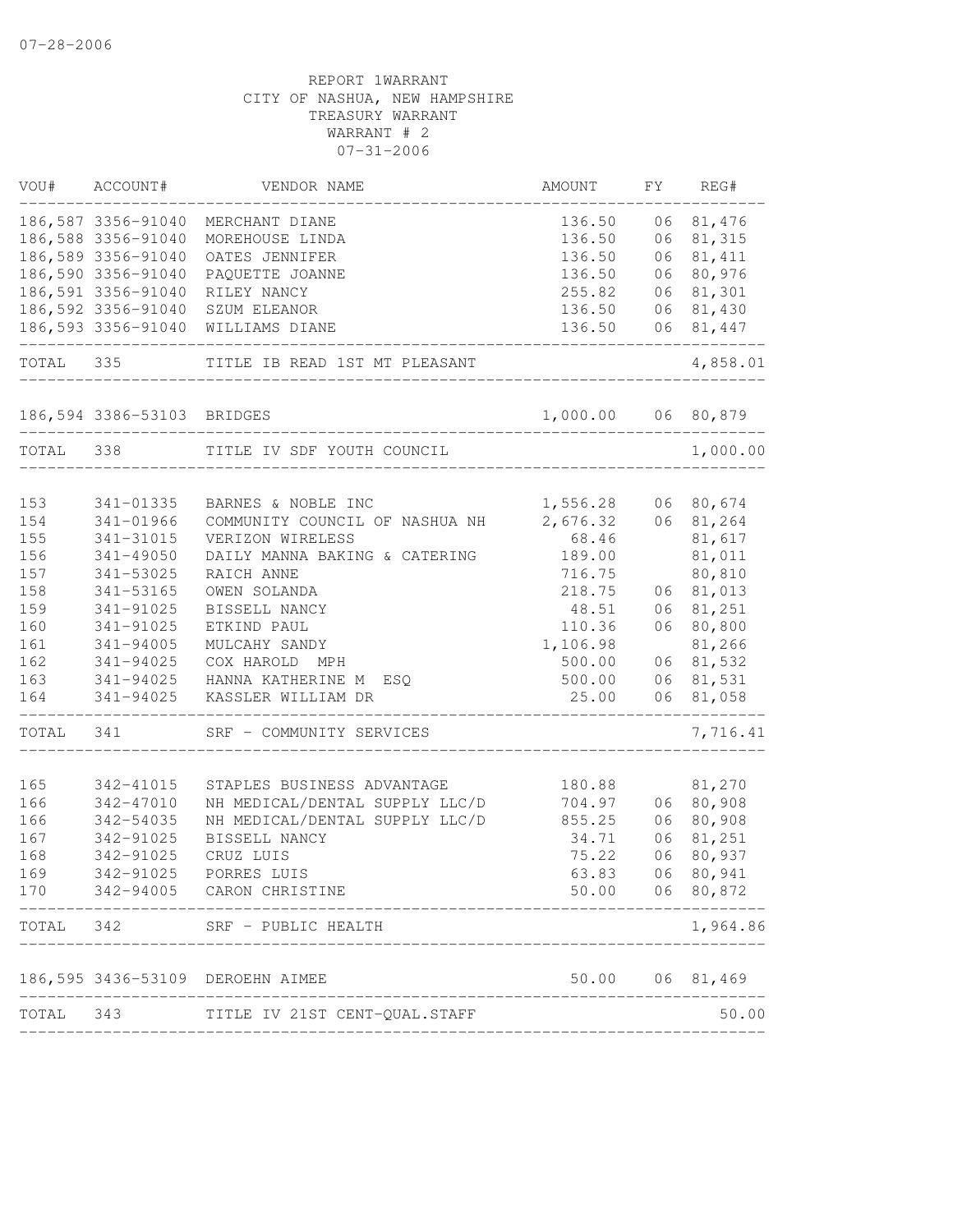| VOU#      | ACCOUNT#            | VENDOR NAME                                                                            | AMOUNT         | FY | REG#                                                                                                                                                                                                                                                                                                                                                                                                      |
|-----------|---------------------|----------------------------------------------------------------------------------------|----------------|----|-----------------------------------------------------------------------------------------------------------------------------------------------------------------------------------------------------------------------------------------------------------------------------------------------------------------------------------------------------------------------------------------------------------|
|           | 186,596 3440-49075  | AC MOORE INC                                                                           | 223.89         |    | 06 81,373                                                                                                                                                                                                                                                                                                                                                                                                 |
|           | 186,597 3440-49075  | COGSWELL CATHERINE                                                                     | 189.70         | 06 | 81,369                                                                                                                                                                                                                                                                                                                                                                                                    |
|           | 186,598 3440-49075  | CROWELL LINDA                                                                          | 44.71          | 06 | 81,418                                                                                                                                                                                                                                                                                                                                                                                                    |
|           | 186,599 3440-49075  | LECHNER STEPHEN DBA SCIENCE WO                                                         | 600.00         | 06 | 81,437                                                                                                                                                                                                                                                                                                                                                                                                    |
|           | 186,600 3440-49075  | MARKET BASKET                                                                          | 141.82         |    | 06 80,933                                                                                                                                                                                                                                                                                                                                                                                                 |
|           | 186,601 3440-49075  | SAKELARIS JENNIFER                                                                     | 42.49          |    | 06 81,400                                                                                                                                                                                                                                                                                                                                                                                                 |
|           | 186,602 3440-49075  | SAM'S CLUB                                                                             | 1,159.77       |    | 06 81,670                                                                                                                                                                                                                                                                                                                                                                                                 |
|           | 186,603 3440-49075  | STAPLES BUSINESS ADVANTAGE                                                             | 35.83          |    | 06 81,214                                                                                                                                                                                                                                                                                                                                                                                                 |
|           | 186,604 3440-49075  | TAVAN COMPANY (THE)                                                                    | 1,173.95       |    | 81,406                                                                                                                                                                                                                                                                                                                                                                                                    |
|           | 186,605 3440-49075  | WALMART COMMUNITY                                                                      | 736.99         |    | 06 81,668                                                                                                                                                                                                                                                                                                                                                                                                 |
|           | --------------      | 186,606 3440-53103 UNH DEPT OF THEATRE & DANCE PC<br>--------------------------------- | 350.00         |    | 06 81,402                                                                                                                                                                                                                                                                                                                                                                                                 |
| TOTAL 344 |                     | AFTER SCHOOL PROGRAM<br>_________________________                                      |                |    | 4,699.15                                                                                                                                                                                                                                                                                                                                                                                                  |
|           | 186,607 3446-49075  | SAM'S CLUB                                                                             | 35.00          |    | 06 81,670                                                                                                                                                                                                                                                                                                                                                                                                 |
|           | 186,608 3446-53109  | GERZON NANCY J                                                                         | 2,750.00       |    | 06 81,328                                                                                                                                                                                                                                                                                                                                                                                                 |
|           | 186,609 3446-53111  | NASHUA ADULT LEARNING CENTER                                                           | 6,097.50       | 06 | 80,684                                                                                                                                                                                                                                                                                                                                                                                                    |
|           | 186,610 3446-55020  | FIRST STUDENT INC                                                                      | 360.00         | 06 | 81,351                                                                                                                                                                                                                                                                                                                                                                                                    |
|           | 3446-82025          | NH RETIREMENT SYSTEM                                                                   | 812.18         | 06 | 12                                                                                                                                                                                                                                                                                                                                                                                                        |
|           | 3446-83006          | ANTHEM BLUE CROSS BLUE SHIELD                                                          | 1,358.73       | 06 | 23                                                                                                                                                                                                                                                                                                                                                                                                        |
|           | 3446-83009          | NORTHEAST DELTA                                                                        | 42.67          | 06 | 19                                                                                                                                                                                                                                                                                                                                                                                                        |
|           |                     | 3446-83031 ITT HARTFORD                                                                | 2.80           |    | 81,486                                                                                                                                                                                                                                                                                                                                                                                                    |
|           |                     | 186, 611 3446-91040 CEPAITIS JOHN                                                      | 186.11         |    | 06 81,305                                                                                                                                                                                                                                                                                                                                                                                                 |
|           | TOTAL 344           | TITLE IV SDF 21ST CENTURY                                                              | -------------- |    | 11,644.99                                                                                                                                                                                                                                                                                                                                                                                                 |
|           |                     |                                                                                        |                |    |                                                                                                                                                                                                                                                                                                                                                                                                           |
|           | 186, 612 3506-49035 | MEASURED PROGRESS INC                                                                  | 600.00         |    | 06 81,431                                                                                                                                                                                                                                                                                                                                                                                                 |
|           | 186,613 3506-49035  | STENHOUSE PUBLISHERS                                                                   | $-195.00$      |    | 06 81,283                                                                                                                                                                                                                                                                                                                                                                                                 |
|           | 186, 614 3506-53102 | MEASURED PROGRESS INC                                                                  | 1,600.00       | 06 | 81,431                                                                                                                                                                                                                                                                                                                                                                                                    |
|           | 3506-82025          | NH RETIREMENT SYSTEM                                                                   | 1,908.83       | 06 | 12 <sup>°</sup>                                                                                                                                                                                                                                                                                                                                                                                           |
|           | 3506-83006          | ANTHEM BLUE CROSS BLUE SHIELD                                                          | 5,899.76       | 06 | 23                                                                                                                                                                                                                                                                                                                                                                                                        |
|           | 3506-83006          | HARVARD PILGRIM HEALTH CARE                                                            | 3,352.63       | 06 | 81,486                                                                                                                                                                                                                                                                                                                                                                                                    |
|           | 3506-83009          | NORTHEAST DELTA                                                                        | 1,129.47       |    | 19                                                                                                                                                                                                                                                                                                                                                                                                        |
|           | 3506-83031          | ITT HARTFORD                                                                           | 141.96         |    | 81,486                                                                                                                                                                                                                                                                                                                                                                                                    |
|           | 186, 615 3506-91040 | LINDAMOOD-BELL                                                                         | 758.00         | 06 | 81,367                                                                                                                                                                                                                                                                                                                                                                                                    |
|           | 186,616 3506-91040  | MEASURED PROGRESS INC                                                                  | 320.00         | 06 | 81,431                                                                                                                                                                                                                                                                                                                                                                                                    |
|           |                     | 186,617 3506-91040 PIMLEY WILLIAM J                                                    | 357.25         |    | 06 81,298                                                                                                                                                                                                                                                                                                                                                                                                 |
|           |                     | 186,618 3506-91040 TAFT SCHOOL                                                         | 990.00         |    | 06 81,467                                                                                                                                                                                                                                                                                                                                                                                                 |
|           |                     | 186,619 3506-94010 SEVIGNY SHARYN                                                      | 805.00         |    | 06 81,458<br>$\frac{1}{2} \frac{1}{2} \frac{1}{2} \frac{1}{2} \frac{1}{2} \frac{1}{2} \frac{1}{2} \frac{1}{2} \frac{1}{2} \frac{1}{2} \frac{1}{2} \frac{1}{2} \frac{1}{2} \frac{1}{2} \frac{1}{2} \frac{1}{2} \frac{1}{2} \frac{1}{2} \frac{1}{2} \frac{1}{2} \frac{1}{2} \frac{1}{2} \frac{1}{2} \frac{1}{2} \frac{1}{2} \frac{1}{2} \frac{1}{2} \frac{1}{2} \frac{1}{2} \frac{1}{2} \frac{1}{2} \frac{$ |
| TOTAL 350 |                     | SUPPLEMENTARY PRGRM FOR CHILDR                                                         |                |    | 17,667.90                                                                                                                                                                                                                                                                                                                                                                                                 |
|           | 186,620 3515-53102  | SERESC                                                                                 | 7,138.30       |    | 06 80,697                                                                                                                                                                                                                                                                                                                                                                                                 |
|           | 3515-82025          | NH RETIREMENT SYSTEM                                                                   | 663.66         | 06 | 12                                                                                                                                                                                                                                                                                                                                                                                                        |
|           | 3515-83006          | ANTHEM BLUE CROSS BLUE SHIELD                                                          | 1,006.50       | 06 | 23                                                                                                                                                                                                                                                                                                                                                                                                        |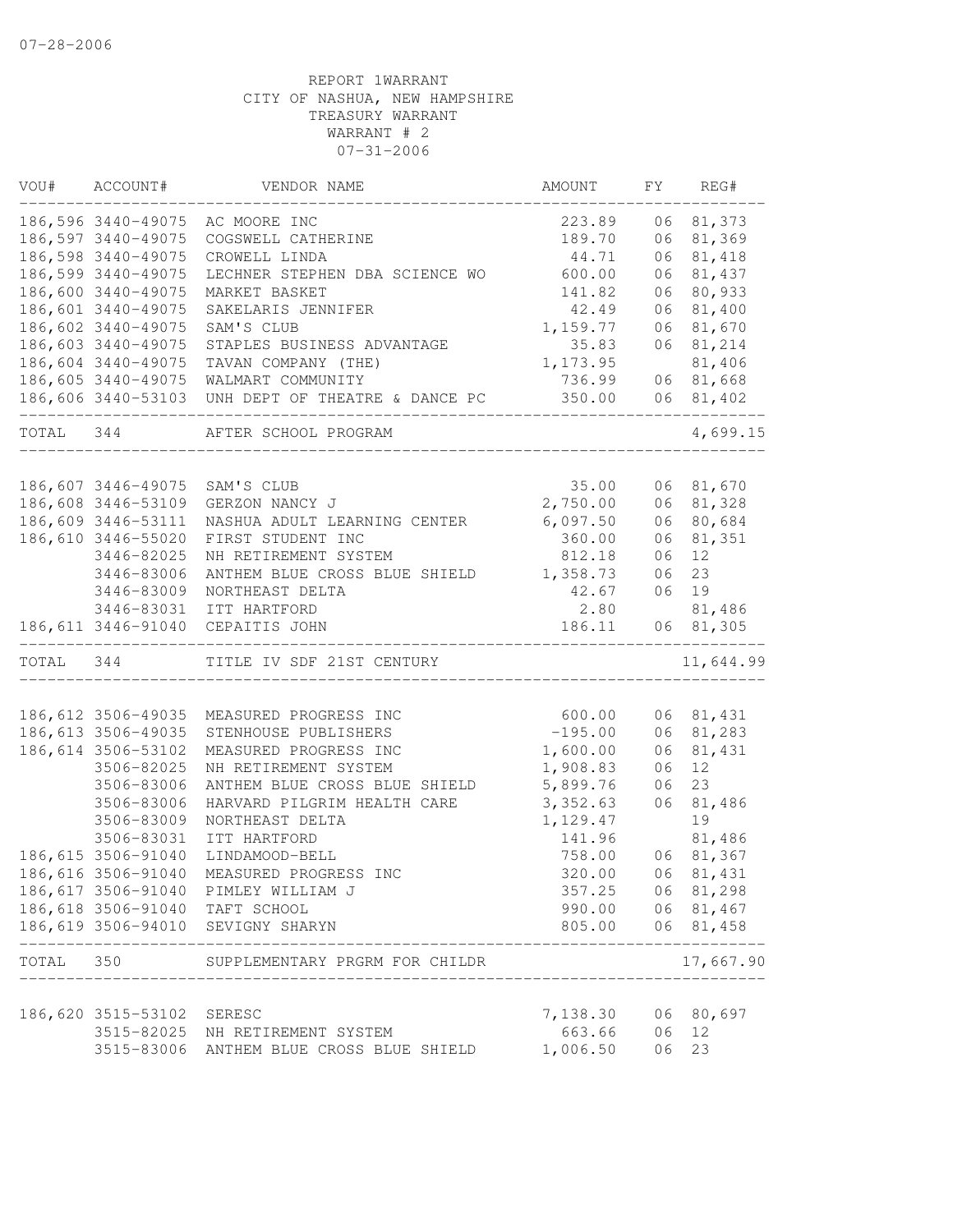|     |           | AMOUNT FY REG#<br>VOU# ACCOUNT# VENDOR NAME           |                      |          |
|-----|-----------|-------------------------------------------------------|----------------------|----------|
|     |           | 3515-83009 NORTHEAST DELTA<br>3515-83031 ITT HARTFORD | 80.23 06 19<br>17.64 | 81,486   |
|     |           |                                                       |                      | 8,906.33 |
|     |           |                                                       |                      |          |
| 184 |           | 352-59020 MEDIEVAL MANOR                              | 760.00               | 81,589   |
| 185 |           | 352-59050 ALEXANIAN SAMUEL                            | 300.00               | 80,799   |
| 186 |           | 352-59050 ANDERSON MARY ELLEN                         | 300.00               | 81,115   |
| 187 |           | 352-59050 BOWEN TROY                                  | 450.00               | 80,785   |
| 188 |           | 352-59050 BROWN HARRISON                              | 150.00 81,109        |          |
| 189 |           | 352-59050 BROWN JOHNNY                                | 345.00 80,765        |          |
| 190 | 352-59050 | BURNS SHANNYN                                         | 300.00 80,839        |          |
| 191 | 352-59050 | CAPOZZI MICHAEL                                       | 150.00 80,869        |          |
| 192 | 352-59050 | CHRONEY MIKE                                          | 300.00 80,864        |          |
| 193 | 352-59050 | COMBS HOBART GEOFFREY                                 | 600.00               | 80,762   |
| 194 | 352-59050 | CONNOLLY JOHN D                                       | 900.00               | 81,358   |
| 195 | 352-59050 | CONNOLLY MEGAN                                        | 450.00               | 81,248   |
| 196 | 352-59050 | DUCHARME VICKY                                        | 450.00               | 80,721   |
| 197 | 352-59050 | DZIEDZIC WENDY                                        | 450.00               | 80,824   |
| 198 | 352-59050 | ERICKSON DUANE                                        | 450.00               | 80,926   |
| 199 |           | 352-59050 FABIAN ERIN                                 | 450.00               | 80,823   |
| 200 | 352-59050 | FEEHAN MATTHEW                                        | 300.00               | 80,866   |
| 201 |           | 352-59050 FIERLEY STACY                               | 450.00               | 80,825   |
| 202 | 352-59050 | FLEURY DARREN                                         | 735.00               | 81,273   |
| 203 | 352-59050 | HOGAN KELSEY                                          | 300.00               | 80,874   |
| 204 | 352-59050 | LAJOIE MONIQUE                                        | 300.00               | 80,877   |
| 205 | 352-59050 | LAROCQUE ANDREA                                       | 450.00               | 80,772   |
| 206 | 352-59050 | LEDOUX BRITTNEY                                       | 300.00               | 80,875   |
| 207 | 352-59050 | LIMA FELIPE                                           | 450.00               | 80,817   |
| 208 | 352-59050 | LOFTUS RICHARD S                                      | 300.00               | 81,261   |
| 209 | 352-59050 | LOFTUS STEPHEN                                        | 225.00               | 80,784   |
| 210 | 352-59050 | MANHEIM AARON                                         | 230.00               | 80,870   |
| 211 | 352-59050 | MCDONALD STACY                                        | 240.00               | 81,121   |
| 212 | 352-59050 | MCGIVERN MEAGAN                                       | 450.00               | 80,770   |
| 213 | 352-59050 | MCKENZIE RICK                                         | 375.00               | 81,275   |
| 214 | 352-59050 | MELANSON DENNIS                                       | 370.00               | 80,713   |
| 215 |           | 352-59050 NICHOLSON MORRIS                            | 370.00               | 80,821   |
| 216 | 352-59050 | O'KEEFE CHRIS                                         | 300.00               | 80,862   |
| 217 | 352-59050 | OSBORN DAVID                                          | 1,080.00             | 80,757   |
| 218 | 352-59050 | PLOUFFE LAUREL                                        | 810.00               | 81,124   |
| 219 | 352-59050 | SEYMOUR COLTON                                        | 205.00               | 80,873   |
| 220 | 352-59050 | SOLANO NICHOLAS                                       | 150.00               | 81,103   |
| 221 | 352-59050 | SULLIVAN EMILY                                        | 300.00               | 81,118   |
| 222 | 352-59050 | SULLIVAN GREGORY                                      | 180.00               | 80,957   |
| 223 | 352-59050 | TORMOLLAN BRIAN                                       | 225.00               | 81,112   |
| 224 | 352-59050 | WALKER KALEY                                          | 240.00               | 80,867   |
| 225 | 352-59050 | WEISS DANIELLE                                        | 450.00               | 80,876   |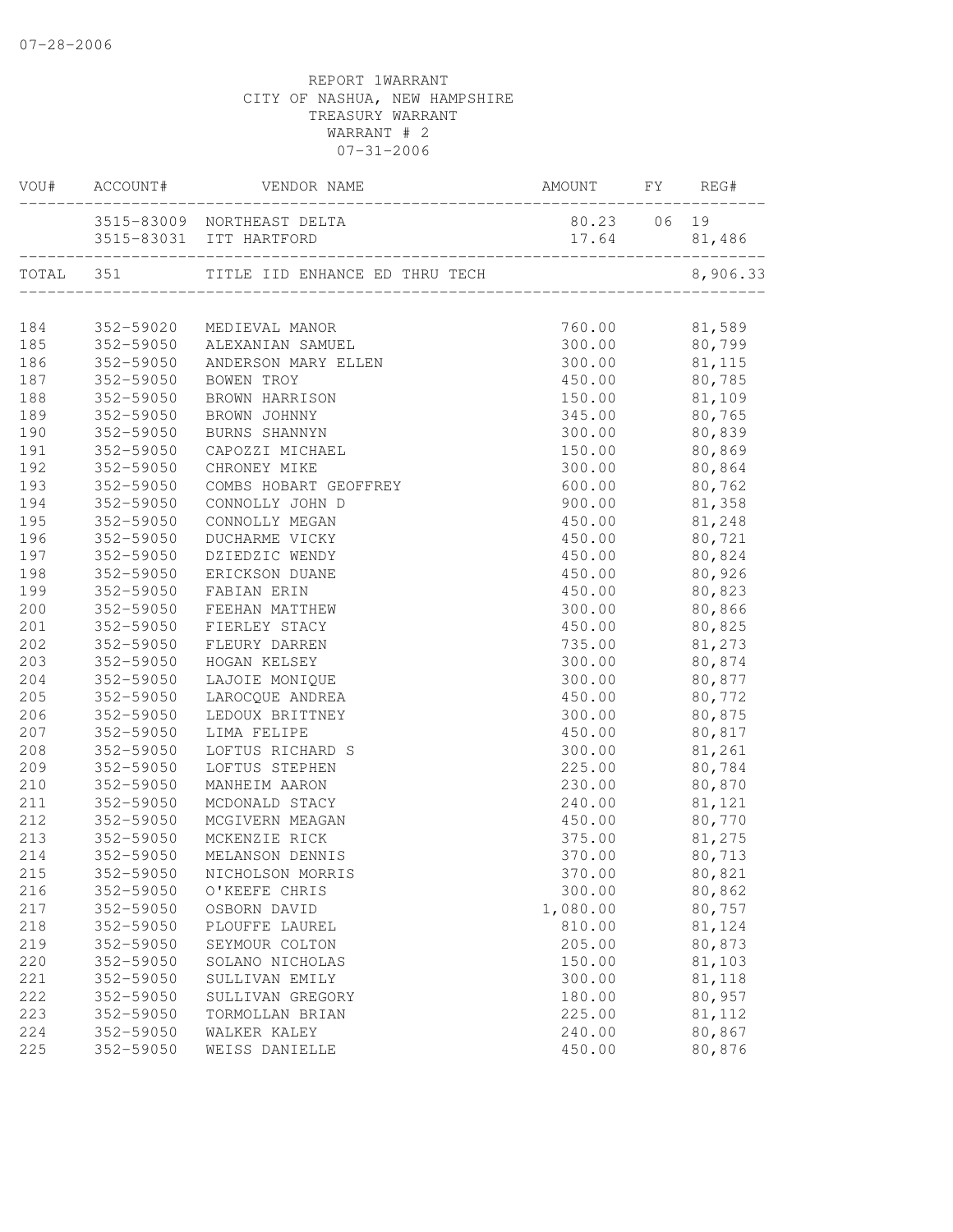| VOU#      | ACCOUNT#           | VENDOR NAME                        | AMOUNT                         | FY | REG#             |
|-----------|--------------------|------------------------------------|--------------------------------|----|------------------|
| 226       | 352-59055          | SKYHAWKS SPORTS ACADEMY INC        | 1,476.00                       |    | 80,790           |
| 227       | $352 - 705$        | <b>BEAULIEU MARK</b>               | 85.00                          |    | 80,994           |
| 228       | $352 - 705$        | BERNIER MICHAEL                    | 130.00                         |    | 81,100           |
| 229       | $352 - 705$        | BLINN NATHAN                       | 75.00                          |    | 80,998           |
| 230       | $352 - 705$        | BOULIA ANNA                        | 90.00                          |    | 80,990           |
| 231       | $352 - 705$        | FIRMANI FRANCIS                    | 150.00                         |    | 81,094           |
| 232       | $352 - 705$        | FORTIER JUSTIN                     | 65.00                          |    | 80,992           |
| 233       | $352 - 705$        | GREENLEAF LISA                     | 170.00                         |    | 80,996           |
| 234       | $352 - 705$        | MARTINEAU POLYANN                  | 65.00                          |    | 81,003           |
| 235       | $352 - 705$        | MCINTYRE MAURA                     | 85.00                          |    | 80,832           |
| 236       | $352 - 705$        | PERROTTA DAVID                     | 240.00                         |    | 81,097           |
| 237       | $352 - 705$        | RAMAMURTHY SANTHAMANI              | 85.00                          |    | 81,001           |
| 238       | $352 - 705$        | ROURKE SUSAN                       | 170.00                         |    | 81,387           |
| 239       | $352 - 705$        | TALBOT JANE                        | 65.00                          |    | 81,091           |
| TOTAL 352 |                    | SRF - PARKS AND RECREATION         |                                |    | 19,541.00        |
|           |                    |                                    |                                |    |                  |
|           | 3556-82025         | NH RETIREMENT SYSTEM               | 1,025.61                       |    | 06 12            |
|           | 3556-83006         | HARVARD PILGRIM HEALTH CARE        | 1,000.79                       | 06 | 81,486           |
|           | 3556-83009         | NORTHEAST DELTA                    | 80.23                          | 06 | 19               |
|           | 3556-83031         | ITT HARTFORD                       | 27.44                          |    | 81,486           |
|           |                    | 186,621 3556-91040 KIMBALL KAREN   | 136.50                         |    | 06 81,445        |
|           |                    | 186,622 3556-91040 PLOURDE MICHAEL | 136.50                         | 06 | 81,314           |
| TOTAL 355 |                    | TITLE IB READING 1ST FES           |                                |    | 2,407.07         |
|           |                    | 186, 623 3557-91040 HEALEY CHARLES |                                |    | 193.42 81,347    |
|           |                    |                                    | ______________________________ |    |                  |
| TOTAL 355 |                    | TITLE IB READING 1ST FES           |                                |    | 193.42           |
|           |                    | 186,624 3657-49050 COMPUTER HUT    |                                |    | 355.00 06 81,515 |
| TOTAL     | 365                | NHS - PAW SHOP                     |                                |    | 355.00           |
|           |                    |                                    |                                |    |                  |
|           | 186,625 3687-49075 | CENTRAL PAPER PRODUCTS CO          | 1,264.21                       |    | 81,512           |
|           | 186,626 3687-49085 | COCA COLA                          | 338.10                         |    | 81,332           |
|           | 186,627 3687-49085 | COSTA FRUIT & PRODUCE CO INC       | 3,460.01                       |    | 81,524           |
|           | 186,628 3687-49085 | FANTINI BAKING CO., INC.           | 742.98                         |    | 81,442           |
|           | 186,629 3687-49085 | GARELICK FARMS-LYNN                | 1,527.25                       |    | 81,193           |
|           | 186,630 3687-49085 | GILL'S PIZZA CO.                   | 346.50                         |    | 81,412           |
|           | 186,631 3687-49085 | M SAUNDERS INC                     | 1,892.00                       |    | 81,393           |
|           | 186,632 3687-707   | TRIKOZ DMITRY & ELENA              | 22.75                          |    | 80,934           |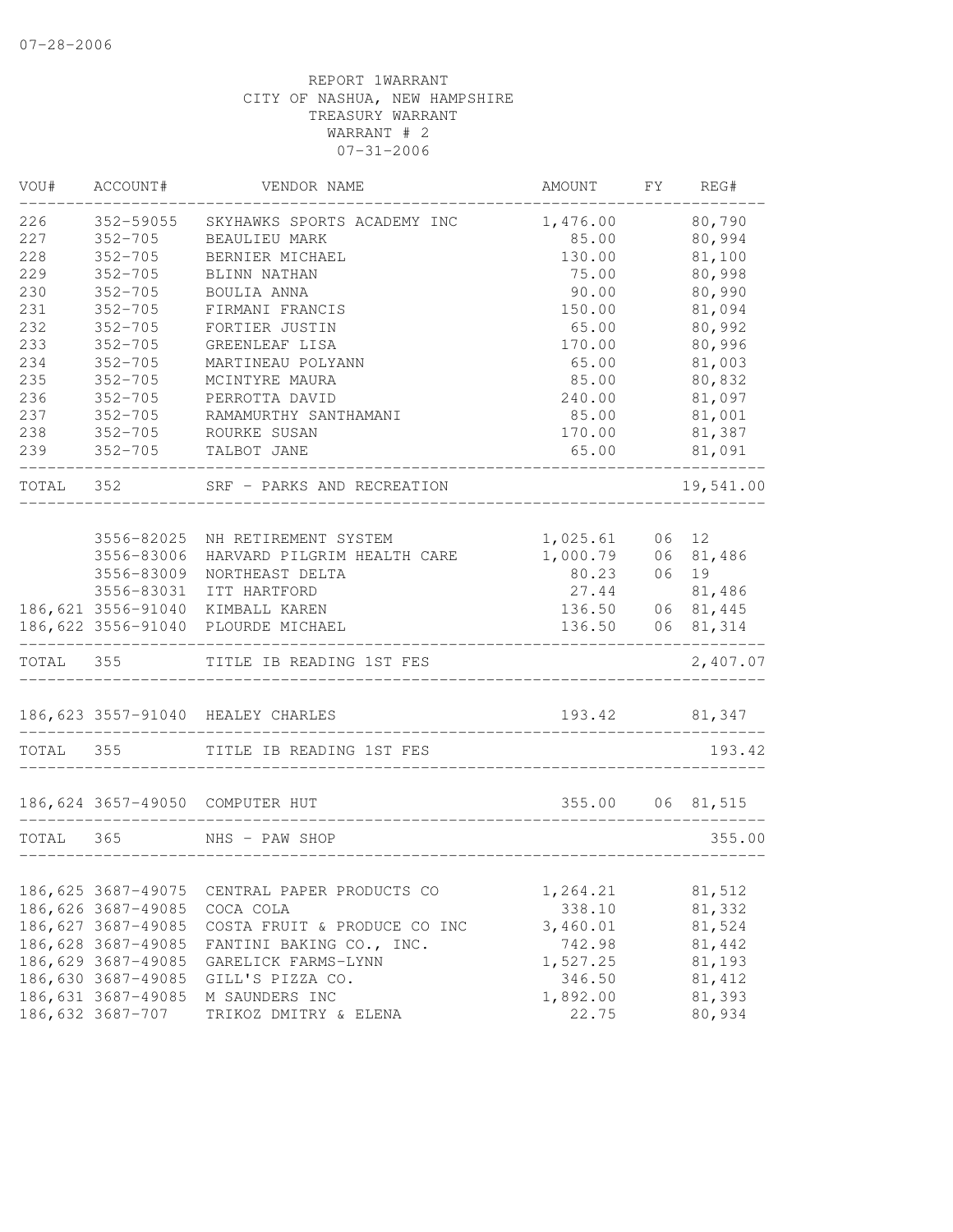| VOU#  | ACCOUNT#  | VENDOR NAME                              | AMOUNT     | FY | REG#      |
|-------|-----------|------------------------------------------|------------|----|-----------|
| TOTAL | 368       | SUMMER FEEDING PROGRAM                   |            |    | 9,593.80  |
| 244   | 374-07127 | NASHUA SOUP KITCHEN & SHELTER            | 11,782.00  |    | 06 81,533 |
| 245   | 374-07220 | GREATER NASHUA COUNCIL ON ALCO 2, 272.78 |            |    | 06 80,803 |
| 246   | 374-07340 | JEYNES LINDA                             | 99.11      |    | 81,535    |
| 247   | 374-07340 | SLATTERY SCOTT                           | 147.46     |    | 81,534    |
| 248   | 374-07350 | PUBLIC SERVICE OF NH                     | 1,746.49   |    | 81,652    |
| 249   | 374-07480 | NASHUA PASTORAL CARE CTR & R F           | 21,577.50  | 06 | 81,536    |
| 250   | 374-09031 | ST JOSEPH BUSINESS & HEALTH              | 196.00     | 06 | 80,860    |
| 251   | 374-09031 | TRANSIT MANAGEMENT OF NASHUA             | 124.34     |    | 13        |
| 252   | 374-09031 | TRANSIT MANAGEMENT OF NASHUA             | 132.79     |    | 26        |
| 253   | 374-09031 | TRANSIT MANAGEMENT OF NASHUA             | 130.90     |    | 32        |
| 254   | 374-09043 | CONWAY OFFICE PRODUCTS LLC               | 90.00      |    | 80,849    |
| 255   | 374-09071 | EXXONMOBIL OIL CORP                      | 1,080.82   | 06 | 80,761    |
| 256   | 374-09071 | SHATTUCK MALONE OIL CO                   | 3,437.46   |    | 81,574    |
| 256   | 374-09071 | SHATTUCK MALONE OIL CO                   | 3,728.22   | 06 | 81,574    |
| 257   | 374-09081 | MICHELIN NORTH AMERICA INC               | 517.00     | 06 | 80,738    |
| 258   | 374-09091 | ACCURATE PRINTING INCORPORATED           | 615.00     | 06 | 81,506    |
| 259   | 374-09091 | STAPLES BUSINESS ADVANTAGE               | 344.40     |    | 81,270    |
| 259   | 374-09091 | STAPLES BUSINESS ADVANTAGE               | 342.95     | 06 | 81,270    |
| 260   | 374-09091 | SUBURBAN AUTO & TRUCK PARTS IN           | 576.10     | 06 | 81,503    |
| 261   | 374-09104 | PUBLIC SERVICE OF NH                     | 181.50     |    | 81,642    |
| 262   | 374-09113 | KEYSPAN ENERGY DELIVERY                  | 54.01      |    | 81,607    |
| 263   | 374-09124 | PENNICHUCK WATER                         | 12.49      |    | 81,608    |
| 264   | 374-09133 | PAETEC COMMUNICATIONS INC                | 54.40      |    | 81,581    |
| 265   | 374-09133 | VERIZON                                  | 135.41     |    | 06 81,605 |
| 266   | 374-09173 | USI NEW ENGLAND                          | 217.00     |    | 81,584    |
| 267   | 374-09181 | MEMIC INDEMNITY CO                       | 2,896.16   |    | 81,587    |
| 268   | 374-09201 | TRANSIT MANAGEMENT OF NASHUA             | 17, 355.03 |    | 13        |
| 269   | 374-09201 | TRANSIT MANAGEMENT OF NASHUA             | 17,258.01  |    | 26        |
| 270   | 374-09201 | TRANSIT MANAGEMENT OF NASHUA             | 18,726.11  |    | 32        |
| 271   | 374-09208 | TRANSIT MANAGEMENT OF NASHUA             | 587.10     |    | 13        |
| 272   | 374-09208 | TRANSIT MANAGEMENT OF NASHUA             | 587.10     |    | 26        |
| 273   | 374-09208 | TRANSIT MANAGEMENT OF NASHUA             | 587.10     |    | 32        |
| 274   | 374-09211 | TRANSIT MANAGEMENT OF NASHUA             | 1,246.69   |    | 13        |
| 275   | 374-09211 | TRANSIT MANAGEMENT OF NASHUA             | 1,237.44   |    | 26        |
| 276   | 374-09211 | TRANSIT MANAGEMENT OF NASHUA             | 1,354.95   |    | 32        |
| 277   | 374-09214 | TRANSIT MANAGEMENT OF NASHUA             | 36.60      |    | 13        |
| 278   | 374-09214 | TRANSIT MANAGEMENT OF NASHUA             | 36.54      |    | 26        |
| 279   | 374-09214 | TRANSIT MANAGEMENT OF NASHUA             | 36.69      |    | 32        |
| 280   | 374-09221 | FIRST TRANSIT INC                        | 16,200.00  |    | 80,769    |
| 281   | 374-09233 | TELEGRAPH PUBLISHING COMPANY             | 97.76      |    | 81,578    |
| 282   | 374-09261 | TRANSIT MANAGEMENT OF NASHUA             | 500.00     |    | 80,718    |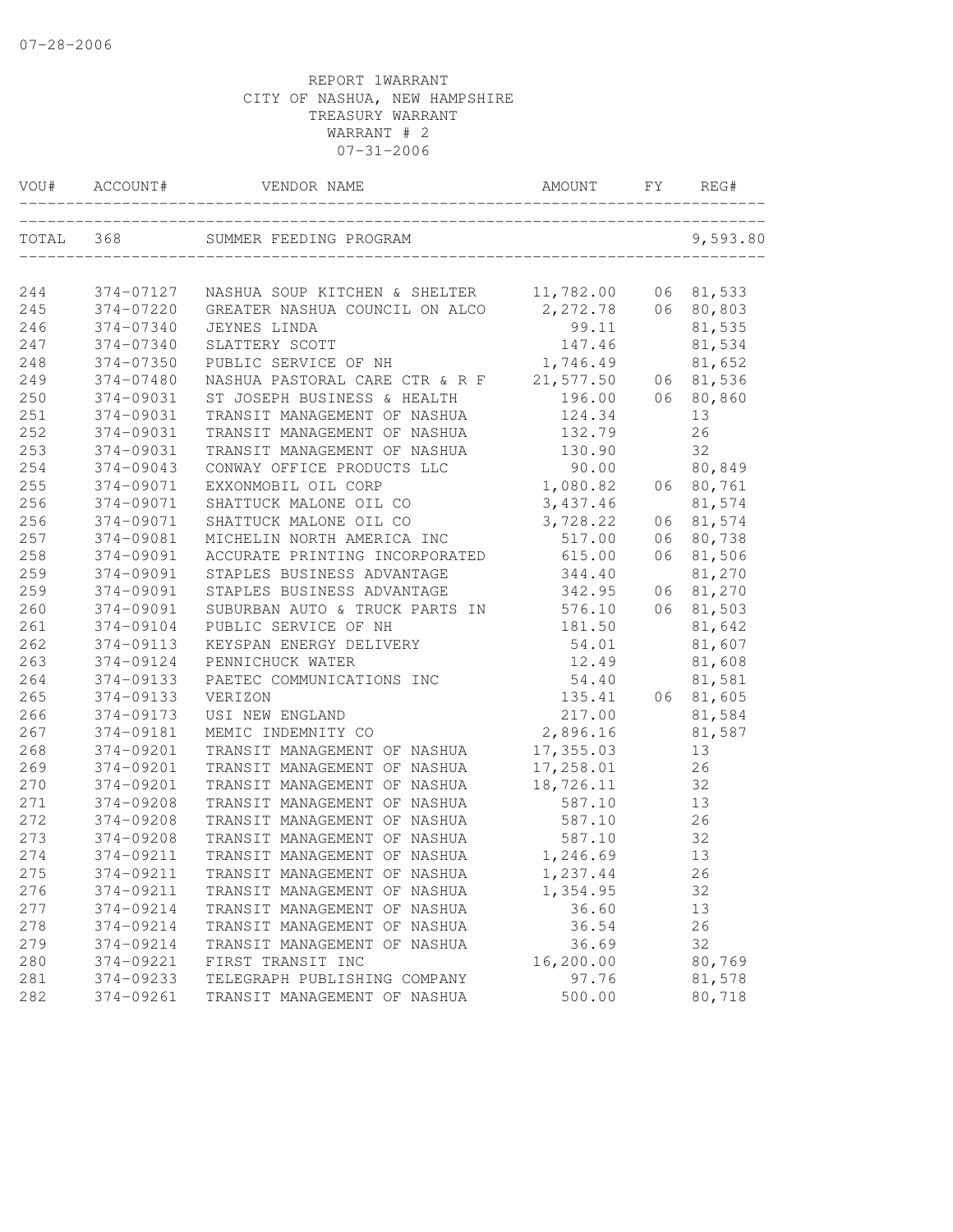| VOU#      | ACCOUNT#           | VENDOR NAME                                                | AMOUNT               | FY | REG#       |
|-----------|--------------------|------------------------------------------------------------|----------------------|----|------------|
| TOTAL 374 |                    | SRF - URBAN PROGRAMS<br>__________________________________ |                      |    | 128,339.41 |
| 283       | 375-45050          | ALIBRIS                                                    | 32.70                |    | 06 80,755  |
| 284       | 375-45050          | BAKER & TAYLOR ENT 510334                                  | 14.33                |    | 06 80,774  |
| 285       | 375-45050          | BAKER & TAYLOR BOOKS - 510486                              | 1,925.10             |    | 06 80,781  |
| 286       | 375-45050          | INFOBASE PUBLISHING                                        | 55.00                |    | 06 81,639  |
| 287       | 375-45050          | UNIQUE MANAGEMENT SERVICES INC                             | 698.10               |    | 06 80,830  |
| 288       | 375-59100          | GONZALEZ JOSE                                              | 1,300.00             |    | 81,537     |
| TOTAL 375 |                    | SRF - PUBLIC LIBRARIES                                     |                      |    | 4,025.23   |
|           | 186,633 3766-31005 | PAETEC COMMUNICATIONS INC                                  | 4.83                 |    | 81,395     |
|           | 3766-31005         | VERIZON                                                    | 157.11               |    | 06 81,605  |
|           | 186,634 3766-49035 | STENHOUSE PUBLISHERS                                       | 482.89               | 06 | 81,283     |
|           | 186,635 3766-49050 | HOUGHTON MIFFLIN GRT SOURCE                                | 66.41                | 06 | 81,509     |
|           | 186,636 3766-49050 | STAPLES BUSINESS ADVANTAGE                                 | 20.64                | 06 | 81,214     |
|           | 186,637 3766-56020 | FIRST CHURCH                                               | 3,103.00             | 06 | 80,798     |
|           | 3766-82025         | NH RETIREMENT SYSTEM                                       | 1,336.38             | 06 | 12         |
|           | 3766-83006         | ANTHEM BLUE CROSS BLUE SHIELD                              | 3,403.11             | 06 | 23         |
|           | 3766-83009         | ANTHEM BLUE CROSS BLUE SHIELD                              | 1,015.05             | 06 | 23         |
|           | 3766-83009         | NORTHEAST DELTA                                            | 3,577.12             |    | 19         |
|           | 3766-83009         | NORTHEAST DELTA                                            | 208.15               |    | 06 19      |
|           | 3766-83031         | ITT HARTFORD                                               | 80.94                |    | 81,486     |
| TOTAL 376 |                    | TITLE I ESEA                                               |                      |    | 13, 455.63 |
|           |                    | 186,638 3776-49075 STAPLES BUSINESS ADVANTAGE              | 1,729.76 81,214      |    |            |
| TOTAL 377 |                    | TITLE I ENHANCE ENG LANGUAGE                               |                      |    | 1,729.76   |
|           |                    |                                                            |                      |    |            |
|           |                    | 186,638 3886-49050 STAPLES BUSINESS ADVANTAGE              | 52.16                |    | 06 81,214  |
|           | 3886-82025         | NH RETIREMENT SYSTEM                                       | 145.75               | 06 | 12         |
|           | 3886-83006         | ANTHEM BLUE CROSS BLUE SHIELD                              | 50.75                | 06 | 23         |
|           |                    | 3886-83009 NORTHEAST DELTA<br>3886-83031 ITT HARTFORD      | 53.86 06 19<br>11.00 |    | 81,486     |
|           |                    |                                                            |                      |    |            |
| TOTAL     |                    | 388 TITLE V INNOVATIVE PROGRAMS                            |                      |    | 313.52     |
|           |                    | 3906-82025 NH RETIREMENT SYSTEM                            | 744.35               | 06 | 12         |
|           | 3906-83006         | ANTHEM BLUE CROSS BLUE SHIELD                              | 2,373.78             | 06 | 23         |
|           | 3906-83009         | NORTHEAST DELTA                                            | 369.23               |    | 19         |
|           | 3906-83031         | ITT HARTFORD                                               | 37.24                |    | 81,486     |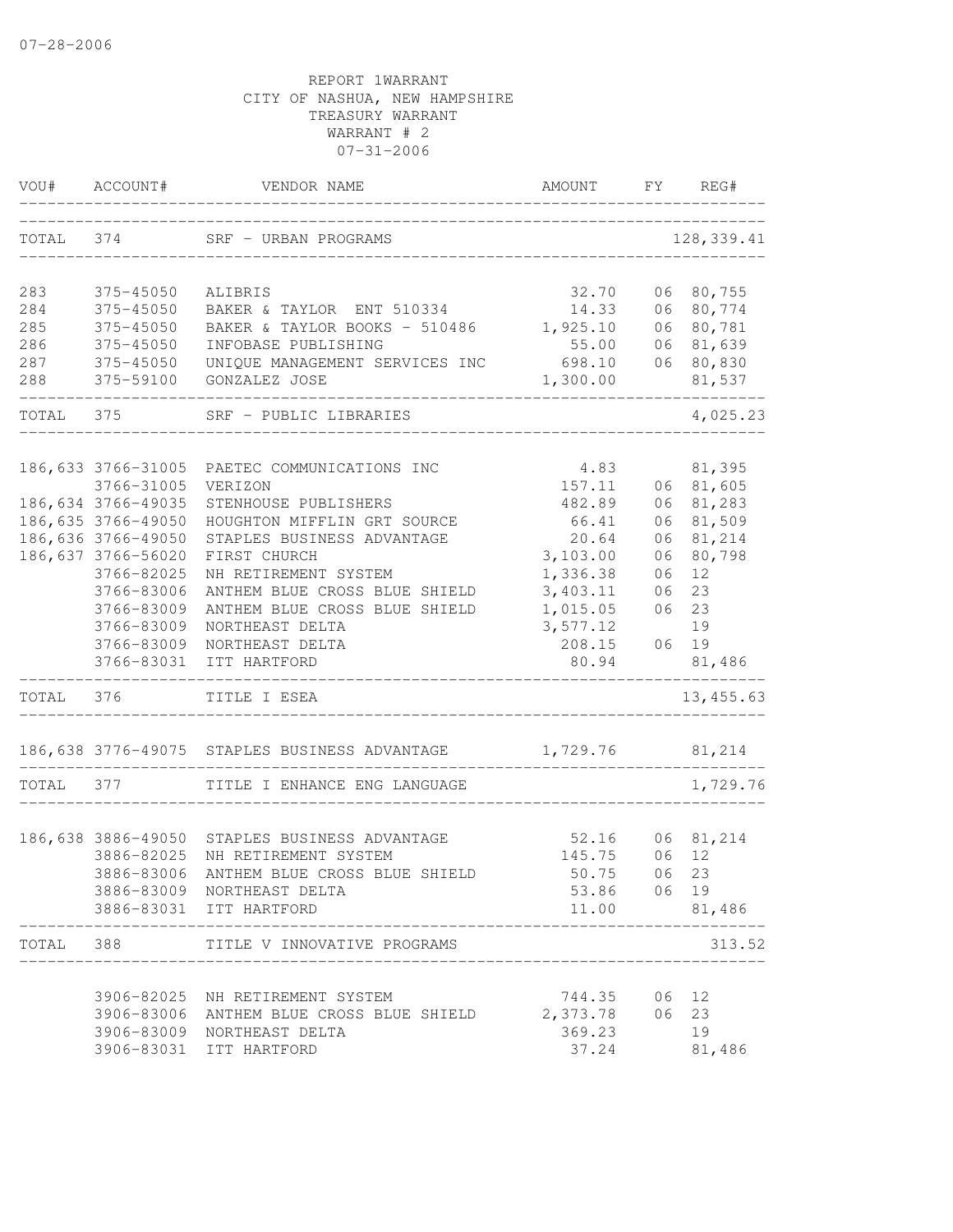| VOU#      | ACCOUNT#                                                                                                                                           | VENDOR NAME                                                                                                                                                                                                                            | AMOUNT                                                                                               | FY                               | REG#                                                                          |
|-----------|----------------------------------------------------------------------------------------------------------------------------------------------------|----------------------------------------------------------------------------------------------------------------------------------------------------------------------------------------------------------------------------------------|------------------------------------------------------------------------------------------------------|----------------------------------|-------------------------------------------------------------------------------|
|           | 186,639 3906-91040                                                                                                                                 | CHERICO COLEEN                                                                                                                                                                                                                         | 68.74                                                                                                | 06                               | 81,389                                                                        |
| TOTAL     | 390                                                                                                                                                | VOC ED SECONDARY PERKINS                                                                                                                                                                                                               |                                                                                                      |                                  | 3,593.34                                                                      |
|           |                                                                                                                                                    | 186,640 3916-49095 COLLEGE ENTRANCE EXAMINATION B 1,318.65 06 81,478                                                                                                                                                                   |                                                                                                      |                                  |                                                                               |
| TOTAL 391 |                                                                                                                                                    | WIA ACCUPLACER                                                                                                                                                                                                                         |                                                                                                      |                                  | 1,318.65                                                                      |
|           | 186,641 3927-49050 COCA COLA                                                                                                                       |                                                                                                                                                                                                                                        | $-182.88$ 06 81, 332                                                                                 |                                  |                                                                               |
| TOTAL     | 392                                                                                                                                                | CULINARY ARTS                                                                                                                                                                                                                          | _______________                                                                                      |                                  | $-182.88$                                                                     |
|           | 3937-82025<br>3937-83006<br>3937-83009<br>3937-83031                                                                                               | NH RETIREMENT SYSTEM<br>ANTHEM BLUE CROSS BLUE SHIELD<br>NORTHEAST DELTA<br>ITT HARTFORD                                                                                                                                               | 114.92<br>1,358.73<br>134.65<br>8.12                                                                 | 06<br>06<br>06                   | 12<br>23<br>19<br>81,486                                                      |
| TOTAL     | 393                                                                                                                                                | DAY CARE                                                                                                                                                                                                                               |                                                                                                      |                                  | 1,616.42                                                                      |
|           | 186,642 3956-49050<br>3956-53109<br>186,642 3956-64192<br>3956-82025<br>3956-83006<br>3956-83006<br>3956-83009<br>3956-83031<br>186,643 3956-94030 | REHAB EQUIPMENT ASSOCIATES<br>WALDEN BARBARA<br>REHAB EQUIPMENT ASSOCIATES<br>NH RETIREMENT SYSTEM<br>ANTHEM BLUE CROSS BLUE SHIELD<br>HARVARD PILGRIM HEALTH CARE<br>NORTHEAST DELTA<br>ITT HARTFORD<br>KEYSTONE NATIONAL HIGH SCHOOL | 16,576.66<br>937.50<br>7,686.31<br>7,825.83<br>22,715.82<br>6,054.75<br>2,811.18<br>420.14<br>389.00 | 06<br>06<br>06<br>06<br>06<br>06 | 81,327<br>81,486<br>81,327<br>12<br>23<br>81,486<br>19<br>81,486<br>06 81,444 |
| TOTAL     | 395                                                                                                                                                | IDEA BASIC SPEC ED                                                                                                                                                                                                                     |                                                                                                      |                                  | 65, 417.19                                                                    |
|           | 3977-83006                                                                                                                                         | 186,644 3977-705 SOUCY AIMEE<br>ANTHEM BLUE CROSS BLUE SHIELD                                                                                                                                                                          | 150.00<br>862.09                                                                                     | 06<br>06                         | 81,482<br>23                                                                  |
| TOTAL     | 397                                                                                                                                                | SPECIAL ED LOCAL                                                                                                                                                                                                                       |                                                                                                      |                                  | 1,012.09                                                                      |
|           |                                                                                                                                                    |                                                                                                                                                                                                                                        |                                                                                                      |                                  |                                                                               |

07-28-2006

| VOU#       | ACCOUNT#           | VENDOR NAME                            | AMOUNT         | FY. | REG#             |
|------------|--------------------|----------------------------------------|----------------|-----|------------------|
| 313<br>314 | 412-180<br>412-180 | BRADLEY DOUGLAS P<br>DANGELO ANTHONY C | 33.00<br>64.70 |     | 81,136<br>81,142 |
| 315        | $412 - 180$        | MCKENNA WILLIAM                        | 27.00          |     | 81,145           |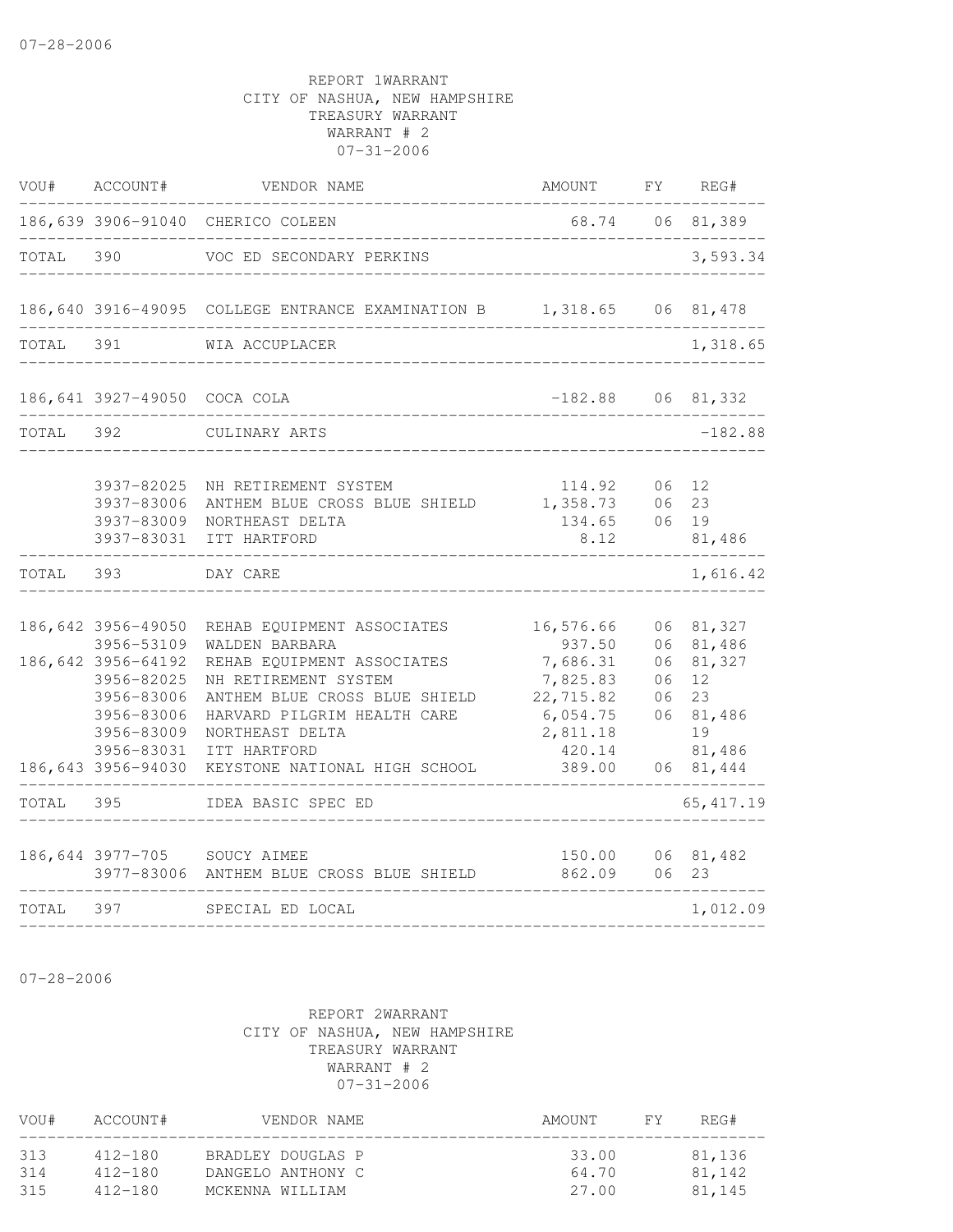| 316 | 412-180 PENNICHUCK WATER<br>317 412-180 POULIN KAREN              | 346.00<br>141.00 81,153 | 81,150   |
|-----|-------------------------------------------------------------------|-------------------------|----------|
|     | TOTAL 412-18 FINANCIAL SERVICES<br>AUTO PERMITS                   |                         | 611.70   |
|     | 318 413-203 TREASURER STATE OF NH                                 | 4,256.00 06 81,625      |          |
|     | TOTAL 413-20 CITY CLERK'S OFFICE<br>MARRIAGE LICENSES             |                         | 4,256.00 |
|     | 318 413-303 TREASURER STATE OF NH                                 | 9,381.00 06 81,625      |          |
|     | TOTAL 413-30 CITY CLERK'S OFFICE<br>CERTIFIED COPIES              |                         | 9,381.00 |
|     | 319  452-583  MALI MADHURY                                        | 30.00 81,088            |          |
|     | TOTAL 452-58 PARKS AND RECREATION<br>SWIMMING CLASSES/LOCKER FEES |                         | 30.00    |

07-28-2006

| VOU#       | ACCOUNT#                       | VENDOR NAME                                                        | AMOUNT                      | FY | REG#                   |
|------------|--------------------------------|--------------------------------------------------------------------|-----------------------------|----|------------------------|
| 320<br>321 |                                | 501-41015 STAPLES BUSINESS ADVANTAGE<br>501-31050 VERIZON WIRELESS | 2,774.21 06 81,270<br>83.88 |    | 81,617                 |
| TOTAL      | 501                            | MAYOR'S OFFICE                                                     |                             |    | 2,858.09               |
|            |                                |                                                                    |                             |    |                        |
| 322        | 502-94020                      | CONNELL DAVID R ESQ                                                | 100.00                      |    | 06 81,538              |
| 323        | 502-72010                      | CONWAY OFFICE PRODUCTS LLC                                         | 200.00                      |    | 80,849                 |
| 324<br>325 | $502 - 49025$<br>$502 - 49025$ | FATHOM PUBLISHING COMPANY<br>MATTHEW BENDER & CO INC               | 125.00<br>151.96            |    | 06 81,631<br>06 81,659 |
| 326        | 502-94020                      | NHBA-CLE                                                           | 139.00                      |    | 81,632                 |
| 327        | 502-51010                      | PRUNIER LEONARD & PROLMAN PA                                       | 2,075.00                    | 06 | 80,768                 |
| TOTAL 502  |                                | LEGAL DEPARTMENT                                                   |                             |    | 2,790.96               |
| 328        |                                | 503-66025 CONWAY OFFICE PRODUCTS LLC                               | 100.00 80,849               |    |                        |
| 329        |                                | 503-66025 GE CAPITAL INC                                           | 1,882.00                    |    | 81,257                 |
| TOTAL      | 503                            | BOARD OF ALDERMEN                                                  |                             |    | 1,982.00               |
|            |                                |                                                                    |                             |    |                        |
| 330        | 505-81058                      | <b>BRIDGES</b>                                                     | 7,500.00                    |    | 80,879                 |
| 331        | 505-81025                      | GIRLS INC OF NEW HAMPSHIRE                                         | 6,750.00                    |    | 81,372                 |
| 332        | 505-81032                      | HARBOR HOMES INC                                                   | 23,000.00                   |    | 06 80,947              |
| 333<br>333 | 505-81073<br>505-81074         | NASHUA PASTORAL CARE CENTER<br>NASHUA PASTORAL CARE CENTER         | 7,500.00<br>5,500.00        |    | 81,268<br>81,268       |
| 334        | 505-81110                      | NASHUA SOUP KITCHEN & SHELTER                                      | 5, 315.25                   |    | 80,854                 |
| 335        | 505-81116                      | SALVATION ARMY                                                     | 3,750.00                    |    | 80,717                 |
| 336        | 505-81029                      | SOUTHERN NEW HAMPSHIRE SERVICE                                     | 750.00                      |    | 06 80,776              |
| 337        | 505-81078                      | ST JOSEPH COMMUNITY SERVICES I                                     | 1,747.90                    | 06 | 81,505                 |
|            |                                |                                                                    |                             |    |                        |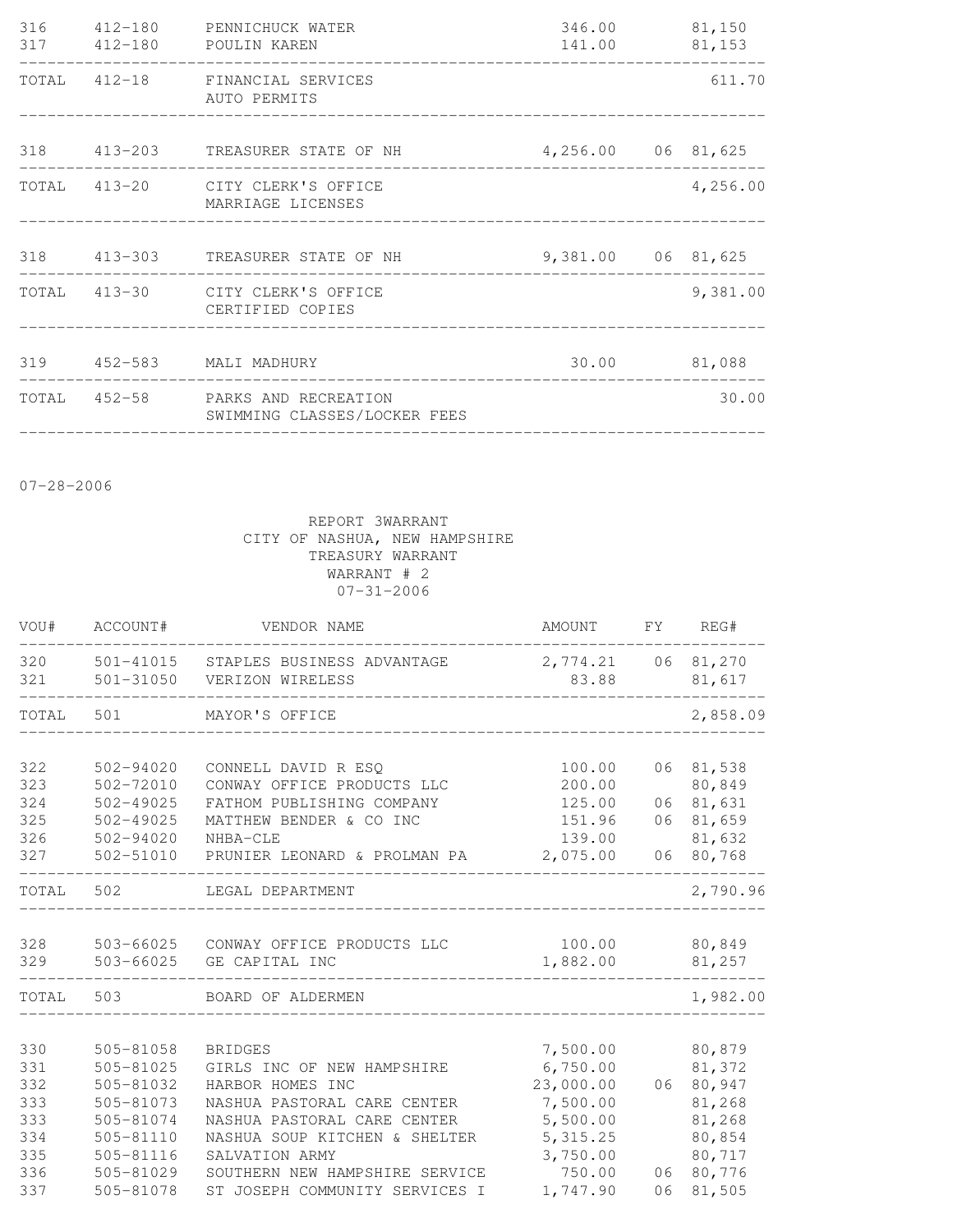| 338<br>339 | 505-81079<br>$505 - 81014$ | THE CARE CENTER<br>THE CAREGIVERS INC | 10,000.00<br>2,000.00 | 06 80,970<br>81,213 |
|------------|----------------------------|---------------------------------------|-----------------------|---------------------|
| TOTAL      | 505                        | CIVIC & COMM. ACTIVITIES              |                       | 73,813.15           |
| 340<br>341 | 506-31005<br>$506 - 31005$ | PAETEC COMMUNICATIONS INC<br>VERIZON  | 4,955.76<br>5,838.25  | 81,581<br>06 81,605 |
| TOTAL      | 506                        | TELECOMMUNICATIONS                    |                       | 10,794.01           |
|            |                            |                                       |                       |                     |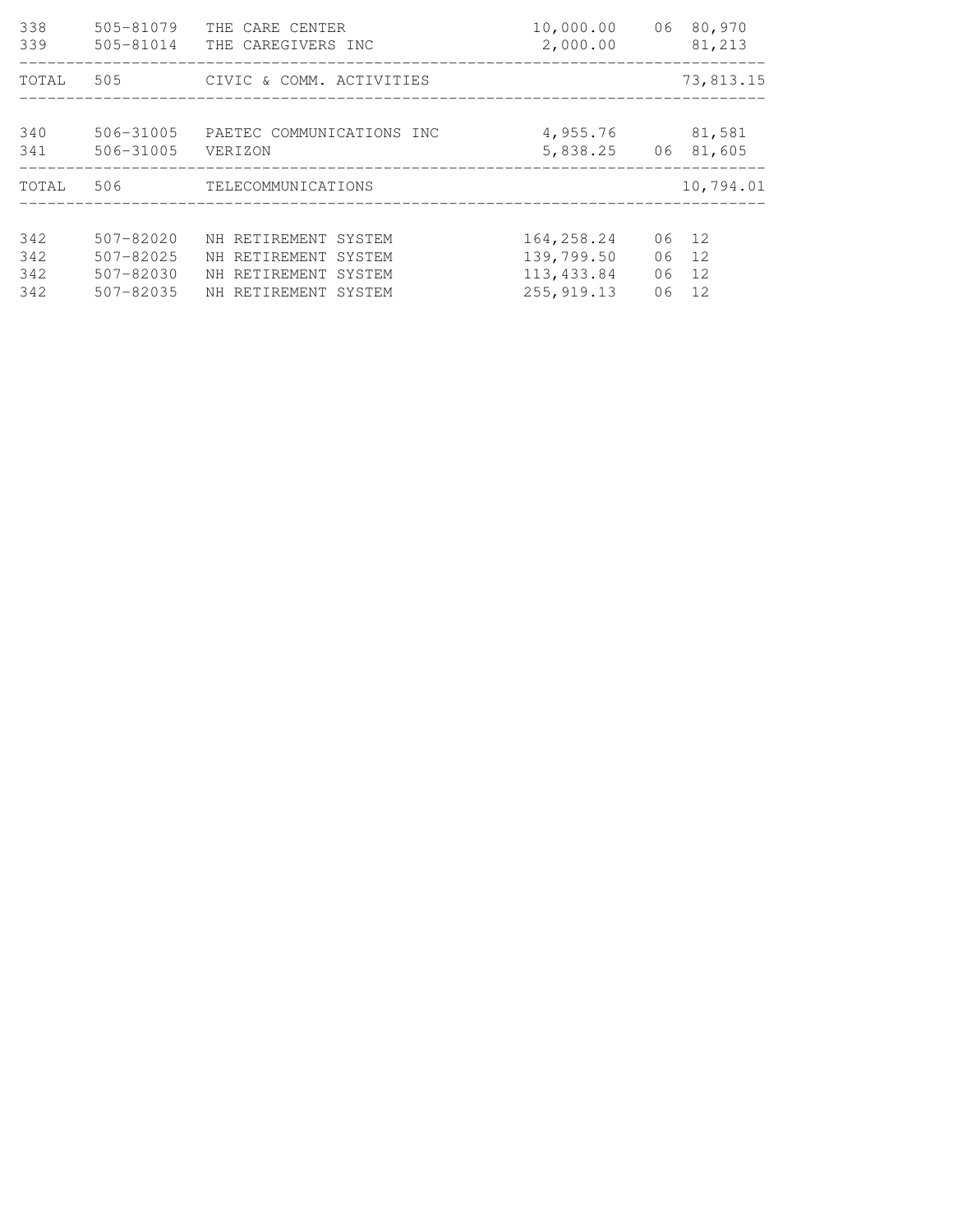| VOU#                                   | ACCOUNT#                                                      | VENDOR NAME                                                                                                                                               | AMOUNT                                                       | FY       | REG#                                                     |
|----------------------------------------|---------------------------------------------------------------|-----------------------------------------------------------------------------------------------------------------------------------------------------------|--------------------------------------------------------------|----------|----------------------------------------------------------|
| TOTAL                                  | 507                                                           | PENSIONS                                                                                                                                                  |                                                              |          | 673, 410.71                                              |
| 343<br>343                             | 508-83101                                                     | 508-83100 STATE OF NH - UC W/C<br>STATE OF NH - UC<br>W/C                                                                                                 | 42.00<br>586.00                                              |          | 06 81,197<br>06 81,197                                   |
| TOTAL                                  | 508                                                           | INSURANCE - POLICY COSTS                                                                                                                                  |                                                              |          | 628.00                                                   |
| 344<br>345<br>346                      | 512-41055<br>512-41010<br>512-41015                           | ADVANTAGE OFFICE SOLUTIONS INC<br>COCCI COMPUTER SERVICES INC<br>EXTERNAL RESOURCES INC                                                                   | 315.36<br>299.00<br>85.00                                    |          | 81,252<br>80,912<br>06 81,654                            |
| 347<br>348<br>348                      | 512-95005<br>512-41010<br>512-41015                           | NEW HAMPSHIRE TAX COLLECTORS A<br>STAPLES BUSINESS ADVANTAGE<br>STAPLES BUSINESS ADVANTAGE                                                                | 20.00<br>165.85<br>53.35                                     | 06       | 81,626<br>06 81,270<br>81,270                            |
| TOTAL                                  | 512                                                           | FINANCIAL SERVICES                                                                                                                                        |                                                              |          | 938.56                                                   |
| 349<br>350<br>351                      | 513-94005<br>513-72010<br>513-72010                           | BERGERON PAUL<br>CONWAY OFFICE PRODUCTS LLC<br>LHS ASSOCIATES INC                                                                                         | 303.60<br>2,405.90<br>1,750.00                               |          | 81,539<br>80,849<br>80,900                               |
| TOTAL                                  | 513                                                           | CITY CLERK'S OFFICE                                                                                                                                       |                                                              |          | 4,459.50                                                 |
| 352<br>353                             | 515-72010<br>515-95005                                        | CONWAY OFFICE PRODUCTS LLC<br>ROLLER JOHN D SPHR CEBS                                                                                                     | 100.00<br>60.00                                              |          | 80,849<br>81,630                                         |
| TOTAL                                  | 515                                                           | HUMAN RESOURCES                                                                                                                                           |                                                              |          | 160.00                                                   |
| 354<br>355<br>356<br>357<br>358<br>359 | 516-72010<br>516-41015<br>516-66025<br>516-41015<br>516-45240 | CONWAY OFFICE PRODUCTS LLC<br>FERMAN FABRICS<br>GE CAPITAL INC<br>JAYMIL ACTIVE FURNITURE INC<br>RIS PAPER COMPANY INC<br>516-45240 RIS PAPER COMPANY INC | 1,700.00<br>786.00<br>116.47<br>357.50<br>2,067.44<br>591.13 | 06<br>06 | 80,849<br>81,523<br>81,257<br>80,842<br>81,635<br>80,816 |
| 360<br>361                             | 516-94005                                                     | 516-54016 UNION LEADER CORPORATION<br>WASTECAP                                                                                                            | 244.97<br>60.00                                              |          | 06 81,588<br>81,615                                      |
| TOTAL 516                              |                                                               | PURCHASING DEPARTMENT                                                                                                                                     |                                                              |          | 5,923.51                                                 |
| 362<br>362<br>363                      | 517-75130                                                     | 517-75023 FERMAN FABRICS<br>517-75023 FERMAN FABRICS<br>HANSEN-FOX COMPANY INC                                                                            | 524.00<br>262.00<br>645.96                                   | 06       | 81,523<br>06 81,523<br>80,894                            |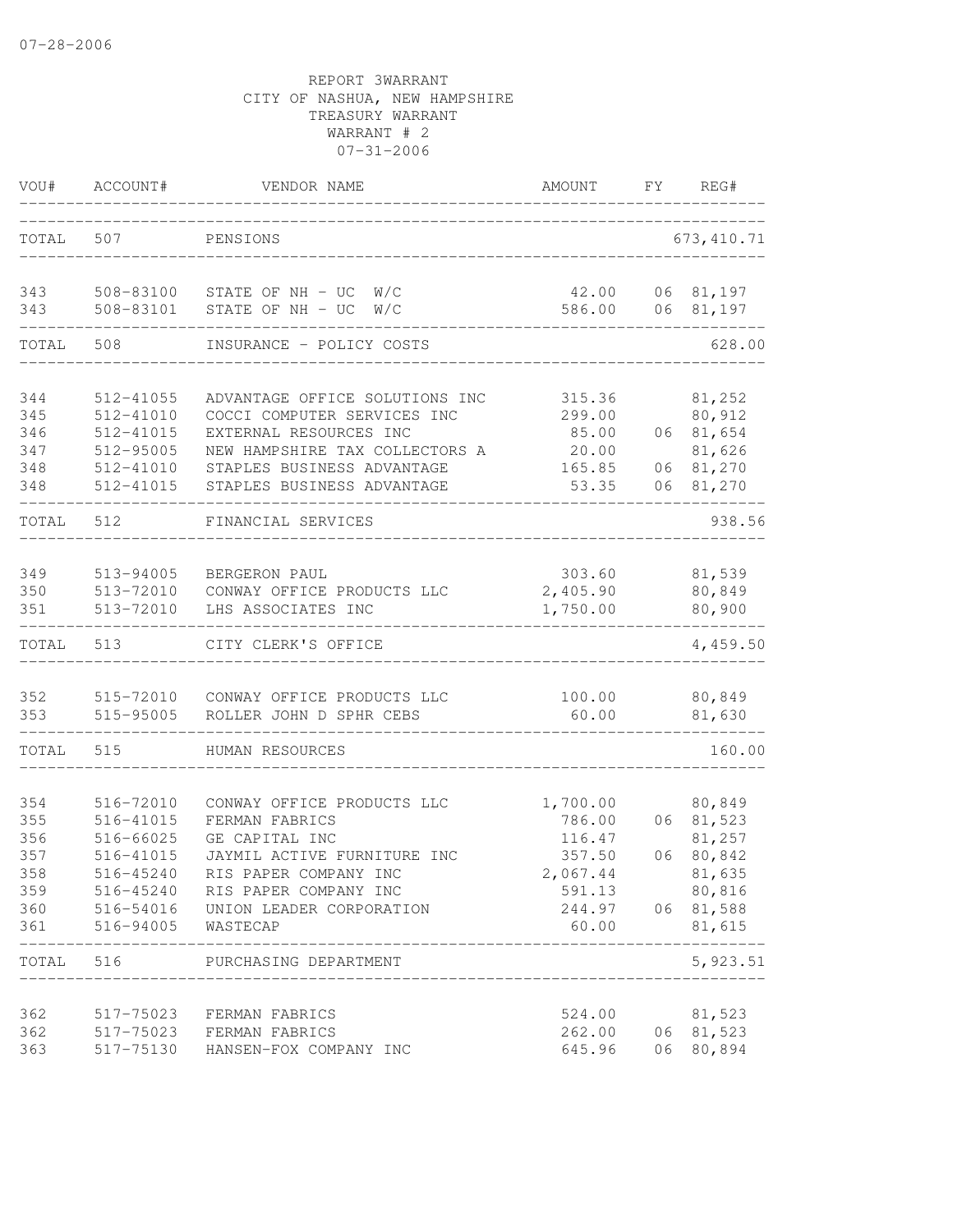| VOU#  | ACCOUNT#      | VENDOR NAME                 | AMOUNT    | FΥ | REG#      |
|-------|---------------|-----------------------------|-----------|----|-----------|
| 364   | 517-75023     | HOME DEPOT CREDIT SERVICES  | 159.95    |    | 81,602    |
| 365   | 517-75130     | J LAWRENCE HALL INC         | 322.50    |    | 81,522    |
| 366   | 517-34015     | KEYSPAN ENERGY DELIVERY     | 87.23     |    | 81,607    |
| 367   | 517-33005     | PENNICHUCK WATER            | 322.06    |    | 81,608    |
| 368   | 517-75023     | PROTECTION ONE INC          | 1,743.00  |    | 06 81,637 |
| 369   | 517-32005     | PUBLIC SERVICE OF NH        | 7,480.68  |    | 81,642    |
| 370   | 517-59100     | SAM'S CLUB DIRECT           | 35.00     |    | 81,622    |
| 371   | 517-75023     | W E AUBUCHON COMPANY INC    | 4.49      |    | 80,720    |
| TOTAL | 517           | BUILDING MAINT - CITY ADMIN |           |    | 11,586.87 |
| 372   | 518-72010     | CONWAY OFFICE PRODUCTS LLC  | 90.00     |    | 80,849    |
| 373   | 518-41005     | WB MASON COMPANY INC        | 719.97    |    | 06 80,743 |
| TOTAL | 518           | INSURANCE - ADMINISTRATION  |           |    | 809.97    |
|       |               |                             |           |    |           |
| 374   | 519-45070     | DHL EXPRESS USA INC         | 24.59     |    | 80,834    |
| 375   | 519-59100     | M & N SPORTS LLC            | 428.10    |    | 06 81,657 |
| 376   | 519-94005     | <b>NHAAO</b>                | 325.00    |    | 81,595    |
| 377   | 519-53100     | PATRIOT PROPERTIES INC      | 12,000.00 |    | 81,636    |
| 378   | 519-59100     | PATRIOT PROPERTIES INC      | 9,600.00  |    | 06 80,841 |
| 379   | 519-41005     | WB MASON COMPANY INC        | 239.99    | 06 | 80,743    |
| TOTAL | 519           | ASSESSORS                   |           |    | 22,617.68 |
|       |               |                             |           |    |           |
| 380   | 520-53100     | BOOTH HILARY                | 480.00    |    | 81,225    |
| 381   | $520 - 32005$ | PENNICHUCK WATER            | 147.50    |    | 06 81,608 |
| 382   | $520 - 32005$ | PUBLIC SERVICE OF NH        | 131.31    |    | 81,642    |
| TOTAL | 520           | HUNT BUILDING               |           |    | 758.81    |
| 383   | 522-74030     | COCCI COMPUTER SERVICES INC | 92.00     | 06 | 80,912    |
| 384   | $522 - 64045$ | INSIGHT PUBLIC SECTOR       | 2,079.98  | 06 | 80,758    |
| 385   | 522-31040     | LUNN KERRI                  | 41.48     | 06 | 81,540    |
| 386   | 522-31040     | MCMULLEN DAN                | 50.24     |    | 81,541    |
| 387   | 522-49075     | RED BRICK CLOTHING CO       | 1,364.20  |    | 06 80,808 |
| 388   | 522-64040     | SHAREIT INC                 | 198.00    |    | 81,016    |
| TOTAL | 522           | INFORMATION TECHNOLOGY      |           |    | 3,825.90  |
| 389   | 523-64040     | CARAHSOFT TECHNOLOGY CORP   | 1,059.20  | 06 | 80,893    |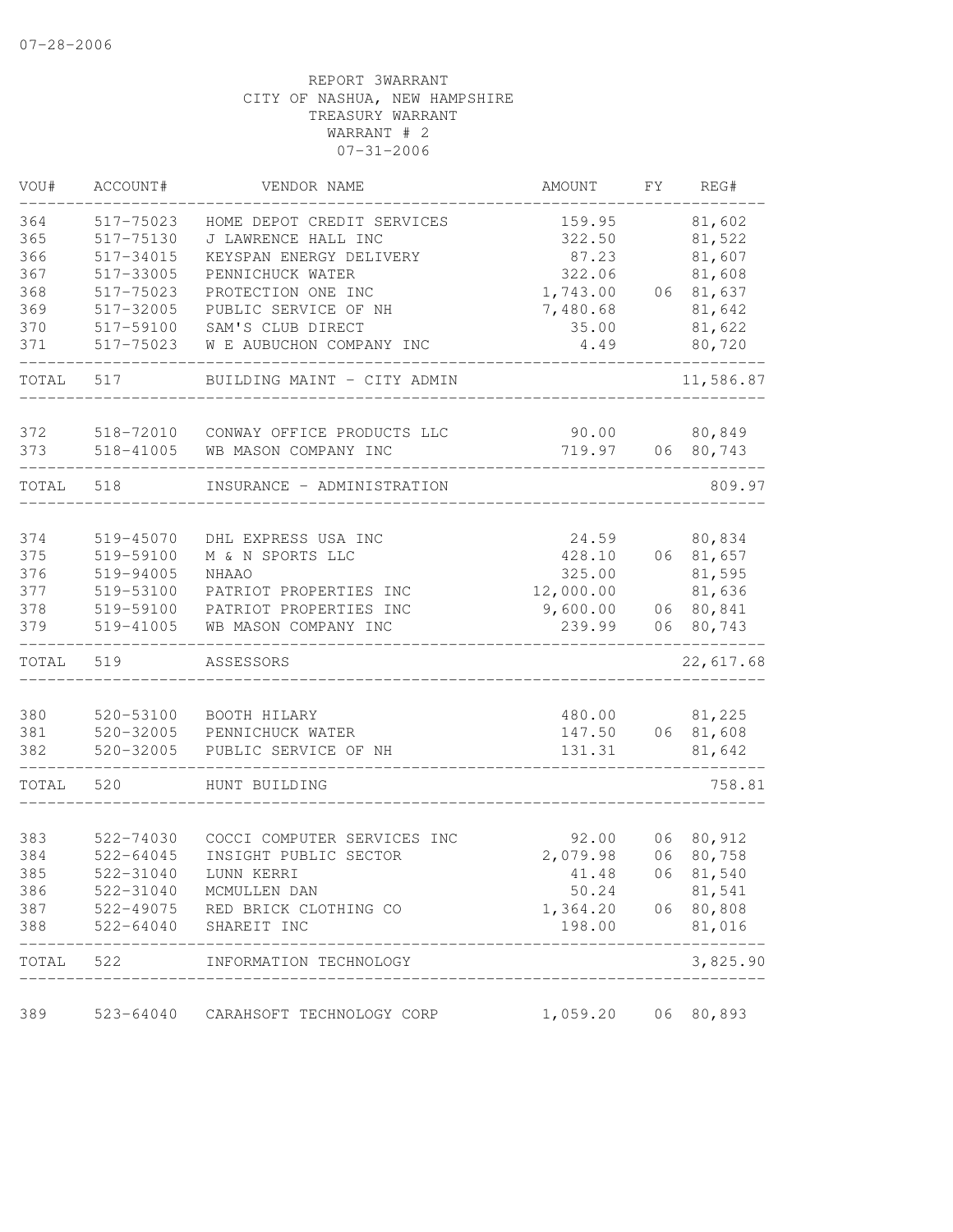| VOU#       | ACCOUNT#                   | VENDOR NAME                               | AMOUNT          | FY.      | REG#             |
|------------|----------------------------|-------------------------------------------|-----------------|----------|------------------|
| TOTAL      | 523                        | GIS                                       |                 |          | 1,059.20         |
| 390        | $524 - 64040$              | DELL MARKETING LP                         | 893.08          | 06       | 80,809           |
| 391        | $524 - 64057$              | GATEWAY COMPANIES INC                     | 19,834.00       | 06       | 81,226           |
| 392        | $524 - 64040$              | GHA TECHNOLOGIES INC                      | 3,742.00        | 06       | 80,840           |
| 393        | $524 - 64052$              | HEWLETT PACKARD COMPANY                   | 7,192.00        | 06       | 80,820           |
| 393        | 524-64053                  | HEWLETT PACKARD COMPANY                   | 1,193.00        | 06       | 80,820           |
| 394        | 524-64040                  | NUMARA SOFTWARE INC                       | 2,100.00        | 06       | 80,973           |
| TOTAL      | 524                        | COMPUTERS - CITYWIDE                      |                 |          | 34,954.08        |
|            |                            |                                           |                 |          |                  |
| 395        | 531-64360                  | ADAMSON INDUSTRIES CORP                   | 98.90           |          | 80,878           |
| 395        | 531-78007                  | ADAMSON INDUSTRIES CORP                   | 489.35          |          | 80,878           |
| 396<br>397 | 531-45220<br>$531 - 46040$ | AK THOMAS CO INC<br>ALEC'S SHOE STORE INC | 426.00          | 06       | 81,231           |
|            | $531 - 46040$              | ALEC'S SHOE STORE INC                     | 147.90          |          | 80,888           |
| 397<br>398 | 531-45220                  | B & H PHOTO VIDEO PRO AUDIO               | 312.85          | 06<br>06 | 80,888           |
| 399        | 531-75023                  | BELLETETES INC                            | 485.55          | 06       | 80,687<br>80,903 |
| 400        |                            |                                           | 10.79<br>180.00 | 06       | 81,516           |
| 400        | 531-46030<br>531-46040     | BEN'S UNIFORMS<br>BEN'S UNIFORMS          | 4,209.41        |          | 81,516           |
| 400        | 531-46040                  | BEN'S UNIFORMS                            | 789.99          |          | 81,517           |
| 401        | 531-59045                  | CAMERALAND                                | 21.15           | 06       | 80,779           |
| 401        | 531-64215                  | CAMERALAND                                | 860.00          | 06       | 80,779           |
| 402        | 531-78007                  | CARPARTS OF NASHUA                        | 103.62          |          | 80,709           |
| 403        | $531 - 46040$              | CASALE NEAL                               | 348.76          |          | 81,548           |
| 404        | 531-42000                  | CENTRAL PAPER PRODUCTS CO                 | 51.35           |          | 81,512           |
| 405        | 531-31025                  | CINFO PETER                               | 42.95           |          | 81,544           |
| 406        | 531-59100                  | D & R TOWING INC                          | 75.00           |          | 81,492           |
| 406        | 531-59100                  | D & R TOWING INC                          | 140.00          | 06       | 81,492           |
| 407        | 531-94005                  | DEVINE CATHERINE                          | 82.77           | 06       | 81,542           |
| 408        | 531-74092                  | <b>DIRECTV</b>                            | 11.98           |          | 81,076           |
| 409        | 531-78007                  | DOBLES CHEVROLET-GEO-BUICK INC            | 736.55          |          | 81,507           |
| 410        | 531-78007                  | DOWNTOWN LINCOLN-MERCURY INC              | 318.20          |          | 80,783           |
| 411        | 531-42000                  | EASTERN SPECIALTY PRODUCTS                | 304.45          | 06       | 81,495           |
| 412        | 531-42000                  | F W WEBB COMPANY                          | 19.10           |          | 80,789           |
| 413        | 531-74092                  | FIMBEL PAUNET CORP                        | 290.00          | 06       | 81,243           |
| 414        | 531-94005                  | FOISY PHOTOGRAPHIC IMAGERY/LOU            | 1,000.00        |          | 81,572           |
| 415        | 531-78065                  | GOODYEAR AUTO SERVICE CENTER              | 932.88          |          | 80,679           |
| 416        | 531-74092                  | HARRIS EQUIPMENT REPAIR SERVIC            | 46.48           |          | 81,497           |
| 417        | 531-75130                  | HARRY W WELLS & SON INC                   | 182.00          | 06       | 81,378           |
| 418        | 531-41015                  | HEFFERAN TIMOTHY                          | 6.00            |          | 81,545           |
| 418        | 531-46040                  | HEFFERAN TIMOTHY                          | 45.36           | 06       | 81,545           |
| 418        | 531-48015                  | HEFFERAN TIMOTHY                          | 10.00           |          | 81,545           |
| 419        | 531-42000                  | HOME DEPOT CREDIT SERVICES                | 260.57          |          | 81,602           |
| 420        | 531-75130                  | J LAWRENCE HALL CO                        | 5,873.00        |          | 81,571           |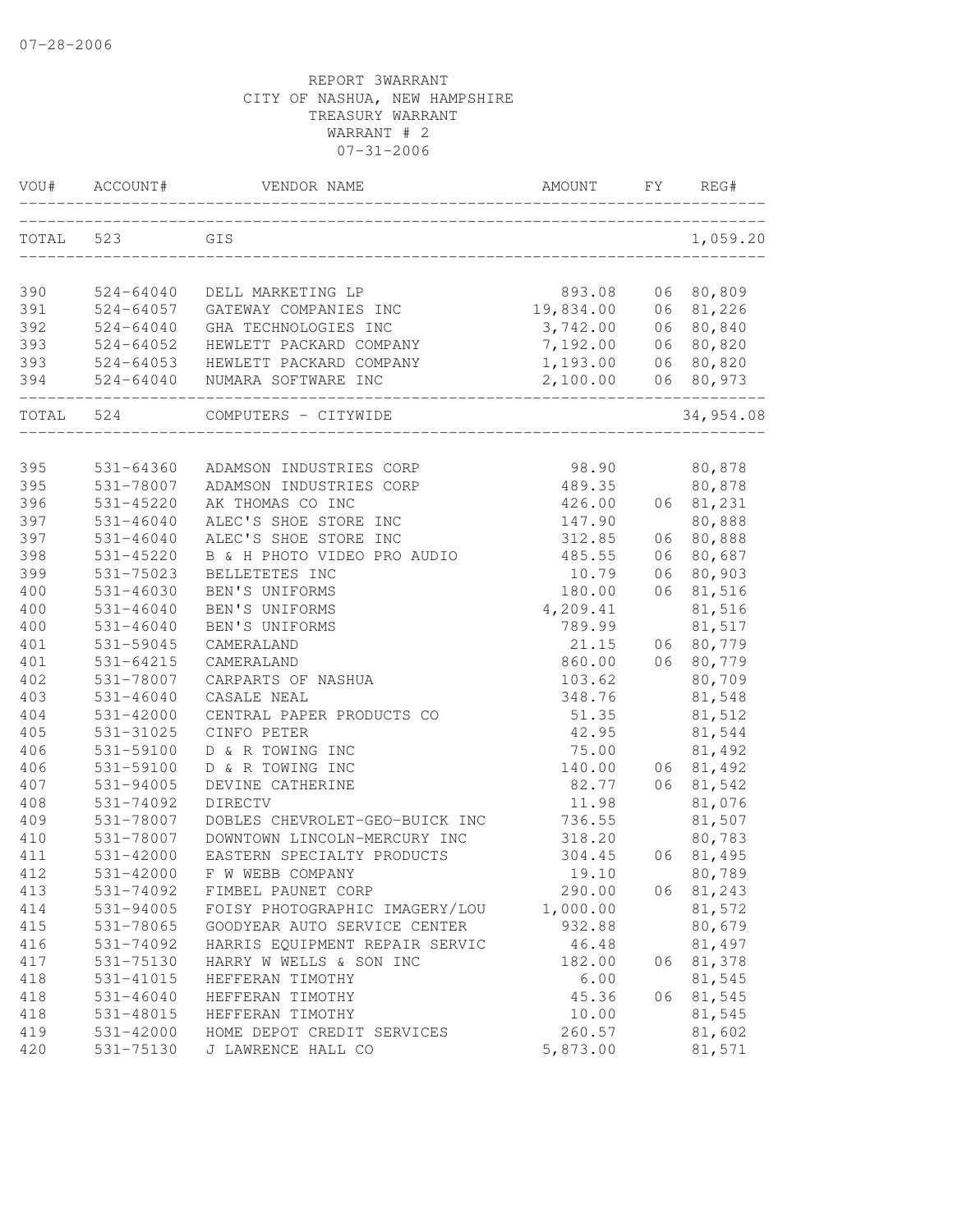| VOU# | ACCOUNT#      | VENDOR NAME                    | AMOUNT   | FΥ | REG#   |
|------|---------------|--------------------------------|----------|----|--------|
| 421  | 531-75130     | J LAWRENCE HALL INC            | 157.61   | 06 | 81,522 |
| 422  | 531-59100     | J P CHEMICAL CO INC            | 35.00    |    | 80,899 |
| 423  | 531-78007     | J S TOWING CONNECTION/ JOHN F  | 115.00   |    | 80,850 |
| 424  | 531-59100     | KAZANJIAN'S GARAGE INC         | 120.00   |    | 80,984 |
| 425  | 531-34015     | KEYSPAN ENERGY DELIVERY        | 3,066.67 |    | 81,607 |
| 426  | 531-95000     | LAWYERS DIARY & MANUAL         | 124.00   |    | 81,591 |
| 427  | $531 - 46040$ | LINEHAN DENIS                  | 265.54   |    | 81,550 |
| 428  | 531-46030     | M & N SPORTS LLC               | 87.80    | 06 | 80,914 |
| 429  | $531 - 94005$ | MARX HOWELL & ASSOCIATES       | 358.00   |    | 81,623 |
| 430  | 531-95000     | NASHUA BREAKFAST EXCHANGE CLUB | 100.00   |    | 81,650 |
| 431  | 531-78075     | NASHUA HARLEY DAVIDSON         | 126.19   | 06 | 80,760 |
| 432  | 531-74092     | NASHUA WALLPAPER & PAINT CO    | 299.16   | 06 | 80,931 |
| 433  | $531 - 49025$ | NAT'L DIRECTORY OF LAW ADMINIS | 278.00   |    | 81,634 |
| 434  | 531-94005     | NEAL SCOTT PHOTOGRAPHY         | 1,000.00 |    | 81,573 |
| 435  | 531-31040     | NEXTEL COMMUNICATIONS          | 53.63    | 06 | 81,612 |
| 436  | 531-74092     | NORMAN E DAY INC               | 255.00   | 06 | 80,678 |
| 437  | 531-78007     | NORTHERN FOREIGN CAR PARTS INC | 118.80   |    | 81,525 |
| 438  | $531 - 46040$ | O'BRIEN KEVIN                  | 158.99   |    | 81,547 |
| 439  | 531-31040     | PAETEC COMMUNICATIONS INC      | 420.21   |    | 81,581 |
| 439  | 531-74040     | PAETEC COMMUNICATIONS INC      | 617.03   |    | 81,581 |
| 440  | $531 - 49025$ | <b>PDR</b>                     | 119.90   |    | 81,633 |
| 441  | $531 - 94005$ | PSTC                           | 230.00   |    | 81,570 |
| 442  | 531-32035     | PUBLIC SERVICE OF NH           | 387.05   |    | 81,642 |
| 443  | 531-45005     | RILEY'S SPORT SHOP INC         | 1,270.00 | 06 | 80,693 |
| 443  | 531-45220     | RILEY'S SPORT SHOP INC         | 356.00   | 06 | 80,693 |
| 444  | 531-78007     | ROBBINS AUTO PARTS INC         | 174.71   |    | 81,190 |
| 445  | 531-42000     | SAM'S CLUB DIRECT              | 56.40    | 06 | 81,622 |
| 445  | 531-95000     | SAM'S CLUB DIRECT              | 15.00    | 06 | 81,622 |
| 445  | 531-98025     | SAM'S CLUB DIRECT              | 240.63   | 06 | 81,622 |
| 446  | 531-91025     | SCHAAF MARK                    | 19.58    |    | 81,549 |
| 447  | 531-41010     | SIRCHIE FINGER PRINT LABORATOR | 1,288.67 | 06 | 81,205 |
| 448  | 531-69025     | SNAP ON TOOLS                  | 239.00   |    | 80,747 |
| 448  | 531-69025     | SNAP ON TOOLS                  | 1,567.00 | 06 | 80,747 |
| 449  | 531-53045     | ST JOSEPH BUSINESS & HEALTH    | 2,142.00 |    | 80,860 |
| 450  | $531 - 41005$ | STAPLES BUSINESS ADVANTAGE     | 422.09   |    | 81,270 |
| 450  | $531 - 41005$ | STAPLES BUSINESS ADVANTAGE     | 42.49    | 06 | 81,270 |
| 450  | 531-41015     | STAPLES BUSINESS ADVANTAGE     | 1,845.62 |    | 81,270 |
| 450  | $531 - 41015$ | STAPLES BUSINESS ADVANTAGE     | 1,056.41 | 06 | 81,270 |
| 451  | 531-94005     | STEVEN'S ADVANCED DRIVING SCHO | 500.00   |    | 81,628 |
| 452  | 531-91025     | TESTAVERDE JAMES               | 19.58    | 06 | 81,543 |
| 453  | 531-41010     | THE SCIENCE FAIR               | 87.50    | 06 | 81,020 |
| 454  | 531-41010     | TIMEMED LABELING SYSTEMS INC   | 718.56   | 06 | 80,730 |
| 455  | 531-78007     | TOWERS MOTOR PARTS CORP        | 109.61   |    | 81,232 |
| 456  | 531-43005     | UNITED PARCEL SERVICE          | 6.20     | 06 | 81,662 |
| 457  | 531-95000     | US IDENTIFICATION MANUAL       | 82.50    |    | 81,579 |
| 458  | 531-31020     | VERIZON                        | 373.69   | 06 | 81,605 |
| 459  | 531-31025     | VERIZON                        | 140.23   |    | 81,620 |
| 459  | 531-31025     | VERIZON                        | 561.41   | 06 | 81,620 |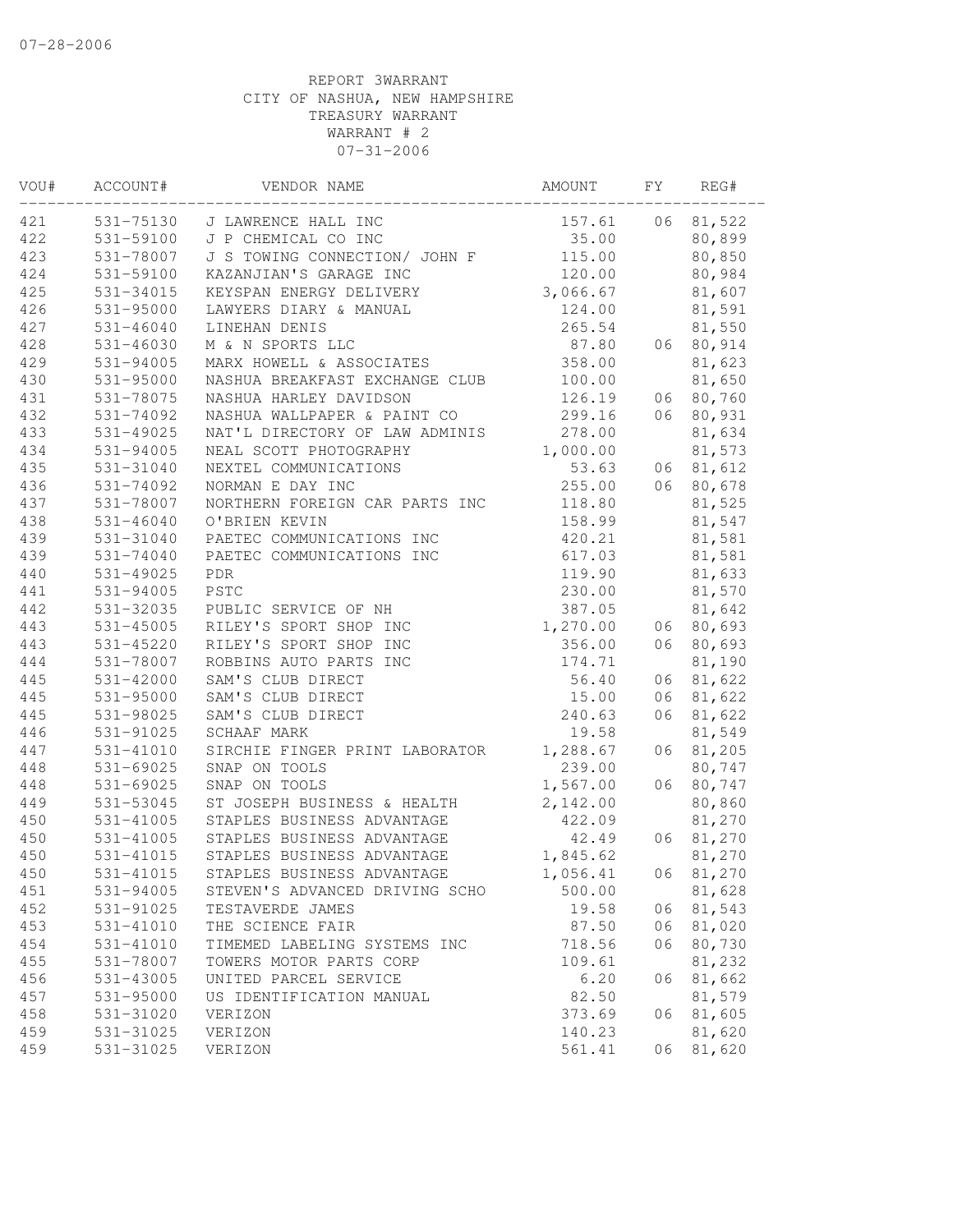| VOU#      | ACCOUNT#  | VENDOR NAME                             | AMOUNT    | FY   | REG#      |
|-----------|-----------|-----------------------------------------|-----------|------|-----------|
| 460       |           | 531-31040 VERIZON WIRELESS              | 439.73    | 06   | 81,617    |
| 461       |           | 531-41015 WB MASON COMPANY INC          | 451.97    |      | 06 80,743 |
| 462       | 531-53125 | WELCH MIKE                              | 200.00    |      | 81,546    |
| 463       | 531-74035 | WEST PAYMENT CENTER                     | 126.09    |      | 06 80,796 |
| TOTAL 531 |           | POLICE DEPARTMENT                       |           |      | 41,959.16 |
| 464       | 532-78075 | A SIGN OF THINGS TO COME                | 950.00    |      | 80,778    |
| 465       | 532-78100 | ADAMSON INDUSTRIES CORP                 | 99.85     |      | 80,878    |
| 466       | 532-46015 | AGAN WAYNE                              | 82.52     |      | 06 80,891 |
| 467       | 532-78100 | ARCSOURCE INC                           | 111.00    |      | 80,918    |
| 468       | 532-79040 | BATTERIES PLUS 400                      | 109.98    |      | 81,263    |
| 469       | 532-42005 | CORPORATE EXPRESS INC                   | 185.33    |      | 80,953    |
| 469       | 532-42010 | CORPORATE EXPRESS INC                   | 93.66     |      | 80,953    |
| 469       | 532-42010 | CORPORATE EXPRESS INC                   | 120.95    |      | 06 80,953 |
| 469       | 532-42020 | CORPORATE EXPRESS INC                   | 272.20    |      | 80,953    |
| 469       | 532-72010 | CORPORATE EXPRESS INC                   | 29.55     | 06   | 80,953    |
| 470       | 532-78007 | DECO INC                                | 441.27    |      | 81,508    |
| 471       | 532-59100 | DIVERSIFIED INSPECTIONS/INDEPE 2,604.83 |           |      | 06 80,737 |
| 472       | 532-78095 | DONOVAN EQUIPMENT CO INC                | 1,153.47  |      | 80,745    |
| 473       | 532-78020 | FEDEX                                   | 166.28    |      | 81,585    |
| 474       | 532-64094 | FIRE TECH & SAFETY OF NEW ENGL 3,749.99 |           |      | 81,240    |
| 475       | 532-78080 | FLEETPRIDE                              | 41.63     |      | 80,935    |
| 476       | 532-78020 | FREIGHTLINER OF NH INC                  | 153.95    |      | 81,246    |
| 477       | 532-95005 | GATE CITY LIONS                         | 150.00    |      | 81,610    |
| 478       | 532-79025 | GRAYBAR                                 | 398.72    |      | 06 80,949 |
| 479       | 532-78075 | GREENFIELD INDUSTRIES INC               | 65.00     |      | 80,750    |
| 480       | 532-75023 | HOME DEPOT CREDIT SERVICES              | 166.38    |      | 81,602    |
| 481       | 532-46040 | HUNTRESS UNIFORMS                       | 231.80    |      | 80,805    |
| 482       | 532-95005 | <b>IAFC</b>                             | 175.00    |      | 81,604    |
| 483       | 532-78007 | JACK YOUNG COMPANY INC                  | 256.70    |      | 81,502    |
| 484       | 532-78100 | JOHN BIRD DISTRIBUTING COMPANY          | 58.50     |      | 81,501    |
| 485       | 532-34015 | KEYSPAN ENERGY DELIVERY                 | 1, 117.17 |      | 81,607    |
| 486       | 532-78020 | LIBERTY INTN'L TRUCKS OF NH LL          | 477.38    |      | 81,496    |
| 487       | 532-78065 | MAYNARD & LESIEUR INCORPORATED          | 5,381.44  |      | 81,498    |
| 488       | 532-78100 | MINUTEMAN TRUCKS INC                    | 623.21    |      | 81,276    |
| 489       | 532-95010 | NATIONAL FIRE PROTECTION ASSOC          | 675.00    |      | 81,621    |
| 490       | 532-95005 | NEW HAMPSHIRE ASSOCIATION OF F          | 75.00     |      | 81,653    |
| 491       | 532-95005 | NEW HAMPSHIRE BUILDING OFFICIA          | 40.00     |      | 81,658    |
| 492       | 532-49025 | NFPA                                    | 675.00    | 06   | 81,575    |
| 493       | 532-53045 | OCCUPATIONAL HEALTH CENTERS             | 200.00    |      | 80,975    |
| 494       | 532-31040 | PAETEC COMMUNICATIONS INC               | 33.21     |      | 81,581    |
| 495       | 532-33005 | PENNICHUCK WATER                        | 199.88    |      | 81,608    |
| 495       | 532-33005 | PENNICHUCK WATER                        | 104.37    | 06   | 81,608    |
| 496       | 532-64192 | PRECISION FITNESS EQUIPMENT IN          | 8,921.00  | 06 - | 81,209    |
| 496       | 532-74092 | PRECISION FITNESS EQUIPMENT IN          | 355.00    |      | 81,209    |
| 497       | 532-32005 | PUBLIC SERVICE OF NH                    | 4,627.44  |      | 81,642    |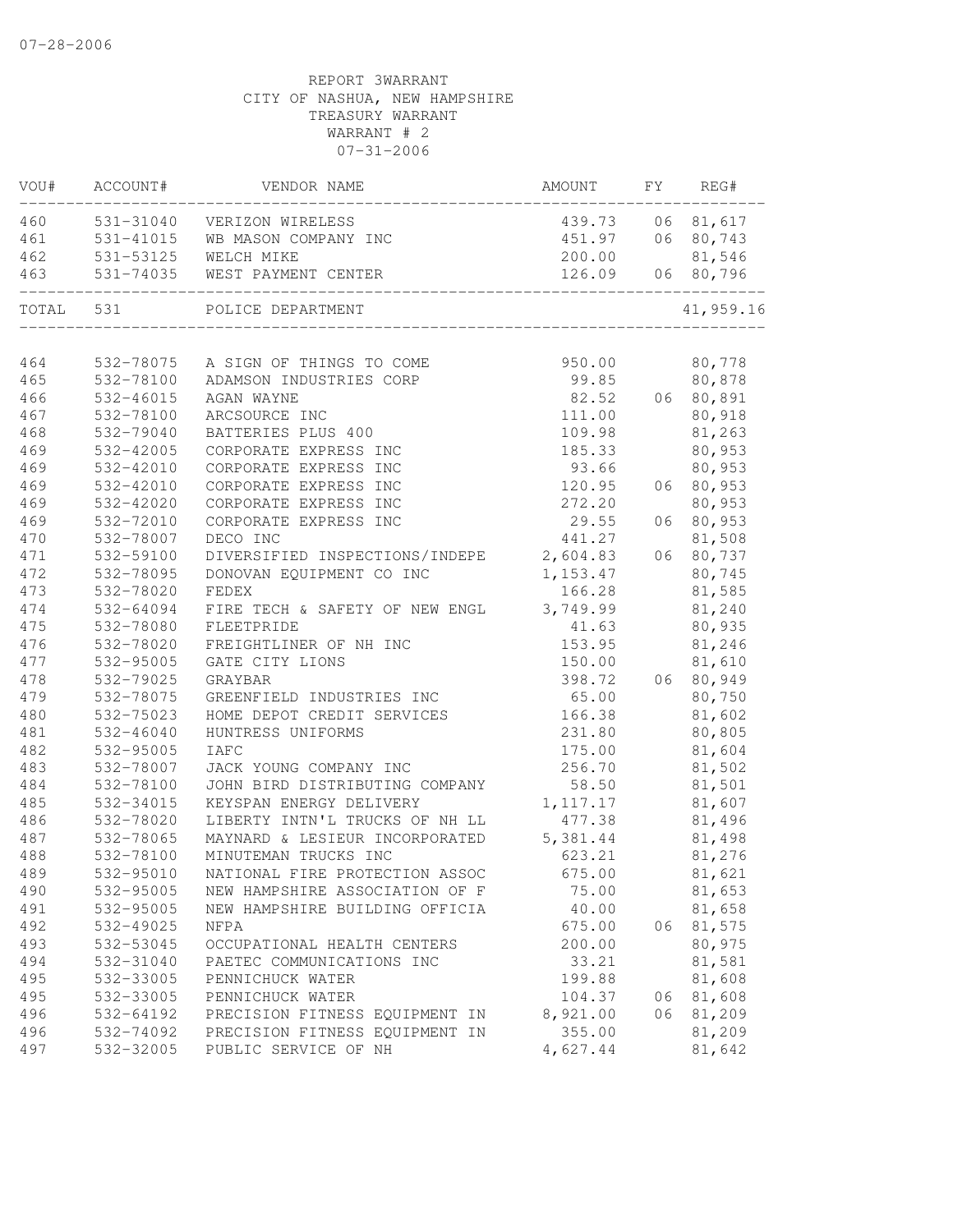| VOU#  | ACCOUNT#                   | VENDOR NAME                                                  | AMOUNT   | FΥ | REG#       |
|-------|----------------------------|--------------------------------------------------------------|----------|----|------------|
| 497   | 532-32005                  | PUBLIC SERVICE OF NH                                         | 1,571.84 | 06 | 81,642     |
| 498   | 532-79045                  | RADIO SHACK                                                  | 298.57   |    | 81,583     |
| 499   | 532-63065                  | SCHOOL FURNISHINGS INC                                       | 2,041.00 | 06 | 81,323     |
| 500   | 532-78020                  | SOUTHWORTH-MILTON INC                                        | 289.50   |    | 80,711     |
| 501   | 532-41015                  | STAPLES BUSINESS ADVANTAGE                                   | 479.79   |    | 81,270     |
| 501   | 532-41015                  | STAPLES BUSINESS ADVANTAGE                                   | 1,224.16 | 06 | 81,270     |
| 502   | 532-31040                  | U S CELLULAR                                                 | 12.66    |    | 81,592     |
| 503   | 532-31040                  | VERIZON WIRELESS                                             | 39.46    |    | 81,617     |
| 504   | 532-79045                  | VOICE SYSTEMS INC                                            | 1,900.00 |    | 06 80,848  |
| 505   | 532-63065                  | WALMART COMMUNITY                                            | 111.40   | 06 | 81,590     |
| 506   | 532-78020                  | YANKEE TRUCKS                                                | 215.97   |    | 80,732     |
| 506   | 532-78080                  | YANKEE TRUCKS                                                | 47.02    |    | 80,732     |
| TOTAL | 532                        | FIRE DEPARTMENT                                              |          |    | 43,605.03  |
| 507   |                            | 534-32020 PUBLIC SERVICE OF NH                               | 133.18   |    | 81,642     |
| TOTAL | 534                        | STREET LIGHTING                                              |          |    | 133.18     |
|       |                            |                                                              |          |    |            |
| 508   | 536-95000                  | GREATER BOSTON POLICE COUNCIL                                | 306.00   |    | 81,601     |
| 509   | 536-43005                  | HEFFERAN TIMOTHY                                             | 14.40    |    | 81,551     |
| 510   | 536-74150                  | MOTOROLA                                                     | 3,000.00 |    | 06 81,613  |
| 511   | 536-49075                  | MOTOROLA                                                     | 2,942.72 |    | 06 80,811  |
| 511   | 536-64255                  | MOTOROLA                                                     | 6,661.60 | 06 | 80,811     |
| 512   | 536-74092                  | OSSIPEE MOUNTAIN ELECTRONICS I                               | 484.00   | 06 | 80,986     |
| 513   | 536-32035                  | PUBLIC SERVICE OF NH                                         | 742.64   |    | 81,642     |
| 514   | 536-31050                  | VERIZON WIRELESS                                             | 69.98    | 06 | 81,617     |
| TOTAL | 536                        | CITYWIDE COMMUNICATIONS                                      |          |    | 14, 221.34 |
| 515   |                            |                                                              | 3,250.00 | 06 | 16         |
| 516   | 541-53020<br>$541 - 72010$ | CHAIRMAN'S FUND OF THE BOARD O<br>CONWAY OFFICE PRODUCTS LLC | 110.00   |    | 80,849     |
| 517   | 541-33005                  | PENNICHUCK WATER                                             | 125.83   |    | 81,608     |
| 518   | 541-32005                  | PUBLIC SERVICE OF NH                                         | 1,350.81 |    | 81,642     |
| TOTAL | 541                        | COMMUNITY SERVICES DIVISION                                  |          |    | 4,836.64   |
|       |                            |                                                              |          |    |            |
| 519   | 542-91005                  | CARON CHRISTINE                                              | 12.20    |    | 06 80,872  |
| 520   | 542-41015                  | CONWAY OFFICE PRODUCTS LLC                                   | 57.80    |    | 80,849     |
| 520   | 542-72010                  | CONWAY OFFICE PRODUCTS LLC                                   | 100.00   |    | 80,849     |
| 521   | 542-91005                  | COTE JOAN                                                    | 9.80     | 06 | 80,930     |
| 522   | 542-91015                  | FELICIANO SANDRA                                             | 37.10    | 06 | 80,680     |
| 523   | 542-59100                  | NH BOARD OF PHARMACY                                         | 150.00   |    | 81,597     |
| 524   | 542-47010                  | NH MEDICAL/DENTAL SUPPLY LLC/D                               | 202.82   | 06 | 80,908     |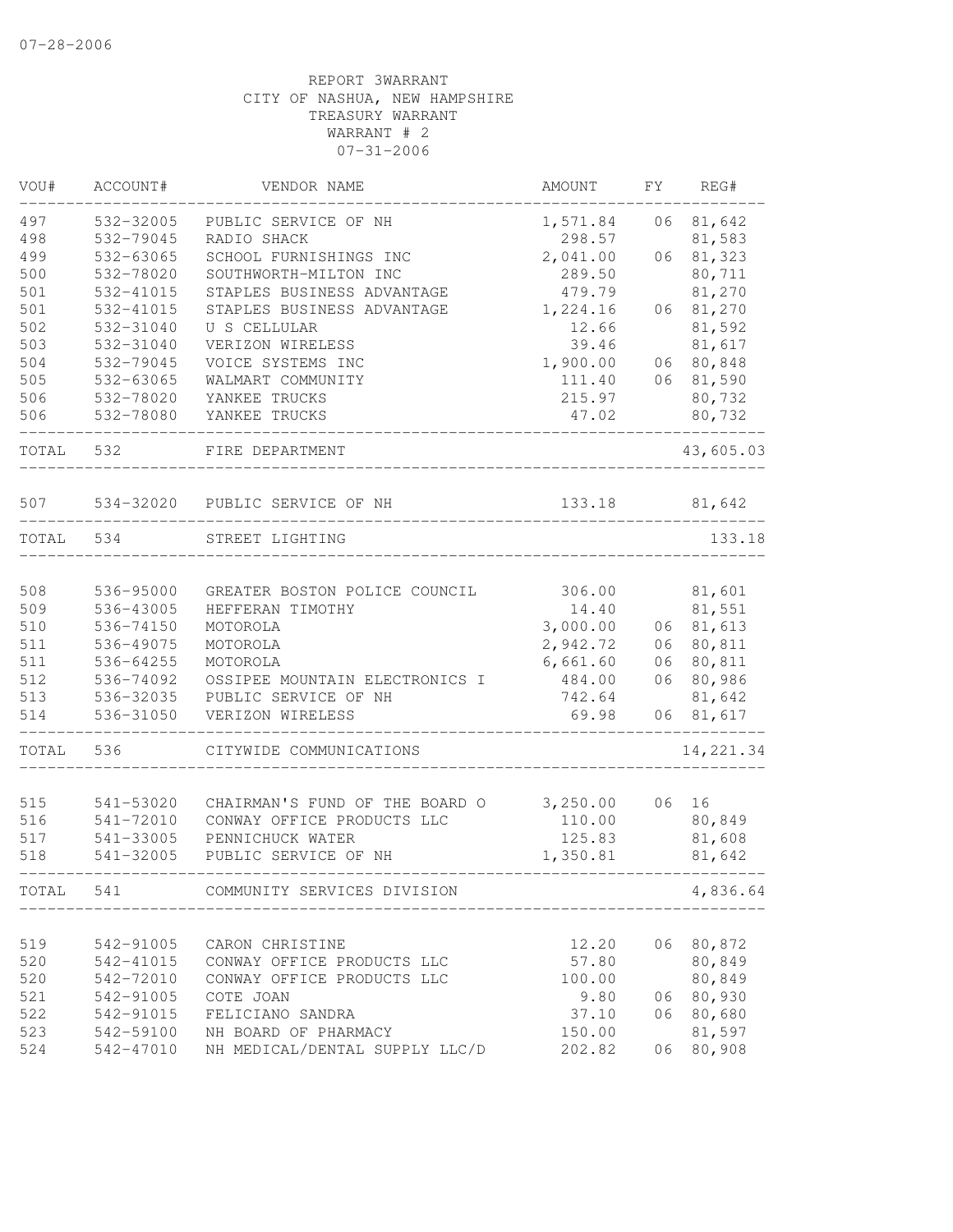| VOU#      | ACCOUNT#               | VENDOR NAME                                                             | AMOUNT   | FY | REG#          |
|-----------|------------------------|-------------------------------------------------------------------------|----------|----|---------------|
| 525       | 542-47010              | STERICYCLE INC                                                          |          |    | 120.74 80,682 |
| 526       | 542-91005              | WENDT BETTY                                                             | 5.34     |    | 06 81,260     |
| TOTAL     | 542                    | COMMUNITY HEALTH                                                        |          |    | 695.80        |
|           |                        |                                                                         |          |    |               |
| 527       | 543-49070              | CREATIVE PROMOTIONAL PRODUCTS 3,575.00                                  |          | 06 | 81,259        |
| 528       | 543-49025<br>543-94005 | NATIONAL TECHNICAL INFORMATION<br>NH LODGING & RESTAURANT ASSOCI 130.00 | 76.00    | 06 | 81,627        |
| 529       |                        |                                                                         |          | 06 | 81,600        |
| 530       | 543-41015              | STAPLES BUSINESS ADVANTAGE                                              | 80.39    | 06 | 81,270        |
| TOTAL 543 |                        | ENVIRONMENTAL HEALTH DEPT.                                              |          |    | 3,861.39      |
|           |                        | 531 544-72010 CONWAY OFFICE PRODUCTS LLC 5125.00 80,849                 |          |    |               |
| TOTAL 544 |                        | WELFARE ADMINISTRATION                                                  |          |    | 125.00        |
|           |                        |                                                                         |          |    |               |
| 532       | 545-97020              | 23-25 TEMPLE ST REALTY LLC                                              | 780.00   |    | 81,201        |
| 533       | 545-97020              | 82 WEST HOLLIS ST LLC                                                   | 389.77   |    | 81,217        |
| 534       | 545-97020              | A1 RENTAL PROPERTY MGMT LLC                                             | 1,000.00 |    | 80,936        |
| 535       | 545-97020              | B & B ASSOCIATES/BILL BLANCHAR                                          | 325.00   |    | 80,670        |
| 536       | 545-97020              | BC-AD PROPERTIES                                                        | 988.93   |    | 80,906        |
| 537       | 545-97020              | BERGERON LUC M                                                          | 227.00   |    | 80,731        |
| 538       | 545-97020              | BERKOVICH MARK                                                          | 559.30   |    | 80,857        |
| 539       | 545-97020              | BLANCHARD BLDG INVESTS/KENNETH                                          | 797.06   | 06 | 80,787        |
| 540       | 545-97020              | CANTERBURY APARTMENTS                                                   | 459.87   |    | 80,707        |
| 541       | 545-97020              | CAPT CHRIS RENTAL PROP/CHRIS D                                          | 703.00   |    | 80,802        |
| 542       | 545-97020              | CENTRAL REALTY                                                          | 583.78   |    | 80,955        |
| 543       | 545-97020              | CITY VIEW MANAGEMENT CO INC                                             | 742.96   |    | 81,269        |
| 544       | 545-97020              | CJL PROPERTIES/CHRIS LAVERTU                                            | 552.38   |    | 80,759        |
| 545       | 545-97020              | CONSTANT FAMILY LLC II                                                  | 950.86   |    | 80,943        |
| 546       | 545-97020              | CONSTANT KENNETH                                                        | 500.00   |    | 80,863        |
| 547       | 545-97020              | COUNTRY BARN MOTEL                                                      | 729.00   |    | 80,905        |
| 548       | 545-97020              | CREMATION SOCIETY OF NH                                                 | 750.00   | 06 | 80,909        |
| 549       | 545-97020              | DAKIN TERRY                                                             | 757.84   |    | 81,215        |
| 550       | 545-97015              | DARTHMOUTH HITCHCOCK PHARMACY                                           | 227.15   | 06 | 81,619        |
| 551       | 545-97020              | DERBY DOLORES                                                           | 825.00   |    | 81,106        |
| 552       | 545-97020              | DOLLOFF VALLIER PROPERTIES                                              | 398.53   |    | 80,904        |
| 553       | 545-97020              | DROUIN ROBERT G                                                         | 312.96   |    | 81,203        |
| 554       | 545-97020              | FLAGLER PROPERTIES INC                                                  | 797.06   |    | 81,250        |
| 555       | 545-97020              | GALLAGHER THOMAS                                                        | 338.12   |    | 80,958        |
| 556       | 545-97020              | GAUTHIER CONNIE                                                         | 986.37   |    | 80,685        |
| 557       | 545-97020              | GAUTHIER CONRAD J                                                       | 783.88   |    | 80,907        |
| 558       | 545-97020              | GAUTHIER REALTY/CONNIE GAUTHIE                                          | 3,040.94 |    | 81,265        |
| 559       | 545-97020              | GROPMAN JEFFREY P                                                       | 354.65   |    | 80,807        |
| 560       | 545-97015              | KEYSPAN ENERGY DELIVERY                                                 | 962.00   | 06 | 81,655        |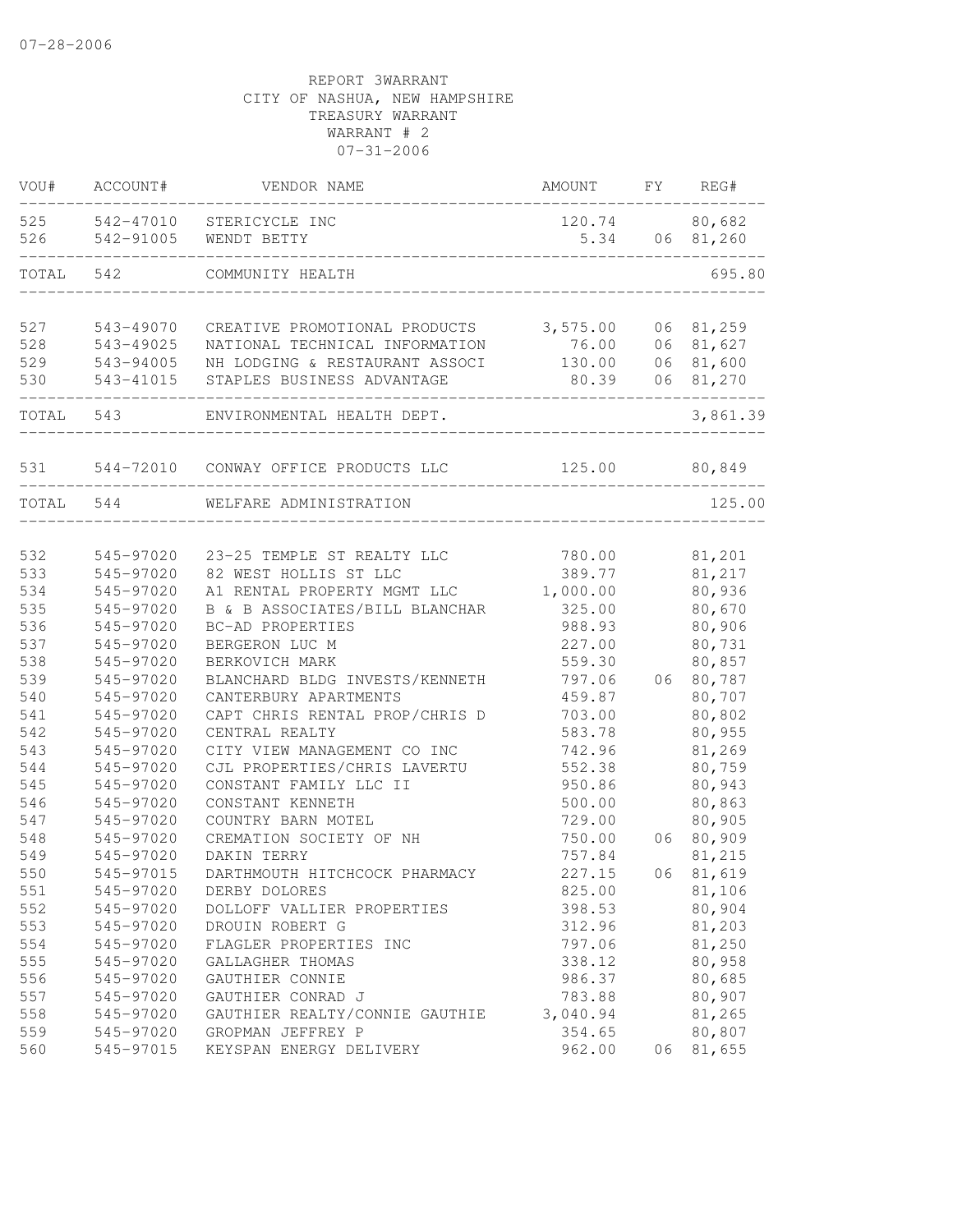| VOU#      | ACCOUNT#  | VENDOR NAME                              | AMOUNT                      | FY | REG#            |
|-----------|-----------|------------------------------------------|-----------------------------|----|-----------------|
| 561       | 545-97020 | L & G PROPERTIES LLC                     | 177.45                      |    | 81,208          |
| 562       | 545-97020 | LAMERAND ENTERPRISES/KYLE LAME           | 155.00                      |    | 81,228          |
| 563       | 545-97020 | LAVOIE HERVE E                           | 574.00                      |    | 81,210          |
| 564       | 545-97020 | LILLIANS MOTEL                           | 2,450.00                    |    | 80,692          |
| 565       | 545-97020 | LIRIANO RAFAEL M                         | 800.00                      |    | 81,162          |
| 566       | 545-97020 | LONG RAY/LONG & TAYLOR PROPERT           | 231.50                      |    | 80,881          |
| 567       | 545-97015 | MARKET BASKET                            | 4,980.26                    |    | 06 81,576       |
| 568       | 545-97020 | MCCALL CORP GRANITE NATIONAL P           | 660.00                      |    | 80,966          |
| 569       | 545-97020 | MCCHANDLER LLC                           | 568.38                      |    | 80,902          |
| 570       | 545-97020 | MOTEL 6                                  | 99.98                       |    | 81,230          |
| 571       | 545-97020 | NASHUA HOUSING AUTHORITY                 | 159.00                      |    | 81,237          |
| 572       | 545-97020 | O'KEEFE ROBERT T                         | 656.80                      |    | 80,945          |
| 573       | 545-97020 | PAQUIN EDWARD                            | 174.00                      |    | 80,708          |
| 574       | 545-97020 | PRA PROPERTIES LTD DBA/PHEASAN           | 656.80                      |    | 81,245          |
| 575       | 545-97020 | PRINCETON PROPERTY MANAGEMENT            | 419.99                      |    | 80,791          |
| 576       | 545-97015 | PUBLIC SERVICE CO OF NH                  | 3, 171.94                   |    | 06 81,646       |
| 577       | 545-97020 | QUARATIELLO NICHOLAS                     | 330.00                      |    | 80,677          |
| 578       | 545-97020 | REGISTER LINDA B                         | 406.13                      |    | 81,229          |
| 579       | 545-97020 | SALVI ENTERPRISES LLC                    | 426.00                      |    | 80,960          |
| 580       | 545-97020 | SCHAEFER PAUL                            | 506.44                      |    | 80,699          |
| 581       | 545-97020 | SMART INVESTMENTS LLC                    | 394.00                      |    | 80,792          |
| 582       | 545-97020 | SMITH DONALD                             | 110.00                      |    | 81,069          |
| 583       | 545-97020 | SOUL PURPOSE LIVING INC                  | 1,080.00                    |    | 80,852          |
| 584       | 545-97020 | SOUTHERN NH SERV MNGT CORP               | 322.00                      |    | 80,897          |
| 585       | 545-97015 | ST JOSEPH PHARMACY                       | 80.00                       |    | 06 80,742       |
| 586       | 545-97020 | STEELE DANIEL R                          | 495.84                      |    | 80,736          |
| 587       | 545-97020 | THC INVESTMENTS                          | 797.06                      |    | 80,847          |
| 588       | 545-97020 | TREMBLAY JEANNINE                        | 331.82                      |    | 80,669          |
| 589       | 545-97020 | WIELGOSZINSKI FRANCIS                    | 282.50                      |    | 80,911          |
| 590       | 545-97020 | WILLIAMS LAURA                           | 895.00                      |    | 81,176          |
| 591       | 545-97015 | WINGATE'S PHARMACY INC                   | 10,762.04 06 81,577         |    |                 |
| TOTAL 545 |           | WELFARE COSTS                            |                             |    | 53, 977.34      |
|           |           |                                          |                             |    |                 |
| 592       |           | 551-72010 CONWAY OFFICE PRODUCTS LLC     | 200.00 80,849               |    |                 |
| 593       | 551-66020 | GE CAPITAL INC                           | 1,303.00                    |    | 81,257          |
| 594       | 551-62022 | GREGORY J FINE FLOORING & DESI           | 1,622.69                    | 06 | 81,047          |
| 595       | 551-91005 | LEBRUN JON                               |                             |    | 13.80 06 81,552 |
| 596       |           | 551-64300 NE LASER & TRANSIT DIVISION    | 7,400.00 06 80,950          |    |                 |
| 597       |           | 551-31040 PAETEC COMMUNICATIONS INC      | 2.23                        |    | 81,581          |
| 598       |           | 551-41015 STAPLES BUSINESS ADVANTAGE     | 188.61                      |    | 81,270          |
| TOTAL     |           | 551 PUBLIC WORKS DIV & ENGINEERING       | ___________________________ |    | 10,730.33       |
| 599       |           | 552-75135 AFFILIATED HVAC SERVICES LLC   |                             |    | 81,360          |
| 600       |           | 552-75040 ASAP FIRE & SAFETY CORPORATION | 169.50<br>400.50            |    | 80,837          |
|           |           |                                          |                             |    |                 |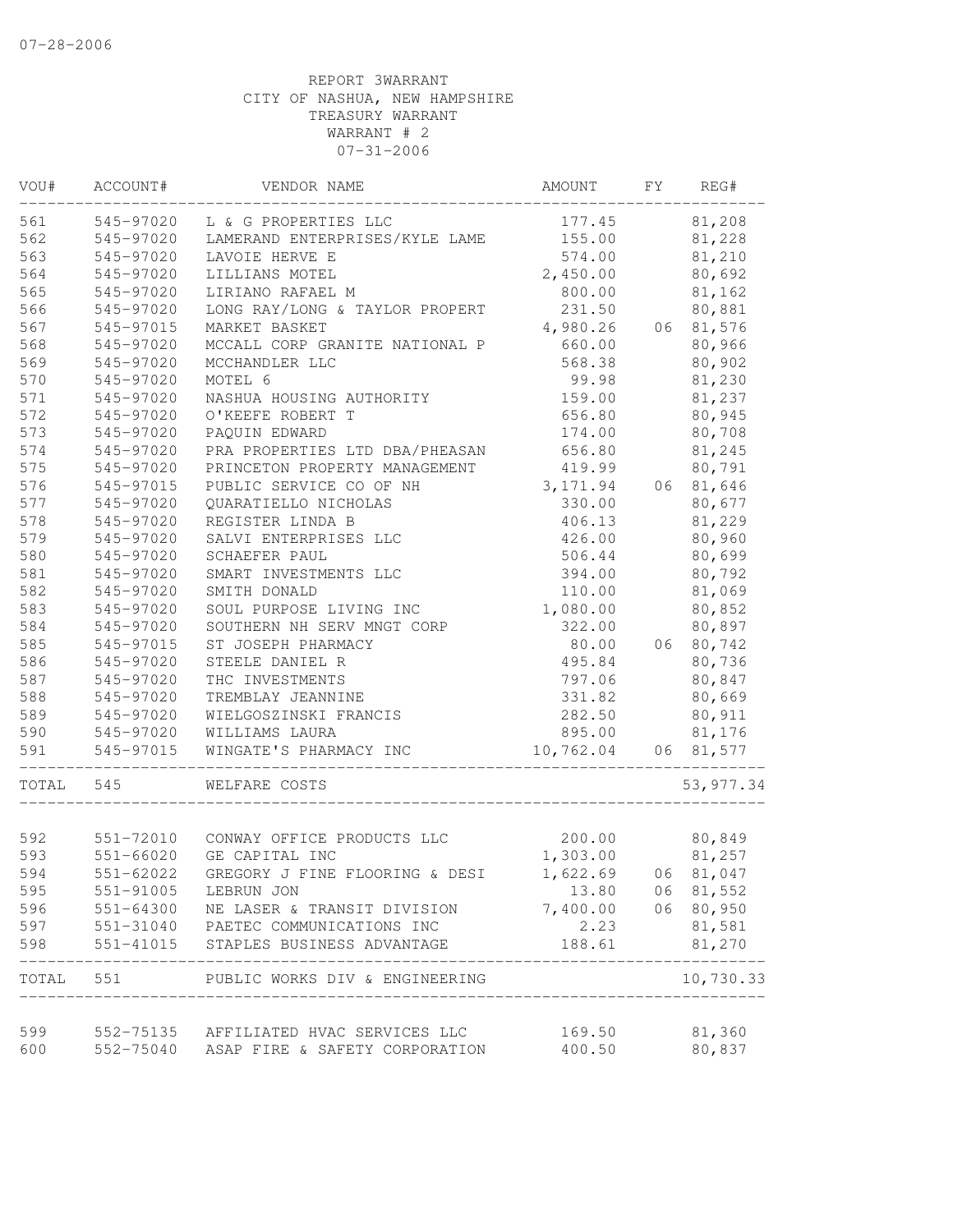| VOU# | ACCOUNT#      | VENDOR NAME                    | AMOUNT   | FΥ | REG#   |
|------|---------------|--------------------------------|----------|----|--------|
| 601  |               | 552-75022 B & S LOCKSMITHS INC | 12.50    |    | 81,236 |
| 601  | 552-75135     | B & S LOCKSMITHS INC           | 147.90   |    | 81,236 |
| 602  | 552-75021     | BELLETETES INC                 | 25.88    | 06 | 80,903 |
| 603  | 552-75021     | BROX INDUSTRIES INC            | 72.58    | 06 | 80,748 |
| 604  | 552-59050     | BURGESS COREY                  | 490.00   |    | 80,898 |
| 605  | 552-59050     | BURKE KENNETH                  | 450.00   |    | 81,235 |
| 606  | 552-78007     | CARPARTS OF NASHUA             | 9.14     |    | 80,709 |
| 607  | 552-59015     | CAVEN DON                      | 550.00   |    | 80,814 |
| 608  | 552-59050     | CHAFIN JOE                     | 35.00    |    | 81,357 |
| 609  | 552-45235     | CONNEY SAFETY PRODUCTS         | 110.92   |    | 81,521 |
| 610  | 552-72010     | CONWAY OFFICE PRODUCTS LLC     | 150.00   |    | 80,849 |
| 611  | 552-75135     | CST/BERGER                     | 156.25   | 06 | 80,964 |
| 612  | 552-78100     | D & R TOWING INC               | 85.00    |    | 81,492 |
| 613  | 552-48015     | DENNIS K BURKE INC             | 2,251.52 |    | 81,663 |
| 614  | 552-59050     | DEVITO CHRIS                   | 105.00   |    | 80,859 |
| 615  | 552-59050     | DICHARD LOUISE                 | 180.00   |    | 80,815 |
| 616  | 552-59050     | DUBE MICHELLE                  | 44.00    |    | 81,085 |
| 617  | 552-59050     | DUPRAT DANIEL                  | 115.00   |    | 80,901 |
| 618  | 552-59050     | <b>DUPRAT STEPHEN</b>          | 377.50   |    | 81,223 |
| 619  | 552-59015     | DWIGHT DAMON ASSOCIATES        | 175.00   |    | 80,716 |
| 620  | 552-75021     | ELM RESEARCH INSTITUTE         | 33.07    |    | 80,856 |
| 621  | 552-75022     | F W WEBB COMPANY               | 26.70    |    | 80,789 |
| 622  | 552-45235     | FILLION ASSOCIATES INC         | 1,146.23 |    | 80,753 |
| 623  | 552-75021     | GATE CITY FENCE CO INC         | 5,540.50 |    | 80,858 |
| 624  | 552-62022     | GE CAPITAL INC                 | 115.00   |    | 81,257 |
| 625  | 552-66000     | HANDY HOUSE INC                | 1,475.00 |    | 81,638 |
| 626  | 552-75135     | HARRY W WELLS & SON INC        | 484.00   |    | 81,378 |
| 627  | 552-59050     | HENDERSON MICHAEL              | 240.00   |    | 81,448 |
| 628  | $552 - 46030$ | HOME DEPOT CREDIT SERVICES     | 7.97     |    | 81,602 |
| 628  | 552-75021     | HOME DEPOT CREDIT SERVICES     | 308.19   |    | 81,602 |
| 628  | 552-75022     | HOME DEPOT CREDIT SERVICES     | 89.97    |    | 81,602 |
| 628  | 552-75040     | HOME DEPOT CREDIT SERVICES     | 36.41    |    | 81,602 |
| 628  | 552-75135     | HOME DEPOT CREDIT SERVICES     | 106.16   |    | 81,602 |
| 628  | 552-75165     | HOME DEPOT CREDIT SERVICES     | 288.76   |    | 81,602 |
| 628  | 552-75170     | HOME DEPOT CREDIT SERVICES     | 75.66    |    | 81,602 |
| 628  | 552-75175     | HOME DEPOT CREDIT SERVICES     | 154.27   |    | 81,602 |
| 629  | 552-59050     | HOWE BRAD                      | 40.00    |    | 80,868 |
| 630  | 552-59015     | HUDSON POST #48 AMERICAN       | 800.00   |    | 80,844 |
| 631  | 552-64192     | HUDSON SMALL ENGINE            | 958.50   | 06 | 80,889 |
| 632  | 552-75021     | JOHNSON'S ELECTRIC SUPPLY      | 748.10   |    | 80,795 |
| 632  | 552-75040     | JOHNSON'S ELECTRIC SUPPLY      | 130.34   |    | 80,795 |
| 632  | 552-75135     | JOHNSON'S ELECTRIC SUPPLY      | 188.00   |    | 80,795 |
| 633  | 552-34015     | KEYSPAN ENERGY DELIVERY        | 140.00   |    | 81,607 |
| 634  | 552-95005     | LAFA/LONDONDERRY ATHLETIC FIEL | 175.00   |    | 80,831 |
| 635  | 552-59050     | LAPOINTE WILLIAM               | 80.00    |    | 81,461 |
| 636  | 552-59050     | LAROCQUE ANDREA                | 92.00    |    | 80,772 |
| 637  | 552-75021     | LESCO-PROX                     | 115.12   |    | 80,855 |
| 638  | 552-78007     | LIBERTY INTN'L TRUCKS OF NH LL | 84.96    |    | 81,496 |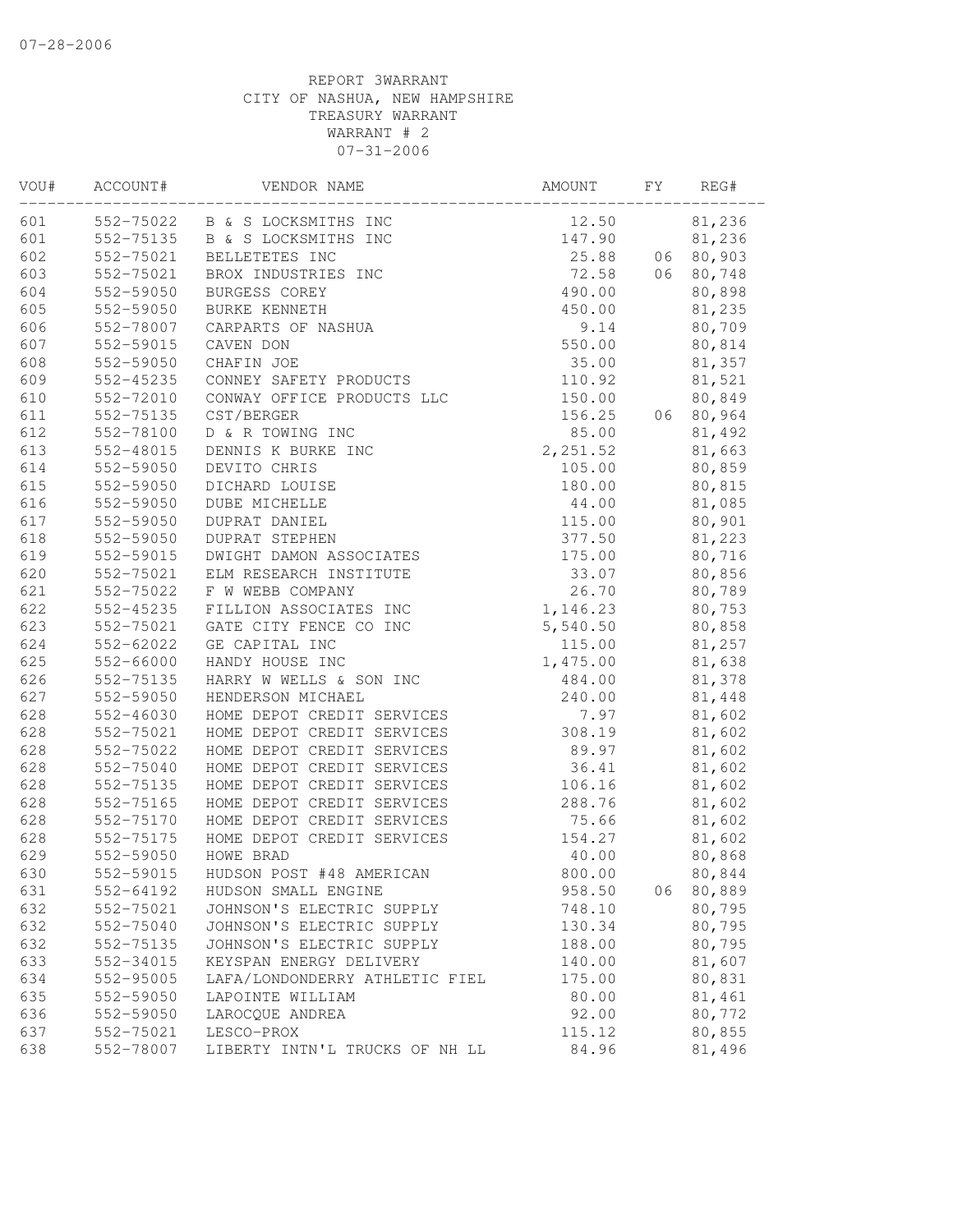| VOU# | ACCOUNT#                 | VENDOR NAME                              | AMOUNT    | FY | REG#      |
|------|--------------------------|------------------------------------------|-----------|----|-----------|
| 639  |                          | 552-75021 M & M ELECTRICAL SUPPLY CO INC | 7.50      | 06 | 81,489    |
| 640  | 552-45285                | MARSHALL SIGNS INC                       | 162.00    |    | 81,518    |
| 641  | 552-75170                | MASTEN GEORGE S                          | 392.40    |    | 80,714    |
| 642  | 552-78065                | MAYNARD & LESIEUR INCORPORATED           | 451.10    |    | 81,498    |
| 643  | 552-59050                | MILLER BRUCE                             | 140.00    |    | 81,319    |
| 644  | 552-59050                | MORTON DAVID                             | 175.00    |    | 80,946    |
| 645  | 552-95005                | MYA SOFTBALL                             | 175.00    |    | 81,629    |
| 646  | 552-78007                | NAPA AUTO PARTS                          | 164.97    |    | 81,227    |
| 646  | 552-78100                | NAPA AUTO PARTS                          | 10.48     |    | 06 81,227 |
| 647  | 552-78007                | NASHUA OUTDOOR POWER EQUIP               | 63.83     |    | 80,925    |
| 648  | 552-94005                | NESTMA                                   | 175.00    |    | 81,553    |
| 649  | 552-31040                | PAETEC COMMUNICATIONS INC                | 23.02     |    | 81,581    |
| 650  | 552-33005                | PENNICHUCK WATER                         | 3,857.27  |    | 81,608    |
| 650  | 552-33005                | PENNICHUCK WATER                         | 1,712.21  |    | 06 81,608 |
| 650  | 552-33045                | PENNICHUCK WATER                         | 58.67     |    | 81,608    |
| 650  | 552-33045                | PENNICHUCK WATER                         | 892.34    |    | 06 81,608 |
| 650  | 552-33050                | PENNICHUCK WATER                         | 362.22    | 06 | 81,608    |
| 651  | 552-32005                | PUBLIC SERVICE OF NH                     | 1,715.66  |    | 81,642    |
| 651  | 552-32005                | PUBLIC SERVICE OF NH                     | 2,413.33  |    | 81,643    |
| 652  | 552-75022                | SAM'S CLUB DIRECT                        | 63.09     | 06 | 81,622    |
| 652  | 552-95005                | SAM'S CLUB DIRECT                        | 15.00     |    | 81,622    |
| 653  | 552-78007                | SANEL AUTO PARTS CO                      | 42.18     |    | 80,917    |
| 654  | 552-45110                | SEASONAL SPECIALTY STORES                | 224.83    |    | 81,253    |
| 654  | $552 - 45235$            | SEASONAL SPECIALTY STORES                | 46.96     |    | 81,253    |
| 654  | 552-75170                | SEASONAL SPECIALTY STORES                | 63.80     |    | 81,253    |
| 655  | 552-75135                | SPORT SUPPLY GROUP INC                   | 515.17    | 06 | 81,220    |
| 656  | 552-41015                | STAPLES BUSINESS ADVANTAGE               | 108.06    |    | 81,270    |
| 657  | 552-59050                | STUMPF THOMAS                            | 196.00    |    | 80,812    |
| 658  | 552-59040                | TELSTAR DISPLAY FIREWORKS                | 19,000.00 |    | 81,192    |
| 659  | 552-59050                | THOMAS ROBERT                            | 105.00    |    | 80,822    |
| 660  | 552-59050                | THORP BILL                               | 150.00    |    | 80,956    |
| 661  | 552-59050                | THORP DAVID                              | 85.00     |    | 81,031    |
| 662  | 552-45290                | TOMARK SPORTS                            | 68.94     |    | 80,922    |
| 663  | 552-78100                | TURF PRODUCTS CORP                       | 120.93    |    | 81,277    |
| 664  | 552-75165                | UNITED SUPPLY COMPANY INC                | 2.74      |    | 81,511    |
| 665  | 552-64040                | VERMONT SYSTEMS INC                      | 1,746.00  |    | 80,733    |
| 666  | 552-59050                | WEBSTER DAVID                            | 290.00    |    | 81,222    |
| 667  | 552-59050                | WELLIVER RON                             | 70.00     |    | 80,838    |
|      | ------------------------ | TOTAL 552 PARKS AND RECREATION           |           |    | 55,658.80 |
|      |                          |                                          |           |    |           |
| 668  | 553-42010                | BANNER SYSTEMS OF MASSACHUSETT           | 212.30    |    | 81,488    |
| 669  | 553-45015                | BROX INDUSTRIES INC                      | 3,579.42  |    | 06 80,748 |
| 669  | 553-45025                | BROX INDUSTRIES INC                      | 74.00     | 06 | 80,748    |
| 669  | 553-45190                | BROX INDUSTRIES INC                      | 352.36    | 06 | 80,748    |
| 670  | 553-45030                | BROX INDUSTRIES INC/RETAINAGE            | 3,839.00  | 06 | 14        |
| 671  | 553-78100                | CARPARTS OF NASHUA                       | 9.65      |    | 80,709    |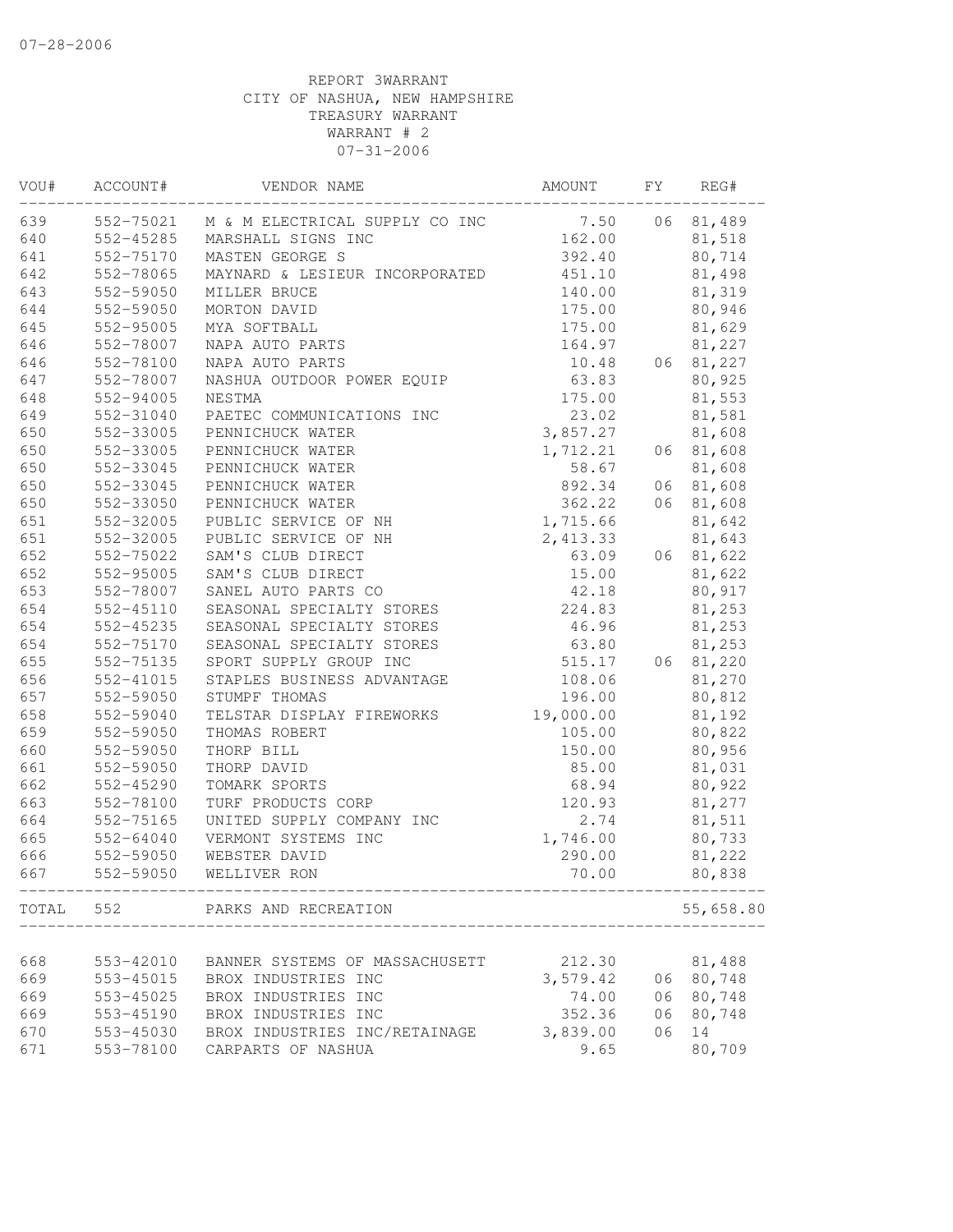| VOU#  | ACCOUNT#  | VENDOR NAME                              | AMOUNT     | FY | REG#       |
|-------|-----------|------------------------------------------|------------|----|------------|
| 672   | 553-72035 | CONWAY OFFICE PRODUCTS LLC               | 90.00      |    | 80,849     |
| 673   | 553-45060 | CORRIVEAU ROUTHIER INC                   | 193.04     |    | 81,491     |
| 674   | 553-59100 | D & R TOWING INC                         | 60.00      |    | 81,492     |
| 675   | 553-48015 | DENNIS K BURKE INC                       | 32, 248.44 |    | 81,663     |
| 676   | 553-72035 | GE CAPITAL INC                           | 85.00      |    | 81,257     |
| 677   | 553-59135 | J P CHEMICAL CO INC                      | 55.00      |    | 80,899     |
| 678   | 553-34015 | KEYSPAN ENERGY DELIVERY                  | 78.61      |    | 81,607     |
| 679   | 553-49075 | LIBERTY INTN'L TRUCKS OF NH LL           | 84.96      |    | 81,496     |
| 679   | 553-59100 | LIBERTY INTN'L TRUCKS OF NH LL           | 115.56     |    | 81,496     |
| 680   | 553-78065 | MAYNARD & LESIEUR INCORPORATED           | 182.63     |    | 81,498     |
| 681   | 553-49075 | NAPA AUTO PARTS                          | 27.70      |    | 81,227     |
| 681   | 553-69025 | NAPA AUTO PARTS                          | 18.08      |    | 81,227     |
| 681   | 553-78100 | NAPA AUTO PARTS                          | 2,148.00   |    | 81,227     |
| 682   | 553-45060 | NASHUA FARMERS EXCHANGE INC              | 80.00      |    | 81,513     |
| 683   | 553-45060 | NEW ENGLAND POSITIONING SYSTEM           | 1,776.00   |    | 80,895     |
| 684   | 553-75023 | NH SAFE & LOCK CO INC                    | 135.00     |    | 81,194     |
| 685   | 553-31040 | PAETEC COMMUNICATIONS INC                | 18.73      |    | 81,581     |
| 686   | 553-75023 | PENNEY FENCE COMPANY                     | 5,500.00   | 06 | 80,963     |
| 687   | 553-69025 | SANEL AUTO PARTS CO                      | 79.95      |    | 80,917     |
| 687   | 553-78100 | SANEL AUTO PARTS CO                      | 912.17     |    | 80,917     |
| 688   | 553-48005 | SHATTUCK MALONE OIL CO                   | 3,440.53   |    | 81,574     |
| 688   | 553-48005 | SHATTUCK MALONE OIL CO                   | 12,354.82  |    | 06 81,574  |
| 689   | 553-41015 | STAPLES BUSINESS ADVANTAGE               | 47.93      |    | 81,270     |
| 690   | 553-46045 | UNIFIRST CORPORATION                     | 555.66     |    | 81,247     |
| TOTAL | 553       | STREET DEPARTMENT                        |            |    | 68, 354.54 |
|       |           |                                          |            |    |            |
| 691   | 555-59181 | ELECTRIC LIGHT COMPANY INC               | 385.00     |    | 06 81,392  |
| 692   | 555-45285 | FASTENAL CO                              | 133.20     |    | 80,734     |
| 693   | 555-59320 | MAYNARD & LESIEUR INCORPORATED           | 75.00      |    | 81,498     |
| 694   | 555-64192 | MTS SERVICES                             | 6,000.00   |    | 06 80,780  |
| 695   | 555-75023 | NH SAFE & LOCK CO INC                    | 1.50       |    | 81,194     |
| 696   | 555-31040 | PAETEC COMMUNICATIONS INC                | 18.73      |    | 81,581     |
| 697   | 555-32025 | PUBLIC SERVICE OF NH                     | 1,347.19   |    | 81,643     |
| 697   | 555-32025 | PUBLIC SERVICE OF NH                     | 308.87     |    | 81,644     |
| 698   | 555-45288 | SWARCO TRAFFIC MGMT INC                  | 815.40     | 06 | 81,170     |
| 699   | 555-46045 | UNIFIRST CORPORATION                     | 179.89     | 06 | 81,247     |
| 700   |           | 555-45107 W E AUBUCHON COMPANY INC       | 55.90      |    | 80,720     |
| 700   | 555-45285 | W E AUBUCHON COMPANY INC                 | 6.58       |    | 80,720     |
| TOTAL | 555       | TRAFFIC DEPARTMENT<br>__________________ |            |    | 9,327.26   |
|       |           |                                          |            |    |            |
| 701   | 557-64192 | NASHUA OUTDOOR POWER EQUIP               | 9,520.46   |    | 06 80,925  |
| 702   | 557-31040 | PAETEC COMMUNICATIONS INC                | 3.11       |    | 81,581     |
| 703   | 557-33005 | PENNICHUCK WATER                         | 124.21     | 06 | 81,608     |
| 704   | 557-32005 | PUBLIC SERVICE OF NH                     | 4,105.60   |    | 81,644     |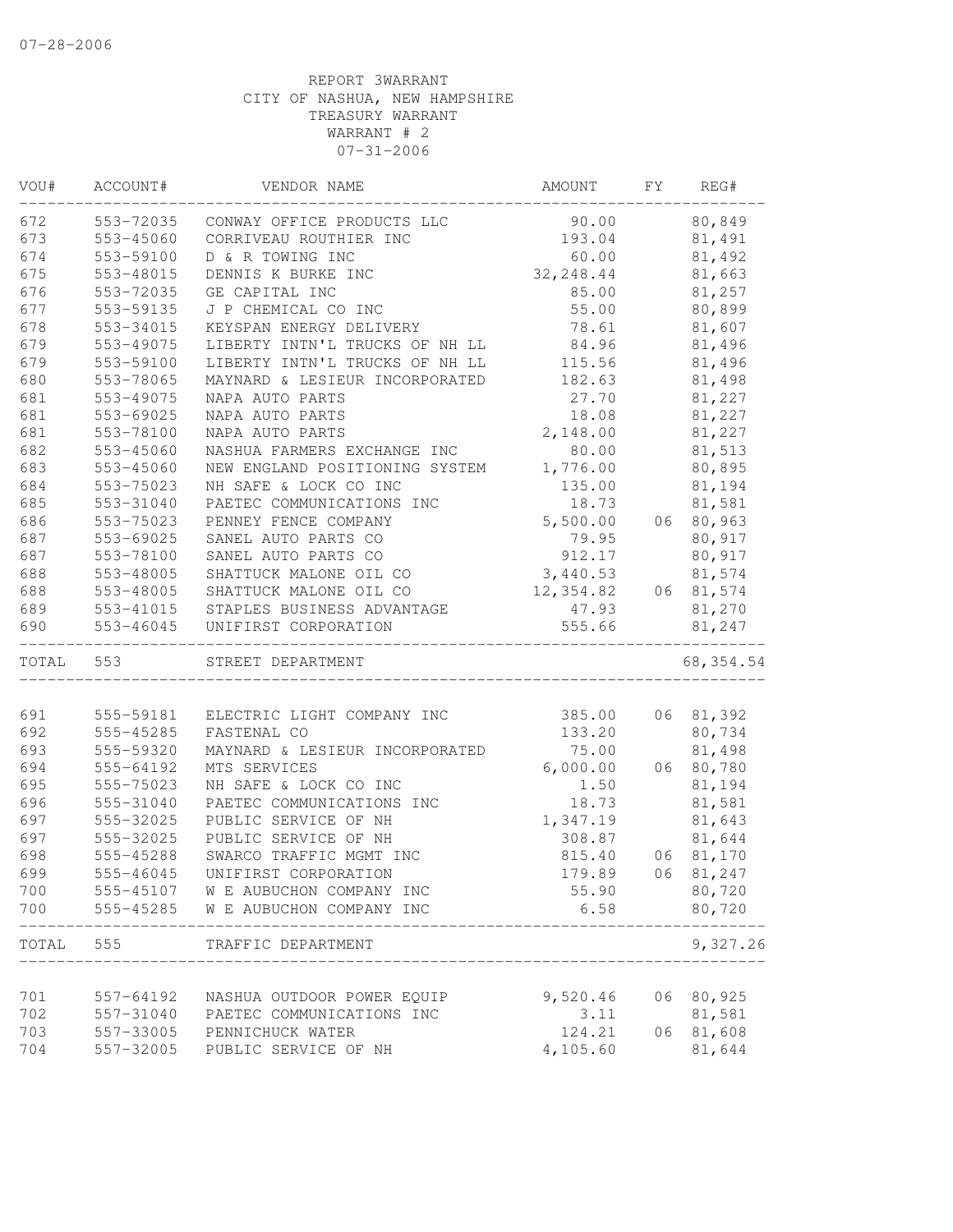| VOU#       | ACCOUNT#               | VENDOR NAME                                   | AMOUNT             | FΥ | REG#             |
|------------|------------------------|-----------------------------------------------|--------------------|----|------------------|
| TOTAL      | 557                    | PARKING LOTS                                  |                    |    | 13,753.38        |
| 705        | $561 - 75023$          | HOME DEPOT CREDIT SERVICES                    | 11.52              |    | 81,602           |
| 706        | $561 - 75055$          | JENNINGS EXCAVATION INC/DAVID                 | 1,550.00           | 06 | 80,727           |
| 707        | 561-74085              | NASHUA OUTDOOR POWER EQUIP                    | 28.95              |    | 80,925           |
| 708        | 561-33005              | PENNICHUCK WATER                              | 156.38             | 06 | 81,608           |
| 709        | 561-74085              | RICHEY & CLAPPER INC                          | 54.22              |    | 80,686           |
| TOTAL      | 561                    | EDGEWOOD CEMETERY                             |                    |    | 1,801.07         |
| 710        | 562-33005              | PENNICHUCK WATER                              | 11.24              | 06 | 81,609           |
| TOTAL      | 562                    | SUBURBAN CEMETERIES                           |                    |    | 11.24            |
|            |                        |                                               |                    |    |                  |
| 711<br>712 | 563-45185<br>563-75023 | HARDY DORIC INC<br>HOME DEPOT CREDIT SERVICES | 3,369.00<br>27.11  | 06 | 80,928           |
| 713        | 563-74085              | NASHUA OUTDOOR POWER EQUIP                    | 18.02              |    | 81,603<br>80,925 |
| 714        | 563-31040              | PAETEC COMMUNICATIONS INC                     | 10.44              |    | 81,581           |
| 715        | 563-32005              | PUBLIC SERVICE OF NH                          | 259.71             |    | 81,644           |
| TOTAL      | 563                    | WOODLAWN CEMETERY                             |                    |    | 3,684.28         |
|            | $571 - 62025$          |                                               |                    |    |                  |
| 716<br>717 | 571-72010              | GE CAPITAL INC<br>SPILLER'S                   | 4,054.00<br>100.20 | 06 | 81,257<br>81,221 |
| 718        | $571 - 72010$          | SPILLERS                                      | 1,452.00           |    | 81,618           |
| TOTAL      | 571                    | COMMUNITY DEVELOPMENT                         |                    |    | 5,606.20         |
| 719        | 572-94005              | HOUSTON ROGER                                 | 325.00             | 06 | 81,554           |
| TOTAL      | 572                    | PLANNING DEPARTMENT                           |                    |    | 325.00           |
|            |                        |                                               |                    |    |                  |
| 720        | 575-45090              | AC MOORE INC                                  | 25.41              |    | 81,083           |
| 720        | 575-45150              | AC MOORE INC                                  | 16.74              | 06 | 81,083           |
| 721        | 575-41015              | ALPHAGRAPHICS                                 | 6.00               |    | 80,921           |
| 722        | 575-41015              | ANCO ENGRAVED SIGNS & STAMPS I                | 8.15               |    | 81,207           |
| 723        | 575-45050              | APPLE BOOKS                                   | 4,097.48           |    | 80,929           |
| 724        | 575-64045              | APPLE COMPUTER INC                            | 172.70             | 06 | 81,363           |
| 725        | 575-45315              | BAKER & TAYLOR<br>ENT 510334                  | 15.08              |    | 80,774           |
| 726        | 575-45085              | BBC AUDIOBOOKS AMERICA                        | 245.72<br>25.00    |    | 80,882           |
| 727        | 575-45090              | BRANDL TARRYN                                 |                    |    | 81,616           |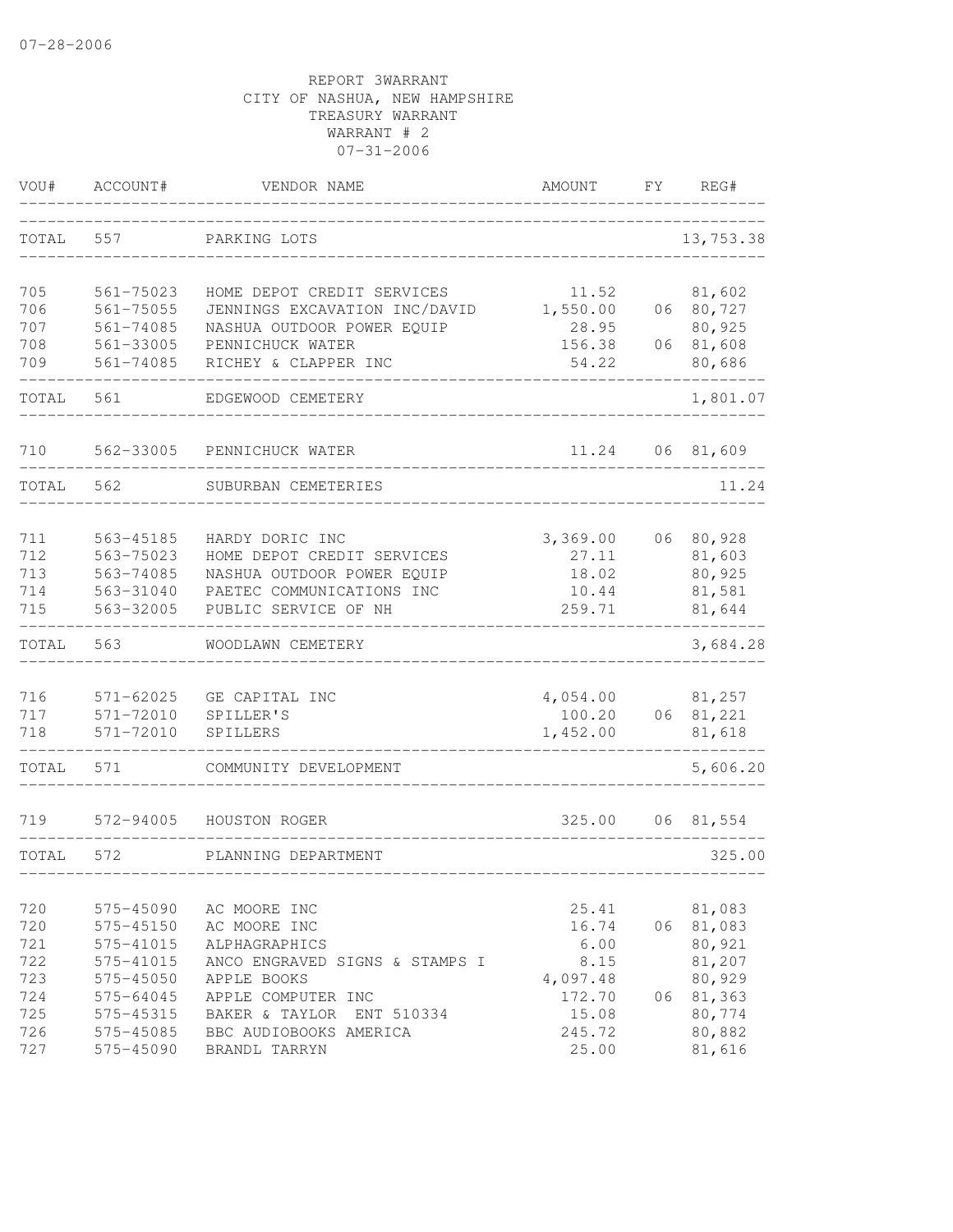| VOU#  | ACCOUNT#          | VENDOR NAME                    | AMOUNT    | FΥ | REG#      |
|-------|-------------------|--------------------------------|-----------|----|-----------|
| 728   | 575-91005         | CASE LARRY                     | 8.46      |    | 80,673    |
| 728   | 575-91005         | CASE LARRY                     | 11.13     | 06 | 80,673    |
| 729   | 575-72010         | CONWAY OFFICE PRODUCTS LLC     | 330.00    |    | 80,849    |
| 730   | 575-45220         | DEMCO INC                      | 324.11    |    | 80,775    |
| 731   | 575-45050         | HAL LEONARD CORP               | 38.28     | 06 | 81,206    |
| 732   | 575-59100         | HASKINS TAYLOR                 | 1,000.00  |    | 81,556    |
| 733   | 575-75023         | J P CHEMICAL CO INC            | 125.00    | 06 | 80,899    |
| 734   | 575-34015         | KEYSPAN ENERGY DELIVERY        | 117.52    |    | 81,607    |
| 735   | 575-57010         | MV COMMUNICATIONS INC          | 78.00     |    | 80,700    |
| 736   | 575-45150         | NASHUA PUBLIC LIBRARY          | 53.49     |    | 81,555    |
| 736   | 575-78100         | NASHUA PUBLIC LIBRARY          | 20.00     |    | 81,555    |
| 737   | 575-31040         | PAETEC COMMUNICATIONS INC      | 10.85     |    | 81,581    |
| 738   | 575-33005         | PENNICHUCK WATER               | 188.74    |    | 81,609    |
| 738   | 575-33005         | PENNICHUCK WATER               | 44.28     |    | 06 81,609 |
| 739   | 575-32005         | PUBLIC SERVICE OF NH           | 332.15    |    | 81,644    |
| 740   | 575-45085         | RANDOM HOUSE INC               | 184.50    |    | 81,280    |
| 741   | 575-95005         | SAM'S CLUB DIRECT              | 15.00     |    | 81,622    |
| 742   | 575-45150         | SMITH LESLEY                   | 400.00    |    | 81,557    |
| 743   | 575-41005         | STAPLES BUSINESS ADVANTAGE     | 47.97     |    | 81,270    |
| 743   | 575-41015         | STAPLES BUSINESS ADVANTAGE     | 466.91    |    | 81,270    |
| 744   | 575-57010         | SURVEYMONKEY.COM               | 200.00    |    | 81,079    |
| 745   | 575-45050         | THOMSON GALE                   | 38.93     |    | 80,828    |
| 746   | 575-45050         | VERIZON                        | 63.00     |    | 06 81,605 |
| 747   | 575-45904         | WALL STREET JOURNAL            | 700.00    |    | 81,649    |
| TOTAL | 575               | PUBLIC LIBRARIES               |           |    | 9,410.60  |
|       |                   |                                |           |    |           |
| 748   | 576-49905         | CAMERALAND                     | 364.90    | 06 | 80,779    |
| 749   | 576-59100         | FERMAN FABRICS                 | 3, 127.75 | 06 | 81,523    |
| 750   | 576-94005         | NEW HAMPSHIRE BUILDING OFFICIA | 120.00    |    | 81,658    |
| 751   | 576-91005         | SANTA MICHAEL                  | 194.47    |    | 80,676    |
| 751   | 576-91005         | SANTA MICHAEL                  | 59.63     | 06 | 80,676    |
| 752   | 576-49075         | STAPLES BUSINESS ADVANTAGE     | 554.29    | 06 | 81,270    |
| 752   | 576-62022         | STAPLES BUSINESS ADVANTAGE     | 248.43    | 06 | 81,270    |
| TOTAL | 576               | BUILDING DEPARTMENT            |           |    | 4,669.47  |
|       |                   |                                |           |    |           |
|       | 186,645 581-49035 | ACADEMIC BOOK SERVICES INC     | 2,051.50  | 06 | 80,746    |
|       | 186,646 581-84030 | ADULT LEARNING CENTER          | 12,910.08 | 06 | 81,281    |
|       | 186,646 581-84055 | ADULT LEARNING CENTER          | 1,109.46  | 06 | 81,281    |
|       | 186,647 581-42110 | ALARMAX DISTRIBUTORS INC       | 450.00    |    | 81,293    |
|       | 186,648 581-46040 | ALEC'S SHOE STORE INC          | 84.95     | 06 | 81,490    |
|       | 186,649 581-46040 | ALL SEASONS                    | 1,778.50  | 06 | 80,741    |
|       | 186,650 581-64192 | ALTO US INC                    | 4,532.37  | 06 | 81,336    |
|       | 186,651 581-42110 | AMERICAN TIME AND SIGNAL CO.   | 4,799.50  | 06 | 81,494    |
|       | 186,652 581-84055 | AMHERST SCHOOL DISTRICT        | 93.60     | 06 | 81,278    |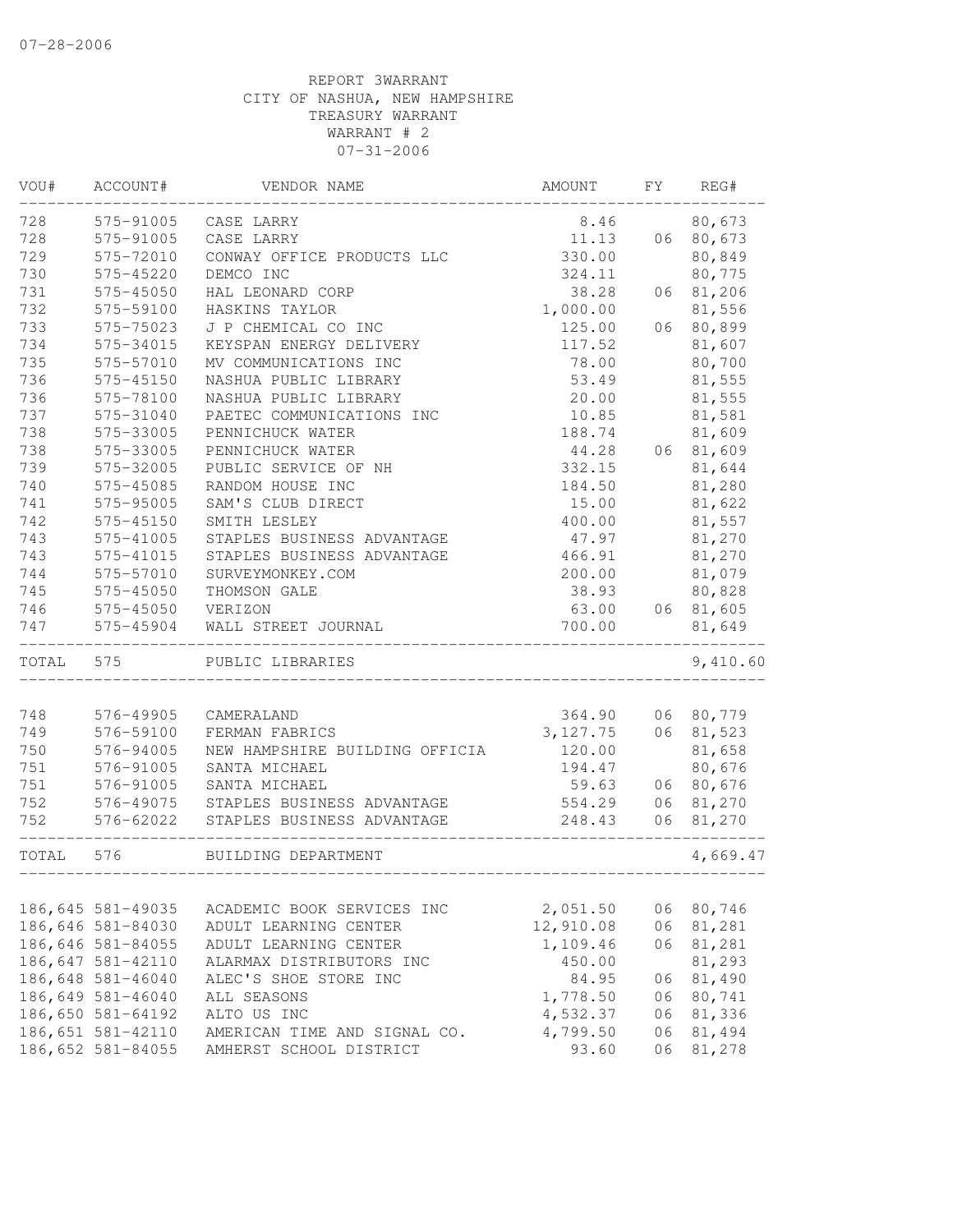| VOU# | ACCOUNT#          | VENDOR NAME                    | AMOUNT     | FΥ | REG#   |
|------|-------------------|--------------------------------|------------|----|--------|
|      | 186,653 581-91005 | ARCARO JANICE                  | 295.71     | 06 | 81,309 |
|      | 186,654 581-53102 | ARELINDO S ALVES MED C.A.G.S   | 100.00     | 06 | 81,317 |
|      | 186,655 581-94010 | ARMFIELD DEBRA                 | 1,010.40   | 06 | 81,308 |
|      | 186,656 581-49050 | ART VIDEO WORLD                | 93.34      |    | 81,382 |
|      | 186,657 581-94030 | ASCD                           | 74.00      |    | 81,666 |
|      | 186,657 581-95005 | ASCD                           | 561.00     |    | 81,666 |
|      | 186,657 581-95010 | ASCD                           | 104.00     |    | 81,666 |
|      | 186,658 581-49075 | B & S LOCKSMITHS INC           | 79.52      |    | 81,236 |
|      | 186,659 581-53100 | BALCOM BROS INC                | 1,000.00   | 06 | 80,749 |
|      | 186,660 581-64192 | BARCO PRODUCTS COMPANY         | 1,478.00   | 06 | 81,520 |
|      | 186,661 581-49025 | BARNES & NOBLE INC             | 79.04      | 06 | 80,674 |
|      | 186,662 581-42130 | BEARINGS SPECIALTY CO INC      | 339.70     | 06 | 81,256 |
|      | 186,663 581-49075 | BELLETETES INC                 | 4.88       | 06 | 80,903 |
|      | 186,664 581-74092 | BEST FORD                      | 221.92     |    | 80,710 |
|      | 186,664 581-78007 | BEST FORD                      | 692.86     | 06 | 80,710 |
|      | 186,665 581-84030 | BEVERLY SCHOOL FOR THE DEAF    | 3,980.96   | 06 | 81,410 |
|      | 186,666 581-94010 | BRITENRIKER DEBORAH            | 1,010.40   | 06 | 81,450 |
|      | 186,667 581-49050 | BROOKLYN PUBLISHERS LLC        | 171.50     | 06 | 81,485 |
|      | 186,668 581-49910 | BROX INDUSTRIES INC            | 1,026.54   |    | 80,748 |
|      | 186,668 581-49910 | BROX INDUSTRIES INC            | 417.36     | 06 | 80,748 |
|      | 186,669 581-91040 | BUCKEN SARAH                   | 452.56     | 06 | 81,416 |
|      | 186,670 581-55010 | BUDGET CAR & TRUCK RENTAL      | 106.30     | 06 | 81,370 |
|      | 186,671 581-91040 | CAMPION TODD                   | 810.41     |    | 81,403 |
|      | 186,672 581-55015 | CANFIELD BRAD                  | 685.30     | 06 | 81,381 |
|      | 186,673 581-55015 | CARSON KATHLEEN                | 135.28     | 06 | 80,698 |
|      | 186,674 581-42110 | CED                            | 1,225.00   | 06 | 80,767 |
|      | 186,675 581-42020 | CENTRAL PAPER PRODUCTS CO      | 13.11      | 06 | 81,512 |
|      | 186,676 581-64040 | CENTURY CONSULTANTS            | 16,000.00  |    | 81,341 |
|      | 186,677 581-94010 | CHAPUT GLENYS                  | 576.00     | 06 | 81,405 |
|      | 186,678 581-78007 | CHUCK'S AUTO REPAIR            | 144.86     | 06 | 81,379 |
|      | 186,679 581-53103 | CLARK ASSOCIATES/DEBBIE CLARK  | 3,785.00   | 06 | 80,754 |
|      | 186,680 581-41015 | COLLEGE ENTRANCE EXAMINATION B | .10        | 06 | 81,478 |
|      | 186,681 581-94010 | COLLOPY-MILLET LINDA           | 320.00     | 06 | 81,427 |
|      | 186,682 581-64045 | COMPUTER HUT                   | 217.00     | 06 | 81,515 |
|      | 186,682 581-74092 | COMPUTER HUT                   | 570.00     | 06 | 81,515 |
|      | 186,683 581-84055 | CONWAY SCHOOL DISTRICT         | 4,930.07   | 06 | 81,436 |
|      | 186,684 581-44005 | COPY SHOP                      | 1,104.00   | 06 | 80,845 |
|      | 186,685 581-84030 | CROTCHED MOUNTAIN REHAB CTR    | 13, 431.71 | 06 | 81,300 |
|      | 186,686 581-49050 | CURRICULUM ASSOCIATES, INC     | 79.46      |    | 81,337 |
|      | 186,686 581-49095 | CURRICULUM ASSOCIATES, INC     | 178.09     |    | 81,337 |
|      | 186,687 581-64192 | DADDY'S JUNKY MUSIC STORES INC | 449.70     | 06 | 81,292 |
|      | 186,688 581-41015 | DAYTIMERS                      | 62.93      |    | 81,648 |
|      | 186,689 581-64045 | DELL MARKETING LP              | 89.85      | 06 | 80,809 |
|      | 186,690 581-49050 | DELTA EDUCATION                | 60.06      | 06 | 81,349 |
|      | 186,691 581-75023 | DONALD M THERIAULT INC         | 3,200.00   | 06 | 80,739 |
|      | 186,692 581-49050 | DUPREE LISA                    | 21.00      |    | 81,224 |
|      | 186,693 581-83006 | EARL JULIA                     | 280.00     |    | 81,564 |
|      | 186,694 581-55015 | EASTER SEALS NEW HAMPSHIRE     | 1,897.00   | 06 | 81,254 |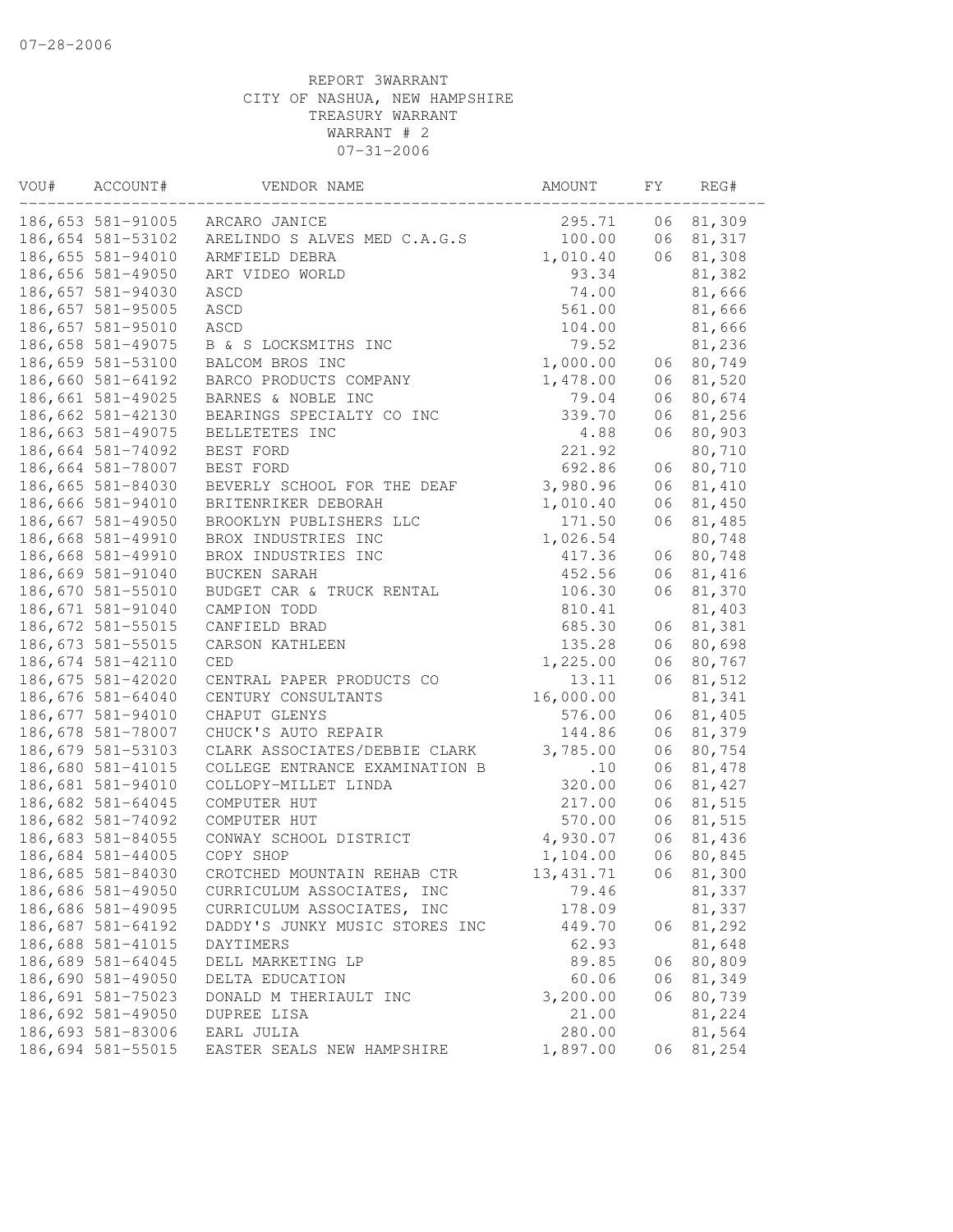| VOU# | ACCOUNT#          | VENDOR NAME                    | AMOUNT    | FΥ | REG#   |
|------|-------------------|--------------------------------|-----------|----|--------|
|      | 186,694 581-84030 | EASTER SEALS NEW HAMPSHIRE     | 2,231.40  | 06 | 81,254 |
|      | 186,694 581-84055 | EASTER SEALS NEW HAMPSHIRE     | 2,276.12  | 06 | 81,254 |
|      | 186,695 581-84055 | ECKERD YOUTH ALTERNATIVES INC  | 3,649.94  | 06 | 80,813 |
|      | 186,696 581-49035 | ECS LEARNING SYSTEMS INC       | 27.20     |    | 80,806 |
|      | 186,697 581-84030 | EDGEWOOD CENTRE                | 2,241.50  | 06 | 81,439 |
|      | 186,698 581-64040 | EDUCATION LOGISTICS INC        | 3,778.00  | 06 | 81,311 |
|      | 186,699 581-49050 | EDUCATORS PUBLISHING SERVICE I | 165.11    |    | 80,712 |
|      | 186,700 581-49050 | ERIC ARMIN INC                 | 22.95     |    | 81,354 |
|      | 186,701 581-49050 | ESCHOOL NEWS                   | 60.00     | 06 | 81,429 |
|      | 186,702 581-49035 | EVERBIND/MARCO BOOK BINDERY    | 626.99    |    | 80,726 |
|      | 186,703 581-42120 | F W WEBB COMPANY               | 93.86     |    | 80,789 |
|      | 186,703 581-42120 | F W WEBB COMPANY               | 823.60    | 06 | 80,789 |
|      | 186,704 581-91040 | FANTASIA ANGELO                | 63.90     | 06 | 81,425 |
|      | 186,705 581-49075 | FASTENAL CO                    | 255.35    | 06 | 80,734 |
|      | 186,706 581-43005 | FEDEX                          | 24.82     | 06 | 81,585 |
|      | 186,707 581-55015 | FIRST STUDENT INC              | 29,792.12 | 06 | 81,365 |
|      | 186,708 581-91040 | FITCHBURG STATE COLLEGE        | 735.00    | 06 | 81,440 |
|      | 186,709 581-49035 | FOLLETT EDUCATIONAL SERVICES   | 200.00    | 06 | 80,719 |
|      | 186,710 581-49030 | FOLLETT LIBRARY RESOURCES      | 1,498.26  | 06 | 80,728 |
|      | 186,710 581-49055 | FOLLETT LIBRARY RESOURCES      | 191.37    | 06 | 80,728 |
|      | 186,711 581-66005 | FORD CREDIT                    | 367.50    |    | 81,558 |
|      | 186,712 581-49910 | FRANKLIN PAINT CO INC          | 2,192.00  | 06 | 81,353 |
|      | 186,713 581-49050 | FREY SCIENTIFIC                | 345.62    |    | 80,846 |
|      | 186,714 581-49050 | FROG PUBLICATIONS              | 267.45    | 06 | 81,394 |
|      | 186,715 581-49050 | GANDER PUBLISHING              | 558.80    | 06 | 81,384 |
|      | 186,716 581-64040 | GENEVALOGIC                    | 4,599.00  | 06 | 81,438 |
|      | 186,717 581-84055 | GERMAINE LAWRENCE SCHOOL       | 5,224.80  | 06 | 81,385 |
|      | 186,718 581-64040 | GOOD STEWARD SOFTWARE          | 995.00    | 06 | 81,407 |
|      | 186,719 581-53100 | GOODRUM GYM SERVICES           | 500.00    | 06 | 81,479 |
|      | 186,720 581-49050 | GOVCONNECTION INC              | 63.15     | 06 | 80,688 |
|      | 186,720 581-64045 | GOVCONNECTION INC              | 109.00    | 06 | 80,688 |
|      | 186,721 581-84030 | GREATER LAWRENCE ED COLLABORAT | 13,180.00 | 06 | 81,374 |
|      | 186,722 581-91040 | GREATER NASHUA CHAMBER OF COMM | 260.00    |    | 81,241 |
|      | 186,723 581-49050 | HAL LEONARD CORP               | 195.00    | 06 | 81,206 |
|      | 186,724 581-74092 | HARRIS EQUIPMENT REPAIR SERVIC | 216.58    | 06 | 81,497 |
|      | 186,725 581-98030 | HARRIS TROPHY                  | 195.00    | 06 | 80,861 |
|      | 186,726 581-78007 | HEAVY DUTY TRUCK & DIESEL SERV | 60.00     | 06 | 81,493 |
|      | 186,727 581-49050 | HEDBERG KRISTINA               | 49.91     |    | 81,420 |
|      | 186,728 581-64045 | HEWLETT PACKARD COMPANY        | 48,839.40 | 06 | 80,820 |
|      | 186,729 581-49050 | HIGHSMITH INC                  | 108.84    | 06 | 81,504 |
|      | 186,730 581-91005 | HOTTEL CHRISTOPHER             | 48.73     | 06 | 81,460 |
|      | 186,731 581-49030 | HOUGHTON MIFFLIN GRT SOURCE    | 315.45    | 06 | 81,509 |
|      | 186,731 581-49050 | HOUGHTON MIFFLIN GRT SOURCE    | 274.00    | 06 | 81,509 |
|      | 186,731 581-49095 | HOUGHTON MIFFLIN GRT SOURCE    | 79.90     | 06 | 81,509 |
|      | 186,732 581-64192 | HSBC BUSINESS SOLUTIONS        | 1,640.77  | 06 | 80,782 |
|      | 186,733 581-84055 | HUDSON SCHOOL DISTRICT         | 25,987.62 | 06 | 80,681 |
|      | 186,734 581-59300 | HUDSON SCHOOL DISTRICT         | 836.87    | 06 | 81,563 |
|      | 186,735 581-64045 | INSIGHT PUBLIC SECTOR          | 117.00    | 06 | 80,758 |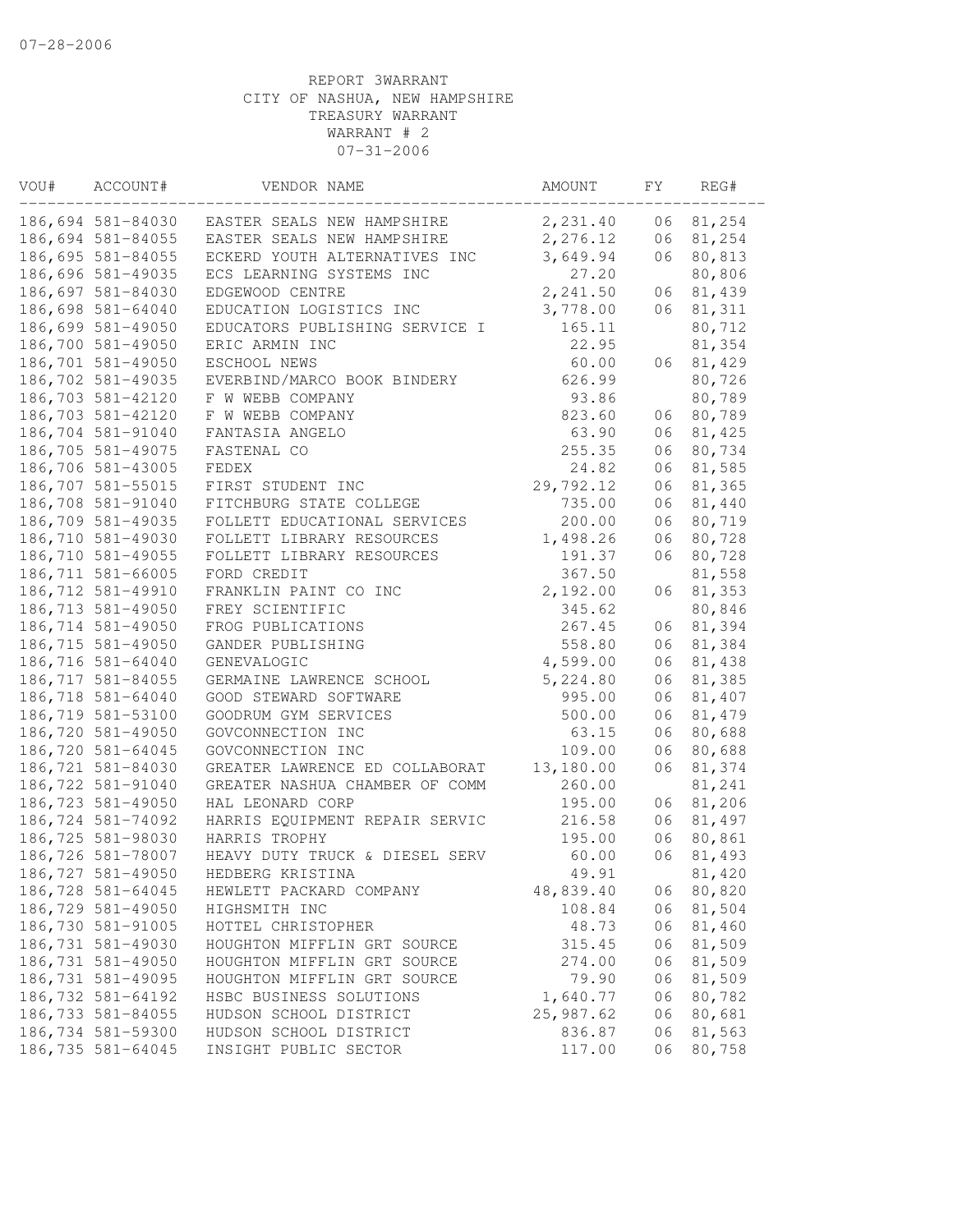| VOU# | ACCOUNT#           | VENDOR NAME                    | AMOUNT     | FΥ | REG#    |
|------|--------------------|--------------------------------|------------|----|---------|
|      | 186,736 581-41040  | INTEGRATED OFFICE SOLUTIONS    | 516.00     |    | 81,302  |
|      | 186,736 581-41040  | INTEGRATED OFFICE SOLUTIONS    | 912.00     | 06 | 81,302  |
|      | 186,737 581-42110  | INTERSTATE ELECTRICAL SERVICES | 220.00     | 06 | 81,267  |
|      | 186,738 581-83005  | ISI NEW ENGLAND                | 8,510.00   |    | 81, 471 |
|      | 186,739 581-53100  | J P CHEMICAL CO INC            | 2,136.00   | 06 | 80,899  |
|      | 186,740 581-49050  | J W PEPPER & SON INC           | 56.19      | 06 | 80,826  |
|      | 186,741 581-91005  | JOHNSON MARGARET               | 142.90     |    | 81,375  |
|      | 186,742 581-44005  | JOSTENS INC                    | 2,931.91   | 06 | 81,329  |
|      | 186,743 581-53100  | KAPER ALICIA                   | 39.00      | 06 | 81,272  |
|      | 186,744 581-34015  | KEYSPAN ENERGY DELIVERY        | 1,850.89   | 06 | 81,355  |
|      | 186,745 581-94010  | KISSELL MARTHA                 | 916.00     | 06 | 81,434  |
|      | 186,746 581-49050  | LAKESHORE LEARNING MATERIALS   | 122.26     |    | 80,835  |
|      | 186,746 581-49050  | LAKESHORE LEARNING MATERIALS   | 170.78     | 06 | 80,835  |
|      | 186,747 581-55015  | LAVIN CLAUDIA                  | 142.22     | 06 | 81,435  |
|      | 186,748 581-84030  | LEARNING PREP SCHOOL           | 2,105.85   | 06 | 81,294  |
|      | 186,749 581-49055  | LEGENDARY VIDEO                | 21.10      |    | 81,673  |
|      | 186,750 581-49050  | LIBRARY STORE INC              | 99.08      |    | 80,865  |
|      | 186,751 581-49055  | LIBRARY VIDEO COMPANY          | 35.90      |    | 81,296  |
|      | 186,751 581-49055  | LIBRARY VIDEO COMPANY          | 31.90      | 06 | 81,296  |
|      | 186,752 581-84030  | LIGHTHOUSE SCHOOL INC          | 34,740.08  | 06 | 81,304  |
|      | 186,753 581-84055  | LITCHFIELD SCHOOL DISTRICT     | 2,182.00   | 06 | 81,366  |
|      | 186,754 581-64192  | LONG'S ELECTRONICS INC         | 859.90     | 06 | 81,343  |
|      | 186,755 581-42110  | M & M ELECTRICAL SUPPLY CO INC | 639.94     | 06 | 81,489  |
|      | 186,756 581-59080  | M & N SPORTS LLC               | 4,800.00   | 06 | 80,914  |
|      | 186,756 581-74092  | M & N SPORTS LLC               | 2,450.00   | 06 | 80,914  |
|      | 186,757 581-95005  | MAHRA                          | 60.00      | 06 | 81,674  |
|      | 186,758 581-49050  | MAINE OXY                      | 6.45       | 06 | 80,675  |
|      | 186,759 581-84030  | MANCHESTER SCHOOL DISTRICT     | 297,000.00 | 06 | 81,459  |
|      | 186,759 581-84055  | MANCHESTER SCHOOL DISTRICT     | 46,768.37  | 06 | 81,459  |
|      | 186,760 581-75090  | MARVELL PLATE GLASS INC        | 974.00     | 06 | 80,715  |
|      | 186,761 581-91005  | MATTE CYNTHIA                  | 68.97      | 06 | 81,306  |
|      | 186,762 581-49050  | MAYER-JOHNSON LLC              | 105.00     |    | 80,890  |
|      | 186,763 581-91005  | MAYS RICHARD                   | 54.52      | 06 | 81,457  |
|      | 186,764 581-49035  | MCGRAW HILL COMPANIES          | 7,420.98   |    | 80,871  |
|      | 186,764 581-49035  | MCGRAW HILL COMPANIES          | 17,715.79  | 06 | 80,871  |
|      | 186,764 581-49050  | MCGRAW HILL COMPANIES          | 980.53     |    | 80,871  |
|      | 186,765 581-64040  | MEAD & CO LIMITED              | 500.00     |    | 80,892  |
|      | 186,766 581-47010  | MEDCO SUPPLY INC               | 2,232.35   | 06 | 81,346  |
|      | 186,767 581-75180  | MELANSON CO INC                | 350.00     | 06 | 80,694  |
|      | 186,768 581-84030  | MERRIMACK EDUCATION CENTER     | 8,121.12   | 06 | 81,340  |
|      | 186,769 581-84055  | MERRIMACK SCHOOL DISTRICT      | 38,571.66  | 06 | 80,672  |
|      | 186,770 581-94010  | MICHAELS LISA                  | 2,020.80   | 06 | 81,391  |
|      | 186,771 581-91005  | MIGNEAULT DEBORAH              | 68.09      | 06 | 81,299  |
|      | 186,772 581-84055  | MILFORD SCHOOL DISTRICT        | 2,920.74   | 06 | 81,325  |
|      | 186,773 581-94010  | MOTIKA CHRISTOPHER             | 1,092.00   | 06 | 81,451  |
|      | 186, 774 581-84055 | MOUNT PROSPECT ACADEMY INC     | 1,043.95   | 06 | 81,397  |
|      | 186,775 581-53100  | MULTI-STATE BILLING            | 7,578.14   | 06 | 81,428  |
|      | 186,776 581-49050  | MUSIC IS ELEMENTARY            | 17.45      |    | 80,704  |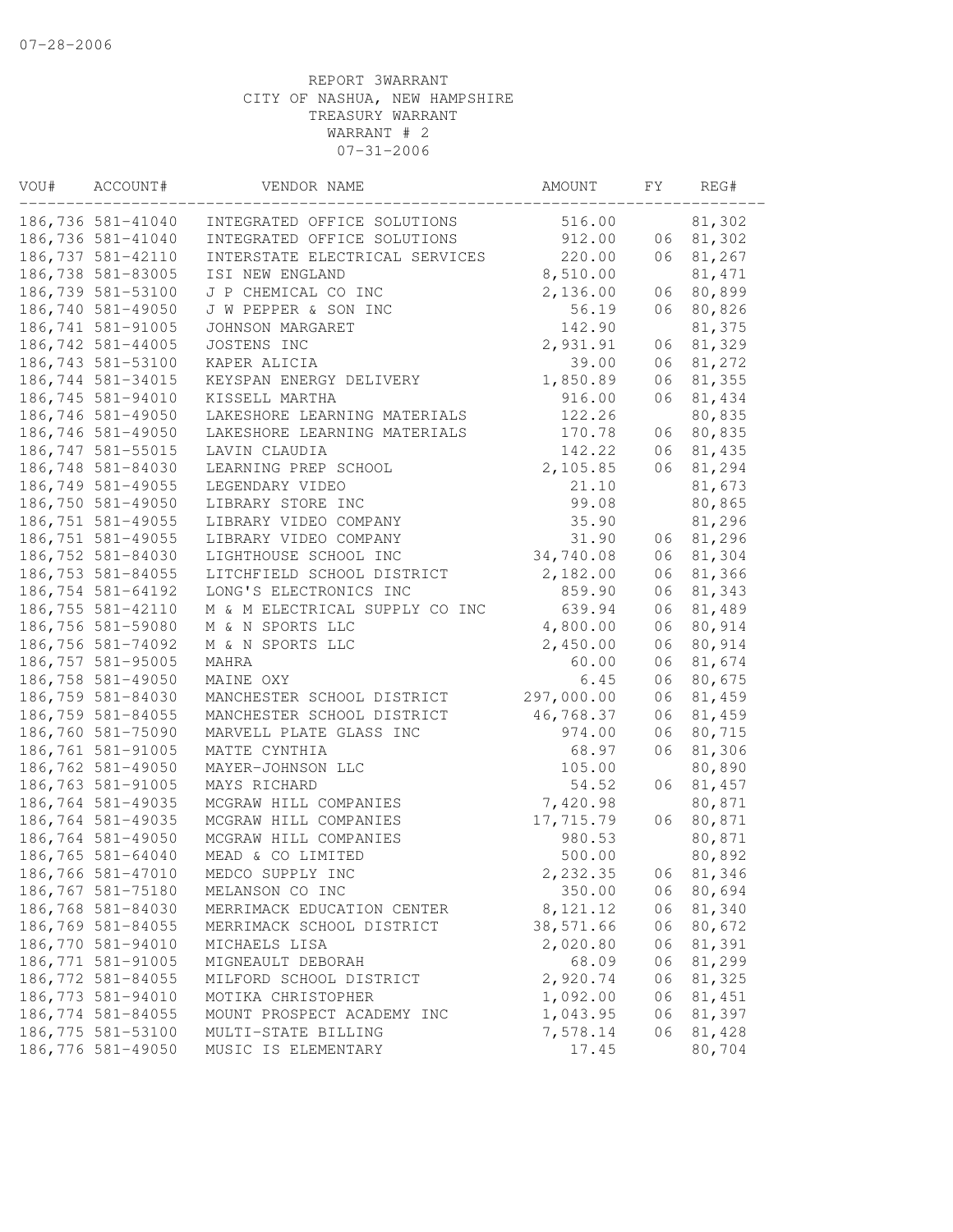| VOU# | ACCOUNT#          | VENDOR NAME                                     | AMOUNT    | FΥ | REG#    |
|------|-------------------|-------------------------------------------------|-----------|----|---------|
|      | 186,777 581-49050 | MUSIC SHOP INC                                  | 2,810.00  | 06 | 80,794  |
|      | 186,778 581-84030 | NASHOBA LEARNING GROUP                          | 6,413.78  | 06 | 81,423  |
|      | 186,779 581-84030 | NASHUA CHILDREN'S HOME                          | 5,167.80  | 06 | 81,338  |
|      | 186,780 581-49075 | NASHUA WALLPAPER & PAINT CO                     | 1,663.69  |    | 80,931  |
|      | 186,780 581-75023 | NASHUA WALLPAPER & PAINT CO                     | 2,440.63  | 06 | 80,931  |
|      | 186,781 581-42110 | NATIONAL TOOL WAREHOUSE                         | 24.61     | 06 | 81,464  |
|      | 186,782 581-64192 | NATIONWIDE SALES & SERVICE                      | 979.68    | 06 | 81,324  |
|      | 186,783 581-91040 | NBI INC                                         | 648.00    | 06 | 81,426  |
|      | 186,784 581-49050 | NCS PEARSON INC                                 | 51.08     | 06 | 81,356  |
|      | 186,785 581-49050 | NCS PEARSON INC                                 | 87.99     | 06 | 81,468  |
|      | 186,786 581-91005 | NELSON JOHN                                     | 155.54    | 06 | 81,359  |
|      | 186,787 581-66005 | NEOPOST LEASING                                 | 145.22    |    | 81,399  |
|      | 186,788 581-53101 | NEW HAMPSHIRE HOSPITAL                          | 1,140.00  | 06 | 81, 415 |
|      | 186,788 581-84055 | NEW HAMPSHIRE HOSPITAL                          | 2,964.00  | 06 | 81, 415 |
|      | 186,789 581-84030 | NFI MASSACHUSETTS INC                           | 4,967.10  | 06 | 81,422  |
|      | 186,789 581-84055 | NFI MASSACHUSETTS INC                           | 17,550.42 | 06 | 81,422  |
|      | 186,790 581-84055 | NFI NORTH INC                                   | 1,893.59  | 06 | 81,284  |
|      | 186,791 581-95005 | NHASP                                           | 6,390.00  |    | 81,598  |
|      | 186,792 581-95005 | NHCA                                            | 1,050.00  |    | 81,640  |
|      | 186,793 581-95005 | NHIAA                                           | 6,660.00  |    | 80,725  |
|      | 186,794 581-95005 | NHSBA                                           | 6,921.12  |    | 81, 414 |
|      | 186,795 581-49050 | NORTHCENTER FOODSERVICE                         | 218.03    | 06 | 81,361  |
|      | 186,796 581-83009 | NORTHEAST DELTA DENTAL                          | 4,587.95  |    | 81,667  |
|      | 186,797 581-32005 | NORTHEAST UTILITIES                             | 80.00     | 06 | 81,660  |
|      | 186,798 581-84055 | ODYSSEY HOUSE INC                               | 4,046.28  | 06 | 80,671  |
|      | 186,799 581-49050 | OTICON INC                                      | 906.30    | 06 | 81, 473 |
|      | 186,800 581-49910 | OUTDOOR WORLD OF NE                             | .30       | 06 | 81,368  |
|      | 186,801 581-49050 | P J CURRIER LUMBER CO                           | 365.77    | 06 | 81,345  |
|      | 186,802 581-31005 | PAETEC COMMUNICATIONS INC                       | 6,549.61  |    | 81,395  |
|      | 186,802 581-31040 | PAETEC COMMUNICATIONS INC                       | 1,161.59  |    | 81,395  |
|      | 186,803 581-53100 | PALERMO CHRISTINA                               | 120.00    |    | 81,454  |
|      | 186,804 581-49050 | PARTRIDGE MICHELLE                              | 5.24      |    | 80,887  |
|      | 186,805 581-75090 | PASEK CORP                                      | 941.40    | 06 | 81,285  |
|      | 186,806 581-64045 | PC & MACEXCHANGE                                | 215.93    | 06 | 81,419  |
|      | 186,807 581-49035 | PCI EDUCATIONAL PUBLISHING                      | 131.89    |    | 81,290  |
|      | 186,807 581-49050 |                                                 |           |    | 81,290  |
|      | 186,808 581-49050 | PCI EDUCATIONAL PUBLISHING<br>PEARSON EDUCATION | 197.95    |    |         |
|      |                   |                                                 | 1,243.32  | 06 | 81,330  |
|      | 186,809 581-49035 | PEARSON EDUCATION                               | 444.34    |    | 81,401  |
|      | 186,809 581-49035 | PEARSON EDUCATION                               | 6.41      | 06 | 81,401  |
|      | 186,809 581-49050 | PEARSON EDUCATION                               | 63.62     |    | 81,401  |
|      | 186,809 581-49050 | PEARSON EDUCATION                               | 416.85    | 06 | 81,401  |
|      | 186,810 581-49035 | PEARSON EDUCATION                               | 5,769.93  | 06 | 81,408  |
|      | 186,810 581-49050 | PEARSON EDUCATION                               | 512.62    | 06 | 81,408  |
|      | 186,811 581-49050 | PELLETS INC                                     | 81.75     |    | 80,740  |
|      | 186,812 581-33005 | PENNICHUCK WATER WORKS INC                      | 3,745.27  | 06 | 81,586  |
|      | 186,813 581-84030 | PERKINS SCHOOL FOR THE BLIND                    | 18,731.96 | 06 | 80,723  |
|      | 186,814 581-49050 | PETERSON ANGELA                                 | 80.94     |    | 81,398  |
|      | 186,814 581-49050 | PETERSON ANGELA                                 | 7.98      | 06 | 81,398  |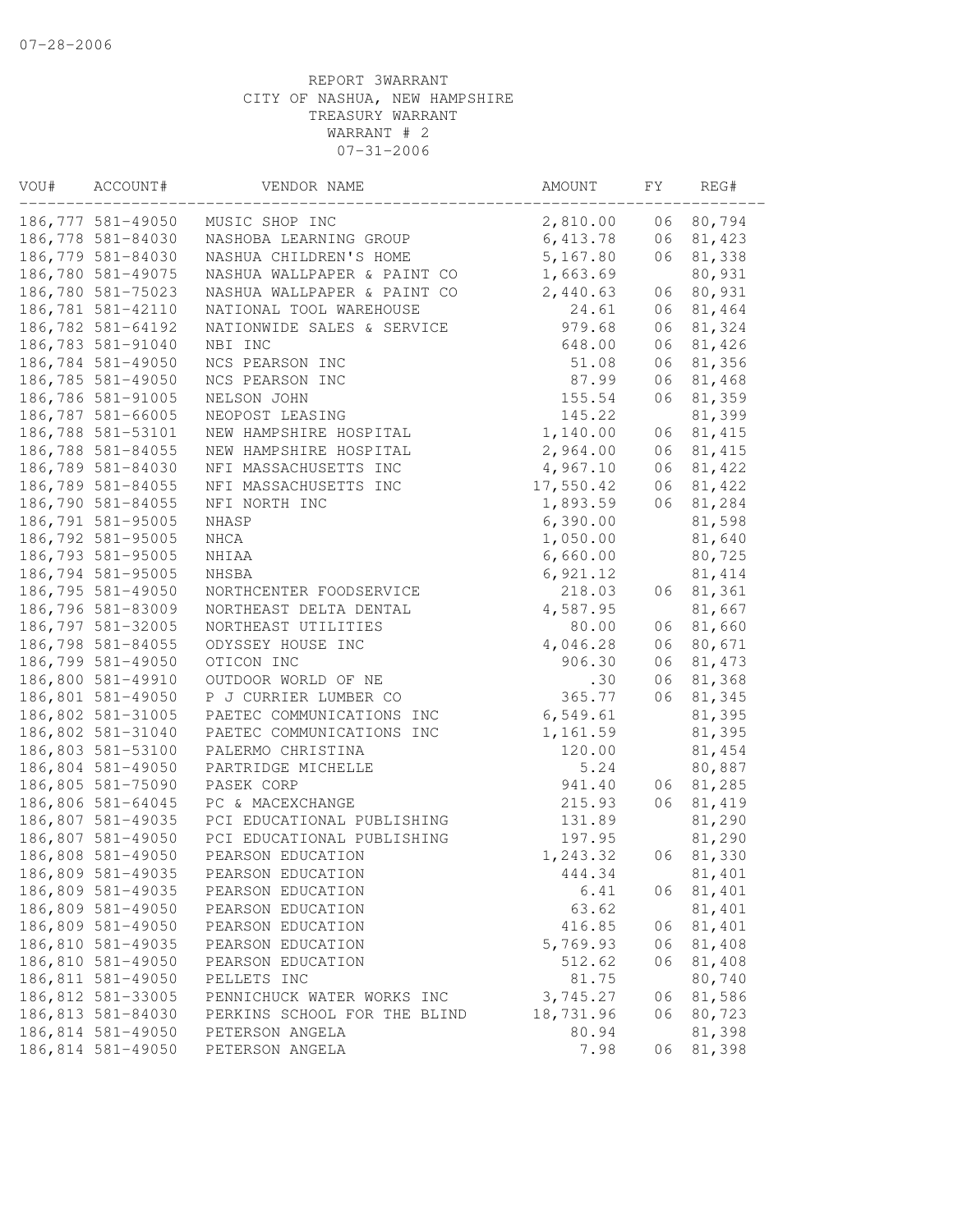| VOU# | ACCOUNT#          | VENDOR NAME                    | AMOUNT      | FΥ | REG#    |
|------|-------------------|--------------------------------|-------------|----|---------|
|      | 186,815 581-43005 | PETTY CASH                     | 5.66        | 06 | 81,559  |
|      | 186,815 581-49050 | PETTY CASH                     | 181.98      | 06 | 81,559  |
|      | 186,816 581-41015 | PETTY CASH                     | 9.61        | 06 | 81,560  |
|      | 186,816 581-49075 | PETTY CASH                     | 109.50      |    | 81,560  |
|      | 186,817 581-41015 | PETTY CASH                     | 10.06       | 06 | 81,561  |
|      | 186,817 581-41045 | PETTY CASH                     | 30.50       | 06 | 81,561  |
|      | 186,817 581-43005 | PETTY CASH                     | 38.99       | 06 | 81,561  |
|      | 186,817 581-49050 | PETTY CASH                     | 56.13       | 06 | 81,561  |
|      | 186,818 581-49075 | PETTY CASH                     | 438.93      |    | 81,565  |
|      | 186,818 581-49075 | PETTY CASH                     | 108.10      | 06 | 81,565  |
|      | 186,819 581-91005 | PIMLEY WILLIAM J               | 144.74      | 06 | 81,298  |
|      | 186,820 581-84055 | PINE HAVEN BOYS CENTER         | 4,947.12    | 06 | 81,289  |
|      | 186,821 581-43005 | PITNEY BOWES                   | 2,000.00    |    | 81,671  |
|      | 186,822 581-49095 | PRO-ED                         | 165.00      |    | 80,819  |
|      | 186,823 581-45910 | PROQUEST                       | 1,470.00    |    | 80,695  |
|      | 186,823 581-64040 | PROQUEST                       | 3,000.00    | 06 | 80,695  |
|      | 186,824 581-32005 | PUBLIC SERVICE OF NH           | 167, 431.84 | 06 | 81,188  |
|      | 186,825 581-49075 | PURCHASE POWER                 | 59.49       |    | 81,480  |
|      | 186,826 581-94010 | PURINGTON MARCILLA             | 864.00      | 06 | 81,453  |
|      | 186,827 581-53085 | QUIMBY EYE CARE INC            | 257.50      | 06 | 81,287  |
|      | 186,828 581-42110 | R B ALLEN CO INC               | 1,001.12    | 06 | 80,690  |
|      | 186,829 581-75090 | R FRASER CO INC                | 8,375.00    | 06 | 81,291  |
|      | 186,830 581-42130 | R P O'CONNELL INC              | 256.70      | 06 | 81,318  |
|      | 186,831 581-78007 | R WHITE EQUIPMENT CENTER INC   | 315.00      | 06 | 81,500  |
|      | 186,832 581-49050 | RASMUSSEN VERONICA             | 24.99       |    | 81,409  |
|      | 186,833 581-84055 | RAYMOND SCHOOL DISTRICT        | 6,507.28    | 06 | 81,449  |
|      | 186,834 581-49050 | REALLY GOOD STUFF INC          | 68.85       |    | 81,307  |
|      | 186,835 581-91040 | RED JACKET MOUNTAIN VIEW       | 121.00      | 06 | 81,189  |
|      | 186,836 581-84030 | REGIONAL SERVICES & EDUCATION  | 18,758.51   | 06 | 80,703  |
|      | 186,837 581-49050 | REMEDIA PUBLICATIONS INC       | 97.74       | 06 | 81,519  |
|      | 186,838 581-42110 | REXEL CLS                      | 17.48       | 06 | 81, 472 |
|      | 186,839 581-53102 | RFB&D                          | 100.00      | 06 | 81,433  |
|      | 186,840 581-84055 | ROCHESTER SCHOOL DEPT          | 5,639.37    | 06 | 81,282  |
|      | 186,841 581-49035 | ROWMAN & LITTLEFIELD PUBLISHIN | 1,698.52    |    | 81,352  |
|      | 186,842 581-55015 | SAFEWAY TRAINING & TRANS SERV  | 1,980.00    | 06 | 81,371  |
|      | 186,843 581-49075 | SAM'S CLUB                     | 613.44      | 06 | 81,661  |
|      | 186,844 581-49050 | SAM'S CLUB                     | 182.36      |    | 81,670  |
|      | 186,845 581-49050 | SARGENT-WELCH                  | 606.20      | 06 | 80,764  |
|      | 186,846 581-84055 | SAU #63 SPECIAL EDUCATION DEPT | 11,186.06   | 06 | 81, 413 |
|      | 186,847 581-49050 | SAULNIER ALLAN                 | 150.00      |    | 81,191  |
|      | 186,848 581-49050 | SAX ARTS & CRAFTS              | 90.94       |    | 81,297  |
|      | 186,848 581-64192 | SAX ARTS & CRAFTS              | 362.50      | 06 | 81,297  |
|      | 186,849 581-44005 | SCHEDULE STAR/AOA              | 450.00      |    | 81, 417 |
|      | 186,850 581-63085 | SCHOOL FURNISHINGS INC         | 961.00      | 06 | 81,323  |
|      | 186,851 581-49050 | SCHOOL HEALTH CORP             | 242.89      |    | 80,722  |
|      | 186,851 581-49050 | SCHOOL HEALTH CORP             | 101.70      | 06 | 80,722  |
|      | 186,852 581-64192 | SCHOOL MART                    | 7,684.72    | 06 | 81,342  |
|      | 186,853 581-49050 | SCHOOL SPECIALTY               | 1,534.80    |    | 81,331  |
|      |                   |                                |             |    |         |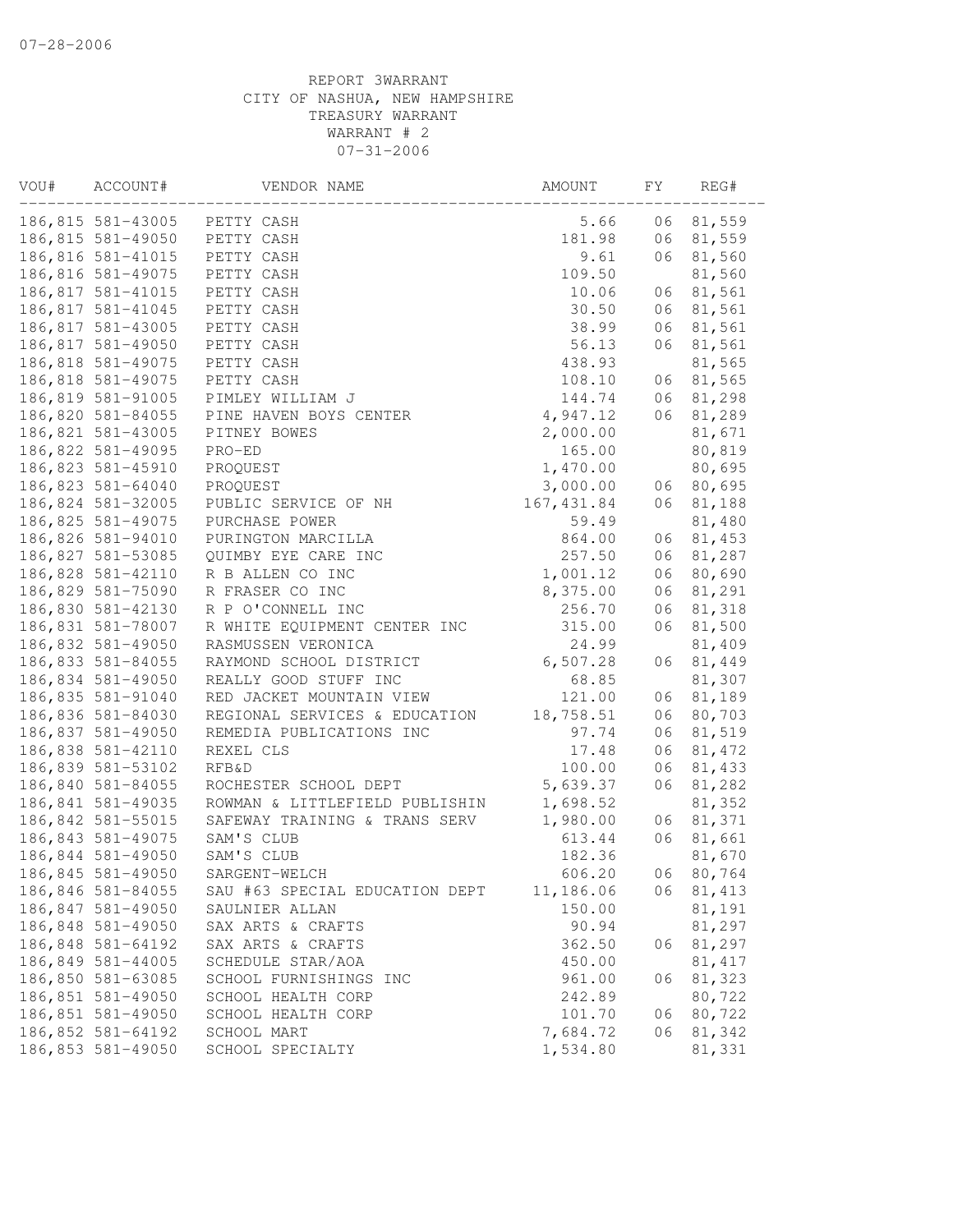| VOU# | ACCOUNT#          | VENDOR NAME                    | AMOUNT    | FΥ | REG#   |
|------|-------------------|--------------------------------|-----------|----|--------|
|      | 186,853 581-49050 | SCHOOL SPECIALTY               | 1,267.05  | 06 | 81,331 |
|      | 186,853 581-63085 | SCHOOL SPECIALTY               | 540.88    | 06 | 81,331 |
|      | 186,853 581-64192 | SCHOOL SPECIALTY               | 2,024.53  | 06 | 81,331 |
|      | 186,853 581-74092 | SCHOOL SPECIALTY               | 61.00     | 06 | 81,331 |
|      | 186,854 581-49050 | SCHOOL SPECIALTY INC           | 898.75    |    | 81,665 |
|      | 186,854 581-63085 | SCHOOL SPECIALTY INC           | 64.44     |    | 81,665 |
|      | 186,855 581-49055 | SCHOOLMEDIA INC                | 162.25    | 06 | 81,465 |
|      | 186,856 581-91005 | SCHWARZ RENEE                  | 47.62     | 06 | 81,364 |
|      | 186,857 581-84030 | SEACOST LEARNING COLLABORATIVE | 12,802.95 | 06 | 81,441 |
|      | 186,858 581-64040 | SERESC                         | 5, 195.55 | 06 | 80,697 |
|      | 186,858 581-84030 | SERESC                         | 51,816.75 | 06 | 80,697 |
|      | 186,859 581-74092 | SHANAHAN SOUND AND ELECTRONICS | 355.00    | 06 | 81,452 |
|      | 186,860 581-42130 | SHIFFLER EQUIPMENT SALES INC   | 289.44    | 06 | 81,288 |
|      | 186,861 581-91005 | SIMONS JULIE                   | 84.73     | 06 | 81,396 |
|      | 186,862 581-42110 | SIMPLEX TIME RECORDER COMPANY  | 2, 275.00 | 06 | 81,514 |
|      | 186,863 581-42110 | SIMPLEXGRINNELL                | 2,275.00  | 06 | 80,696 |
|      | 186,864 581-94010 | SLOSEK HILDA                   | 597.60    | 06 | 81,443 |
|      | 186,865 581-94010 | SNOW PATRICIA                  | 1,208.40  | 06 | 81,316 |
|      | 186,866 581-49050 | SPORTIME                       | 183.01    | 06 | 81,335 |
|      | 186,867 581-41015 | STAPLES BUSINESS ADVANTAGE     | 220.64    |    | 81,214 |
|      | 186,867 581-41015 | STAPLES BUSINESS ADVANTAGE     | 697.76    | 06 | 81,214 |
|      | 186,867 581-41045 | STAPLES BUSINESS ADVANTAGE     | 5, 511.21 | 06 | 81,214 |
|      | 186,867 581-49050 | STAPLES BUSINESS ADVANTAGE     | 310.42    |    | 81,214 |
|      | 186,867 581-49050 | STAPLES BUSINESS ADVANTAGE     | 1,568.49  | 06 | 81,214 |
|      | 186,867 581-49110 | STAPLES BUSINESS ADVANTAGE     | 2,934.22  |    | 81,214 |
|      | 186,867 581-64045 | STAPLES BUSINESS ADVANTAGE     | 658.70    |    | 81,214 |
|      | 186,868 581-95005 | STATE OF NH                    | 100.00    |    | 81,580 |
|      | 186,869 581-49050 | SUPER DUPER PUBLICATIONS       | 22.90     |    | 81,390 |
|      | 186,870 581-53100 | TERMINIX                       | 485.00    | 06 | 81,424 |
| 753  | 581-53100         | THIBEAULT KRISTEN              | 200.00    | 06 | 81,463 |
|      | 186,871 581-49035 | THOMSON LEARNING               | 3, 216.72 | 06 | 81,348 |
|      | 186,872 581-49035 | THOMSON LEARNING               | 4,122.95  | 06 | 81,350 |
|      | 186,873 581-94010 | TIPPING ELLEN                  | 1,640.00  | 06 | 81,432 |
|      | 186,874 581-49035 | TOADSTOOL BOOKSHOP             | 366.97    | 06 | 80,843 |
|      | 186,875 581-49910 | TOWERS MOTOR PARTS CORP        | 6.59      |    | 81,232 |
|      | 186,875 581-49910 | TOWERS MOTOR PARTS CORP        | 81.33     | 06 | 81,232 |
|      | 186,875 581-78007 | TOWERS MOTOR PARTS CORP        | 129.26    |    | 81,232 |
|      | 186,876 581-42120 | TRANE                          | 470.93    | 06 | 81,313 |
|      | 186,876 581-42130 | TRANE                          | 239.42    |    | 81,313 |
|      | 186,877 581-84055 | TREASURER STATE OF NH          | 9,867.46  | 06 | 81,326 |
|      | 186,878 581-49910 | TRUGREEN CHEMLAWN              | 375.00    | 06 | 81,255 |
|      | 186,879 581-91005 | TUTTLE RUTH                    | 36.73     | 06 | 81,310 |
|      | 186,880 581-74092 | TWIN STATE//VOICE.DATA.VIDEO.I | 75.00     |    | 81,376 |
|      | 186,880 581-74092 | TWIN STATE//VOICE.DATA.VIDEO.I | 100.00    | 06 | 81,376 |
|      | 186,881 581-43005 | U S POSTAL SERVICES            | 2,000.00  |    | 81,562 |
|      | 186,882 581-64045 | UNICOM                         | 28,660.99 | 06 | 81,383 |
|      | 186,883 581-43005 | UNITED PARCEL SERVICE          | 21.72     |    | 81,286 |
|      | 186,884 581-42120 | UNITED SUPPLY COMPANY INC      | 633.67    |    | 81,511 |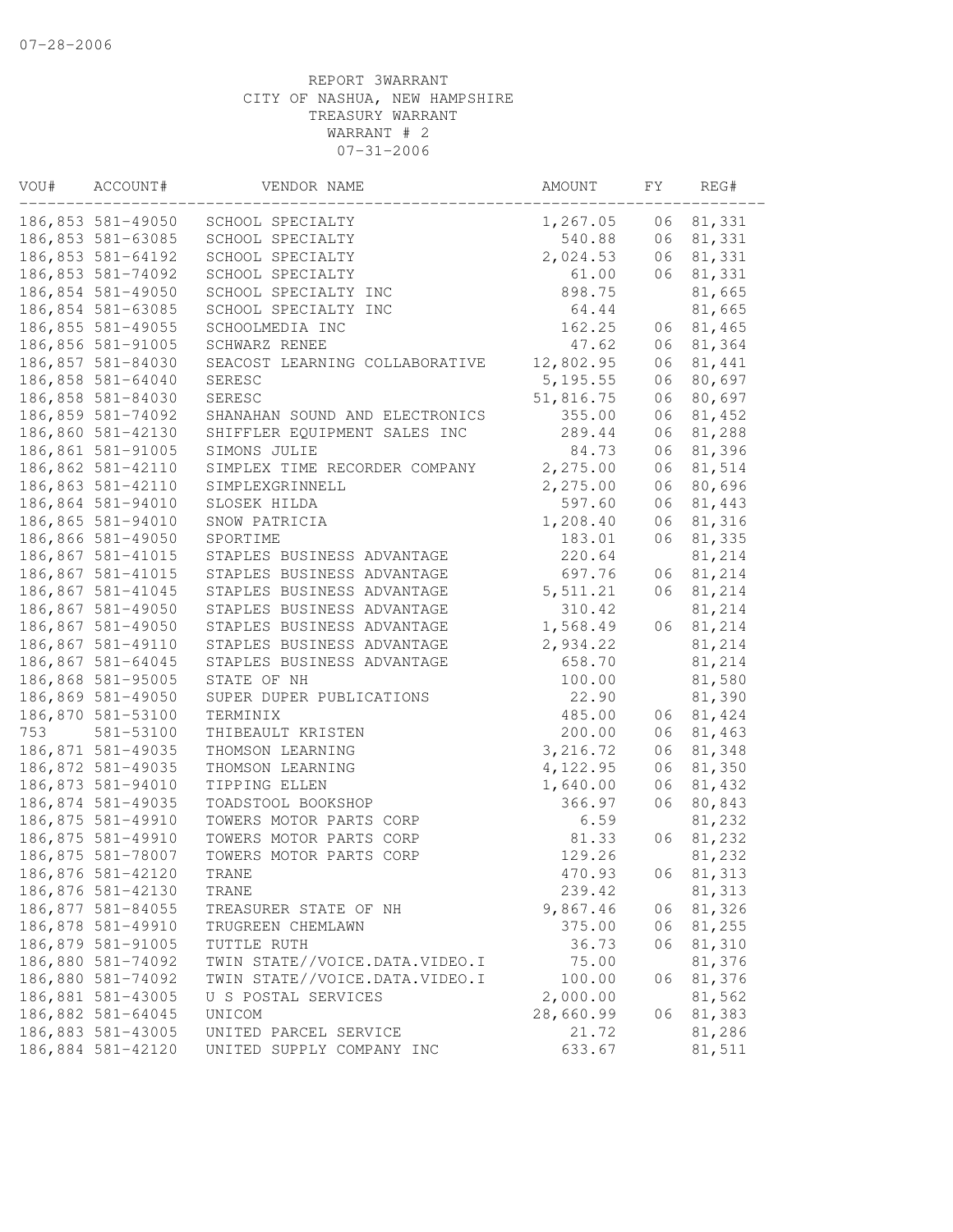| VOU#  | ACCOUNT#          | VENDOR NAME                    | AMOUNT                            | FΥ | REG#         |
|-------|-------------------|--------------------------------|-----------------------------------|----|--------------|
|       | 186,884 581-42120 | UNITED SUPPLY COMPANY INC      | 2,770.13                          | 06 | 81,511       |
|       | 186,885 581-53100 | UNIWASTE SERVICES LLC          | 567.48                            | 06 | 81,446       |
|       | 186,886 581-31005 | VERIZON                        | 52.15                             | 06 | 81,582       |
|       | 186,887 581-31005 | VERIZON                        | 39.35                             | 06 | 81,593       |
|       | 186,888 581-31005 | VERIZON                        | 28.67                             | 06 | 81,599       |
| 754   | 581-31005         | VERIZON                        | 7,534.06                          | 06 | 81,605       |
|       | 186,889 581-31005 | VERIZON                        | 28.68                             | 06 | 81,656       |
|       | 186,890 581-31005 | VERIZON                        | 75.42                             | 06 | 81,664       |
|       | 186,891 581-31005 | VERIZON                        | 32.00                             | 06 | 81,672       |
|       | 186,892 581-56030 | VERIZON WIRELESS ARENA         | 13,546.50                         | 06 | 81,526       |
|       | 186,893 581-49035 | <b>VHPS</b>                    | 5,389.52                          | 06 | 81,258       |
|       | 186,893 581-49095 | <b>VHPS</b>                    | 2,669.66                          | 06 | 81,258       |
|       | 186,894 581-75023 | W E AUBUCHON CO INC            | 770.43                            | 06 | 81,669       |
|       | 186,895 581-42130 | W W GRAINGER INC               | 1,273.98                          |    | 80,818       |
|       | 186,896 581-53103 | WALKER ANITA                   | 1,536.80                          | 06 | 81,295       |
|       | 186,897 581-49050 | WALMART COMMUNITY              | 421.51                            |    | 81,279       |
|       | 186,898 581-42120 | WATERTOWN PLUMBING & HEATING S | 52.09                             | 06 | 81,404       |
|       | 186,899 581-49050 | WEAVER TRICIA                  | 34.55                             |    | 81,344       |
|       | 186,899 581-49050 | WEAVER TRICIA                  | 25.03                             | 06 | 81,344       |
|       | 186,900 581-95010 | WEEKLY READER CORP             | 241.12                            | 06 | 81,339       |
|       | 186,901 581-49030 | WESTON WOODS                   | 119.60                            | 06 | 81,320       |
|       | 186,902 581-41015 | WHEELER JOANN                  | 159.99                            |    | 81,462       |
|       | 186,903 581-49050 | WHELAN LINDA                   | 11.70                             |    | 81,322       |
|       | 186,904 581-42110 | WILLIAMS COMMUNICATIONS SERVIC | 342.25                            |    | 06 81,386    |
|       | 186,905 581-49050 | WOODWIND & BRASSWIND           | 519.76                            | 06 | 81,333       |
|       | 186,906 581-46040 | WORK N GEAR                    | 300.00                            | 06 | 80,788       |
|       | 186,907 581-49050 | YOUTHLIGHT INC                 | 58.90                             | 06 | 81,321       |
|       |                   |                                |                                   |    |              |
| TOTAL | 581               | SCHOOL DEPARTMENT              |                                   |    | 1,306,783.73 |
| 755   | 590-24577         | VERIZON WIRELESS               | 205.38                            |    | 06 81,617    |
|       | 186,908 590-24581 | HEWLETT PACKARD COMPANY        | 46,084.00                         |    | 06 80,820    |
|       | 186,909 590-24581 | INTERSTATE ELECTRICAL SERVICES | 4,030.00                          | 06 | 81,267       |
|       |                   |                                |                                   |    |              |
| TOTAL | 590               |                                |                                   |    | 50, 319.38   |
| 756   | 592-85010         | US BANK NA (0910000022)        | 217,756.00                        |    | 18           |
| 756   | 592-85015         | US BANK NA (0910000022)        | 932,844.05                        |    | 18           |
| 756   | 592-85020         | US BANK NA (0910000022)        | 320,979.62                        |    | 18           |
| 756   | 592-85025         | US BANK NA (0910000022)        | 3,406,809.91                      |    | 18           |
| TOTAL | 592               | BONDED DEBT SERVICE            | _________________________________ |    | 4,878,389.58 |
| 757   | 593-87005         | CITY OF NASHUA CERF            | 500,000.00                        |    | 24           |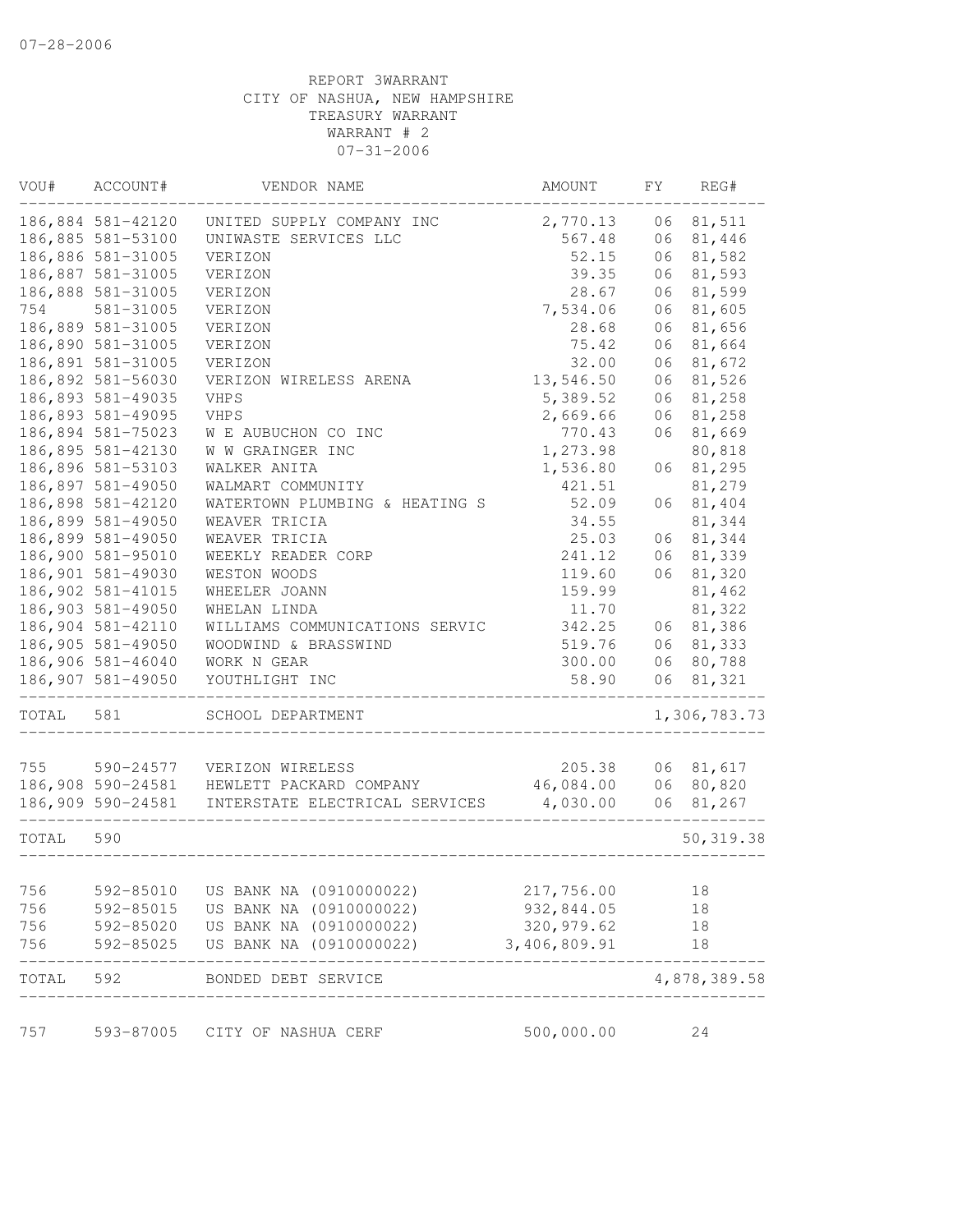| VOU# | ACCOUNT#      | VENDOR NAME                               | AMOUNT             | REG#             |
|------|---------------|-------------------------------------------|--------------------|------------------|
|      |               | TOTAL 593 CAPITAL RESERVE FUND            |                    | 500,000.00       |
|      |               | 758 595-22015 ANDERSON ROBERT & KAREN     | 4.58               | 81,086           |
| 759  |               | 595-22015 ANSARA JAMILA                   |                    |                  |
| 760  |               | 595-22015 BALDASARO NORMAN & KAREN MALLO  | $4.02$<br>$4.44$   | 81,061<br>81,015 |
| 761  |               | 595-22015 BLISH NANCY TRUSTEE OF          |                    | $6.87$ $81,107$  |
| 762  |               | 595-22015 BLOKHIN SERGEY & IRINA          |                    | 11.45 81,024     |
| 763  | 595-22015     | BOYCE RONALD & ANDREA                     |                    | 16.03 80,985     |
| 764  | 595-22015     | BROOKS RICHARD                            |                    | 11.45 81,049     |
| 765  | 595-22015     | BROWN MICHAEL & SHEILA                    |                    | 26.73 81,075     |
| 766  | $595 - 22015$ | CAMPBELL PHILIP & CHRISTINE               |                    | 18.32 81,051     |
| 767  | 595-22015     | CARPENTER KIM & SUSAN                     | 13.74              | 81,057           |
| 768  | 595-22015     | CHARPENTIER JOANNE                        |                    | 80,959           |
| 769  | 595-22015     | CORNACCHIA RICHARD & KAREN                | $2.33$<br>6.87     | 81,089           |
| 770  | 595-22015     | COROSA WILLIAM                            | 14.58              | 81,181           |
| 771  | 595-22015     | CREDLE MURIEL                             | 15.75              | 80,989           |
| 772  | 595-22015     | DALOIA JOHN & CHERYL                      |                    | 19.44 81,087     |
| 773  | 595-22015     | DAMON EARL                                |                    | $6.87$ $80,972$  |
| 774  | 595-22015     | DELOREY KEVIN                             |                    | 11.45 81,071     |
| 775  | 595-22015     | DIONNE JOHN & BRENDA                      |                    | 7.29 81,179      |
| 776  | 595-22015     | DOLD ROBERT                               | 13.74              | 81,033           |
| 777  | 595-22015     | DORNEY STEPHEN & LUCILLE                  |                    | 80,987           |
| 778  | 595-22015     | DRABINOWICZ RACHEL                        | $11.45$<br>$45.80$ | 80,977           |
|      | 779 595-22015 | DUNN JENNIFER & ROBERT                    |                    | $46.17$ $81,014$ |
| 780  | 595-22015     | DURAND LUCIEN & SIMONE MORRIS 8.75 81,146 |                    |                  |
| 781  | 595-22015     | DYLESKI THERESE                           |                    | 4.52 81,054      |
| 782  | 595-22015     | ELLIS SHARON                              |                    | 4.58 81,122      |
| 783  | 595-22015     | FRYATT CRAIG & VALERIE                    |                    | 2.43 81,066      |
| 784  | 595-22015     | GANLEY SCOTT & ELIZABETH                  |                    | 20.88 81,143     |
| 785  | 595-22015     | GOULART RICHARD & MARY BETH               | 2.43               | 81,175           |
| 786  | 595-22015     | GRAHAM DONELLA                            |                    | 81,119           |
| 787  | 595-22015     | GRAZEWSKI MICHAEL                         | $9.16$<br>2.29     | 81,092           |
| 788  | 595-22015     | GUILD DAVID & COLEEN                      | 16.03              | 81,006           |
| 789  |               | 595-22015 HAERINCK LISA                   | 2.43               | 81,102           |
| 790  |               | 595-22015 HANSEN JAMES & SARAH            |                    | 22.90 81,068     |
| 791  |               | 595-22015 HARVEY JAMES                    | 12.15              | 81,186           |
| 792  | 595-22015     | HATTAMER ELIZABETH                        | 25.19              | 81,062           |
| 793  | 595-22015     | HAYWARD ELAINE                            | 18.08              | 81,000           |
| 794  | 595-22015     | HILL ARCHIE & ANTOSA                      | 2.43               | 80,979           |
| 795  | 595-22015     | HIPPERT DENISE & RICHARD BROWN            | 13.74              | 81,009           |
| 796  | 595-22015     | HOEGER MERLYN & DOUGLAS                   | 9.16               | 81,012           |
| 797  | 595-22015     | HURLEY MICHAEL & JACQUELINE               | 26.73              | 81,108           |
| 798  | 595-22015     | HYNES ALVIN & BARBARA                     | 4.58               | 80,993           |
| 799  | 595-22015     | JIANG YINHE & GUANSHU RAO                 | 4.48               | 81,137           |
| 800  | 595-22015     | JUBERT WILLIAM & TERESA                   | 13.74              | 81,074           |
| 801  | 595-22015     | JUREKA BRIAN                              | 4.58               | 80,997           |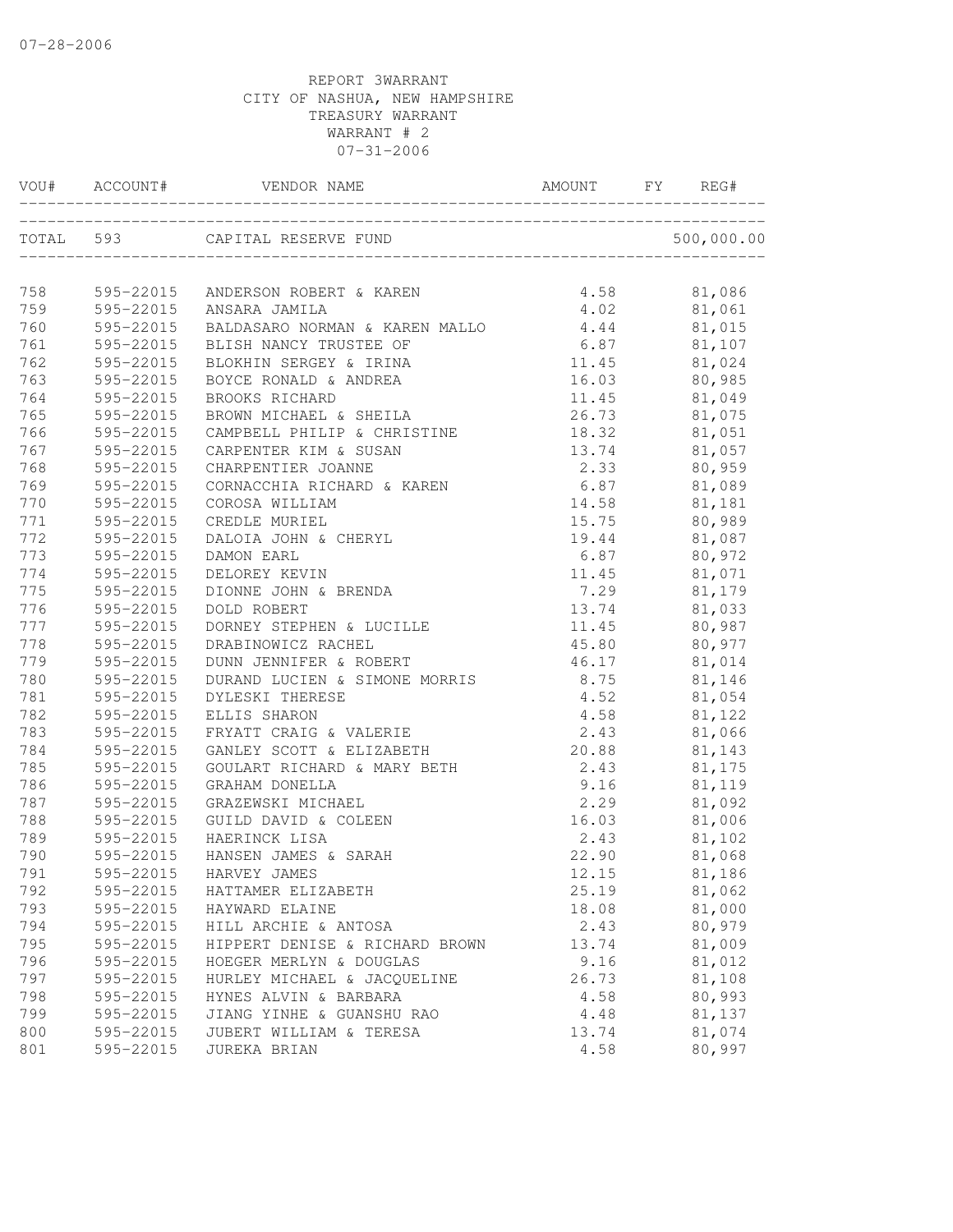| VOU# | ACCOUNT#  | VENDOR NAME                     | AMOUNT   | FΥ | REG#   |
|------|-----------|---------------------------------|----------|----|--------|
| 802  |           | 595-22015 KAUL PUSHKAR & VEENA  | 6.87     |    | 80,962 |
| 803  |           | 595-22015 KEANE MICHAEL & KERRY | 20.61    |    | 81,005 |
| 804  | 595-22015 | KOPISKI STEPHEN JR              | 19.44    |    | 81,184 |
| 805  | 595-22015 | KOSTOULAKOS STEPHEN J TRUSTEE   | 18.32    |    | 81,116 |
| 806  | 595-22015 | KUMAR SENTHIL TRUSTEE OF        | 45.80    |    | 81,128 |
| 807  | 595-22015 | KUNZ ANNA                       | 2.29     |    | 80,968 |
| 808  | 595-22015 | LAFLOTTE MAURICE & SUSAN        | 4.58     |    | 81,070 |
| 809  | 595-22015 | LEBEL CECILE R                  | 14.58    |    | 81,025 |
| 810  | 595-22015 | LESIEUR NORMAND & LILLIAN       | 6.75     |    | 81,008 |
| 811  | 595-22015 | LIRAN GIORA & JUDITH            | 61.83    |    | 81,131 |
| 812  | 595-22015 | LOSIK CHESTER & DOROTHY         | 21.87    |    | 81,036 |
| 813  | 595-22015 | MCGEOWN STEPHEN                 | 4.58     |    | 81,104 |
| 814  | 595-22015 | MCGRADE NANCY & KEVIN           | 13.74    |    | 81,043 |
| 815  | 595-22015 | MEUSE KENNETH & EVELYN          | 4.58     |    | 81,010 |
| 816  | 595-22015 | MORGAN JAMES & ALLYSON O'BRIEN  | 9.72     |    | 81,044 |
| 817  | 595-22015 | MORRISSEY DANIEL & LORRAINE     | 9.16     |    | 81,077 |
| 818  | 595-22015 | MOTUZAS RICHARD & CLAUDETTE     | 12.15    |    | 81,055 |
| 819  | 595-22015 | MULLER MARIE & EDWARD           | 11.45    |    | 80,995 |
| 820  | 595-22015 | NADEAU KEITH & PEGGY            | 16.03    |    | 80,991 |
| 821  | 595-22015 | NARO KEVIN & PAMELA             | 20.61    |    | 81,041 |
| 822  | 595-22015 | PATTON GLENN & MARGARET         | 11.45    |    | 80,965 |
| 823  | 595-22015 | PETERS MICHAEL & ANN            | 27.48    |    | 81,134 |
| 824  | 595-22015 | PICARD ROGER & GERTRUDE         | 6.87     |    | 81,064 |
| 825  | 595-22015 | PUSHOR RALPH JR                 | 4.58     |    | 81,101 |
| 826  | 595-22015 | RANGARAJAN SRINIVASAN &         | 2.29     |    | 81,140 |
| 827  | 595-22015 | REYES ALICE                     | 16.03    |    | 81,095 |
| 828  | 595-22015 | ROBUCCIO RODNEY & PATRICIA      | 2.43     |    | 81,111 |
| 829  | 595-22015 | ROOT TIMOTHY & DEBORAH          | 38.93    |    | 81,067 |
| 830  | 595-22015 | ROWLETTE KRIS                   | 13.74    |    | 80,967 |
| 831  | 595-22015 | SANO NICHOLAS & TIFFANIE        | 17.01    |    | 81,078 |
| 832  | 595-22015 | SCHNEIDER PAUL & LISA           | 7.29     |    | 81,081 |
| 833  | 595-22015 | SHAH JYOTI & KIRAN              | 7.29     |    | 81,177 |
| 834  | 595-22015 | SHEPARD BRENT                   | 25.19    |    | 81,035 |
| 835  | 595-22015 | SILVA LAWRENCE & CAROL          | 13.74    |    | 81,022 |
| 836  | 595-22015 | SMITH JAMES & DENISE COOPER     | 11.45    |    | 81,018 |
| 837  | 595-22015 | SMYTHE PAUL & KATHLEEN LITCH    | 29.26    |    | 81,004 |
| 838  | 595-22015 | SULLIVAN CLAIRE                 | 2.29     |    | 81,030 |
| 839  | 595-22015 | SVENSEN ELLEN & MARY OUELLETTE  | 2.29     |    | 81,027 |
| 840  | 595-22015 | TOWNE MICHAEL & THERESA         | 4.86     |    | 81,093 |
| 841  | 595-22015 | VASILIOU CHARLES                | 11.45    |    | 81,046 |
| 842  | 595-22015 | WEIDNER KAREN                   | 4.58     |    | 80,981 |
| 843  | 595-22015 | WILSON GEORGE & SUSAN           | 31.59    |    | 81,105 |
| 844  | 595-22015 | WINARTA HANDANI, YOULA & DANNY  | 18.32    |    | 81,034 |
| 845  | 595-22015 | WINSLOW JOSEPH & LAURA          | 6.87     |    | 81,060 |
| 846  | 595-22020 | 125 CHESTNUT ST LLC             | 1,837.63 |    | 80,983 |
| 847  | 595-22020 | ANDERSON ROBERT & KAREN         | 104.53   |    | 81,086 |
| 848  | 595-22020 | ANSARA JAMILA                   | 125.66   |    | 81,061 |
| 849  | 595-22020 | BALDASARO NORMAN & KAREN MALLO  | 217.06   |    | 81,015 |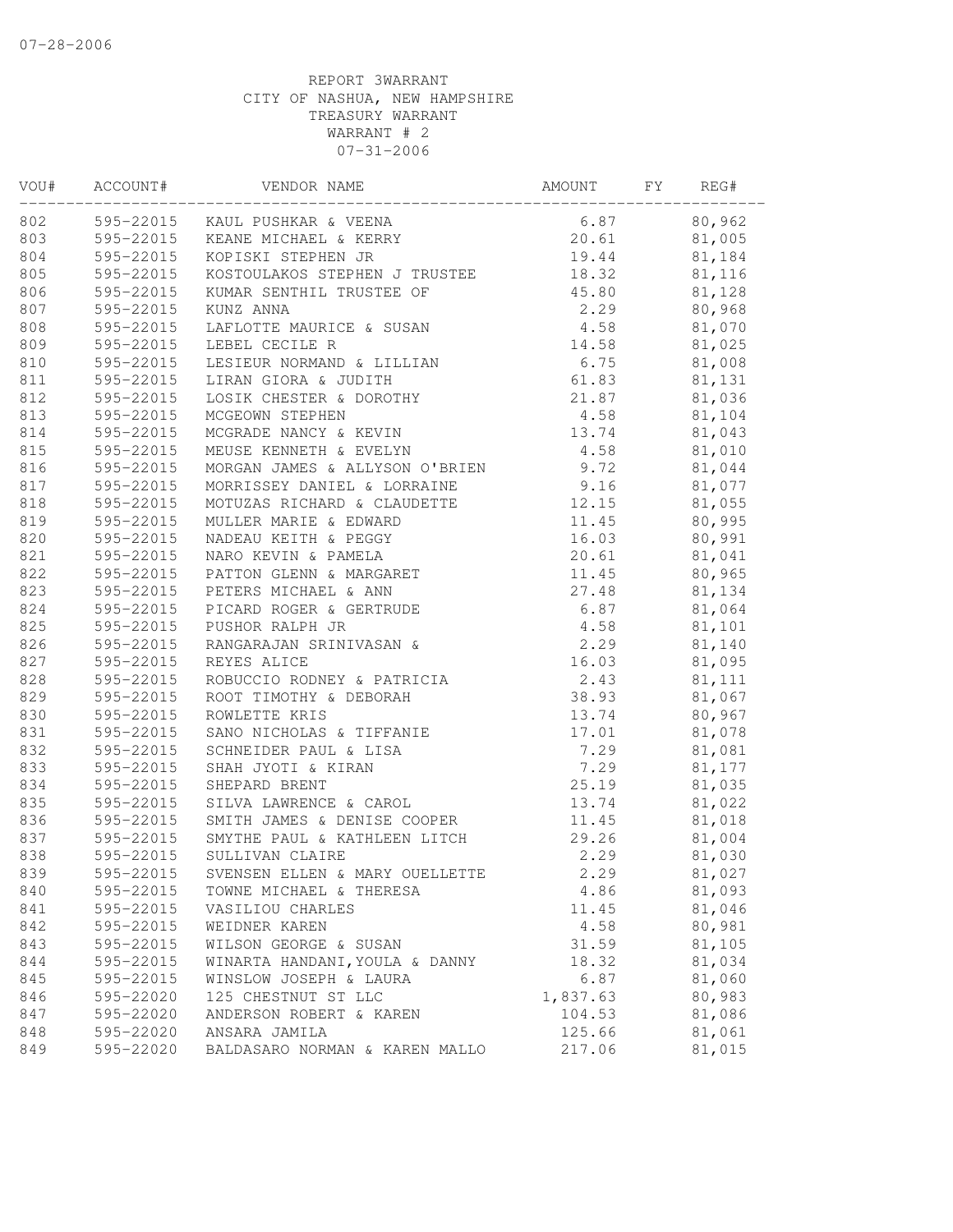| 850<br>595-22020 BEATON RICHARD JR<br>81,110<br>19.58<br>4.90<br>595-22020 BLIER LILLIAN & CARROLL TRSTS<br>81,172<br>852<br>595-22020<br>169.73<br>81,107<br>BLISH NANCY TRUSTEE OF<br>321.50<br>81,024<br>595-22020<br>BLOKHIN SERGEY & IRINA<br>595-22020<br>1,129.34<br>81,052<br>BOHN RICHARD & MEREDITH BOURGE<br>595-22020<br>BOUCHARD ALFRED & JANYCE<br>949.82<br>81,072<br>856<br>595-22020<br>BOYCE RONALD & ANDREA<br>412.90<br>80,985<br>328.03<br>BROOKS RICHARD<br>81,049<br>595-22020<br>659.33<br>81,075<br>595-22020<br>BROWN MICHAEL & SHEILA<br>595-22020<br>CAMPBELL PHILIP & CHRISTINE<br>502.66<br>81,051<br>860<br>595-22020<br>CARPENTER KIM & SUSAN<br>81,057<br>337.82<br>861<br>595-22020<br>80,959<br>CHARPENTIER JOANNE<br>34.27<br>862<br>1,073.86<br>595-22020<br>COLLARD RITA & EMILE<br>81,090<br>595-22020<br>27.74<br>81,023<br>COOK NANCY<br>864<br>595-22020<br>CORNACCHIA RICHARD & KAREN<br>186.05<br>81,089<br>865<br>595-22020<br>385.15<br>81,181<br>COROSA WILLIAM<br>866<br>80,989<br>595-22020<br>CREDLE MURIEL<br>437.38<br>867<br>81,087<br>595-22020<br>DALOIA JOHN & CHERYL<br>507.55<br>868<br>595-22020<br>200.74<br>80,972<br>DAMON EARL<br>869<br>595-22020<br>DELOREY KEVIN<br>305.18<br>81,071<br>870<br>595-22020<br>197.47<br>DIONNE JOHN & BRENDA<br>81,179<br>871<br>1,175.04<br>80,969<br>595-22020<br>DOBENS DONALD & SUSAN<br>872<br>DOBENS DONALD & SUSAN<br>595-22020<br>217.06<br>81,038<br>873<br>595-22020<br>DOBENS DONALD & SUSAN<br>1,912.70<br>81,059<br>874<br>595-22020<br>DOBENS DONALD TRUSTEE OF<br>270.91<br>81,125<br>875<br>345.98<br>81,033<br>595-22020<br>DOLD ROBERT<br>876<br>283.97<br>80,987<br>595-22020<br>DORNEY STEPHEN & LUCILLE<br>877<br>595-22020<br>1,238.69<br>80,977<br>DRABINOWICZ RACHEL<br>878<br>595-22020<br>DUNN JENNIFER & ROBERT<br>1,148.93<br>81,014<br>879<br>595-22020<br>290.50<br>DURAND LUCIEN & SIMONE MORRIS<br>81,146<br>880<br>595-22020<br>81,054<br>DYLESKI THERESE<br>133.82<br>881<br>595-22020<br>ELLIS SHARON<br>97.92<br>81,122<br>882<br>595-22020<br>FRYATT CRAIG & VALERIE<br>34.27<br>81,066<br>883<br>595-22020<br>GANLEY SCOTT & ELIZABETH<br>561.41<br>81,143<br>884<br>595-22020<br>GOULART RICHARD & MARY BETH<br>60.38<br>81,175<br>885<br>595-22020<br>256.22<br>81,119<br>GRAHAM DONELLA<br>886<br>595-22020<br>GRAZEWSKI MICHAEL<br>42.43<br>81,092<br>887<br>595-22020<br>GUILD DAVID & COLEEN<br>403.10<br>81,006<br>888<br>595-22020<br>81,102<br>HAERINCK LISA<br>57.12<br>889<br>20,558.65<br>595-22020<br>81,651<br>HAMBLETT & KERRIGAN PA<br>890<br>626.69<br>81,068<br>595-22020<br>HANSEN JAMES & SARAH<br>292.13<br>891<br>595-22020<br>HARVEY JAMES<br>81,186<br>892<br>81,062<br>595-22020<br>687.07<br>HATTAMER ELIZABETH<br>893<br>81,000<br>595-22020<br>HAYWARD ELAINE<br>510.82<br>894<br>80,979<br>595-22020<br>HILL ARCHIE & ANTOSA<br>65.28<br>895<br>595-22020<br>HIPPERT DENISE & RICHARD BROWN<br>342.72<br>81,009 | VOU# | ACCOUNT# | VENDOR NAME | AMOUNT | FY | REG# |
|------------------------------------------------------------------------------------------------------------------------------------------------------------------------------------------------------------------------------------------------------------------------------------------------------------------------------------------------------------------------------------------------------------------------------------------------------------------------------------------------------------------------------------------------------------------------------------------------------------------------------------------------------------------------------------------------------------------------------------------------------------------------------------------------------------------------------------------------------------------------------------------------------------------------------------------------------------------------------------------------------------------------------------------------------------------------------------------------------------------------------------------------------------------------------------------------------------------------------------------------------------------------------------------------------------------------------------------------------------------------------------------------------------------------------------------------------------------------------------------------------------------------------------------------------------------------------------------------------------------------------------------------------------------------------------------------------------------------------------------------------------------------------------------------------------------------------------------------------------------------------------------------------------------------------------------------------------------------------------------------------------------------------------------------------------------------------------------------------------------------------------------------------------------------------------------------------------------------------------------------------------------------------------------------------------------------------------------------------------------------------------------------------------------------------------------------------------------------------------------------------------------------------------------------------------------------------------------------------------------------------------------------------------------------------------------------------------------------------------------------------------------------------------------------------------------------------------------------------------------------------------------------------------------------------------------------------------------------------------|------|----------|-------------|--------|----|------|
|                                                                                                                                                                                                                                                                                                                                                                                                                                                                                                                                                                                                                                                                                                                                                                                                                                                                                                                                                                                                                                                                                                                                                                                                                                                                                                                                                                                                                                                                                                                                                                                                                                                                                                                                                                                                                                                                                                                                                                                                                                                                                                                                                                                                                                                                                                                                                                                                                                                                                                                                                                                                                                                                                                                                                                                                                                                                                                                                                                                    |      |          |             |        |    |      |
|                                                                                                                                                                                                                                                                                                                                                                                                                                                                                                                                                                                                                                                                                                                                                                                                                                                                                                                                                                                                                                                                                                                                                                                                                                                                                                                                                                                                                                                                                                                                                                                                                                                                                                                                                                                                                                                                                                                                                                                                                                                                                                                                                                                                                                                                                                                                                                                                                                                                                                                                                                                                                                                                                                                                                                                                                                                                                                                                                                                    | 851  |          |             |        |    |      |
|                                                                                                                                                                                                                                                                                                                                                                                                                                                                                                                                                                                                                                                                                                                                                                                                                                                                                                                                                                                                                                                                                                                                                                                                                                                                                                                                                                                                                                                                                                                                                                                                                                                                                                                                                                                                                                                                                                                                                                                                                                                                                                                                                                                                                                                                                                                                                                                                                                                                                                                                                                                                                                                                                                                                                                                                                                                                                                                                                                                    |      |          |             |        |    |      |
|                                                                                                                                                                                                                                                                                                                                                                                                                                                                                                                                                                                                                                                                                                                                                                                                                                                                                                                                                                                                                                                                                                                                                                                                                                                                                                                                                                                                                                                                                                                                                                                                                                                                                                                                                                                                                                                                                                                                                                                                                                                                                                                                                                                                                                                                                                                                                                                                                                                                                                                                                                                                                                                                                                                                                                                                                                                                                                                                                                                    | 853  |          |             |        |    |      |
|                                                                                                                                                                                                                                                                                                                                                                                                                                                                                                                                                                                                                                                                                                                                                                                                                                                                                                                                                                                                                                                                                                                                                                                                                                                                                                                                                                                                                                                                                                                                                                                                                                                                                                                                                                                                                                                                                                                                                                                                                                                                                                                                                                                                                                                                                                                                                                                                                                                                                                                                                                                                                                                                                                                                                                                                                                                                                                                                                                                    | 854  |          |             |        |    |      |
|                                                                                                                                                                                                                                                                                                                                                                                                                                                                                                                                                                                                                                                                                                                                                                                                                                                                                                                                                                                                                                                                                                                                                                                                                                                                                                                                                                                                                                                                                                                                                                                                                                                                                                                                                                                                                                                                                                                                                                                                                                                                                                                                                                                                                                                                                                                                                                                                                                                                                                                                                                                                                                                                                                                                                                                                                                                                                                                                                                                    | 855  |          |             |        |    |      |
|                                                                                                                                                                                                                                                                                                                                                                                                                                                                                                                                                                                                                                                                                                                                                                                                                                                                                                                                                                                                                                                                                                                                                                                                                                                                                                                                                                                                                                                                                                                                                                                                                                                                                                                                                                                                                                                                                                                                                                                                                                                                                                                                                                                                                                                                                                                                                                                                                                                                                                                                                                                                                                                                                                                                                                                                                                                                                                                                                                                    |      |          |             |        |    |      |
|                                                                                                                                                                                                                                                                                                                                                                                                                                                                                                                                                                                                                                                                                                                                                                                                                                                                                                                                                                                                                                                                                                                                                                                                                                                                                                                                                                                                                                                                                                                                                                                                                                                                                                                                                                                                                                                                                                                                                                                                                                                                                                                                                                                                                                                                                                                                                                                                                                                                                                                                                                                                                                                                                                                                                                                                                                                                                                                                                                                    | 857  |          |             |        |    |      |
|                                                                                                                                                                                                                                                                                                                                                                                                                                                                                                                                                                                                                                                                                                                                                                                                                                                                                                                                                                                                                                                                                                                                                                                                                                                                                                                                                                                                                                                                                                                                                                                                                                                                                                                                                                                                                                                                                                                                                                                                                                                                                                                                                                                                                                                                                                                                                                                                                                                                                                                                                                                                                                                                                                                                                                                                                                                                                                                                                                                    | 858  |          |             |        |    |      |
|                                                                                                                                                                                                                                                                                                                                                                                                                                                                                                                                                                                                                                                                                                                                                                                                                                                                                                                                                                                                                                                                                                                                                                                                                                                                                                                                                                                                                                                                                                                                                                                                                                                                                                                                                                                                                                                                                                                                                                                                                                                                                                                                                                                                                                                                                                                                                                                                                                                                                                                                                                                                                                                                                                                                                                                                                                                                                                                                                                                    | 859  |          |             |        |    |      |
|                                                                                                                                                                                                                                                                                                                                                                                                                                                                                                                                                                                                                                                                                                                                                                                                                                                                                                                                                                                                                                                                                                                                                                                                                                                                                                                                                                                                                                                                                                                                                                                                                                                                                                                                                                                                                                                                                                                                                                                                                                                                                                                                                                                                                                                                                                                                                                                                                                                                                                                                                                                                                                                                                                                                                                                                                                                                                                                                                                                    |      |          |             |        |    |      |
|                                                                                                                                                                                                                                                                                                                                                                                                                                                                                                                                                                                                                                                                                                                                                                                                                                                                                                                                                                                                                                                                                                                                                                                                                                                                                                                                                                                                                                                                                                                                                                                                                                                                                                                                                                                                                                                                                                                                                                                                                                                                                                                                                                                                                                                                                                                                                                                                                                                                                                                                                                                                                                                                                                                                                                                                                                                                                                                                                                                    |      |          |             |        |    |      |
|                                                                                                                                                                                                                                                                                                                                                                                                                                                                                                                                                                                                                                                                                                                                                                                                                                                                                                                                                                                                                                                                                                                                                                                                                                                                                                                                                                                                                                                                                                                                                                                                                                                                                                                                                                                                                                                                                                                                                                                                                                                                                                                                                                                                                                                                                                                                                                                                                                                                                                                                                                                                                                                                                                                                                                                                                                                                                                                                                                                    |      |          |             |        |    |      |
|                                                                                                                                                                                                                                                                                                                                                                                                                                                                                                                                                                                                                                                                                                                                                                                                                                                                                                                                                                                                                                                                                                                                                                                                                                                                                                                                                                                                                                                                                                                                                                                                                                                                                                                                                                                                                                                                                                                                                                                                                                                                                                                                                                                                                                                                                                                                                                                                                                                                                                                                                                                                                                                                                                                                                                                                                                                                                                                                                                                    | 863  |          |             |        |    |      |
|                                                                                                                                                                                                                                                                                                                                                                                                                                                                                                                                                                                                                                                                                                                                                                                                                                                                                                                                                                                                                                                                                                                                                                                                                                                                                                                                                                                                                                                                                                                                                                                                                                                                                                                                                                                                                                                                                                                                                                                                                                                                                                                                                                                                                                                                                                                                                                                                                                                                                                                                                                                                                                                                                                                                                                                                                                                                                                                                                                                    |      |          |             |        |    |      |
|                                                                                                                                                                                                                                                                                                                                                                                                                                                                                                                                                                                                                                                                                                                                                                                                                                                                                                                                                                                                                                                                                                                                                                                                                                                                                                                                                                                                                                                                                                                                                                                                                                                                                                                                                                                                                                                                                                                                                                                                                                                                                                                                                                                                                                                                                                                                                                                                                                                                                                                                                                                                                                                                                                                                                                                                                                                                                                                                                                                    |      |          |             |        |    |      |
|                                                                                                                                                                                                                                                                                                                                                                                                                                                                                                                                                                                                                                                                                                                                                                                                                                                                                                                                                                                                                                                                                                                                                                                                                                                                                                                                                                                                                                                                                                                                                                                                                                                                                                                                                                                                                                                                                                                                                                                                                                                                                                                                                                                                                                                                                                                                                                                                                                                                                                                                                                                                                                                                                                                                                                                                                                                                                                                                                                                    |      |          |             |        |    |      |
|                                                                                                                                                                                                                                                                                                                                                                                                                                                                                                                                                                                                                                                                                                                                                                                                                                                                                                                                                                                                                                                                                                                                                                                                                                                                                                                                                                                                                                                                                                                                                                                                                                                                                                                                                                                                                                                                                                                                                                                                                                                                                                                                                                                                                                                                                                                                                                                                                                                                                                                                                                                                                                                                                                                                                                                                                                                                                                                                                                                    |      |          |             |        |    |      |
|                                                                                                                                                                                                                                                                                                                                                                                                                                                                                                                                                                                                                                                                                                                                                                                                                                                                                                                                                                                                                                                                                                                                                                                                                                                                                                                                                                                                                                                                                                                                                                                                                                                                                                                                                                                                                                                                                                                                                                                                                                                                                                                                                                                                                                                                                                                                                                                                                                                                                                                                                                                                                                                                                                                                                                                                                                                                                                                                                                                    |      |          |             |        |    |      |
|                                                                                                                                                                                                                                                                                                                                                                                                                                                                                                                                                                                                                                                                                                                                                                                                                                                                                                                                                                                                                                                                                                                                                                                                                                                                                                                                                                                                                                                                                                                                                                                                                                                                                                                                                                                                                                                                                                                                                                                                                                                                                                                                                                                                                                                                                                                                                                                                                                                                                                                                                                                                                                                                                                                                                                                                                                                                                                                                                                                    |      |          |             |        |    |      |
|                                                                                                                                                                                                                                                                                                                                                                                                                                                                                                                                                                                                                                                                                                                                                                                                                                                                                                                                                                                                                                                                                                                                                                                                                                                                                                                                                                                                                                                                                                                                                                                                                                                                                                                                                                                                                                                                                                                                                                                                                                                                                                                                                                                                                                                                                                                                                                                                                                                                                                                                                                                                                                                                                                                                                                                                                                                                                                                                                                                    |      |          |             |        |    |      |
|                                                                                                                                                                                                                                                                                                                                                                                                                                                                                                                                                                                                                                                                                                                                                                                                                                                                                                                                                                                                                                                                                                                                                                                                                                                                                                                                                                                                                                                                                                                                                                                                                                                                                                                                                                                                                                                                                                                                                                                                                                                                                                                                                                                                                                                                                                                                                                                                                                                                                                                                                                                                                                                                                                                                                                                                                                                                                                                                                                                    |      |          |             |        |    |      |
|                                                                                                                                                                                                                                                                                                                                                                                                                                                                                                                                                                                                                                                                                                                                                                                                                                                                                                                                                                                                                                                                                                                                                                                                                                                                                                                                                                                                                                                                                                                                                                                                                                                                                                                                                                                                                                                                                                                                                                                                                                                                                                                                                                                                                                                                                                                                                                                                                                                                                                                                                                                                                                                                                                                                                                                                                                                                                                                                                                                    |      |          |             |        |    |      |
|                                                                                                                                                                                                                                                                                                                                                                                                                                                                                                                                                                                                                                                                                                                                                                                                                                                                                                                                                                                                                                                                                                                                                                                                                                                                                                                                                                                                                                                                                                                                                                                                                                                                                                                                                                                                                                                                                                                                                                                                                                                                                                                                                                                                                                                                                                                                                                                                                                                                                                                                                                                                                                                                                                                                                                                                                                                                                                                                                                                    |      |          |             |        |    |      |
|                                                                                                                                                                                                                                                                                                                                                                                                                                                                                                                                                                                                                                                                                                                                                                                                                                                                                                                                                                                                                                                                                                                                                                                                                                                                                                                                                                                                                                                                                                                                                                                                                                                                                                                                                                                                                                                                                                                                                                                                                                                                                                                                                                                                                                                                                                                                                                                                                                                                                                                                                                                                                                                                                                                                                                                                                                                                                                                                                                                    |      |          |             |        |    |      |
|                                                                                                                                                                                                                                                                                                                                                                                                                                                                                                                                                                                                                                                                                                                                                                                                                                                                                                                                                                                                                                                                                                                                                                                                                                                                                                                                                                                                                                                                                                                                                                                                                                                                                                                                                                                                                                                                                                                                                                                                                                                                                                                                                                                                                                                                                                                                                                                                                                                                                                                                                                                                                                                                                                                                                                                                                                                                                                                                                                                    |      |          |             |        |    |      |
|                                                                                                                                                                                                                                                                                                                                                                                                                                                                                                                                                                                                                                                                                                                                                                                                                                                                                                                                                                                                                                                                                                                                                                                                                                                                                                                                                                                                                                                                                                                                                                                                                                                                                                                                                                                                                                                                                                                                                                                                                                                                                                                                                                                                                                                                                                                                                                                                                                                                                                                                                                                                                                                                                                                                                                                                                                                                                                                                                                                    |      |          |             |        |    |      |
|                                                                                                                                                                                                                                                                                                                                                                                                                                                                                                                                                                                                                                                                                                                                                                                                                                                                                                                                                                                                                                                                                                                                                                                                                                                                                                                                                                                                                                                                                                                                                                                                                                                                                                                                                                                                                                                                                                                                                                                                                                                                                                                                                                                                                                                                                                                                                                                                                                                                                                                                                                                                                                                                                                                                                                                                                                                                                                                                                                                    |      |          |             |        |    |      |
|                                                                                                                                                                                                                                                                                                                                                                                                                                                                                                                                                                                                                                                                                                                                                                                                                                                                                                                                                                                                                                                                                                                                                                                                                                                                                                                                                                                                                                                                                                                                                                                                                                                                                                                                                                                                                                                                                                                                                                                                                                                                                                                                                                                                                                                                                                                                                                                                                                                                                                                                                                                                                                                                                                                                                                                                                                                                                                                                                                                    |      |          |             |        |    |      |
|                                                                                                                                                                                                                                                                                                                                                                                                                                                                                                                                                                                                                                                                                                                                                                                                                                                                                                                                                                                                                                                                                                                                                                                                                                                                                                                                                                                                                                                                                                                                                                                                                                                                                                                                                                                                                                                                                                                                                                                                                                                                                                                                                                                                                                                                                                                                                                                                                                                                                                                                                                                                                                                                                                                                                                                                                                                                                                                                                                                    |      |          |             |        |    |      |
|                                                                                                                                                                                                                                                                                                                                                                                                                                                                                                                                                                                                                                                                                                                                                                                                                                                                                                                                                                                                                                                                                                                                                                                                                                                                                                                                                                                                                                                                                                                                                                                                                                                                                                                                                                                                                                                                                                                                                                                                                                                                                                                                                                                                                                                                                                                                                                                                                                                                                                                                                                                                                                                                                                                                                                                                                                                                                                                                                                                    |      |          |             |        |    |      |
|                                                                                                                                                                                                                                                                                                                                                                                                                                                                                                                                                                                                                                                                                                                                                                                                                                                                                                                                                                                                                                                                                                                                                                                                                                                                                                                                                                                                                                                                                                                                                                                                                                                                                                                                                                                                                                                                                                                                                                                                                                                                                                                                                                                                                                                                                                                                                                                                                                                                                                                                                                                                                                                                                                                                                                                                                                                                                                                                                                                    |      |          |             |        |    |      |
|                                                                                                                                                                                                                                                                                                                                                                                                                                                                                                                                                                                                                                                                                                                                                                                                                                                                                                                                                                                                                                                                                                                                                                                                                                                                                                                                                                                                                                                                                                                                                                                                                                                                                                                                                                                                                                                                                                                                                                                                                                                                                                                                                                                                                                                                                                                                                                                                                                                                                                                                                                                                                                                                                                                                                                                                                                                                                                                                                                                    |      |          |             |        |    |      |
|                                                                                                                                                                                                                                                                                                                                                                                                                                                                                                                                                                                                                                                                                                                                                                                                                                                                                                                                                                                                                                                                                                                                                                                                                                                                                                                                                                                                                                                                                                                                                                                                                                                                                                                                                                                                                                                                                                                                                                                                                                                                                                                                                                                                                                                                                                                                                                                                                                                                                                                                                                                                                                                                                                                                                                                                                                                                                                                                                                                    |      |          |             |        |    |      |
|                                                                                                                                                                                                                                                                                                                                                                                                                                                                                                                                                                                                                                                                                                                                                                                                                                                                                                                                                                                                                                                                                                                                                                                                                                                                                                                                                                                                                                                                                                                                                                                                                                                                                                                                                                                                                                                                                                                                                                                                                                                                                                                                                                                                                                                                                                                                                                                                                                                                                                                                                                                                                                                                                                                                                                                                                                                                                                                                                                                    |      |          |             |        |    |      |
|                                                                                                                                                                                                                                                                                                                                                                                                                                                                                                                                                                                                                                                                                                                                                                                                                                                                                                                                                                                                                                                                                                                                                                                                                                                                                                                                                                                                                                                                                                                                                                                                                                                                                                                                                                                                                                                                                                                                                                                                                                                                                                                                                                                                                                                                                                                                                                                                                                                                                                                                                                                                                                                                                                                                                                                                                                                                                                                                                                                    |      |          |             |        |    |      |
|                                                                                                                                                                                                                                                                                                                                                                                                                                                                                                                                                                                                                                                                                                                                                                                                                                                                                                                                                                                                                                                                                                                                                                                                                                                                                                                                                                                                                                                                                                                                                                                                                                                                                                                                                                                                                                                                                                                                                                                                                                                                                                                                                                                                                                                                                                                                                                                                                                                                                                                                                                                                                                                                                                                                                                                                                                                                                                                                                                                    |      |          |             |        |    |      |
|                                                                                                                                                                                                                                                                                                                                                                                                                                                                                                                                                                                                                                                                                                                                                                                                                                                                                                                                                                                                                                                                                                                                                                                                                                                                                                                                                                                                                                                                                                                                                                                                                                                                                                                                                                                                                                                                                                                                                                                                                                                                                                                                                                                                                                                                                                                                                                                                                                                                                                                                                                                                                                                                                                                                                                                                                                                                                                                                                                                    |      |          |             |        |    |      |
|                                                                                                                                                                                                                                                                                                                                                                                                                                                                                                                                                                                                                                                                                                                                                                                                                                                                                                                                                                                                                                                                                                                                                                                                                                                                                                                                                                                                                                                                                                                                                                                                                                                                                                                                                                                                                                                                                                                                                                                                                                                                                                                                                                                                                                                                                                                                                                                                                                                                                                                                                                                                                                                                                                                                                                                                                                                                                                                                                                                    |      |          |             |        |    |      |
|                                                                                                                                                                                                                                                                                                                                                                                                                                                                                                                                                                                                                                                                                                                                                                                                                                                                                                                                                                                                                                                                                                                                                                                                                                                                                                                                                                                                                                                                                                                                                                                                                                                                                                                                                                                                                                                                                                                                                                                                                                                                                                                                                                                                                                                                                                                                                                                                                                                                                                                                                                                                                                                                                                                                                                                                                                                                                                                                                                                    |      |          |             |        |    |      |
|                                                                                                                                                                                                                                                                                                                                                                                                                                                                                                                                                                                                                                                                                                                                                                                                                                                                                                                                                                                                                                                                                                                                                                                                                                                                                                                                                                                                                                                                                                                                                                                                                                                                                                                                                                                                                                                                                                                                                                                                                                                                                                                                                                                                                                                                                                                                                                                                                                                                                                                                                                                                                                                                                                                                                                                                                                                                                                                                                                                    |      |          |             |        |    |      |
|                                                                                                                                                                                                                                                                                                                                                                                                                                                                                                                                                                                                                                                                                                                                                                                                                                                                                                                                                                                                                                                                                                                                                                                                                                                                                                                                                                                                                                                                                                                                                                                                                                                                                                                                                                                                                                                                                                                                                                                                                                                                                                                                                                                                                                                                                                                                                                                                                                                                                                                                                                                                                                                                                                                                                                                                                                                                                                                                                                                    |      |          |             |        |    |      |
|                                                                                                                                                                                                                                                                                                                                                                                                                                                                                                                                                                                                                                                                                                                                                                                                                                                                                                                                                                                                                                                                                                                                                                                                                                                                                                                                                                                                                                                                                                                                                                                                                                                                                                                                                                                                                                                                                                                                                                                                                                                                                                                                                                                                                                                                                                                                                                                                                                                                                                                                                                                                                                                                                                                                                                                                                                                                                                                                                                                    |      |          |             |        |    |      |
|                                                                                                                                                                                                                                                                                                                                                                                                                                                                                                                                                                                                                                                                                                                                                                                                                                                                                                                                                                                                                                                                                                                                                                                                                                                                                                                                                                                                                                                                                                                                                                                                                                                                                                                                                                                                                                                                                                                                                                                                                                                                                                                                                                                                                                                                                                                                                                                                                                                                                                                                                                                                                                                                                                                                                                                                                                                                                                                                                                                    |      |          |             |        |    |      |
|                                                                                                                                                                                                                                                                                                                                                                                                                                                                                                                                                                                                                                                                                                                                                                                                                                                                                                                                                                                                                                                                                                                                                                                                                                                                                                                                                                                                                                                                                                                                                                                                                                                                                                                                                                                                                                                                                                                                                                                                                                                                                                                                                                                                                                                                                                                                                                                                                                                                                                                                                                                                                                                                                                                                                                                                                                                                                                                                                                                    |      |          |             |        |    |      |
|                                                                                                                                                                                                                                                                                                                                                                                                                                                                                                                                                                                                                                                                                                                                                                                                                                                                                                                                                                                                                                                                                                                                                                                                                                                                                                                                                                                                                                                                                                                                                                                                                                                                                                                                                                                                                                                                                                                                                                                                                                                                                                                                                                                                                                                                                                                                                                                                                                                                                                                                                                                                                                                                                                                                                                                                                                                                                                                                                                                    |      |          |             |        |    |      |
| 896<br>595-22020<br>HOEGER MERLYN & DOUGLAS<br>233.38<br>81,012                                                                                                                                                                                                                                                                                                                                                                                                                                                                                                                                                                                                                                                                                                                                                                                                                                                                                                                                                                                                                                                                                                                                                                                                                                                                                                                                                                                                                                                                                                                                                                                                                                                                                                                                                                                                                                                                                                                                                                                                                                                                                                                                                                                                                                                                                                                                                                                                                                                                                                                                                                                                                                                                                                                                                                                                                                                                                                                    |      |          |             |        |    |      |
| 897<br>595-22020<br>HURLEY MICHAEL & JACQUELINE<br>652.80<br>81,108                                                                                                                                                                                                                                                                                                                                                                                                                                                                                                                                                                                                                                                                                                                                                                                                                                                                                                                                                                                                                                                                                                                                                                                                                                                                                                                                                                                                                                                                                                                                                                                                                                                                                                                                                                                                                                                                                                                                                                                                                                                                                                                                                                                                                                                                                                                                                                                                                                                                                                                                                                                                                                                                                                                                                                                                                                                                                                                |      |          |             |        |    |      |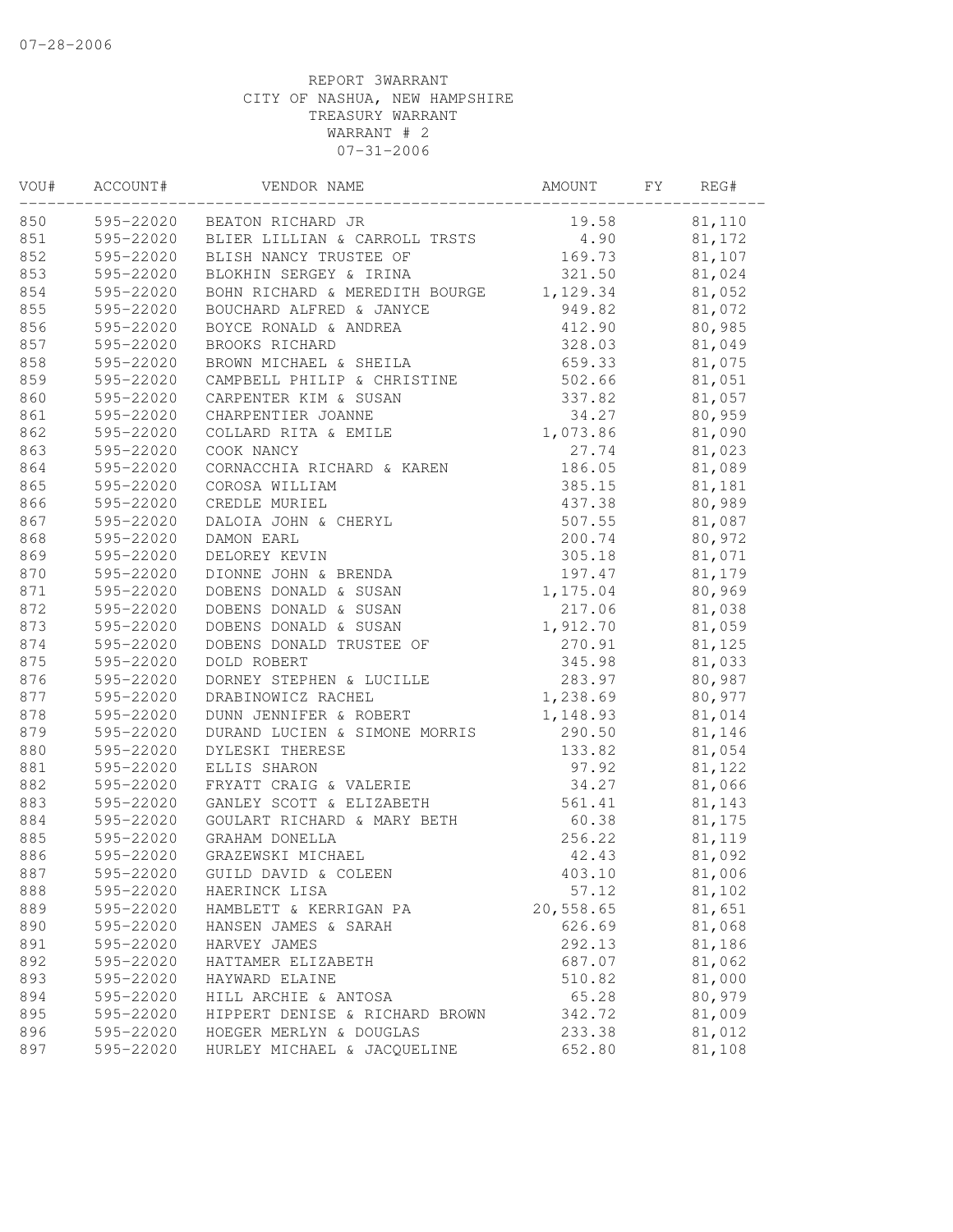| VOU# | ACCOUNT#  | VENDOR NAME                         | AMOUNT    | FY | REG#   |
|------|-----------|-------------------------------------|-----------|----|--------|
| 898  |           | 595-22020 HYNES ALVIN & BARBARA     | 115.87    |    | 80,993 |
| 899  |           | 595-22020 JIANG YINHE & GUANSHU RAO | 122.40    |    | 81,137 |
| 900  | 595-22020 | JUBERT WILLIAM & TERESA             | 354.14    |    | 81,074 |
| 901  | 595-22020 | JUREKA BRIAN                        | 99.55     |    | 80,997 |
| 902  | 595-22020 | KAUL PUSHKAR & VEENA                | 194.21    |    | 80,962 |
| 903  | 595-22020 | KEANE MICHAEL & KERRY               | 525.50    |    | 81,005 |
| 904  | 595-22020 | KOPISKI STEPHEN JR                  | 463.39    |    | 81,184 |
| 905  | 595-22020 | KOSTOULAKOS STEPHEN J TRUSTEE       | 458.59    |    | 81,116 |
| 906  | 595-22020 | KUMAR SENTHIL TRUSTEE OF            | 1,212.58  |    | 81,128 |
| 907  | 595-22020 | KUNZ ANNA                           | 79.97     |    | 80,968 |
| 908  | 595-22020 | LAFLOTTE MAURICE & SUSAN            | 141.98    |    | 81,070 |
| 909  | 595-22020 | LEBEL CECILE R                      | 344.35    |    | 81,025 |
| 910  | 595-22020 | LESIEUR NORMAND & LILLIAN           | 176.26    |    | 81,008 |
| 911  | 595-22020 | LIRAN GIORA & JUDITH                | 1,632.00  |    | 81,131 |
| 912  | 595-22020 | LOSIK CHESTER & DOROTHY             | 556.51    |    | 81,036 |
| 913  | 595-22020 | MCEWAN JEANE P TRUSTEE OF           | 1,188.10  |    | 81,073 |
| 914  | 595-22020 | MCGEOWN STEPHEN                     | 148.51    |    | 81,104 |
| 915  | 595-22020 | MCGRADE NANCY & KEVIN               | 345.98    |    | 81,043 |
| 916  | 595-22020 | MCMURRAY HOMER & DOROTHY            | 3, 211.88 |    | 81,098 |
| 917  | 595-22020 | MCNAMEE LISA                        | 1,276.22  |    | 81,096 |
| 918  | 595-22020 | MEUSE KENNETH & EVELYN              | 101.18    |    | 81,010 |
| 919  | 595-22020 | MORAN KATHLEEN REV TRUST            | 21.22     |    | 81,099 |
| 920  | 595-22020 | MORGAN JAMES & ALLYSON O'BRIEN      | 264.38    |    | 81,044 |
| 921  | 595-22020 | MORRISSEY DANIEL & LORRAINE         | 251.33    |    | 81,077 |
| 922  | 595-22020 | MOTUZAS RICHARD & CLAUDETTE         | 301.92    |    | 81,055 |
| 923  | 595-22020 | MULLEN SALLY                        | 1,142.20  |    | 81,063 |
| 924  | 595-22020 | MULLER MARIE & EDWARD               | 285.60    |    | 80,995 |
| 925  | 595-22020 | NADEAU KEITH & PEGGY                | 396.58    |    | 80,991 |
| 926  | 595-22020 | NARO KEVIN & PAMELA                 | 549.98    |    | 81,041 |
| 927  | 595-22020 | PATTON GLENN & MARGARET             | 314.98    |    | 80,965 |
| 928  | 595-22020 | PETERS MICHAEL & ANN                | 744.19    |    | 81,134 |
| 929  | 595-22020 | PICARD ROGER & GERTRUDE             | 176.26    |    | 81,064 |
| 930  | 595-22020 | PUSHOR RALPH JR                     | 143.62    |    | 81,101 |
| 931  | 595-22020 | RANGARAJAN SRINIVASAN &             | 42.43     |    | 81,140 |
| 932  | 595-22020 | REGAN SUZANNE & DANIEL              | 1,130.98  |    | 81,080 |
| 933  | 595-22020 | REYES ALICE                         | 427.58    |    | 81,095 |
| 934  | 595-22020 | ROBUCCIO RODNEY & PATRICIA          | 31.01     |    | 81,111 |
| 935  | 595-22020 | ROOT TIMOTHY & DEBORAH              | 1,005.31  |    | 81,067 |
| 936  | 595-22020 | ROWLETTE KRIS                       | 360.67    |    | 80,967 |
| 937  | 595-22020 | SALVI ENTERPRISE LLC                | 2,172.19  |    | 81,002 |
| 938  | 595-22020 | SANO NICHOLAS & TIFFANIE            | 427.58    |    | 81,078 |
| 939  | 595-22020 | SAPCOE CHARLES JR                   | 62.02     |    | 81,021 |
| 940  | 595-22020 | SCHNEIDER PAUL & LISA               | 171.36    |    | 81,081 |
| 941  | 595-22020 | SHAH JYOTI & KIRAN                  | 189.31    |    | 81,177 |
| 942  | 595-22020 | SHEPARD BRENT                       | 685.44    |    | 81,035 |
| 943  | 595-22020 | SHIFFER BERT & JUDITH               | 24.48     |    | 81,113 |
| 944  | 595-22020 | SILVA LAWRENCE & CAROL              | 388.42    |    | 81,022 |
| 945  | 595-22020 | SMITH JAMES & DENISE COOPER         | 316.61    |    | 81,018 |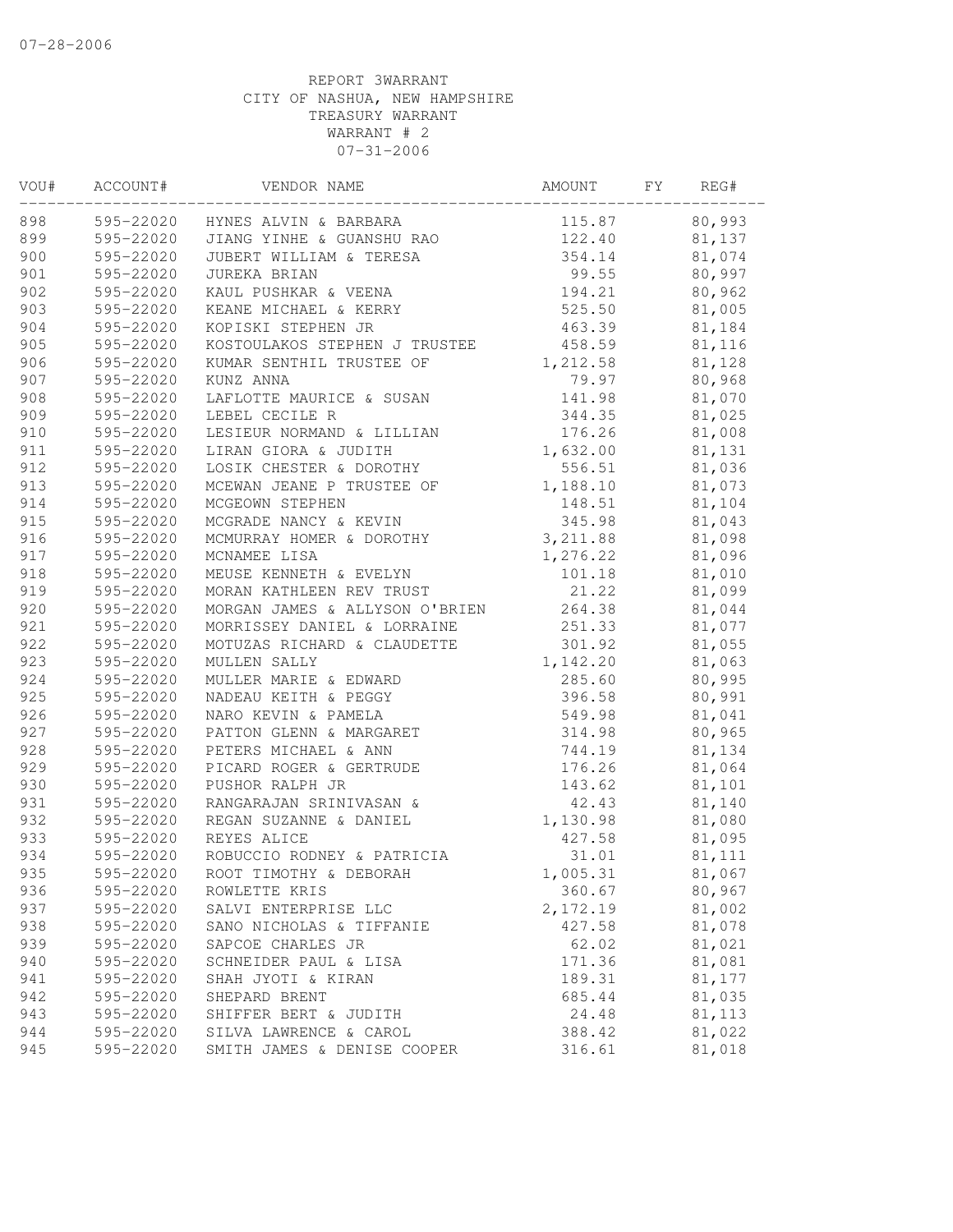| VOU#  | ACCOUNT#      | VENDOR NAME                    | AMOUNT | FY. | REG#      |
|-------|---------------|--------------------------------|--------|-----|-----------|
| 946   | 595-22020     | SMYTHE PAUL & KATHLEEN LITCH   | 866.59 |     | 81,004    |
| 947   | 595-22020     | SULLIVAN CLAIRE                | 86.50  |     | 81,030    |
| 948   | $595 - 22020$ | SVENSEN ELLEN & MARY OUELLETTE | 70.18  |     | 81,027    |
| 949   | 595-22020     | TOWNE MICHAEL & THERESA        | 117.50 |     | 81,093    |
| 950   | 595-22020     | ULLO THOMAS & KERI             | 972.67 |     | 81,065    |
| 951   | $595 - 22020$ | VASILIOU CHARLES               | 306.82 |     | 81,046    |
| 952   | 595-22020     | VIVEIROS MICHAEL & CYNTHIA     | 726.24 |     | 80,961    |
| 953   | $595 - 22020$ | WEIDNER KAREN                  | 137.09 |     | 80,981    |
| 954   | 595-22020     | WILSON GEORGE & SUSAN          | 804.58 |     | 81,105    |
| 955   | 595-22020     | WINARTA HANDANI, YOULA & DANNY | 458.59 |     | 81,034    |
| 956   | 595-22020     | WINSLOW JOSEPH & LAURA         | 169.73 |     | 81,060    |
| TOTAL | 595           | OVERLAY                        |        |     | 73,662.05 |

07-28-2006

#### REPORT 4WARRANT CITY OF NASHUA, NEW HAMPSHIRE TREASURY WARRANT WARRANT # 2 07-31-2006

| VOU#              | ACCOUNT#                   | VENDOR NAME                                                                  | AMOUNT                             | <b>FY</b>      | REG#                       |
|-------------------|----------------------------|------------------------------------------------------------------------------|------------------------------------|----------------|----------------------------|
| 957<br>958        | $653 - 05$<br>$653 - 05$   | BROX INDUSTRIES INC<br>HUDSON PAVING & EXCAVATION INC                        | 2,776.41<br>37,811.63              | 06<br>06       | 80,748<br>81,510           |
| TOTAL             | $653 - 05$                 | CAP IMP - STREET DEPT<br>SIDEWALK CONSTR & REPLACEMENT                       |                                    |                | 40,588.04                  |
| 960<br>959<br>961 | 699-07<br>699-07<br>699-07 | SANSOUCY GEORGE E PE LLC<br>SANSOUCY GEORGE E PE LLC<br>UPTON & HATFIELD LLP | 15,000.00<br>5,134.65<br>66,828.53 | 06<br>06<br>06 | 80,666<br>80,752<br>80,735 |
| TOTAL             | 699-07                     | WATER SUPPLY ACOUISITION                                                     |                                    |                | 86,963.18                  |

07-28-2006

| VOU#       | ACCOUNT# PROGRAM |                                        | VENDOR NAME                  |        | AMOUNT FY REG#                  |
|------------|------------------|----------------------------------------|------------------------------|--------|---------------------------------|
| 962<br>963 | 731-34015        | 731-64192 3705 OFFICE CHAIRS UNLIMITED | 3718 KEYSPAN ENERGY DELIVERY |        | 4.63 81.607<br>209.99 06 80,988 |
| TOTAL 731  |                  | CPF-POLICE DEPARTMENT                  |                              | 214.62 |                                 |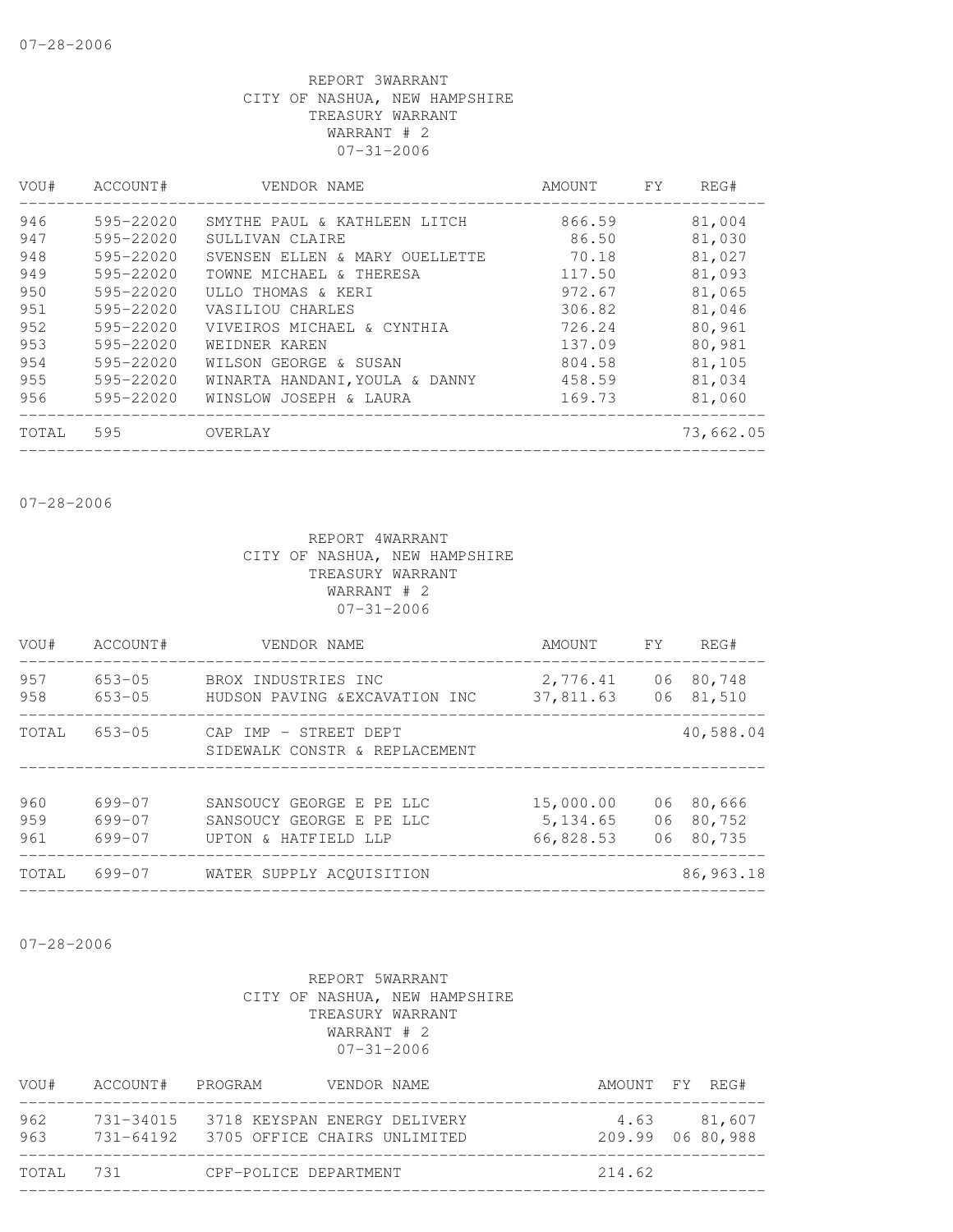| 362.09<br>751<br>TOTAL<br>CPF-PWD & ENGINEERING                                                                                                                                                                                                                                                                                                                                                                                                                                                                                                                             |        |
|-----------------------------------------------------------------------------------------------------------------------------------------------------------------------------------------------------------------------------------------------------------------------------------------------------------------------------------------------------------------------------------------------------------------------------------------------------------------------------------------------------------------------------------------------------------------------------|--------|
|                                                                                                                                                                                                                                                                                                                                                                                                                                                                                                                                                                             |        |
| 967<br>771-53025 3734 SOUTHERN NEW HAMPSHIRE SERVICE<br>688.40<br>06 80,776                                                                                                                                                                                                                                                                                                                                                                                                                                                                                                 |        |
| TOTAL<br>771<br>688.40<br>CPF - COMM DEVLPMNT DIV                                                                                                                                                                                                                                                                                                                                                                                                                                                                                                                           |        |
| 968<br>10,909.67<br>772-53025<br>3720 TETRA TECH RAI<br>06 81,624                                                                                                                                                                                                                                                                                                                                                                                                                                                                                                           |        |
| 10,909.67<br>TOTAL<br>772<br>CPF-PLANNING DEPT                                                                                                                                                                                                                                                                                                                                                                                                                                                                                                                              |        |
| 969<br>19.30 81,607<br>774-34015<br>3718 KEYSPAN ENERGY DELIVERY<br>1,514.56<br>06 80,763<br>970<br>774-53095<br>3718 PMR ARCHITECTS PC<br>06 81,199<br>971<br>774-53140<br>3718 NEWMAN PAUL<br>34.15                                                                                                                                                                                                                                                                                                                                                                       |        |
| TOTAL<br>774<br>1,568.01<br>CPF-URBAN PROGRAMS                                                                                                                                                                                                                                                                                                                                                                                                                                                                                                                              |        |
| 186,910 781-53100<br>9,611.86<br>3773 HAYNER/SWANSON INC<br>06 80,756                                                                                                                                                                                                                                                                                                                                                                                                                                                                                                       |        |
| 9,611.86<br>TOTAL<br>781<br>CPF-SCHOOL DEPARTMENT                                                                                                                                                                                                                                                                                                                                                                                                                                                                                                                           |        |
| 170,029.76<br>972<br>792-01310<br>3798 METHUEN CONSTRUCTION CORP INC<br>06 80,923<br>18,892.20<br>06 34<br>973<br>792-01310<br>3798 METHUEN CONSTRUCTION CORP INC/<br>974<br>765.00<br>06 80,942<br>792-53030<br>3798 UTS OF MASSACHUSETTS INC<br>975<br>23,650.00<br>792-53181<br>3794 NEW ENGLAND POSITIONING SYSTEM<br>06 80,895<br>3794 TREASURER STATE OF NEW HAMPSHI<br>976<br>792-53181<br>25.00<br>3795 NEW ENGLAND POSITIONING SYSTEM<br>14,880.00<br>06 80,895<br>977<br>792-53183<br>978<br>792-59232<br>3795 CAPE ANN EQUIPMENT/RETAINAGE<br>23,508.76<br>06 15 | 81,566 |
| 251,750.72<br>TOTAL<br>792<br>CPF-WASTEWATER USER FUND                                                                                                                                                                                                                                                                                                                                                                                                                                                                                                                      |        |

07-28-2006

| VOU# | ACCOUNT#      | VENDOR NAME               | AMOUNT     | FΥ | REG#   |
|------|---------------|---------------------------|------------|----|--------|
| 979  | $801 - 31005$ | VERIZON                   | 74.67      | 06 | 81,605 |
| 980  | 801-31040     | PAETEC COMMUNICATIONS INC | 9.95       |    | 81,581 |
| 981  | 801-45191     | TARPOMATIC INC            | 6,600.00   | 06 | 80,801 |
| 982  | $801 - 46045$ | CCP INDUSTRIES INC        | 326.71     | 06 | 80,924 |
| 982  | $801 - 46045$ | CCP INDUSTRIES INC        | 653.42     | 06 | 80,924 |
| 982  | 801-46045     | CCP INDUSTRIES INC        | 108.91     | 06 | 80,924 |
| 983  | 801-48005     | SHATTUCK MALONE OIL CO    | 10, 115.73 |    | 81,574 |
| 983  | 801-48005     | SHATTUCK MALONE<br>OIL CO | 6,437.28   |    | 81,574 |
| 983  | 801-48005     | SHATTUCK MALONE OIL CO    | 1,839.23   |    | 81,574 |
| 984  | 801-53030     | CMA ENGINEERS INC         | 3,823.90   | 06 | 80,948 |
| 985  | 801-53080     | NORMANDEAU ASSOCIATES INC | 623.30     | 06 | 80,938 |
| 986  | 801-53082     | PERENNIAL ENERGY INC      | 894.88     | 06 | 80,853 |
| 986  | 801-53088     | PERENNIAL ENERGY INC      | 894.87     | 06 | 80,853 |
| 987  | 801-53088     | SOIL EXPLORATION CORP     | 4,538.50   | 06 | 81,082 |
| 988  | $801 - 62000$ | GE CAPITAL INC            | 1,102.15   |    | 81,257 |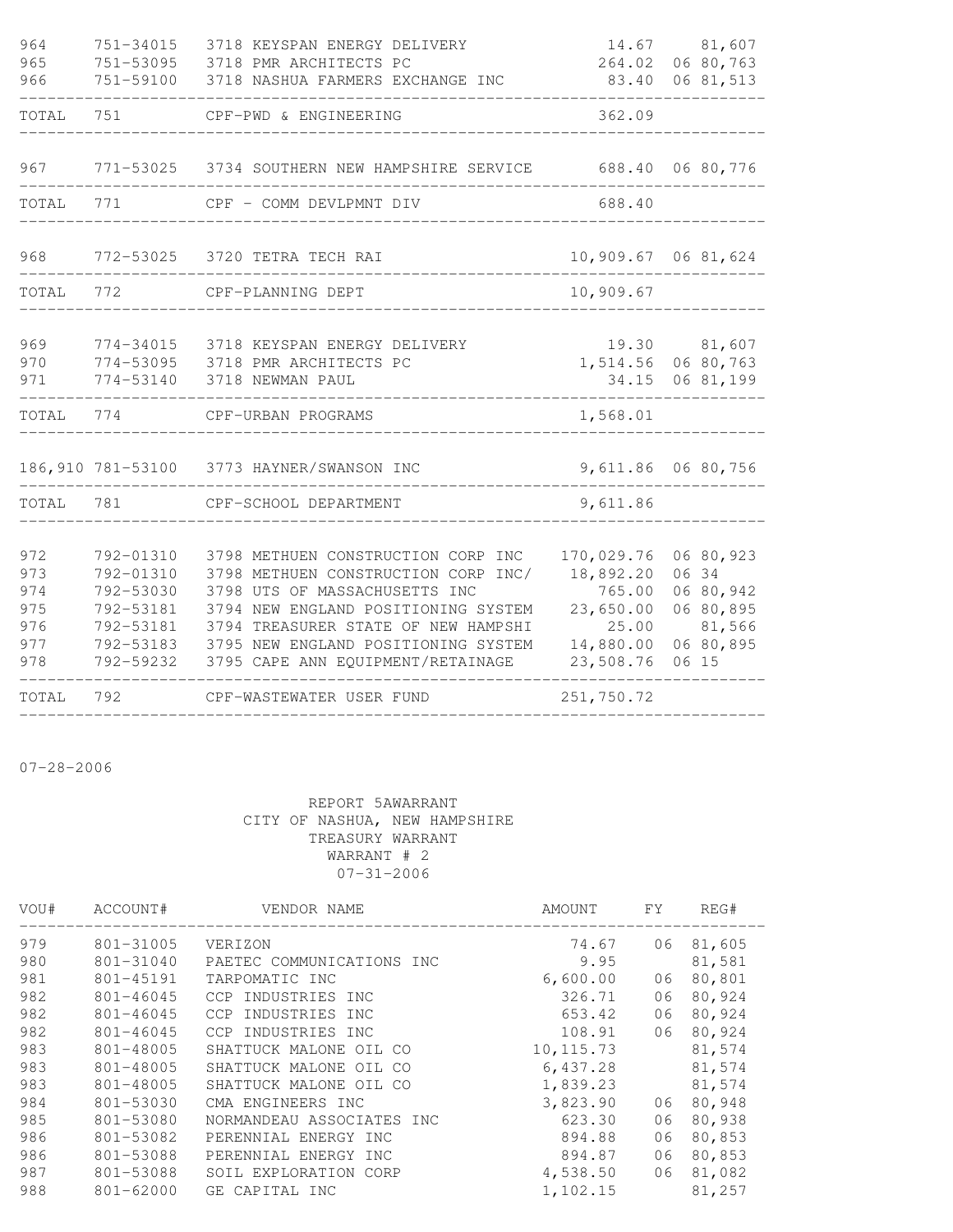| 989       | 801-75023                 | BELLETETES INC                                               | $7.94$<br>$360.00$<br>$1,228.53$ |    | 06 80,903   |
|-----------|---------------------------|--------------------------------------------------------------|----------------------------------|----|-------------|
| 990       | 801-75023                 | TREASURER STATE OF NH                                        |                                  |    | 81,647      |
| 991       | 801-77020                 | MILTON CAT                                                   |                                  |    | 06 80,836   |
| 992       | 801-82025                 | NH RETIREMENT SYSTEM                                         | 339.65                           | 06 | 12          |
| 993       | 801-83006                 | HARVARD PILGRIM HEALTH CARE 202.66                           |                                  | 06 | 20          |
| 994       | 801-83106                 | ANTHEM BLUE CROSS BLUE SHIELD 8,187.77                       |                                  | 06 | 23          |
| 995       | 801-83106                 | NORTHEAST DELTA                                              | 553.10                           | 06 | 19          |
| 996       | 801-83130                 | ITT HARTFORD                                                 | 56.64                            |    | 29          |
| 997       | 801-83206                 | ANTHEM BLUE CROSS BLUE SHIELD 14,904.55                      |                                  |    | 06 23       |
| 998       | 801-83206                 | NORTHEAST DELTA                                              | 948.10                           |    | 06 19       |
| 999       | 801-83230                 | ITT HARTFORD                                                 | 86.52                            |    | 29          |
|           | 1,000 801-83306           | ANTHEM BLUE CROSS BLUE SHIELD 4,814.35                       |                                  | 06 | 23          |
| 1,001     | 801-83306                 | NORTHEAST DELTA                                              | 305.85                           | 06 | 19          |
| 1,002     | 801-83330                 | ITT HARTFORD                                                 | 118.36                           |    | 29          |
| 1,003     | 801-83406                 | ANTHEM BLUE CROSS BLUE SHIELD 5,255.16                       |                                  |    | 06 23       |
| 1,004     | 801-83406                 | HARVARD PILGRIM HEALTH CARE 1,000.79                         |                                  | 06 | 20          |
| 1,005     | 801-83406                 |                                                              |                                  |    | 06 19       |
| 1,006     | 801-83430                 |                                                              |                                  |    | 29          |
| 1,007     | 801-85050                 |                                                              |                                  |    | 18          |
| 1,007     | 801-85055                 | US BANK NA (0910000022) 28,055.04 18                         |                                  |    |             |
|           |                           | 1,008  801-96011  CITY OF NASHUA LANDFILL CLOSUR  500,000.00 |                                  |    | 25          |
|           | 1,009 801-96022 TOTER INC |                                                              | 7,039.79 06 80,786               |    |             |
| TOTAL 801 |                           |                                                              |                                  |    | 615, 526.14 |
|           |                           |                                                              |                                  |    |             |
| 1,010     |                           | 46.38 81,158<br>802-215-00 ADRIAN MILDRED                    |                                  |    |             |
| 1,011     |                           | 802-215-00 BERMAN RICHARD & JUDITH 58.82 81,144              |                                  |    |             |
| 1,012     |                           | 802-215-00 CAETANO CARLOS & PAMELA                           | 41.74                            |    | 81,141      |
| 1,013     | $802 - 215 - 00$          | CLIFFORD KATHLEEN & JOHN 45.40 81,155                        |                                  |    |             |
| 1,014     |                           | 802-215-00 ESTATE OF CHARLES CHAGNON                         | 56.38 81,135                     |    |             |
|           |                           | 1,015 802-215-00 HOMER GERALD                                | 49.06 81,123                     |    |             |
| 1,016     | $802 - 215 - 00$          | JENNINGS JOEL                                                | 55.46                            |    | 81,152      |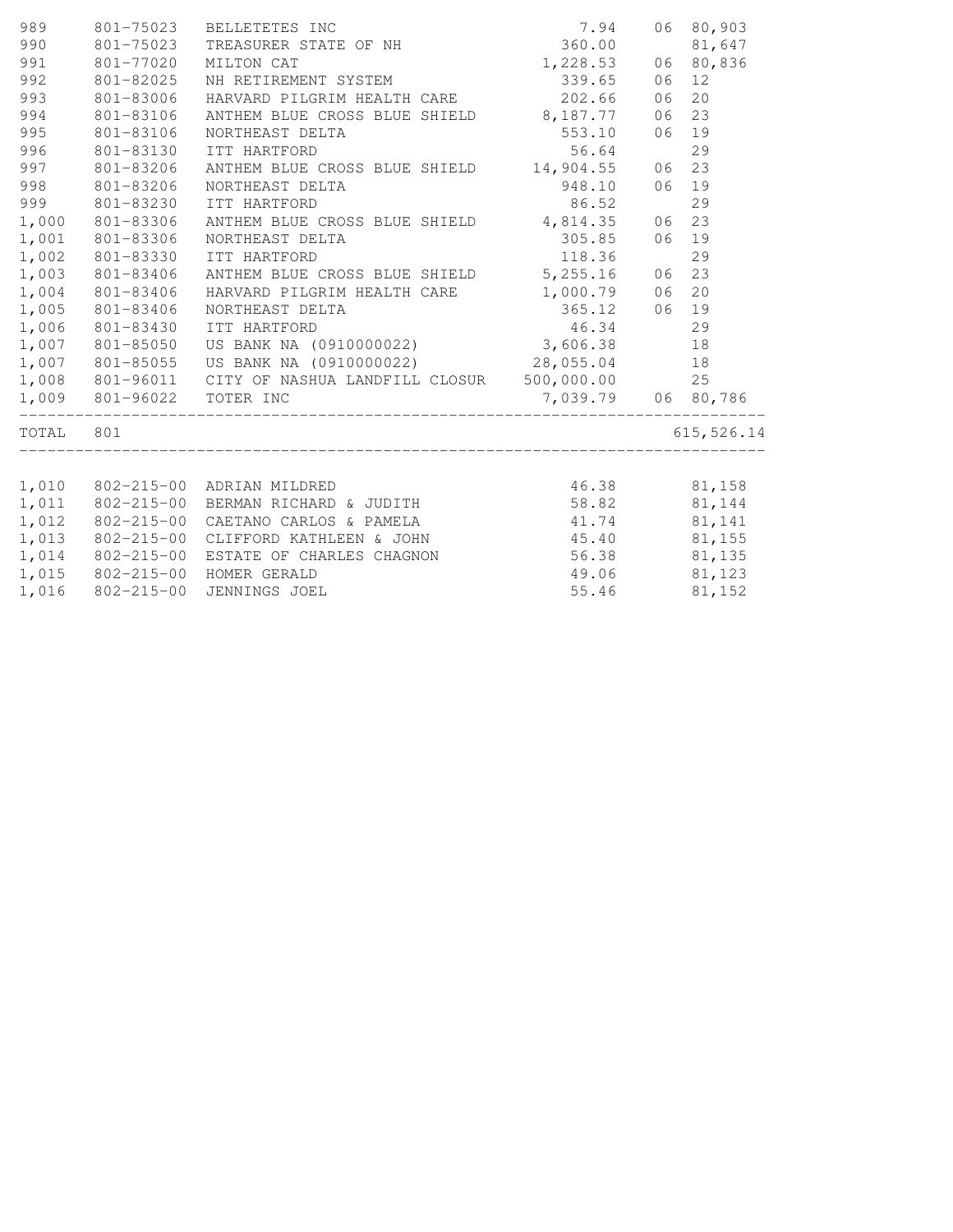| VOU#  | ACCOUNT#         | VENDOR NAME                    | AMOUNT     | FΥ | REG#   |
|-------|------------------|--------------------------------|------------|----|--------|
| 1,017 | $802 - 215 - 00$ | LEPPANEN JEAN                  | 30.76      |    | 81,138 |
| 1,018 | $802 - 215 - 00$ | LONG RAMON JR                  | 14.64      |    | 81,147 |
| 1,019 | $802 - 215 - 00$ | PALMISNO SHARON                | 22.96      |    | 81,132 |
| 1,020 | $802 - 215 - 00$ | SANFORD ZACCHARY & JOLIE HOULE | 169.56     |    | 81,149 |
| 1,021 | $802 - 215 - 00$ | SARGENT KENNETH & MARIA        | 87.60      |    | 81,126 |
| 1,022 | $802 - 215 - 00$ | SIMOES MARIO                   | 58.82      |    | 81,129 |
| 1,023 | $802 - 215 - 00$ | SPENCER LARRY                  | 44.18      |    | 81,120 |
| 1,024 | 802-31005        | VERIZON                        | 560.03     | 06 | 81,605 |
| 1,025 | 802-31040        | PAETEC COMMUNICATIONS INC      | 8.93       |    | 81,581 |
| 1,026 | 802-32005        | PSNH                           | 105.00     | 06 | 81,645 |
| 1,027 | 802-32005        | PUBLIC SERVICE OF NH           | 60,895.27  |    | 81,644 |
| 1,028 | 802-33005        | PENNICHUCK WATER               | 26.06      |    | 81,609 |
| 1,028 | 802-33005        | PENNICHUCK WATER               | 50.78      | 06 | 81,609 |
| 1,029 | 802-34015        | KEYSPAN ENERGY DELIVERY        | 303.71     |    | 81,607 |
| 1,030 | 802-41015        | SAM'S CLUB DIRECT              | 15.00      |    | 81,622 |
| 1,031 | 802-41015        | STAPLES BUSINESS ADVANTAGE     | 45.46      |    | 81,270 |
| 1,032 | 802-45101        | CIBA SPECIALTY CHEMICALS CO    | 10,932.00  |    | 80,773 |
| 1,032 | 802-45101        | CIBA SPECIALTY CHEMICALS CO    | 4,200.00   | 06 | 80,773 |
| 1,033 | 802-45103        | BORDEN & REMINGTON CORP        | 6, 107.32  |    | 80,705 |
| 1,033 | 802-45103        | BORDEN & REMINGTON CORP        | 1,962.22   | 06 | 80,705 |
| 1,034 | 802-45105        | HOLLAND COMPANY INC            | 2,643.20   |    | 80,829 |
| 1,035 | 802-45106        | KEMIRON COMPANIES INC          | 3,672.20   |    | 80,978 |
| 1,036 | 802-46045        | UNIFIRST CORPORATION           | 66.93      |    | 81,247 |
| 1,036 | 802-46045        | UNIFIRST CORPORATION           | 660.33     |    | 81,247 |
| 1,037 | 802-49070        | HACH COMPANY                   | 4,118.50   | 06 | 81,233 |
| 1,038 | 802-49070        | TREASURER STATE OF NH          | 150.00     | 06 | 81,606 |
| 1,039 | 802-49070        | VWR INTERNATIONAL INC          | 545.48     |    | 81,271 |
| 1,040 | 802-53030        | CHEMSERVE ENVIRONMENTAL ANALYS | 2,253.46   | 06 | 81,212 |
| 1,041 | 802-53075        | SEVERN TRENT ENVIRONMENTAL SVC | 3,397.56   | 06 | 80,913 |
| 1,042 | 802-53100        | HUDSON PAVING & EXCAVATION INC | 5,900.00   | 06 | 81,510 |
| 1,043 | 802-59100        | ANSWERING SERVICES OF NH LLC   | 77.00      |    | 80,691 |
| 1,044 | 802-59100        | PROTECTION ONE INC             | 375.00     |    | 81,637 |
| 1,045 | 802-59220        | PRINTGRAPHICS OF MAINE         | 5,275.00   | 06 | 33     |
| 1,046 | 802-59225        | WASTE MANAGEMENT OF            | 57, 205.83 | 06 | 80,793 |
| 1,047 | 802-59225        | WASTE MANAGEMENT OF            | 3,432.65   |    | 81,133 |
| 1,048 | 802-59230        | BROX INDUSTRIES INC            | 470.34     | 06 | 80,748 |
| 1,049 | 802-59230        | CORRIVEAU ROUTHIER INC         | 43.97      |    | 81,491 |
| 1,050 | 802-59265        | CITIZENS BANK NH               | 464.65     | 06 | 80,702 |
| 1,051 | 802-59320        | CN WOOD CO INC                 | 2,095.78   |    | 81,262 |
| 1,052 | 802-59320        | HOWARD P FAIRFIELD INC         | 206.36     |    | 81,456 |
| 1,053 | 802-59320        | SANEL AUTO PARTS CO            | 93.83      |    | 80,917 |
| 1,054 | 802-64192        | G V MOORE LUMBER CO INC        | 18.44      |    | 80,701 |
| 1,055 | 802-64192        | GRAINGER                       | 180.96     |    | 80,766 |
| 1,055 | 802-64192        | GRAINGER                       | 180.00     |    | 80,766 |
| 1,056 | 802-64192        | HOME DEPOT CREDIT SERVICES     | 17.97      |    | 81,603 |
| 1,057 | 802-64192        | PINE MOTOR PARTS               | 13.89      |    | 81,499 |
| 1,058 | 802-72010        | CONWAY OFFICE PRODUCTS LLC     | 90.00      |    | 80,849 |
| 1,059 | 802-77065        | HOME DEPOT CREDIT SERVICES     | 97.14      |    | 81,603 |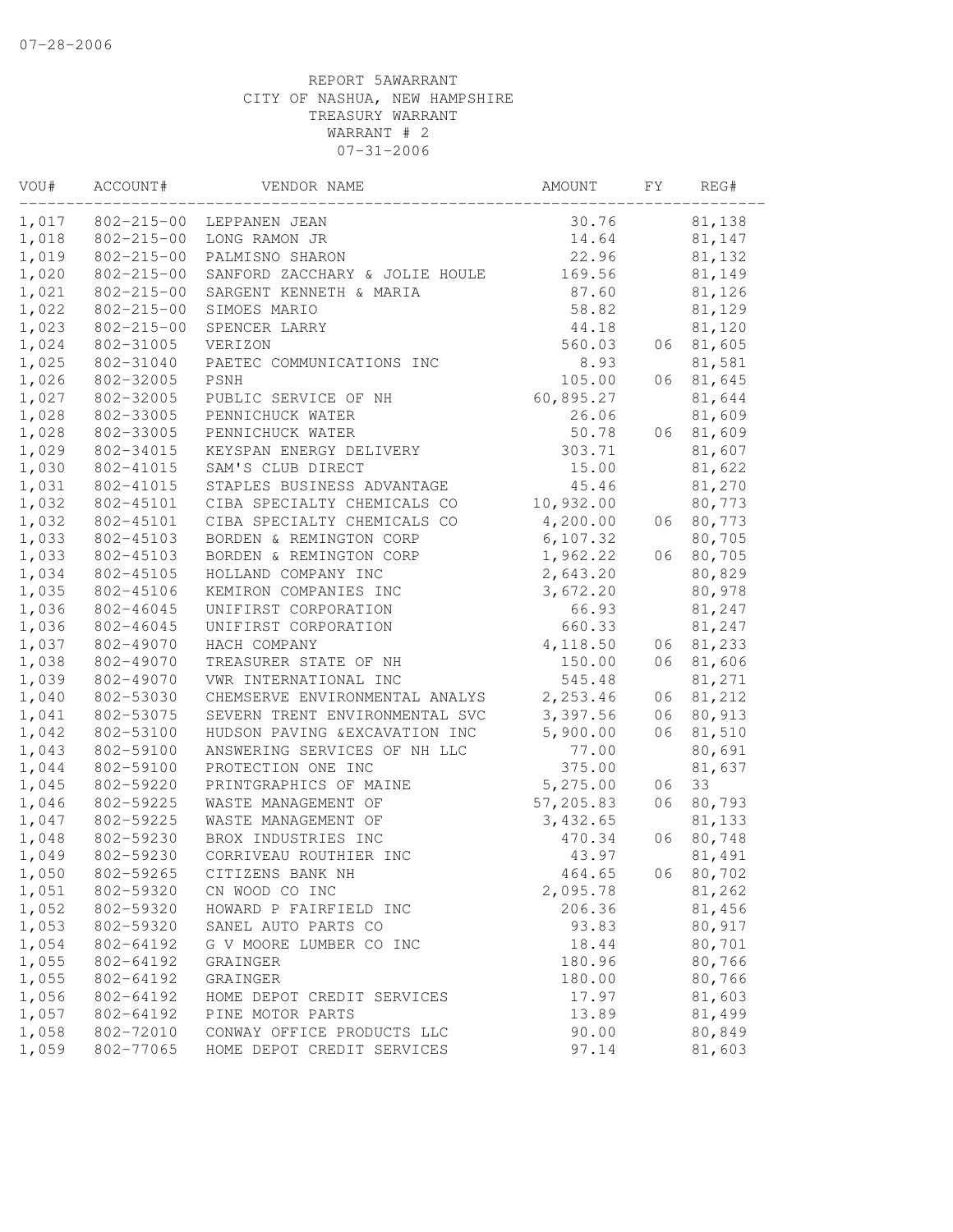| VOU#  | ACCOUNT#  | VENDOR NAME                    | AMOUNT     | FY. | REG#       |
|-------|-----------|--------------------------------|------------|-----|------------|
| 1,060 | 802-77065 | KOMLINE-SANDERSON              | 1,766.00   | 06  | 80,982     |
| 1,061 | 802-77065 | MOTION INDUSTRIES INC          | 1,021.45   |     | 80,880     |
| 1,062 | 802-77066 | BEARINGS SPECIALTY CO INC      | 64.31      |     | 81,256     |
| 1,063 | 802-77066 | FASTENAL CO                    | 397.07     | 06  | 80,734     |
| 1,064 | 802-77068 | UNITED SUPPLY COMPANY INC      | 13.86      |     | 81,511     |
| 1,065 | 802-77069 | M & M ELECTRICAL SUPPLY CO INC | 96.45      | 06  | 81,489     |
| 1,066 | 802-77069 | PINE MOTOR PARTS               | 149.52     |     | 81,499     |
| 1,067 | 802-77069 | TIFCO INDUSTRIES               | 190.32     |     | 80,980     |
| 1,068 | 802-77072 | PINE MOTOR PARTS               | 18.72      | 06  | 81,499     |
| 1,069 | 802-82025 | NH RETIREMENT SYSTEM           | 542.90     | 06  | 12         |
| 1,070 | 802-83006 | ANTHEM BLUE CROSS BLUE SHIELD  | 26,879.27  | 06  | 23         |
| 1,071 | 802-83006 | HARVARD PILGRIM HEALTH CARE    | 12,762.53  | 06  | 20         |
| 1,072 | 802-83006 | NORTHEAST DELTA                | 2,552.64   | 06  | 19         |
| 1,073 | 802-83030 | ITT HARTFORD                   | 399.97     |     | 29         |
| 1,074 | 802-85040 | US BANK NA (0910000022)        | 15,545.57  |     | 18         |
| 1,074 | 802-85045 | US BANK NA (0910000022)        | 109,154.70 |     | 18         |
| 1,075 | 802-94005 | HEALTH STOP INC                | 150.00     |     | 80,886     |
| 1,075 | 802-94005 | HEALTH STOP INC                | 75.00      |     | 80,886     |
| 1,076 | 802-96136 | AOUARION SERVICES CO           | 21,535.00  |     | 81,127     |
| 1,077 | 802-96136 | G H PHILBRICK SONS INC         | 700.00     |     | 80,974     |
| TOTAL | 802       | SEWERAGE DISPOSAL SYSTEM       |            |     | 373,755.29 |

07-28-2006

|                                                    |                                                  | VOU# ACCOUNT# VENDOR NAME<br>_________________________                                                                                                   | AMOUNT FY REG#                               |                                                                   |
|----------------------------------------------------|--------------------------------------------------|----------------------------------------------------------------------------------------------------------------------------------------------------------|----------------------------------------------|-------------------------------------------------------------------|
|                                                    |                                                  | 1,078 931-44005 PRINT FACTORY                                                                                                                            |                                              | 578.00 80,668                                                     |
|                                                    |                                                  | TOTAL 931 POLICE TRUST FUND                                                                                                                              |                                              | 578.00                                                            |
|                                                    |                                                  | 1,079 941-98029 BOARD OF HEALTH/PETTY CASH 77.99 81,567                                                                                                  | _____________________________________        |                                                                   |
|                                                    |                                                  | TOTAL 941 HEALTH & COMM SVCS TRUST FUND                                                                                                                  |                                              | 77.99                                                             |
|                                                    |                                                  | 1,080 951-23 KEVIN GRASSET EXCAVATION 101.00 81,117                                                                                                      |                                              |                                                                   |
|                                                    |                                                  | TOTAL 951 PWD & ENG TRUST FUND                                                                                                                           |                                              | 101.00                                                            |
| 1,081<br>1,082<br>1,083<br>1,084<br>1,085<br>1,086 | 952-05051<br>952-05054<br>952-05054<br>952-05058 | 952-05051 BALLOON LAND/HEIDI GORMAN<br>CROTEAU ANNA<br>GATE CITY FENCE CO INC<br>HOME DEPOT CREDIT SERVICES<br>AC MOORE INC<br>952-05058 HANDY HOUSE INC | 325.00<br>300.00<br>125.00<br>53.88<br>59.00 | 81,039<br>81,168<br>80,858<br>81,603<br>99.71 06 81,084<br>81,638 |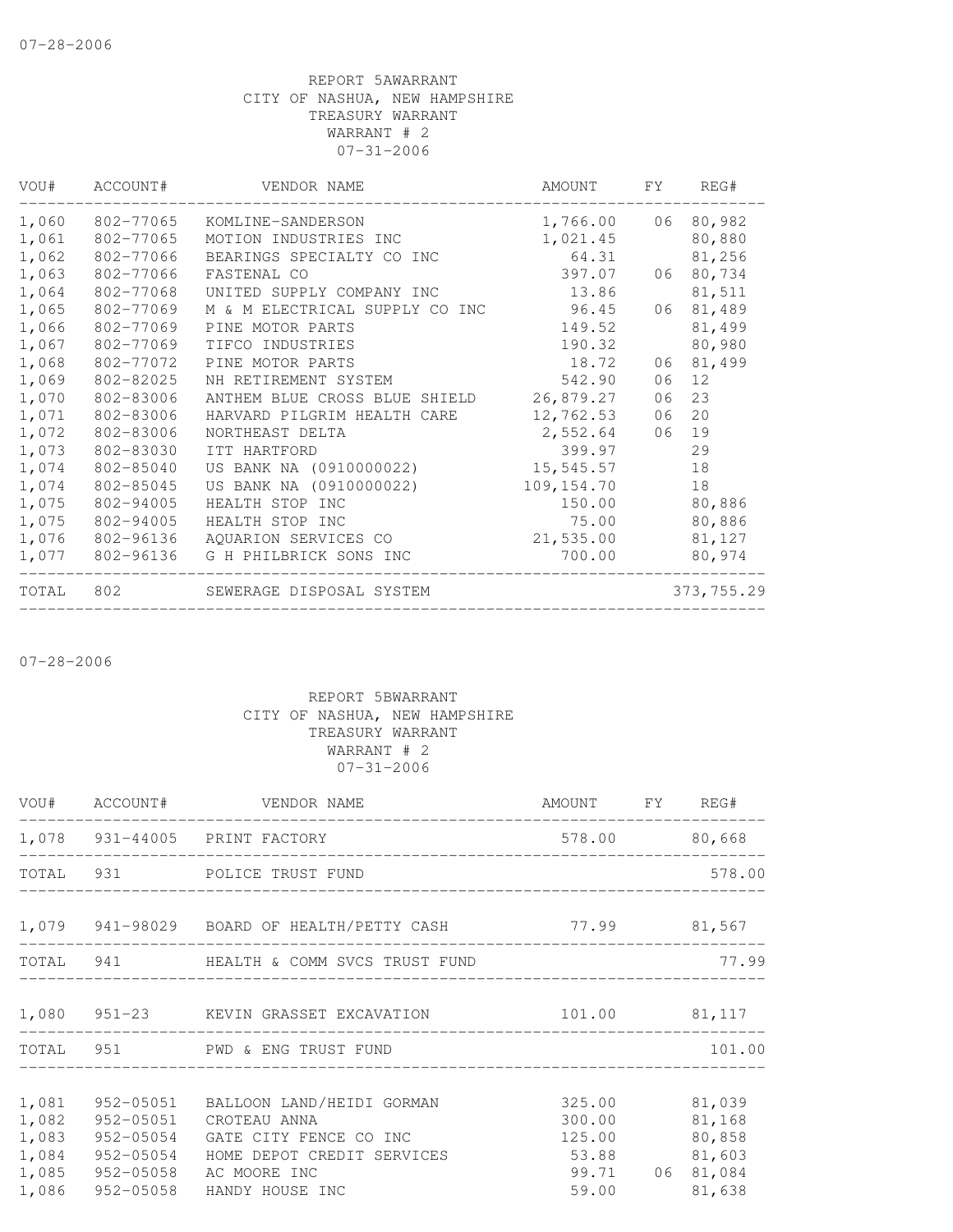| 1,087<br>1,088<br>1,089          | 952-05058                           | REYNOLDS NORMAN<br>952-5051 O'HARE JUDITH/YOU & ME PUPPETS 450.00<br>952-98029 JEANNOTTE'S MARKET                           | 29.37<br>159.96                        |    | 80,884<br>80,657<br>80,804           |
|----------------------------------|-------------------------------------|-----------------------------------------------------------------------------------------------------------------------------|----------------------------------------|----|--------------------------------------|
|                                  |                                     | TOTAL 952 PARK & RECREATION TRUST FUND                                                                                      |                                        |    | 1,601.92                             |
|                                  |                                     | 1,090 972-01310 HUDSON PAVING & EXCAVATION INC 20,464.27 06 81,510                                                          |                                        |    |                                      |
|                                  |                                     | TOTAL 972 PLANNING TRUST FUND                                                                                               |                                        |    | 20,464.27                            |
| 1,091<br>1,092<br>1,093<br>1,094 | 975-05051<br>975-51005<br>975-59100 | KANE TRACY<br>BARRADALE O'CONNELL NEWKIRK &<br>SWANK MOTION PICTURES INC<br>975-59100 WILLOUGHBY DEBBIE<br>---------------- | 350.00<br>1,222.50<br>171.00<br>165.00 |    | 81,569<br>80,910<br>81,611<br>81,568 |
|                                  |                                     | TOTAL 975 LIBRARY TRUST FUND                                                                                                |                                        |    | 1,908.50                             |
|                                  |                                     | 1,095 981-05052 CHARLOTTE AVENUE PTO                                                                                        | 391.09 06 81,594                       |    |                                      |
|                                  |                                     | TOTAL 981 SCHOOL TRUST FUND                                                                                                 |                                        |    | 391.09                               |
| 1,097                            |                                     | 1,096 982-05053 ANDERSON CHRISTOPHER & U OF MA 1,000.00 06 80,952<br>982-05053 ASTONE KRISTINA & UNIVERSITY O               | 450.00                                 | 06 | 80,944                               |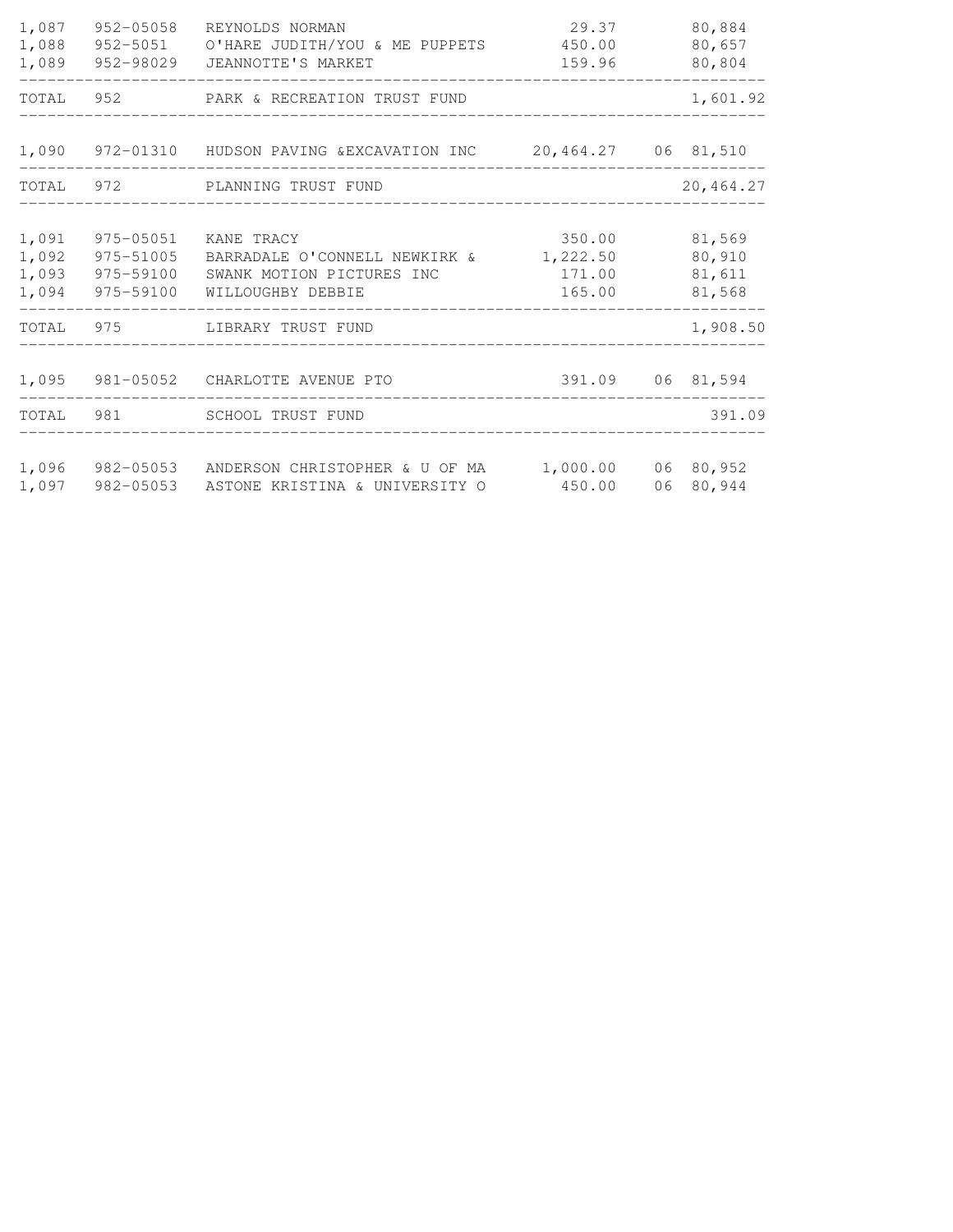| VOU#  | ACCOUNT#      | VENDOR NAME                    | AMOUNT   | FY. | REG#      |
|-------|---------------|--------------------------------|----------|-----|-----------|
| 1,098 | 982-05053     | AWERBUCH JONATHAN & DARTHMOUTH | 1,435.00 | 06  | 81,183    |
| 1,099 | $982 - 05053$ | BOIRE TIMOTHY & TUFTS UNIVERSI | 1,435.00 | 06  | 80,999    |
| 1,100 | 982-05053     | DIGNAN MATTHEW & UNH           | 1,435.00 | 06  | 81,019    |
| 1,101 | 982-05053     | DOWDELL CHARLES & CLARKSON UNI | 1,435.00 | 06  | 81,028    |
| 1,102 | 982-05053     | EVERBECK CHAD & UNH            | 1,435.00 | 06  | 81,164    |
| 1,103 | 982-05053     | FORSAITH JACOB & WORCESTER POL | 1,435.00 | 06  | 81,167    |
| 1,104 | 982-05053     | GROLLMAN JOSEPH & WPI          | 1,435.00 | 06  | 81,169    |
| 1,105 | 982-05053     | KAKLAMANOS JAMES & TUFTS UNIVE | 1,435.00 | 06  | 81,171    |
| 1,106 | 982-05053     | KHYAMIAN SHAHIN & MASS AT LOWE | 1,435.00 | 06  | 81,185    |
| 1,107 | 982-05053     | KUZNETSOV PAVEL & UNH          | 1,435.00 | 06  | 81,173    |
| 1,108 | 982-05053     | LALLAVE ALEIDA & NH COMMUNITY  | 825.00   | 06  | 80,656    |
| 1,109 | 982-05053     | LANGELIER SEAN & NORTHEASTERN  | 1,435.00 | 06  | 81,174    |
| 1,110 | 982-05053     | LAVOIE SHAWN & NORWICH UNIVERS | 1,435.00 | 06  | 81,178    |
| 1,111 | 982-05053     | MCINTOSH COLLEGE F/B/O ARTI SH | 455.00   | 06  | 80,654    |
| 1,112 | 982-05053     | MINICH DAVID & CORNELL UNIVERS | 1,435.00 | 06  | 81,180    |
| 1,113 | $982 - 05053$ | PAUL JOSHUA & HAMPSHIRE COLLEG | 450.00   | 06  | 81,130    |
| 1,114 | 982-05053     | RICH DAVID & NORTHEASTERN UNIV | 1,435.00 | 06  | 81,187    |
| 1,115 | 982-05053     | SNHU F/B/O AARTI SHAH          | 455.00   | 06  | 81,161    |
| 1,116 | 982-05053     | TULLIS NATHAN & UNH            | 1,435.00 | 06  | 81,182    |
| 1,117 | 982-05053     | URI F/B/O VIRGINIA LAI         | 650.00   | 06  | 80,951    |
| 1,118 | 982-05053     | WENDEL JOHN & GORDON COLLEGE   | 201.71   | 06  | 80,663    |
| TOTAL | 982           | SCHOLARSHIP TRUST FUND         |          |     | 26,011.71 |

07-28-2006

### REPORT 6WARRANT CITY OF NASHUA, NEW HAMPSHIRE TREASURY WARRANT WARRANT # 2 07-31-2006

|       | ACCOUNT#                 | PAYROLL WEEK ENDING                    | AMOUNT               |          |
|-------|--------------------------|----------------------------------------|----------------------|----------|
|       | $151 - 41$<br>$151 - 41$ | $15 - JU1 - 2006$<br>$22 - JUL - 2006$ | 3,466.88<br>2,845.97 |          |
| TOTAL | 1.51                     | A/R POLICE OVERTIME                    |                      | 6,312.85 |
|       |                          |                                        |                      |          |

07-28-2006

|           | ACCOUNT# PAYROLL WEEK ENDING    | AMOUNT |        |
|-----------|---------------------------------|--------|--------|
|           | $305 - 59100 - 15 - JU1 - 2006$ | 213.75 |        |
| TOTAL 305 | $SRF - CIVTC & COMM ACTIVTTERS$ |        | 213.75 |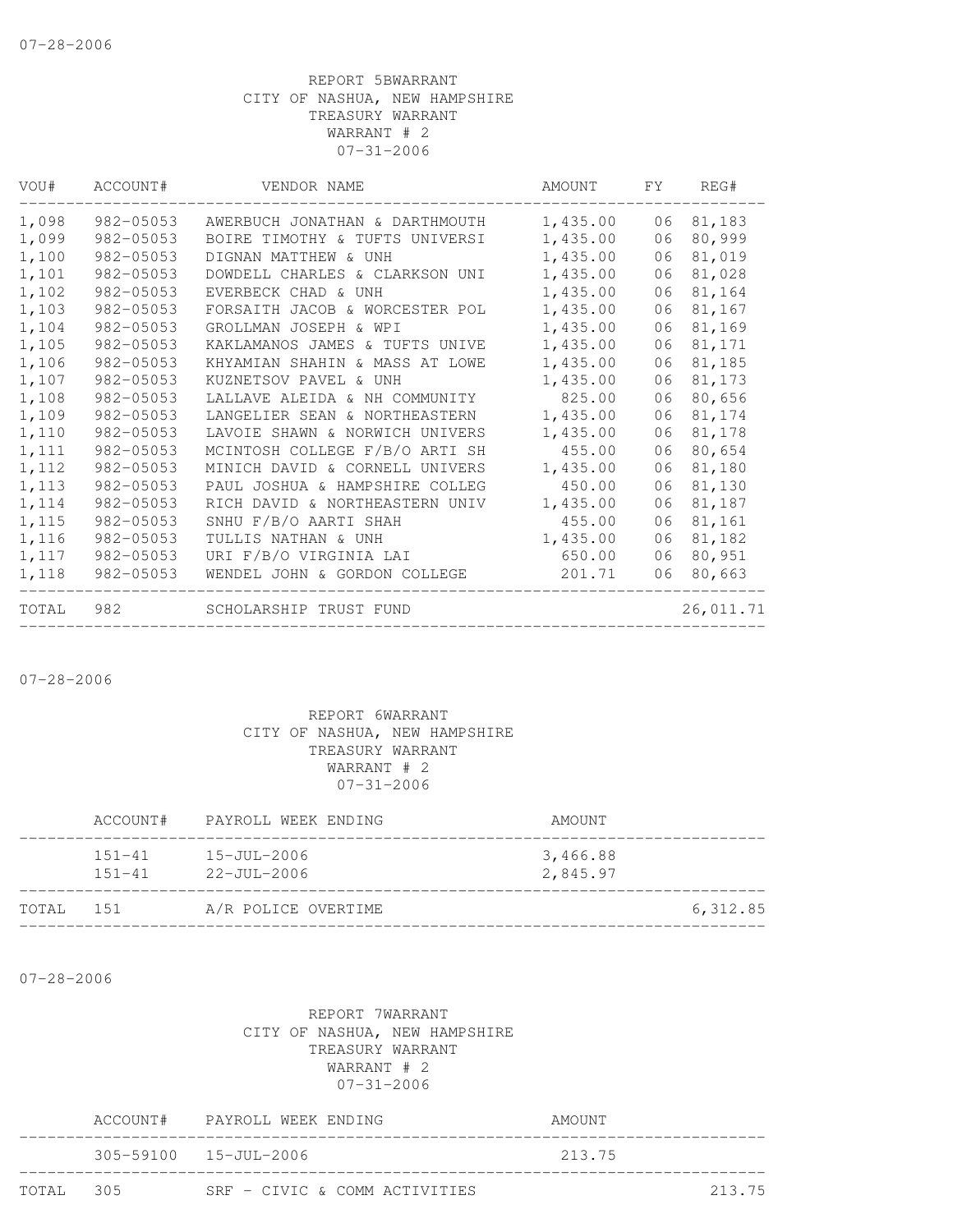|       | 308-83051                | 15-JUL-2006                      | 876.93             |           |
|-------|--------------------------|----------------------------------|--------------------|-----------|
|       | 308-83051                | $22 - JUL - 2006$                | 876.93             |           |
|       | 308-83052                | $15 - JUL - 2006$                | 224.70             |           |
|       | 308-83052                | $22 - JUL - 2006$                | 224.70             |           |
|       | 308-83102                | 15-JUL-2006                      | 1,020.54           |           |
|       | 308-83102                | $22 - JUL - 2006$                | 926.77             |           |
| TOTAL | 308                      | SRF - INSURANCE                  |                    | 4,150.57  |
|       |                          |                                  |                    |           |
|       | 3086-11870               | 15-JUL-2006                      | 2,769.23           |           |
|       | 3086-13004               | 15-JUL-2006                      | 512.50             |           |
|       | 3086-13032<br>3086-13032 | 15-JUL-2006<br>$22 - JUL - 2006$ | 223.35<br>223.35   |           |
|       | 3086-13133               | 15-JUL-2006                      | 2,468.75           |           |
|       |                          |                                  |                    |           |
| TOTAL | 308                      | JAVITS GRANT PROGRAM             |                    | 6,197.18  |
|       |                          |                                  |                    |           |
|       | 3097-11162               | $15 - JUL - 2006$                | 558.38             |           |
|       | 3097-11162               | $22 - JUL - 2006$                | 558.38             |           |
|       | 3097-11408               | 15-JUL-2006                      | 721.60             |           |
|       | 3097-11408               | $22 - JUL - 2006$                | 721.60             |           |
|       | 3097-19138<br>3097-19139 | 15-JUL-2006<br>15-JUL-2006       | 2,675.23<br>960.28 |           |
|       |                          |                                  |                    |           |
| TOTAL | 309                      | SRF - FOOD SERVICES              |                    | 6, 195.47 |
|       |                          |                                  |                    |           |
|       |                          | 3117-12006 15-JUL-2006           | 2,225.08           |           |
|       | 3117-12006               | $22 - JUL - 2006$                | 875.00             |           |
| TOTAL | 311                      | DRIVER'S EDUCATION               |                    | 3,100.08  |
|       |                          |                                  |                    |           |
|       | 3118-13133               | 15-JUL-2006                      | 19,480.77          |           |
|       | 3118-13133               | $22 - JUL - 2006$                | 1,741.50           |           |
|       | 3118-13137<br>3118-13137 | 15-JUL-2006<br>$22 - JUL - 2006$ | 698.88<br>698.88   |           |
|       |                          |                                  |                    |           |
| TOTAL | 311                      | SUMMER SCHOOL                    |                    | 22,620.03 |
|       |                          |                                  |                    |           |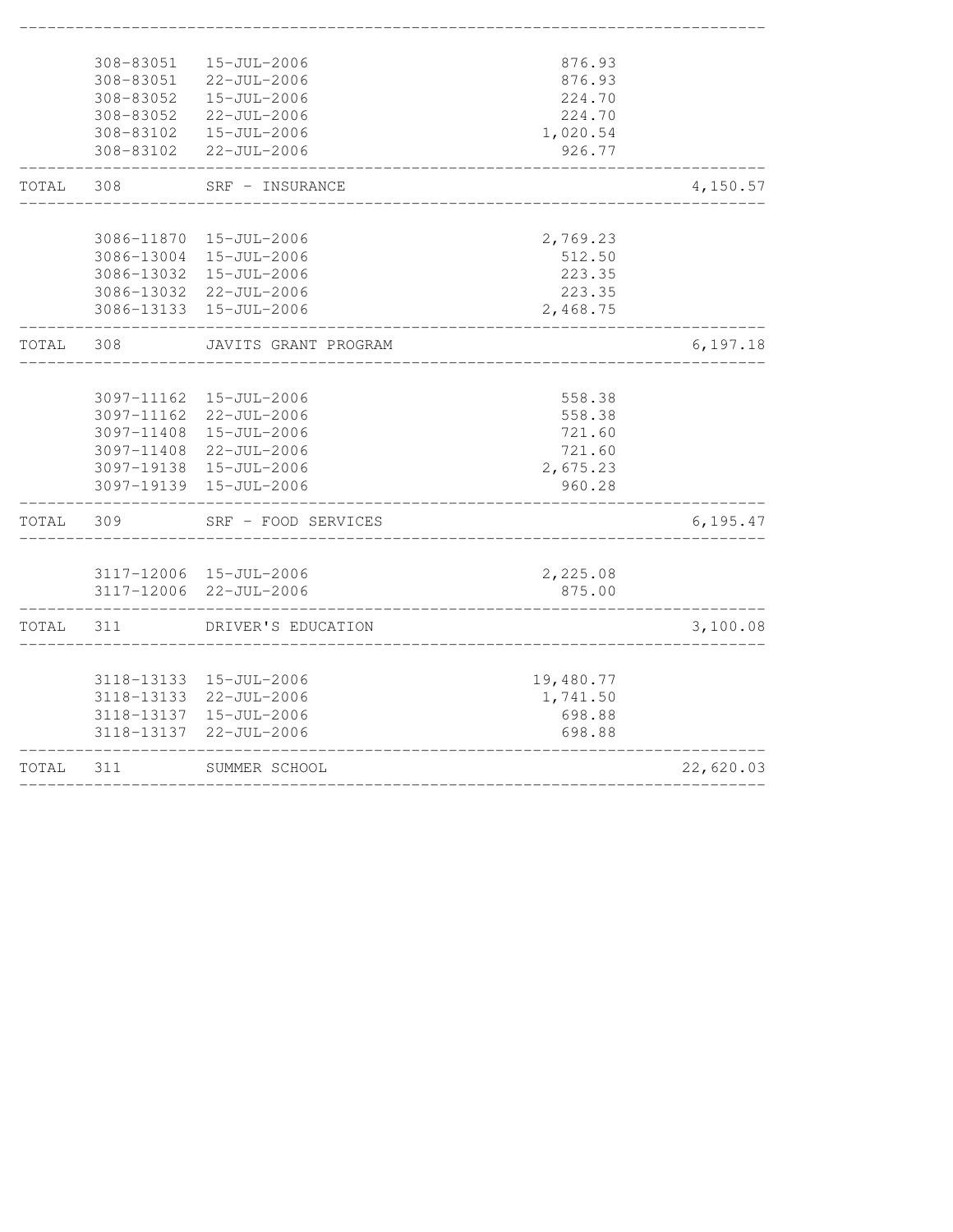|           |                        | ACCOUNT# PAYROLL WEEK ENDING     | AMOUNT                     |                              |
|-----------|------------------------|----------------------------------|----------------------------|------------------------------|
|           | 312-11165              | 15-JUL-2006                      | 745.98                     |                              |
|           | 312-11165              | 22-JUL-2006                      | 1,019.25                   |                              |
|           | 312-11191              | 15-JUL-2006                      | 703.93                     |                              |
|           | 312-11191              | 22-JUL-2006                      | 703.92                     |                              |
|           | 312-11547              | 15-JUL-2006                      | 1,891.26                   |                              |
|           | 312-11547              | 22-JUL-2006                      | 1,891.26                   |                              |
|           | 312-12010              | 15-JUL-2006                      | 172.06                     |                              |
|           | 312-12010              | $22 - JUL - 2006$                | 86.03                      |                              |
|           | 312-12116              | $15 - JUL - 2006$                | 535.86                     |                              |
|           | 312-12116              | 22-JUL-2006                      | 535.86                     |                              |
|           | 312-12150              | 22-JUL-2006                      | 80.00                      |                              |
|           |                        | 312-13004  15-JUL-2006           | 963.87                     |                              |
|           |                        | 312-13004 22-JUL-2006            | 28.38<br>_________________ |                              |
| TOTAL 312 |                        | SRF - FINANCIAL SERVICES         | _______________________    | 9,357.66                     |
|           |                        | 3245-11860 15-JUL-2006           | 1,370.19                   |                              |
| TOTAL 324 |                        | YOUTH SAFE HAVEN-PAL             |                            | ________________<br>1,370.19 |
|           |                        |                                  |                            |                              |
|           |                        | 331-11245 22-JUL-2006            | 515.52                     |                              |
|           | 331-11250              | 15-JUL-2006                      | 647.10                     |                              |
|           | 331-11250              | 22-JUL-2006                      | 647.10                     |                              |
|           | 331-11549              | 15-JUL-2006                      | 676.71                     |                              |
|           | 331-11549              | $22 - JUL - 2006$                | 676.71                     |                              |
|           | 331-11558              | 15-JUL-2006                      | 1,053.25                   |                              |
|           | 331-11558              | 22-JUL-2006                      | 1,053.23                   |                              |
|           | 331-11567              | 15-JUL-2006                      | 1,263.79                   |                              |
|           | 331-11567              | 22-JUL-2006                      | 1,263.79                   |                              |
|           | 331-12115              | 15-JUL-2006                      | 524.61                     |                              |
|           | 331-12115              | 22-JUL-2006                      | 524.61                     |                              |
|           | 331-13038              | $15 - JUL - 2006$                | 3,757.61                   |                              |
|           | 331-13038              | 22-JUL-2006                      | 241.62                     |                              |
|           | 331-13044              | 15-JUL-2006                      | 3,664.56                   |                              |
|           | 331-13044              | $22 - JUL - 2006$                | 1,255.46                   |                              |
|           | 331-18036<br>331-18036 | 15-JUL-2006<br>$22 - JUL - 2006$ | 13,747.18<br>11,024.03     |                              |
| TOTAL     | 331                    | SRF - POLICE DEPARTMENT          |                            | 42,536.88                    |
|           |                        |                                  |                            |                              |
|           | 332-18084              | 15-JUL-2006                      | 316.55                     |                              |
|           | 332-18084              | $22 - JUL - 2006$                | 1,309.15                   |                              |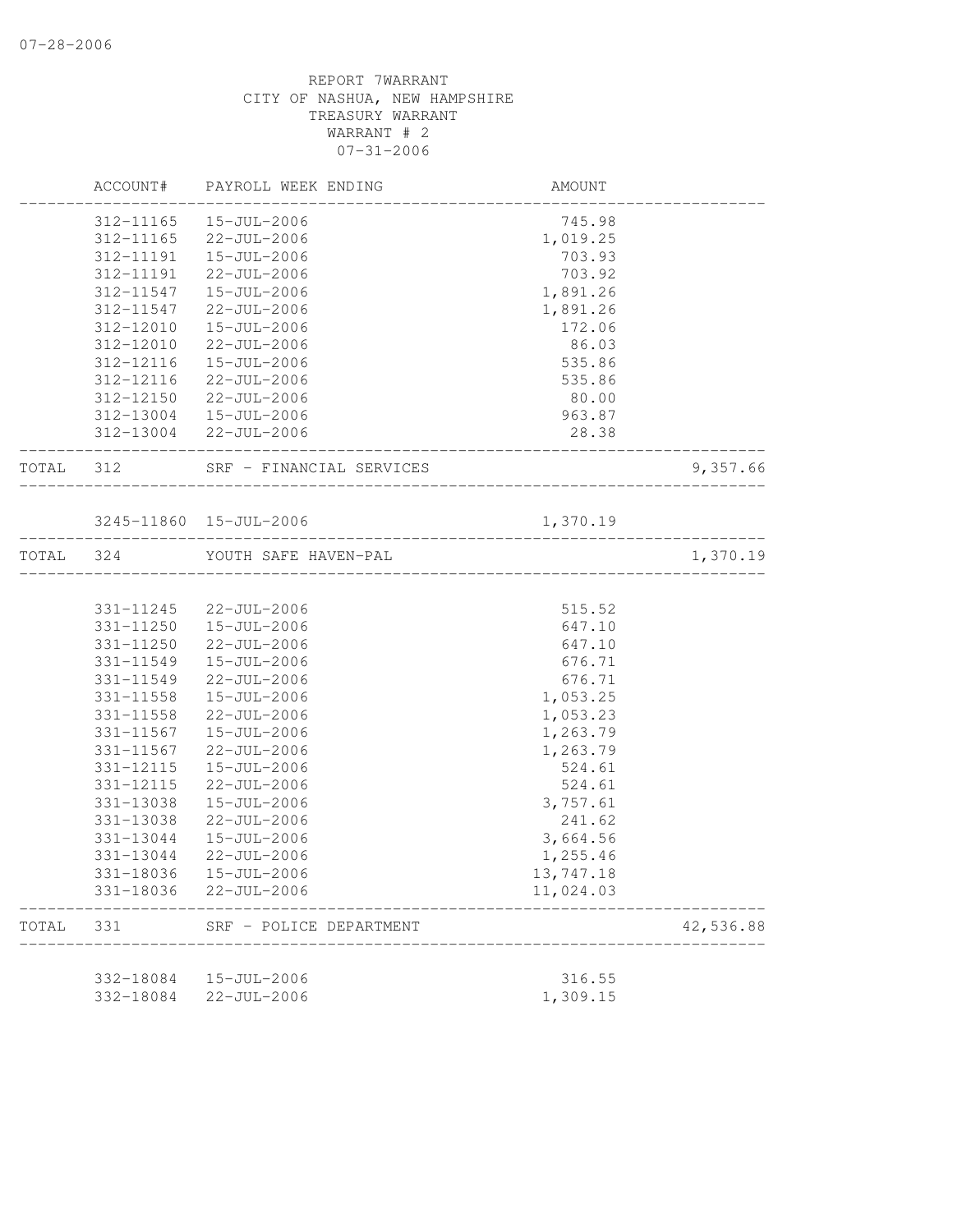|                          | ACCOUNT# PAYROLL WEEK ENDING                                         | AMOUNT                      |                               |
|--------------------------|----------------------------------------------------------------------|-----------------------------|-------------------------------|
|                          | TOTAL 332 SRF - FIRE DEPARTMENT                                      |                             | 1,625.70                      |
|                          | 3336-19230 15-JUL-2006                                               | 1,450.00                    |                               |
|                          | TOTAL 333 TITLE I SCHL IMPRV MT PLEASANT                             |                             | _________________<br>1,450.00 |
|                          | 3356-11870  15-JUL-2006                                              | 2,510.05                    |                               |
|                          | 3356-19230 15-JUL-2006                                               | 3,600.00<br>_______________ |                               |
| ________________________ | TOTAL 335 TITLE IB READ 1ST MT PLEASANT                              |                             | 6,110.05                      |
|                          | 341-11107  15-JUL-2006                                               | 667.81                      |                               |
|                          | 341-11107 22-JUL-2006                                                | 667.80                      |                               |
|                          | 341-11235   15-JUL-2006                                              | 1,871.29                    |                               |
| 341-11235                | 22-JUL-2006                                                          | 1,871.29                    |                               |
| 341-11563                | 15-JUL-2006                                                          | 904.58                      |                               |
| 341-11563                | $22 - JUL - 2006$                                                    | 904.58                      |                               |
|                          | 341-12037  15-JUL-2006                                               | 100.03                      |                               |
|                          | 341-12037 22-JUL-2006                                                | 100.03                      |                               |
|                          | 341-12058 22-JUL-2006                                                | 1,360.00                    |                               |
|                          | 341-12101  15-JUL-2006                                               | 371.52<br>371.52            |                               |
|                          | 341-12101 22-JUL-2006                                                | 400.00                      |                               |
|                          | $341 - 12154$ $15 - JUL - 2006$<br>341-12154 22-JUL-2006             | 400.00                      |                               |
|                          | ______________________________<br>TOTAL 341 SRF - COMMUNITY SERVICES |                             | 9,990.45                      |
|                          | 342-11515  15-JUL-2006                                               | 600.00                      |                               |
|                          | 342-11515 22-JUL-2006                                                | 600.00                      |                               |
|                          | 342-11583  15-JUL-2006                                               |                             |                               |
|                          | 342-11584  15-JUL-2006                                               | 1,733.35                    |                               |
| 342-11584                | 22-JUL-2006                                                          | 1,733.36                    |                               |
|                          | 342-12000  15-JUL-2006                                               | 675.00                      |                               |
| 342-12000                | $22 - JUL - 2006$                                                    | 675.00                      |                               |
| 342-12023                | 15-JUL-2006                                                          | 22.50                       |                               |
| 342-12023                | $22 - JUL - 2006$                                                    | 22.50                       |                               |
| 342-12040                | 15-JUL-2006                                                          | 888.00                      |                               |
| 342-12040                | 22-JUL-2006                                                          | 888.00                      |                               |
| 342-12081<br>342-12081   | 15-JUL-2006<br>$22 - JUL - 2006$                                     | 67.04                       |                               |
| 342-12113                | 15-JUL-2006                                                          | 67.04<br>189.00             |                               |
| 342-12113                | 22-JUL-2006                                                          | 189.00                      |                               |
| 342-12582                | 15-JUL-2006                                                          | 232.25                      |                               |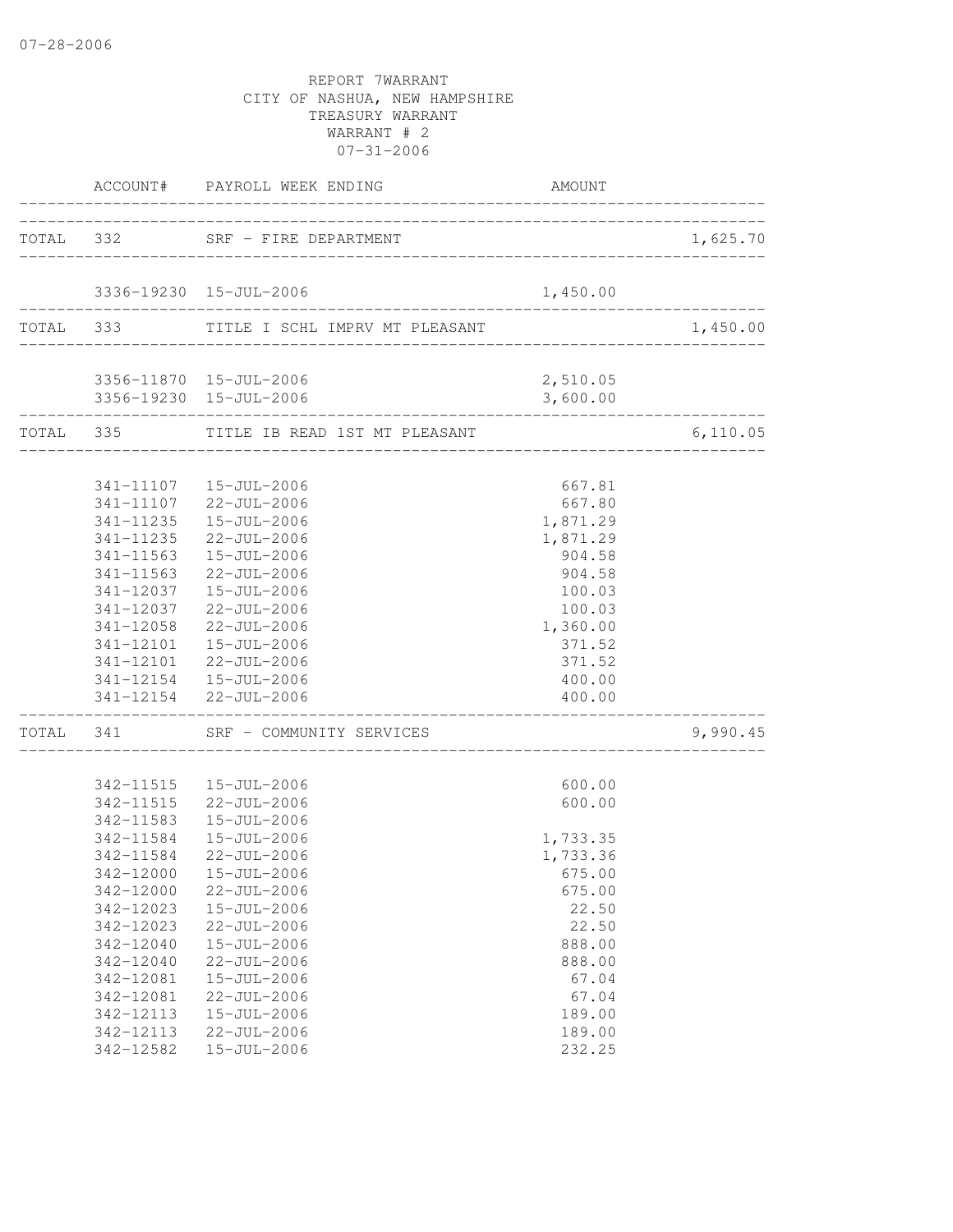|       | ACCOUNT#                 | PAYROLL WEEK ENDING                                                                                     | AMOUNT                                          |            |
|-------|--------------------------|---------------------------------------------------------------------------------------------------------|-------------------------------------------------|------------|
|       |                          | 342-12582 22-JUL-2006                                                                                   | 232.25                                          |            |
| TOTAL | 342                      | SRF - COMMUNITY HEALTH                                                                                  |                                                 | 8,814.29   |
|       |                          | 3436-11162 15-JUL-2006<br>3436-11162 22-JUL-2006                                                        | 72.95<br>87.54                                  |            |
| TOTAL | 343                      | TITLE IV 21ST CENT-QUAL. STAFF                                                                          |                                                 | 160.49     |
|       |                          | 3440-12006 15-JUL-2006<br>3440-12006 22-JUL-2006                                                        | 4,261.64<br>3,831.11                            |            |
| TOTAL | 344                      | AFTER SCHOOL PROGRAM                                                                                    |                                                 | 8,092.75   |
|       |                          | 3446-11162  15-JUL-2006<br>3446-11162 22-JUL-2006<br>3446-11860 15-JUL-2006                             | 291.80<br>291.80<br>5,169.82                    |            |
| TOTAL | 344                      | TITLE IV SDF 21ST CENTURY                                                                               |                                                 | 5,753.42   |
|       |                          | 3506-11726 15-JUL-2006                                                                                  | 15, 173.89                                      |            |
| TOTAL | 350                      | SUPPLEMENTARY PRGRM FOR CHILDR                                                                          |                                                 | 15, 173.89 |
|       | 352-13004<br>352-59055   | 22-JUL-2006<br>352-59050  15-JUL-2006<br>352-59050 22-JUL-2006<br>352-59055  15-JUL-2006<br>22-JUL-2006 | 73.92<br>2,100.00<br>759.00<br>563.19<br>563.19 |            |
| TOTAL | 352                      | SRF - PARKS AND RECREATION                                                                              |                                                 | 4,059.30   |
|       |                          | 3556-12198 15-JUL-2006<br>3556-19230 15-JUL-2006                                                        | 1,204.74<br>6,000.00                            |            |
| TOTAL | 355                      | TITLE IB READING 1ST FES                                                                                |                                                 | 7,204.74   |
|       | 3687-19140<br>3687-19140 | 15-JUL-2006<br>$22 - JUL - 2006$                                                                        | 7,825.31<br>5,541.20                            |            |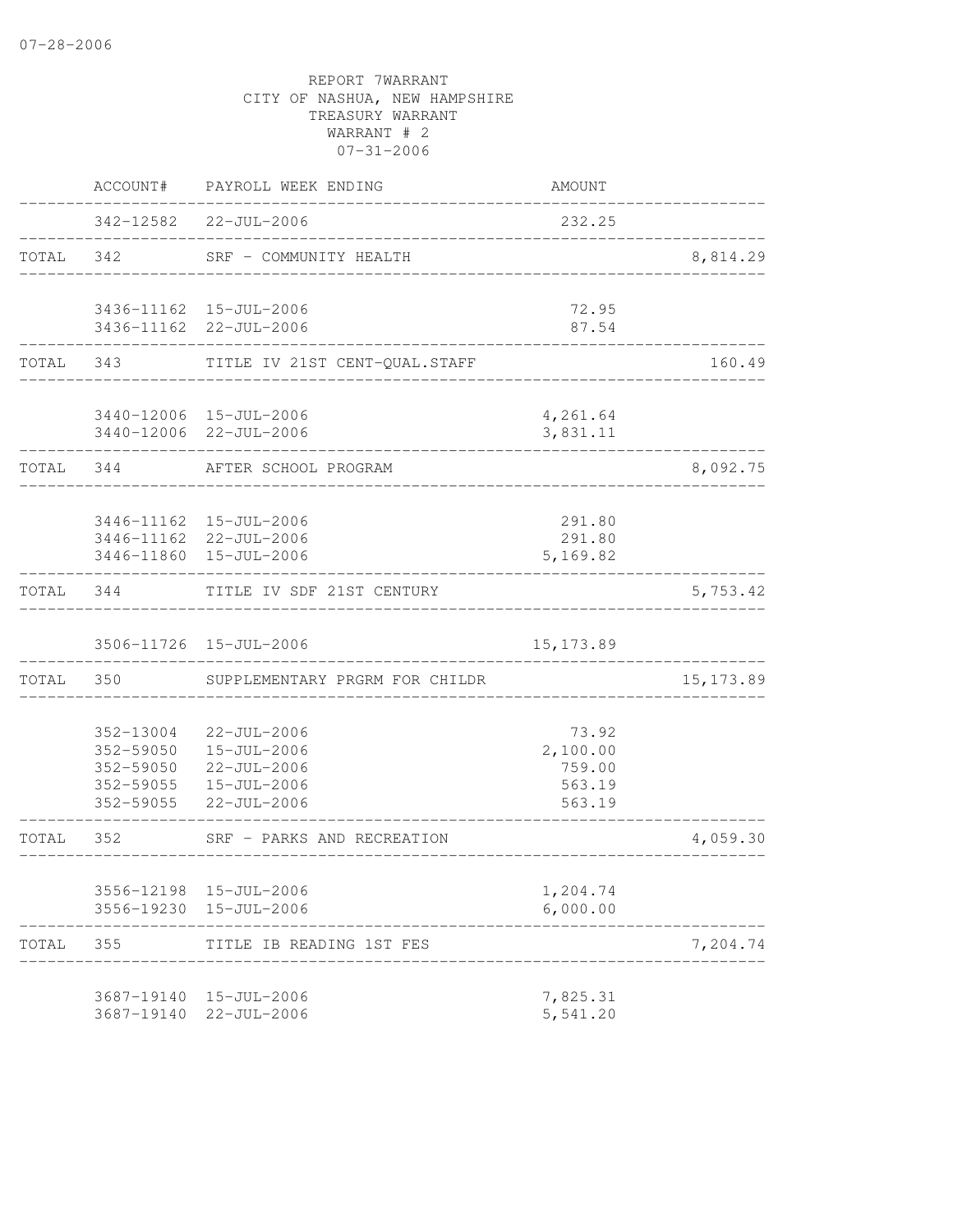|       | ACCOUNT#   | PAYROLL WEEK ENDING          | AMOUNT    |           |
|-------|------------|------------------------------|-----------|-----------|
|       |            |                              |           |           |
| TOTAL | 368        | SUMMER FEEDING PROGRAM       |           | 13,366.51 |
|       | 371-53160  | 15-JUL-2006                  | 1,060.00  |           |
|       | 371-53160  | $22 - JUL - 2006$            | 720.00    |           |
| TOTAL | 371        | SRF - COMMUNITY DEVELOPMENT  |           | 1,780.00  |
|       | 374-01210  | 15-JUL-2006                  | 905.24    |           |
|       | 374-01210  | $22 - JUL - 2006$            | 804.76    |           |
|       | 374-0703P  | 15-JUL-2006                  | 329.76    |           |
|       | 374-0703P  | $22 - JUL - 2006$            | 385.95    |           |
|       | 374-0704P  | 15-JUL-2006                  | 380.17    |           |
|       | 374-0704P  | 22-JUL-2006                  | 238.65    |           |
|       | 374-0705M  | $22 - JUL - 2006$            | 260.00    |           |
|       | 374-0705P  | 15-JUL-2006                  | 788.37    |           |
|       | 374-0705P  | $22 - JUL - 2006$            | 895.74    |           |
|       | 374-07235  | $15 - JUL - 2006$            | 874.89    |           |
|       | 374-07235  | $22 - JUL - 2006$            | 873.50    |           |
|       | 374-0734P  | $15 - JUL - 2006$            | 878.32    |           |
|       | 374-0734P  | 22-JUL-2006                  | 1,232.24  |           |
|       | 374-09003  | 15-JUL-2006                  | 744.16    |           |
|       | 374-09003  | $22 - JUL - 2006$            | 466.46    |           |
| TOTAL | 374        | SRF - URBAN PROGRAMS         |           | 10,058.21 |
|       |            | 3766-11802 15-JUL-2006       | 1,778.35  |           |
|       |            | 3766-12198 15-JUL-2006       | 20,960.47 |           |
|       | 3766-13133 | 15-JUL-2006                  | 10,603.80 |           |
|       |            | 3766-13133 22-JUL-2006       | 1,125.00  |           |
|       |            | 3766-19000 15-JUL-2006       | 1,371.83  |           |
| TOTAL | 376        | TITLE I ESEA                 |           | 35,839.45 |
|       |            |                              |           |           |
|       |            | 3776-19230 15-JUL-2006       | 1,261.42  |           |
|       |            | 3776-19230 22-JUL-2006       | 1,319.02  |           |
| TOTAL | 377        | TITLE I ENHANCE ENG LANGUAGE |           | 2,580.44  |
|       |            |                              |           |           |

3886-19000 15-JUL-2006 895.19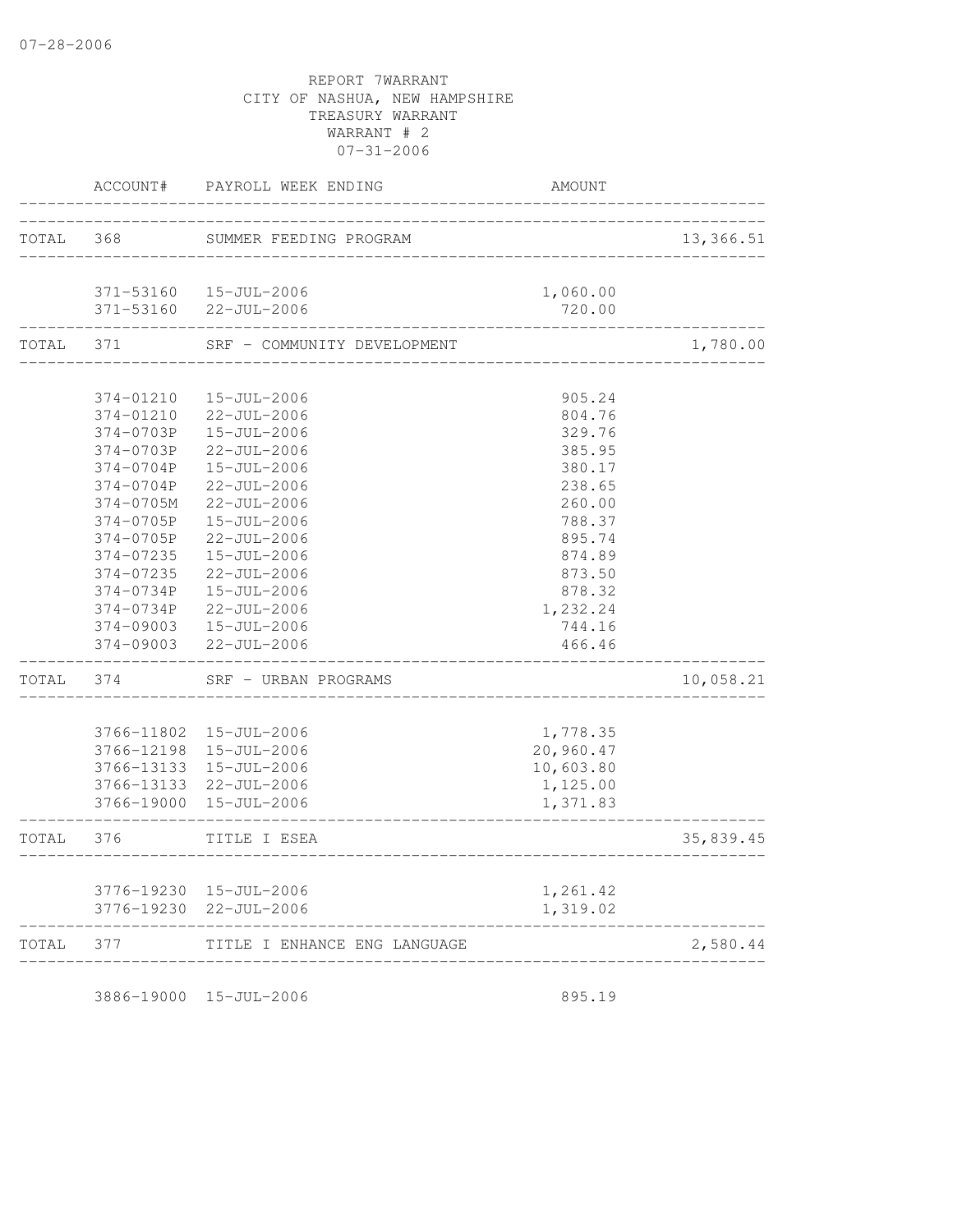|           | ACCOUNT# PAYROLL WEEK ENDING                            | AMOUNT<br>------------------------ | ----------------- |
|-----------|---------------------------------------------------------|------------------------------------|-------------------|
|           | TOTAL 388 TITLE V INNOVATIVE PROGRAMS                   |                                    | 895.19            |
|           | 3906-11726 15-JUL-2006<br>_____________________________ | 1,494.15                           |                   |
| TOTAL 390 | VOC ED SECONDARY PERKINS                                |                                    | 1,494.15          |
|           | 3956-11726 15-JUL-2006                                  | 28,186.02                          |                   |
|           | TOTAL 395 IDEA BASIC SPEC ED                            |                                    | 28,186.02         |
|           | 3977-12111 15-JUL-2006                                  |                                    |                   |
|           | TOTAL 397 SPECIAL ED LOCAL                              |                                    |                   |
|           |                                                         |                                    |                   |

07-28-2006

|           | ACCOUNT# PAYROLL WEEK ENDING | AMOUNT   |           |
|-----------|------------------------------|----------|-----------|
|           | 501-11033  15-JUL-2006       | 999.84   |           |
|           | 501-11033 22-JUL-2006        | 999.84   |           |
|           | 501-11370  15-JUL-2006       | 542.87   |           |
|           | 501-11370 22-JUL-2006        | 542.87   |           |
|           | 501-11471  15-JUL-2006       | 1,808.81 |           |
|           | 501-11471 22-JUL-2006        | 1,808.81 |           |
|           | 501-11472   15-JUL-2006      | 1,031.91 |           |
|           | 501-11472 22-JUL-2006        | 1,031.91 |           |
|           | 501-11611  15-JUL-2006       | 471.06   |           |
|           | 501-11611 22-JUL-2006        | 471.05   |           |
|           | TOTAL 501 MAYOR'S OFFICE     |          | 9,708.97  |
|           |                              |          |           |
|           | 502-11113  15-JUL-2006       | 1,404.15 |           |
|           | 502-11113 22-JUL-2006        | 1,404.16 |           |
|           | 502-11195  15-JUL-2006       | 1,871.29 |           |
|           | 502-11195 22-JUL-2006        | 1,871.29 |           |
| 502-11219 | 15-JUL-2006                  | 1,651.74 |           |
|           | 502-11219 22-JUL-2006        | 1,651.74 |           |
|           | 502-11518  15-JUL-2006       | 1,496.51 |           |
|           | 502-11518 22-JUL-2006        | 1,496.51 |           |
|           | TOTAL 502 LEGAL DEPARTMENT   |          | 12,847.39 |
|           |                              |          |           |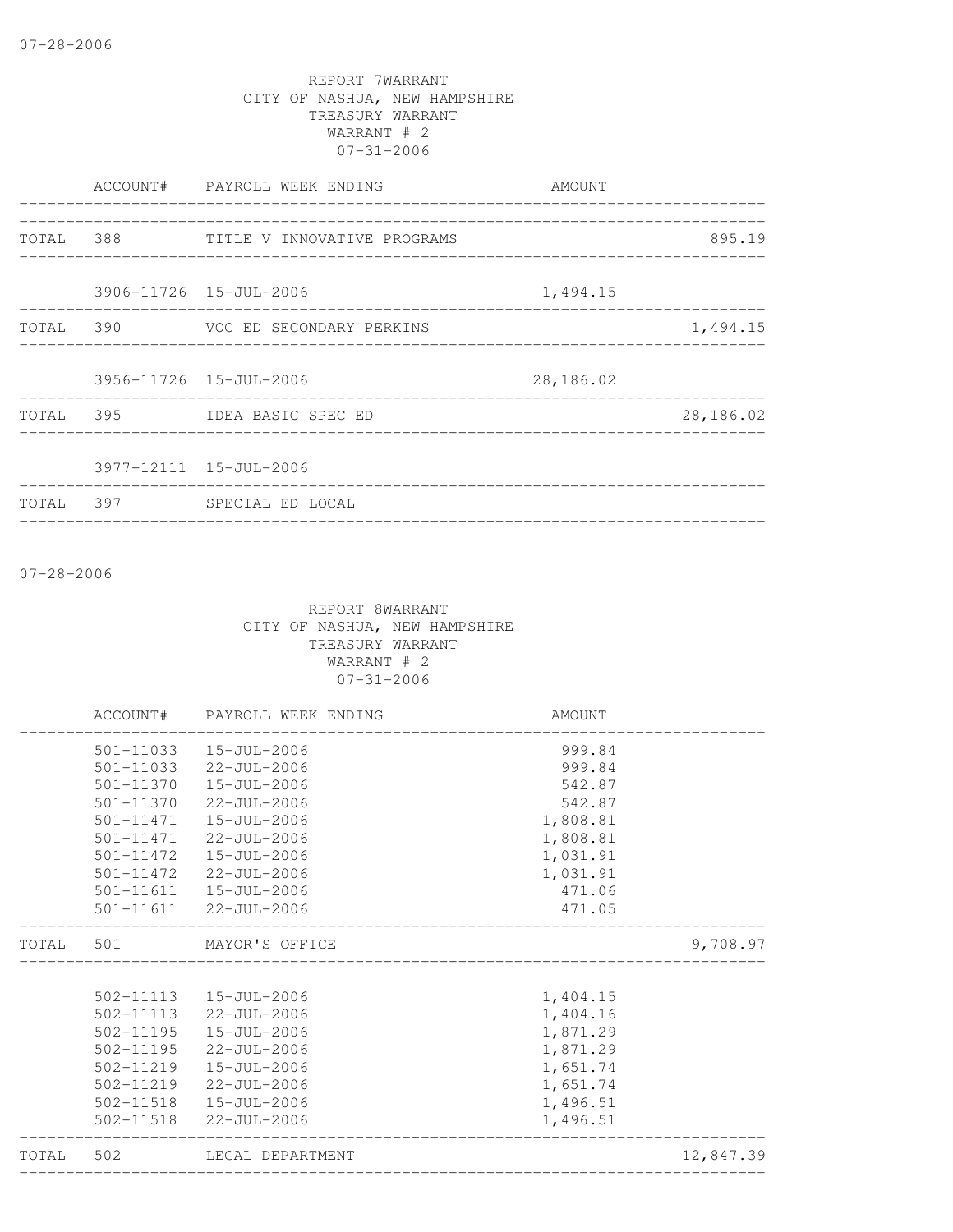| TOTAL |                    | 511 ADMINISTRATIVE SERVICES |          | 4,448.20 |
|-------|--------------------|-----------------------------|----------|----------|
|       |                    | 511-11234 22-JUL-2006       | 1,356.69 |          |
|       | 511-11234          | 15-JUL-2006                 | 1,403.47 |          |
|       | 511-11103          | 22-JUL-2006                 | 844.02   |          |
|       | 511-11103          | 15-JUL-2006                 | 844.02   |          |
|       | TOTAL 507 PENSIONS |                             |          | 632.13   |
|       |                    | 507-82010 22-JUL-2006       | 632.13   |          |
|       |                    |                             |          |          |
| TOTAL |                    | 503 BOARD OF ALDERMEN       |          | 3,145.54 |
|       |                    | 503-12092 22-JUL-2006       | 497.50   |          |
|       | 503-12092          | 15-JUL-2006                 | 452.27   |          |
|       | 503-11071          | 22-JUL-2006                 | 1,097.88 |          |
|       | 503-11071          | 15-JUL-2006                 | 1,097.89 |          |

512-11005 15-JUL-2006 772.08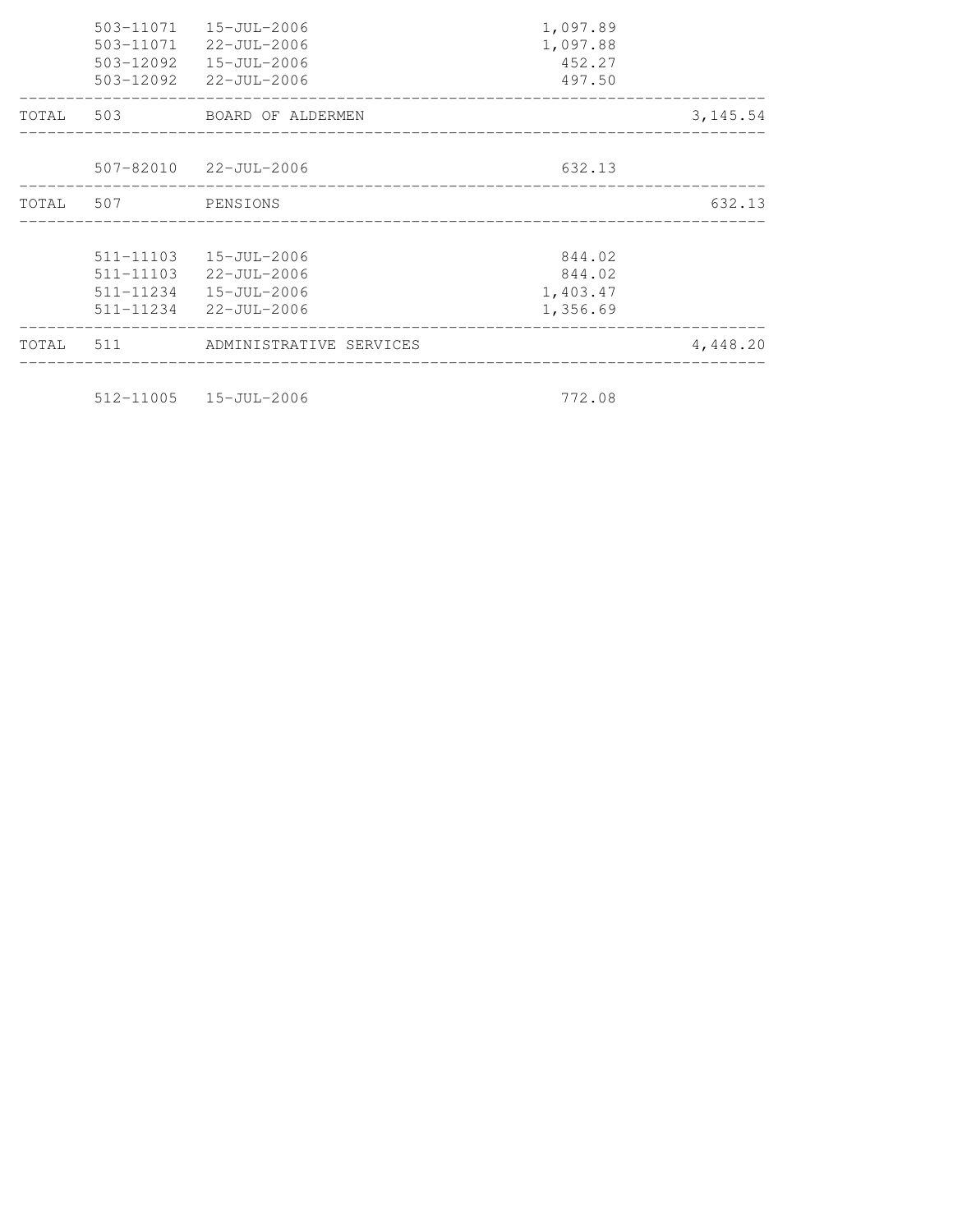| ACCOUNT#               | PAYROLL WEEK ENDING        | AMOUNT          |  |
|------------------------|----------------------------|-----------------|--|
| 512-11005              | 22-JUL-2006                | 772.08          |  |
| 512-11008              | 15-JUL-2006                | 255.38          |  |
| 512-11008              | 22-JUL-2006                | 204.30          |  |
| 512-11050              | 15-JUL-2006                | 631.46          |  |
| 512-11064              | 15-JUL-2006                | 917.31          |  |
| 512-11064              | 22-JUL-2006                | 917.31          |  |
| 512-11073              | 15-JUL-2006                | 2,009.56        |  |
| 512-11073              | 22-JUL-2006                | 2,009.56        |  |
| 512-11165              | 15-JUL-2006                | 1,180.81        |  |
| 512-11165              | 22-JUL-2006                | 1,272.57        |  |
| 512-11173              | 15-JUL-2006                | 1,272.29        |  |
| 512-11173              | 22-JUL-2006                | 1,272.29        |  |
| 512-11177              | 15-JUL-2006                | 1,816.79        |  |
| 512-11177              | 22-JUL-2006                | 1,816.79        |  |
| 512-11222              | 15-JUL-2006                | 892.85          |  |
| 512-11222              | 22-JUL-2006                | 892.85          |  |
| 512-11224              | 15-JUL-2006                | 850.75          |  |
| 512-11224              | 22-JUL-2006                | 850.75          |  |
| 512-11232              | 15-JUL-2006                | 899.90          |  |
| 512-11232              | 22-JUL-2006                | 899.90          |  |
| 512-11265              | 15-JUL-2006                | 772.39          |  |
| 512-11265              | 22-JUL-2006                | 772.39          |  |
| 512-11531              | 15-JUL-2006                | 2,869.66        |  |
| 512-11531              | 22-JUL-2006                | 1,434.83        |  |
| 512-11581              | 15-JUL-2006                | 647.25          |  |
| 512-11581              | 22-JUL-2006                | 647.25          |  |
| 512-11714              | 15-JUL-2006                | 915.39          |  |
| 512-11714              | 22-JUL-2006                | 915.39          |  |
| 512-11740              | 15-JUL-2006                | 1,471.26        |  |
| 512-11740              | 22-JUL-2006                | 1,471.26        |  |
| 512-12010              | 15-JUL-2006                | 516.15          |  |
| 512-12010              | 22-JUL-2006                | 258.08          |  |
| 512-12017              | 15-JUL-2006                | 633.10          |  |
| 512-12017              | 22-JUL-2006                | 633.09          |  |
| 512-12019              | $15 - JUL - 2006$          | 187.39          |  |
| 512-12033              | 15-JUL-2006                | 539.28          |  |
| 512-12033              | $22 - JUL - 2006$          | 539.28          |  |
| 512-12052              | $15 - JUL - 2006$          | 704.50          |  |
| 512-12052              | 22-JUL-2006                | 694.89          |  |
| 512-12150              | 15-JUL-2006                | 160.00          |  |
| 512-12150              | $22 - JUL - 2006$          | 80.00<br>482.75 |  |
| 512-12167              | 15-JUL-2006<br>22-JUL-2006 | 524.54          |  |
| 512-12167<br>512-13004 |                            |                 |  |
|                        | 15-JUL-2006                | 22.64           |  |
| 512-13004              | 22-JUL-2006                | 3.28            |  |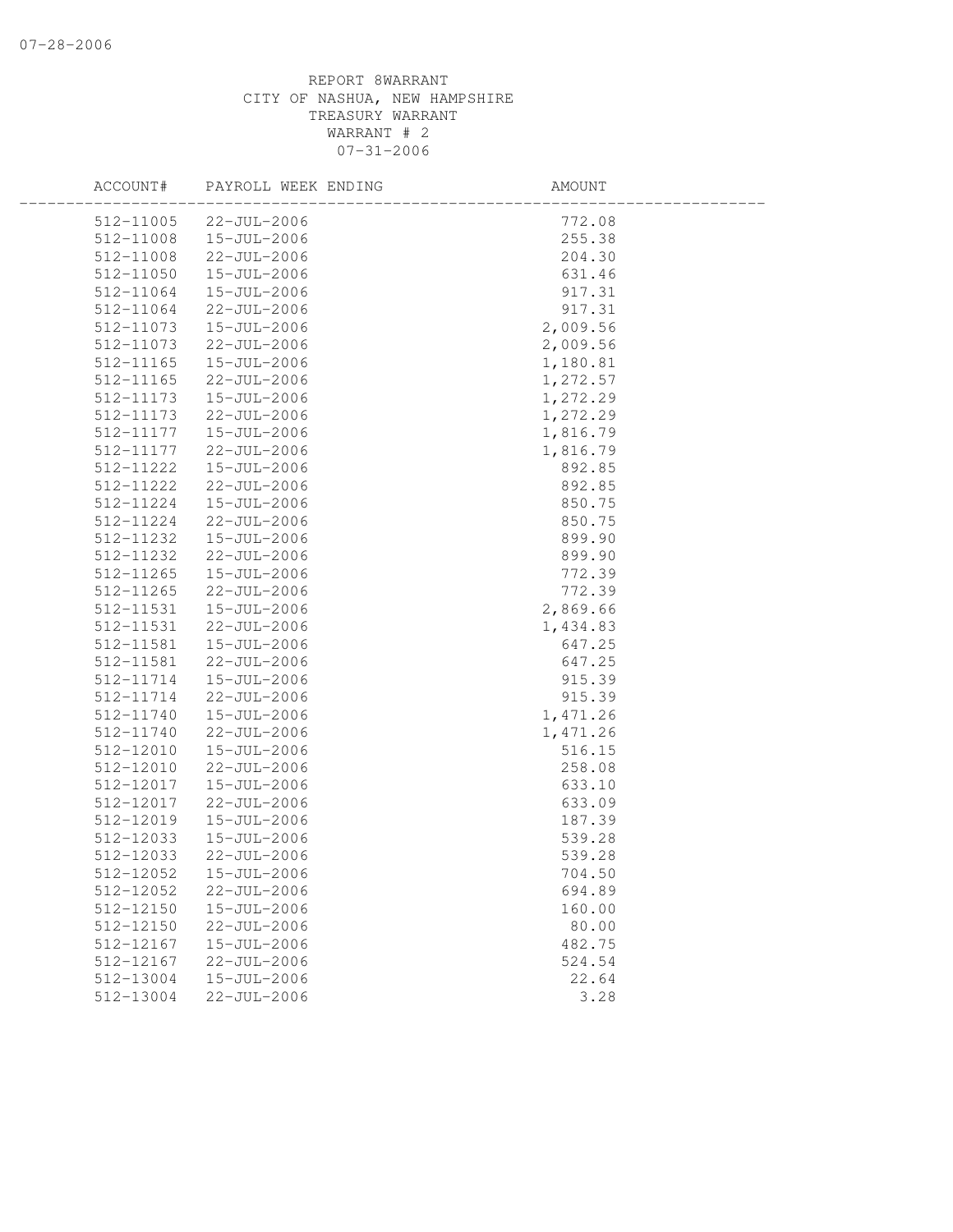|           | ACCOUNT#               | PAYROLL WEEK ENDING                         | AMOUNT               |           |
|-----------|------------------------|---------------------------------------------|----------------------|-----------|
| TOTAL     | 512                    | FINANCIAL SERVICES                          |                      | 40,303.62 |
|           |                        |                                             |                      |           |
|           |                        | 513-11117   15-JUL-2006                     | 1,431.98             |           |
|           | 513-11117<br>513-11171 | 22-JUL-2006<br>15-JUL-2006                  | 1,431.98             |           |
|           | 513-11171              | 22-JUL-2006                                 | 1,614.38<br>2,269.24 |           |
|           | 513-11213              | 15-JUL-2006                                 | 1,103.01             |           |
|           |                        | 513-11213 22-JUL-2006                       | 1,103.01             |           |
|           |                        | 513-11223  15-JUL-2006                      | 757.67               |           |
|           |                        | 513-11223 22-JUL-2006                       | 757.67               |           |
| TOTAL 513 |                        | CITY CLERK'S OFFICE                         |                      | 10,468.94 |
|           |                        |                                             |                      |           |
|           | 515-11031              | 15-JUL-2006                                 | 970.72               |           |
|           | 515-11031              | 22-JUL-2006                                 | 970.71               |           |
|           |                        | 515-11350  15-JUL-2006                      | 837.71               |           |
|           |                        | 515-11350 22-JUL-2006                       | 837.71               |           |
|           |                        | 515-11447  15-JUL-2006                      | 1,560.86             |           |
|           | 515-11447              | 22-JUL-2006                                 | 1,560.86<br>614.96   |           |
|           | 515-12001              | 515-12001  15-JUL-2006<br>$22 - JUL - 2006$ | 614.95               |           |
| TOTAL     | 515                    | HUMAN RESOURCES                             |                      | 7,968.48  |
|           |                        |                                             |                      |           |
|           |                        | 516-11147   15-JUL-2006                     | 612.62               |           |
|           | 516-11147              | 22-JUL-2006                                 | 612.62               |           |
|           | 516-11148              | 15-JUL-2006                                 | 805.64               |           |
|           | 516-11148              | $22 - JUL - 2006$                           | 805.63               |           |
|           | 516-11459              | 15-JUL-2006                                 | 1,431.98             |           |
|           | 516-11459              | $22 - JUL - 2006$                           | 1,431.98             |           |
|           | 516-11573              | 15-JUL-2006                                 | 799.04               |           |
|           | 516-11573              | 22-JUL-2006                                 | 799.04               |           |
| TOTAL     | 516                    | PURCHASING DEPARTMENT                       |                      | 7,298.55  |
|           |                        |                                             |                      |           |
|           | 517-11198              | 15-JUL-2006                                 | 555.62               |           |
|           | 517-11198              | $22 - JUL - 2006$                           | 555.62               |           |
|           | 517-11201              | $15 - JUL - 2006$                           | 1,095.05             |           |
|           | 517-11201              | $22 - JUL - 2006$                           | 1,095.06             |           |
|           | 517-11203              | $15 - JUL - 2006$                           |                      |           |
|           | 517-11203              | $22 - JUL - 2006$                           |                      |           |
|           | 517-11420              | 15-JUL-2006                                 | 751.62               |           |
|           | 517-11420              | $22 - JUL - 2006$                           | 751.62               |           |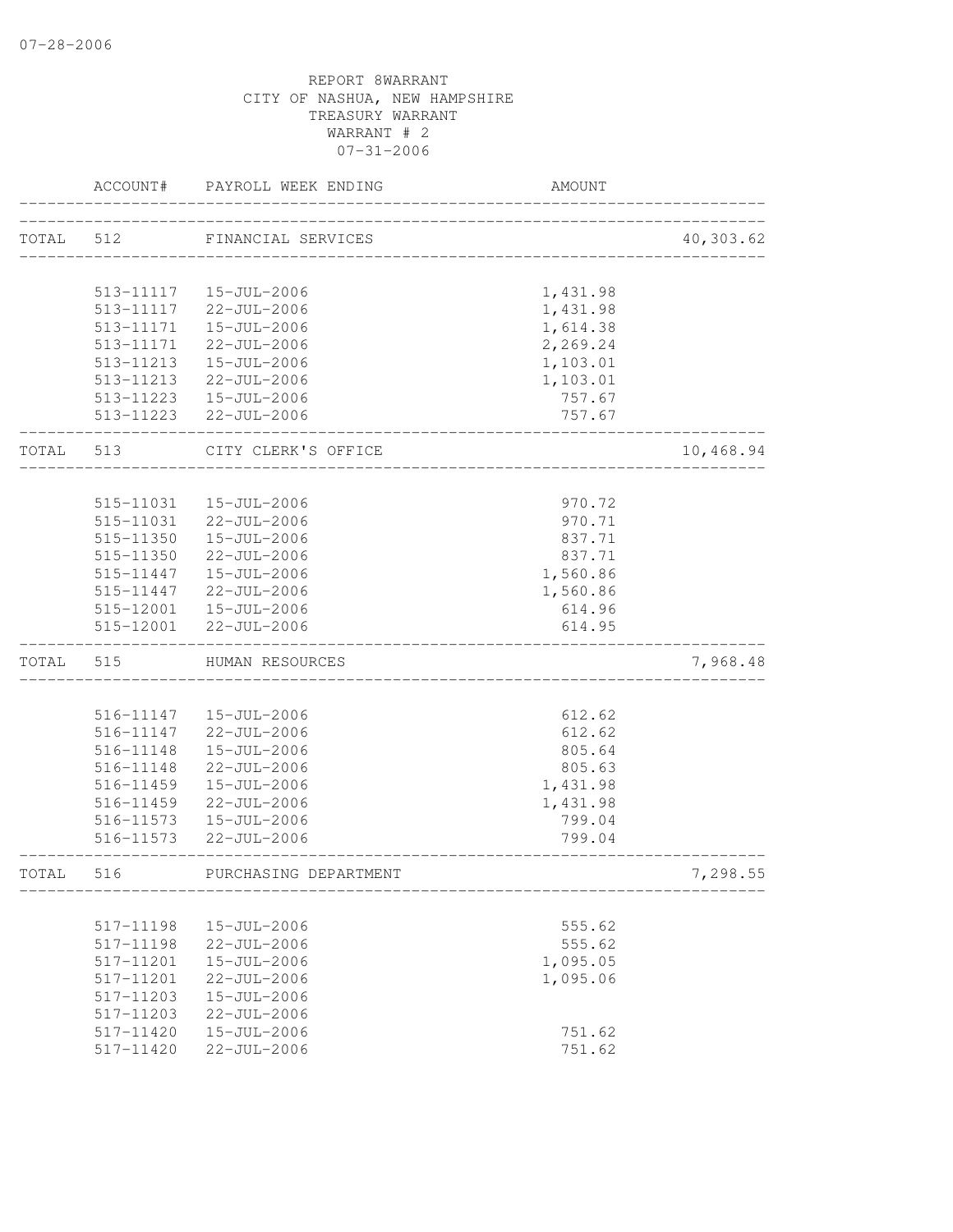|           |                          | ACCOUNT# PAYROLL WEEK ENDING               | AMOUNT   |            |
|-----------|--------------------------|--------------------------------------------|----------|------------|
|           |                          | 517-12063  15-JUL-2006                     | 255.19   |            |
|           | ________________________ | 517-12063 22-JUL-2006                      | 255.19   |            |
|           |                          | TOTAL 517 BUILDING MAINT - CITY ADMIN 5, 3 |          | 5, 314.97  |
|           |                          |                                            |          |            |
|           |                          | 518-11441  15-JUL-2006                     | 1,390.26 |            |
|           |                          | 518-11441 22-JUL-2006                      | 1,390.26 |            |
|           |                          | 518-11578  15-JUL-2006                     | 844.02   |            |
|           |                          | 518-11578 22-JUL-2006                      | 844.02   |            |
|           |                          | 518-11589  15-JUL-2006                     | 1,007.23 |            |
|           | 518-11589                | 22-JUL-2006                                | 1,007.23 |            |
|           | 518-11590                | 15-JUL-2006                                | 749.90   |            |
|           | 518-11590                | $22 - JUL - 2006$                          | 749.90   |            |
|           | 518-11608                | 15-JUL-2006                                | 1,012.79 |            |
|           |                          | 518-11608 22-JUL-2006                      | 1,012.79 |            |
| TOTAL 518 |                          | INSURANCE - ADMINISTRATION                 |          | 10,008.40  |
|           |                          |                                            |          |            |
|           |                          | 519-11014  15-JUL-2006                     | 954.40   |            |
|           |                          | 519-11014 22-JUL-2006                      | 954.40   |            |
|           |                          | 519-11015  15-JUL-2006                     | 1,103.01 |            |
|           | 519-11015                | 22-JUL-2006                                | 1,103.01 |            |
|           | 519-11016                | 15-JUL-2006                                | 830.37   |            |
|           | 519-11016                | $22 - JUL - 2006$                          | 830.36   |            |
|           |                          | 519-11017  15-JUL-2006                     | 698.14   |            |
|           |                          | 519-11017 22-JUL-2006                      | 698.14   |            |
|           |                          | 519-11115  15-JUL-2006                     | 1,701.30 |            |
|           | 519-11115                | 22-JUL-2006                                | 1,701.30 |            |
|           | 519-11153                | 15-JUL-2006                                | 501.48   |            |
|           | 519-11153                | 22-JUL-2006                                | 501.48   |            |
|           | 519-11154                | 15-JUL-2006                                | 571.55   |            |
|           | 519-11154                | 22-JUL-2006                                | 571.55   |            |
|           | 519-11205                | 15-JUL-2006                                | 680.08   |            |
|           | 519-11205                | 22-JUL-2006                                | 680.08   |            |
|           | 519-11703                | 15-JUL-2006                                | 861.56   |            |
|           |                          | 519-11703 22-JUL-2006                      | 861.56   |            |
|           | 519-18006                | 22-JUL-2006                                | 375.00   |            |
| TOTAL     | 519                      | ASSESSORS                                  |          | 16, 178.77 |
|           |                          |                                            |          |            |
|           | 522-11142                | 15-JUL-2006                                | 1,104.29 |            |
|           | 522-11142                | 22-JUL-2006                                | 1,104.29 |            |
|           | 522-11488                | 15-JUL-2006                                | 1,438.68 |            |
|           | 522-11488                | 22-JUL-2006                                | 1,438.68 |            |
|           | 522-11718                | 15-JUL-2006                                | 1,322.71 |            |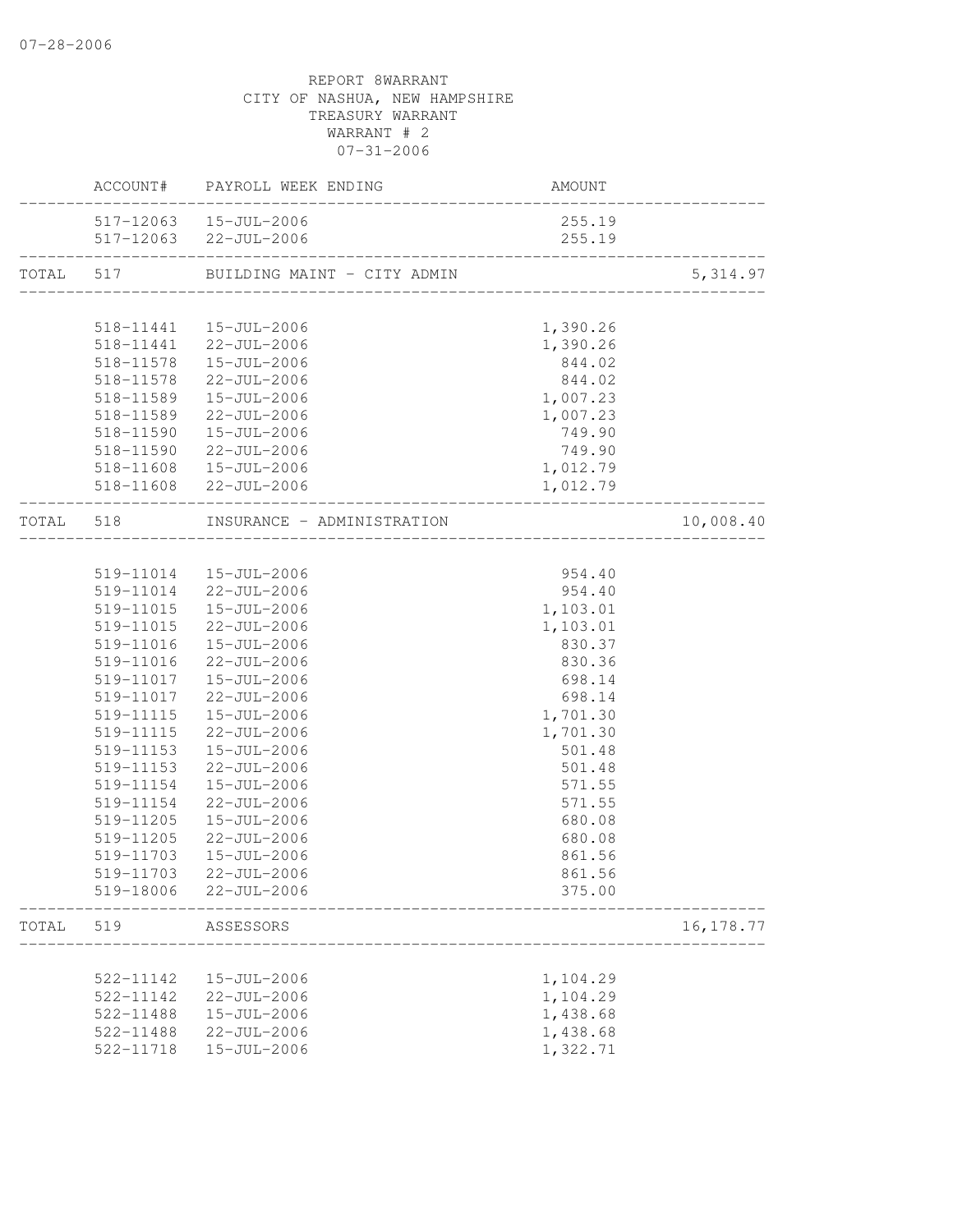|       | ACCOUNT#  | PAYROLL WEEK ENDING    | AMOUNT   |           |
|-------|-----------|------------------------|----------|-----------|
|       | 522-11718 | 22-JUL-2006            | 1,322.71 |           |
|       | 522-11721 | 15-JUL-2006            | 1,322.71 |           |
|       | 522-11721 | 22-JUL-2006            | 1,322.71 |           |
|       | 522-11724 | 15-JUL-2006            | 1,205.29 |           |
|       | 522-11724 | 22-JUL-2006            | 1,205.29 |           |
|       | 522-11729 | 15-JUL-2006            | 1,948.67 |           |
|       | 522-11729 | $22 - JUL - 2006$      | 1,948.67 |           |
|       | 522-11748 | 15-JUL-2006            | 772.08   |           |
|       | 522-11748 | 22-JUL-2006            | 772.08   |           |
|       | 522-12082 | 15-JUL-2006            | 549.24   |           |
|       | 522-12082 | $22 - JUL - 2006$      | 549.24   |           |
|       | 522-13004 | 15-JUL-2006            | 150.00   |           |
|       | 522-13004 | 22-JUL-2006            | 150.00   |           |
| TOTAL | 522       | INFORMATION TECHNOLOGY |          | 19,627.34 |
|       |           |                        |          |           |
|       |           | 523-11332  15-JUL-2006 | 852.60   |           |
|       |           | 523-11332 22-JUL-2006  | 852.60   |           |
| TOTAL | 523       | GIS                    |          | 1,705.20  |
|       |           |                        |          |           |
|       | 531-11065 | 15-JUL-2006            | 1,003.00 |           |
|       | 531-11065 | 22-JUL-2006            | 1,003.00 |           |
|       | 531-11085 | 15-JUL-2006            | 783.88   |           |
|       | 531-11085 | 22-JUL-2006            | 783.88   |           |
|       | 531-11114 | 15-JUL-2006            | 2,002.58 |           |
|       | 531-11114 | 22-JUL-2006            | 2,002.58 |           |
|       | 531-11118 | $15 - JUL - 2006$      | 870.05   |           |
|       | 531-11118 | $22 - JUL - 2006$      | 870.05   |           |
|       | 531-11129 | 15-JUL-2006            | 1,826.57 |           |
|       | 531-11129 | 22-JUL-2006            | 2,476.78 |           |
|       | 531-11176 | $15 - JUL - 2006$      | 861.46   |           |
|       | 531-11176 | 22-JUL-2006            | 861.46   |           |
|       | 531-11201 | 15-JUL-2006            | 1,231.74 |           |
|       | 531-11201 | $22 - JUL - 2006$      | 1,231.74 |           |
|       | 531-11203 | 15-JUL-2006            | 551.70   |           |
|       | 531-11203 | 22-JUL-2006            | 551.70   |           |
|       | 531-11206 | 15-JUL-2006            | 1,858.38 |           |
|       | 531-11206 | 22-JUL-2006            | 1,858.38 |           |
|       | 531-11226 | 15-JUL-2006            | 740.51   |           |
|       | 531-11226 | 22-JUL-2006            | 740.51   |           |
|       | 531-11257 | 15-JUL-2006            | 1,312.20 |           |
|       | 531-11257 | 22-JUL-2006            | 1,293.87 |           |
|       | 531-11398 | 15-JUL-2006            | 792.12   |           |
|       | 531-11398 | 22-JUL-2006            | 792.12   |           |
|       | 531-11474 | 15-JUL-2006            | 677.22   |           |
|       |           |                        |          |           |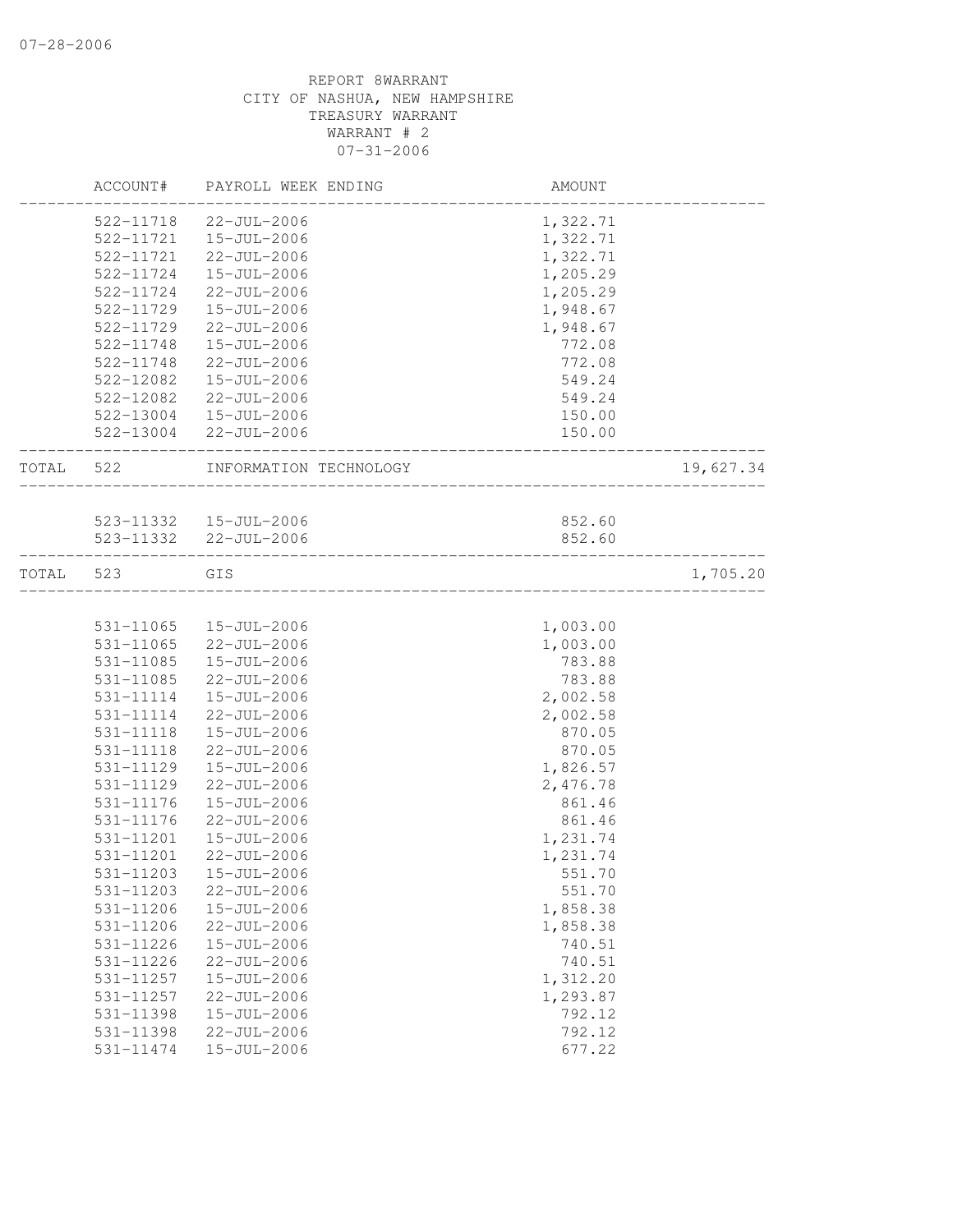| ACCOUNT#      | PAYROLL WEEK ENDING | AMOUNT     |  |
|---------------|---------------------|------------|--|
| 531-11474     | 22-JUL-2006         | 677.22     |  |
| 531-11477     | 15-JUL-2006         | 576.80     |  |
| 531-11477     | 22-JUL-2006         | 576.80     |  |
| 531-11489     | 15-JUL-2006         | 1,045.06   |  |
| 531-11489     | 22-JUL-2006         | 1,045.06   |  |
| 531-11490     | 15-JUL-2006         | 844.15     |  |
| 531-11490     | 22-JUL-2006         | 844.15     |  |
| 531-11498     | 15-JUL-2006         | 746.67     |  |
| 531-11498     | 22-JUL-2006         | 746.67     |  |
| 531-11516     | $15 - JUL - 2006$   | 786.25     |  |
| 531-11516     | $22 - JUL - 2006$   | 786.25     |  |
| 531-11534     | 15-JUL-2006         | 1,238.34   |  |
| 531-11534     | 22-JUL-2006         | 1,238.34   |  |
| 531-11535     | 15-JUL-2006         | 11,377.16  |  |
| 531-11535     | 22-JUL-2006         | 11,377.17  |  |
| 531-11537     | 15-JUL-2006         | 12,316.03  |  |
| 531-11537     | 22-JUL-2006         | 12,316.01  |  |
| 531-11538     | 15-JUL-2006         | 783.88     |  |
| 531-11538     | $22 - JUL - 2006$   | 783.88     |  |
| 531-11539     | 15-JUL-2006         | 1,313.75   |  |
| 531-11544     | 15-JUL-2006         | 1,814.67   |  |
| 531-11544     | 22-JUL-2006         | 1,814.66   |  |
| 531-11549     | 15-JUL-2006         | 3,383.23   |  |
| 531-11549     | 22-JUL-2006         | 3,383.23   |  |
| 531-11552     | 15-JUL-2006         | 9,691.55   |  |
| 531-11552     | 22-JUL-2006         | 9,691.55   |  |
| 531-11555     | 15-JUL-2006         | 28,724.54  |  |
| $531 - 11555$ | 22-JUL-2006         | 28,724.54  |  |
| 531-11558     | 15-JUL-2006         | 65,743.35  |  |
| 531-11558     | 22-JUL-2006         | 64, 479.37 |  |
| 531-11561     | 15-JUL-2006         | 8,316.19   |  |
| 531-11561     | 22-JUL-2006         | 8,316.19   |  |
| 531-11567     | 15-JUL-2006         | 27,803.54  |  |
| 531-11567     | 22-JUL-2006         | 27,803.54  |  |
| 531-11569     | 15-JUL-2006         | 1,032.13   |  |
| 531-11569     | 22-JUL-2006         | 1,032.13   |  |
| 531-11585     | 15-JUL-2006         | 1,554.70   |  |
| 531-11585     | 22-JUL-2006         | 1,554.70   |  |
| 531-11587     | 15-JUL-2006         | 1,717.60   |  |
| 531-11587     | 22-JUL-2006         | 1,717.59   |  |
| 531-11618     | 15-JUL-2006         | 1,820.26   |  |
| 531-11618     | 22-JUL-2006         | 1,820.29   |  |
| 531-11622     | 15-JUL-2006         | 2,138.51   |  |
| 531-11622     | 22-JUL-2006         | 2,138.50   |  |
| 531-11632     | 15-JUL-2006         | 1,086.19   |  |
| 531-11632     | $22 - JUL - 2006$   | 1,208.30   |  |
| 531-11633     | 15-JUL-2006         | 2,109.50   |  |
| 531-11633     | 22-JUL-2006         | 2,145.52   |  |
|               |                     |            |  |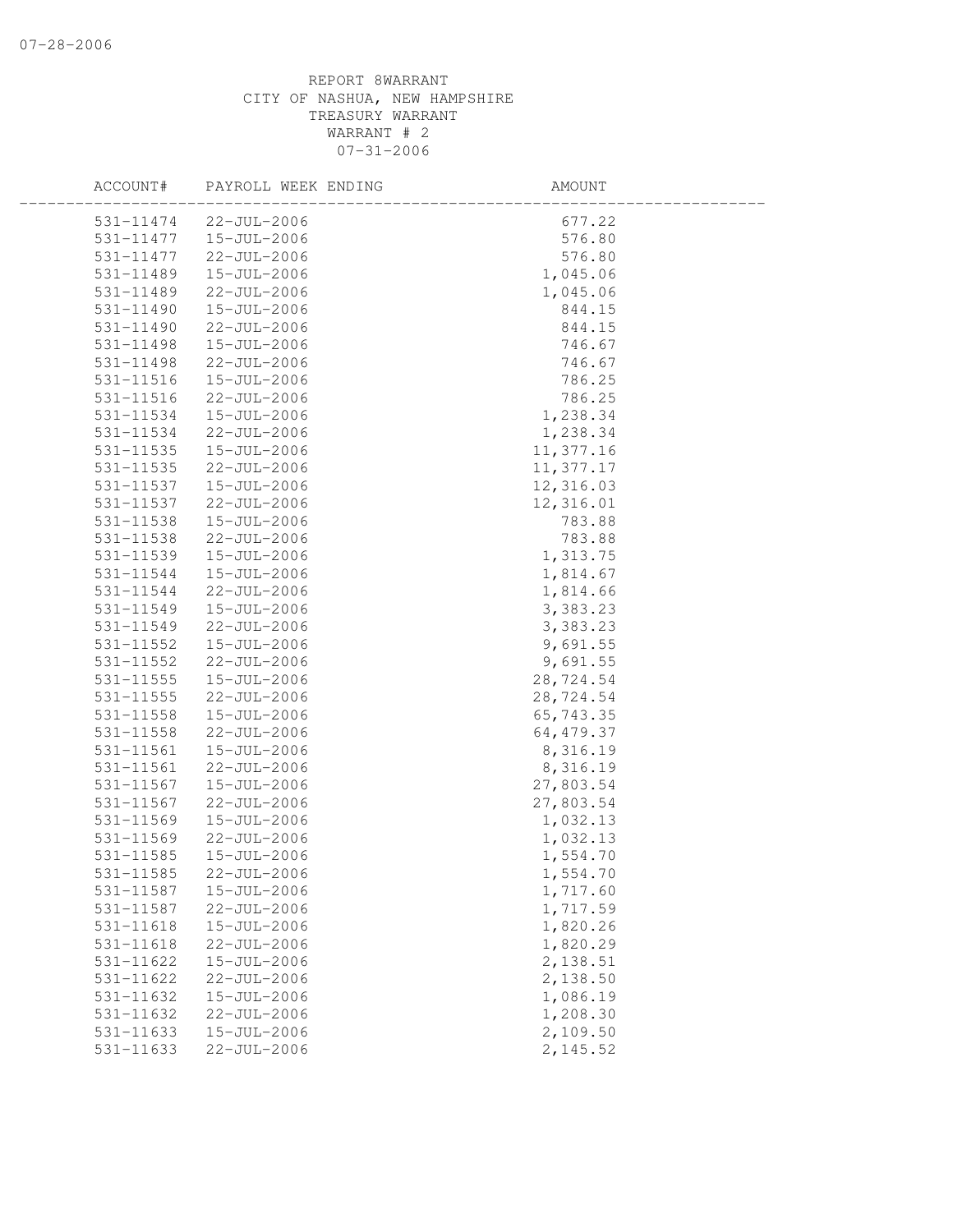|       | ACCOUNT#  | PAYROLL WEEK ENDING    | AMOUNT                   |            |
|-------|-----------|------------------------|--------------------------|------------|
|       | 531-11635 | 15-JUL-2006            | 803.90                   |            |
|       | 531-11635 | 22-JUL-2006            | 803.90                   |            |
|       | 531-11664 | 15-JUL-2006            | 1,003.00                 |            |
|       | 531-11664 | 22-JUL-2006            | 1,003.00                 |            |
|       | 531-11665 | 15-JUL-2006            | 719.43                   |            |
|       | 531-11665 | 22-JUL-2006            | 719.43                   |            |
|       | 531-11719 | 15-JUL-2006            | 795.35                   |            |
|       | 531-11719 | 22-JUL-2006            | 795.34                   |            |
|       | 531-11732 | 15-JUL-2006            | 1,716.15                 |            |
|       | 531-11732 | 22-JUL-2006            | 1,967.84                 |            |
|       | 531-11733 | 15-JUL-2006            | 2,075.70                 |            |
|       | 531-11733 | 22-JUL-2006            | 2,075.70                 |            |
|       | 531-12020 | 15-JUL-2006            | 875.50                   |            |
|       | 531-12020 | 22-JUL-2006            | 875.50                   |            |
|       | 531-12035 | 15-JUL-2006            | 655.87                   |            |
|       | 531-12035 | $22 - JUL - 2006$      | 655.87                   |            |
|       | 531-12042 | 15-JUL-2006            | 630.16                   |            |
|       | 531-12042 | 22-JUL-2006            | 577.84                   |            |
|       | 531-12066 | $15 - JUL - 2006$      | 1,101.41                 |            |
|       | 531-12066 | $22 - JUL - 2006$      | 1,101.41                 |            |
|       | 531-12067 | 15-JUL-2006            | 659.14                   |            |
|       | 531-12067 | 22-JUL-2006            | 659.15                   |            |
|       | 531-12068 | 15-JUL-2006            | 1,311.74                 |            |
|       | 531-12068 | 22-JUL-2006            | 1,311.74                 |            |
|       | 531-12071 | 15-JUL-2006            | 229.51                   |            |
|       | 531-12071 | 22-JUL-2006            | 229.50                   |            |
|       | 531-12119 | 15-JUL-2006            | 990.67                   |            |
|       | 531-12119 | 22-JUL-2006            | 990.67                   |            |
|       | 531-13004 | 15-JUL-2006            | 4,456.55                 |            |
|       | 531-13004 | $22 - JUL - 2006$      | 4, 454.17                |            |
|       | 531-13038 | 15-JUL-2006            | 1,366.81                 |            |
|       | 531-13038 | 22-JUL-2006            | 864.71                   |            |
|       | 531-13040 | 15-JUL-2006            | 6,659.81                 |            |
|       | 531-13040 | $22 - JUL - 2006$      | 3,813.52                 |            |
|       | 531-13044 | 15-JUL-2006            | 4,428.44                 |            |
|       | 531-13044 | 22-JUL-2006            | 1,492.18                 |            |
|       | 531-13047 | 15-JUL-2006            | 13,881.20                |            |
|       | 531-13047 | $22 - JUL - 2006$      | 12,655.77                |            |
|       | 531-13048 | 15-JUL-2006            | 4,522.92                 |            |
|       | 531-13048 | 22-JUL-2006            | 4,000.83                 |            |
|       | 531-17001 | 15-JUL-2006            | 100.00                   |            |
|       | 531-17002 | $22 - JUL - 2006$      | 200.00                   |            |
| TOTAL | 531       | POLICE DEPARTMENT      | ------------------------ | 493,394.52 |
|       |           |                        |                          |            |
|       |           | 532-11024  15-JUL-2006 | 1,339.14                 |            |
|       | 532-11024 | 22-JUL-2006            | 1,911.10                 |            |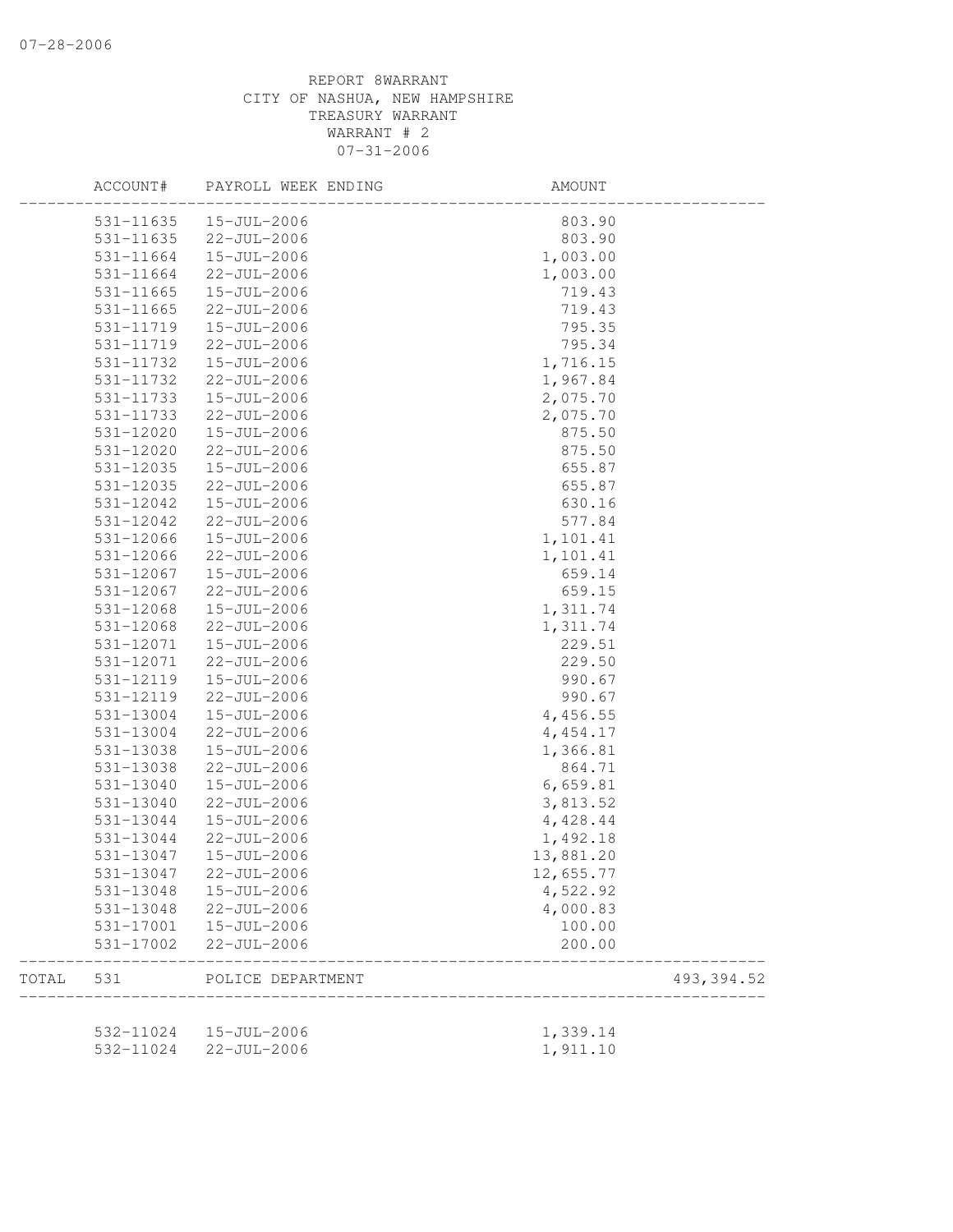| ACCOUNT#  | PAYROLL WEEK ENDING | AMOUNT     |  |
|-----------|---------------------|------------|--|
| 532-11040 | 15-JUL-2006         | 1,793.52   |  |
| 532-11040 | 22-JUL-2006         | 1,793.53   |  |
| 532-11063 | 15-JUL-2006         | 1,242.12   |  |
| 532-11063 | 22-JUL-2006         | 1,242.12   |  |
| 532-11066 | 15-JUL-2006         | 1,205.56   |  |
| 532-11066 | 22-JUL-2006         | 1,205.58   |  |
| 532-11069 | 15-JUL-2006         | 1,229.81   |  |
| 532-11069 | 22-JUL-2006         | 1,229.81   |  |
| 532-11111 | 15-JUL-2006         | 1,942.63   |  |
| 532-11111 | $22 - JUL - 2006$   | 1,942.62   |  |
| 532-11207 | 15-JUL-2006         | 4,479.36   |  |
| 532-11207 | 22-JUL-2006         | 4,479.36   |  |
| 532-11281 | 15-JUL-2006         | 854.91     |  |
| 532-11281 | 22-JUL-2006         | 854.92     |  |
| 532-11284 | 15-JUL-2006         | 1,560.86   |  |
| 532-11284 | 22-JUL-2006         | 3,120.51   |  |
| 532-11285 | 15-JUL-2006         | 7,440.49   |  |
| 532-11285 | 22-JUL-2006         | 7,440.49   |  |
| 532-11291 | $15 - JUL - 2006$   | 7,417.17   |  |
| 532-11291 | 22-JUL-2006         | 5,468.40   |  |
| 532-11298 | 15-JUL-2006         | 986.51     |  |
| 532-11298 | 22-JUL-2006         | 1,246.12   |  |
| 532-11300 | 15-JUL-2006         | 33, 226.46 |  |
| 532-11300 | 22-JUL-2006         | 33, 226.46 |  |
| 532-11303 | 15-JUL-2006         | 1,090.35   |  |
| 532-11303 | 22-JUL-2006         | 1,090.36   |  |
| 532-11305 | 15-JUL-2006         | 4,394.44   |  |
| 532-11305 | 22-JUL-2006         | 4,394.44   |  |
| 532-11307 | 15-JUL-2006         | 1,090.35   |  |
| 532-11307 | 22-JUL-2006         | 1,090.35   |  |
| 532-11309 | 15-JUL-2006         | 96, 359.21 |  |
| 532-11309 | 22-JUL-2006         | 96, 359.21 |  |
| 532-11660 | 15-JUL-2006         | 1,385.40   |  |
| 532-11660 | $22 - JUL - 2006$   | 1,385.40   |  |
| 532-11663 | 15-JUL-2006         | 1,344.66   |  |
| 532-11663 | 22-JUL-2006         | 1,344.65   |  |
| 532-11666 | 15-JUL-2006         | 1,331.35   |  |
| 532-11666 | 22-JUL-2006         | 1,331.35   |  |
| 532-11669 | 15-JUL-2006         | 1,371.69   |  |
| 532-11669 | 22-JUL-2006         | 1,371.69   |  |
| 532-12070 | 15-JUL-2006         | 29,631.28  |  |
| 532-12070 | 22-JUL-2006         | 27,997.87  |  |
| 532-13003 | 15-JUL-2006         | 237.41     |  |
| 532-13003 | $22 - JUL - 2006$   | 437.71     |  |
| 532-13004 | 15-JUL-2006         | 353.78     |  |
| 532-13004 | 22-JUL-2006         | 842.97     |  |
| 532-13018 | 15-JUL-2006         | 3,250.53   |  |
| 532-13018 | 22-JUL-2006         | 4,227.40   |  |
|           |                     |            |  |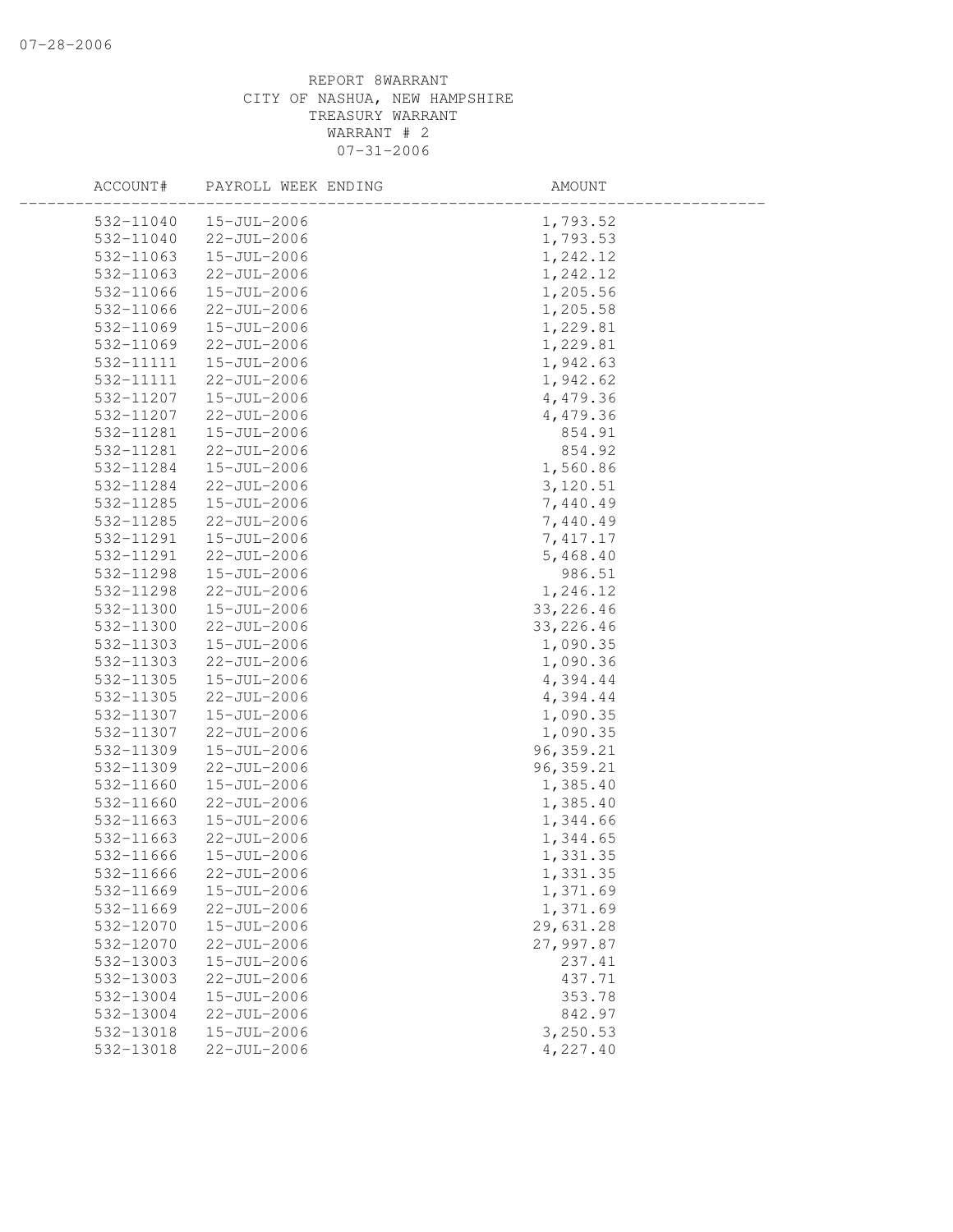|       | ACCOUNT#  | PAYROLL WEEK ENDING                             | AMOUNT    |            |
|-------|-----------|-------------------------------------------------|-----------|------------|
|       | 532-13024 | 15-JUL-2006                                     | 443.20    |            |
|       | 532-13024 | 22-JUL-2006                                     | 332.40    |            |
|       | 532-13050 | 15-JUL-2006                                     | 11.34     |            |
|       | 532-13050 | 22-JUL-2006                                     | 11,644.53 |            |
|       | 532-19231 | 15-JUL-2006                                     | 1,169.60  |            |
|       | 532-19231 | $22 - JUL - 2006$                               | 1,169.60  |            |
|       | 532-19232 | 15-JUL-2006                                     | 1,669.77  |            |
|       | 532-19232 | 22-JUL-2006                                     | 1,669.77  |            |
|       | 532-19233 | 15-JUL-2006                                     | 2,685.78  |            |
|       | 532-19233 | 22-JUL-2006                                     | 2,685.78  |            |
|       | 532-19234 | 15-JUL-2006                                     | 1,685.37  |            |
|       |           | 532-19234 22-JUL-2006                           | 1,685.37  |            |
|       |           | 532-46045 22-JUL-2006                           | 88,800.00 |            |
| TOTAL | 532       | FIRE DEPARTMENT                                 |           | 529,245.92 |
|       |           |                                                 |           |            |
|       |           | 535-81023  15-JUL-2006                          | 96.15     |            |
|       |           | 535-81023 22-JUL-2006                           | 96.15     |            |
| TOTAL | 535       | EMERGENCY MANAGEMENT                            |           | 192.30     |
|       |           |                                                 |           |            |
|       |           | 536-11178  15-JUL-2006<br>536-11178 22-JUL-2006 | 1,272.29  |            |
|       |           |                                                 | 1,272.29  |            |
|       |           | 536-13004  15-JUL-2006                          | 156.33    |            |
| TOTAL | 536       | CITYWIDE COMMUNICATIONS                         |           | 2,700.91   |
|       | 541-11048 | 15-JUL-2006                                     | 888.34    |            |
|       | 541-11048 | 22-JUL-2006                                     | 888.34    |            |
|       | 541-11104 | 15-JUL-2006                                     | 914.99    |            |
|       | 541-11104 | $22 - JUL - 2006$                               | 914.99    |            |
|       | 541-11240 | 15-JUL-2006                                     | 1,763.88  |            |
|       | 541-11240 | 22-JUL-2006                                     | 1,763.87  |            |
|       | 541-12038 | 15-JUL-2006                                     | 412.40    |            |
|       | 541-12038 | $22 - JUL - 2006$                               | 412.40    |            |
|       | 541-12085 | $15 - JUL - 2006$                               | 320.00    |            |
|       | 541-12085 | 22-JUL-2006                                     | 400.00    |            |
| TOTAL | 541       | COMMUNITY SERVICES DIVISION                     |           | 8,679.21   |
|       |           |                                                 |           |            |
|       | 542-11584 | 15-JUL-2006                                     | 1,217.22  |            |
|       | 542-11584 | $22 - JUL - 2006$                               | 1,181.98  |            |
|       | 542-12079 | 15-JUL-2006                                     | 568.05    |            |
|       | 542-12079 | 22-JUL-2006                                     | 639.06    |            |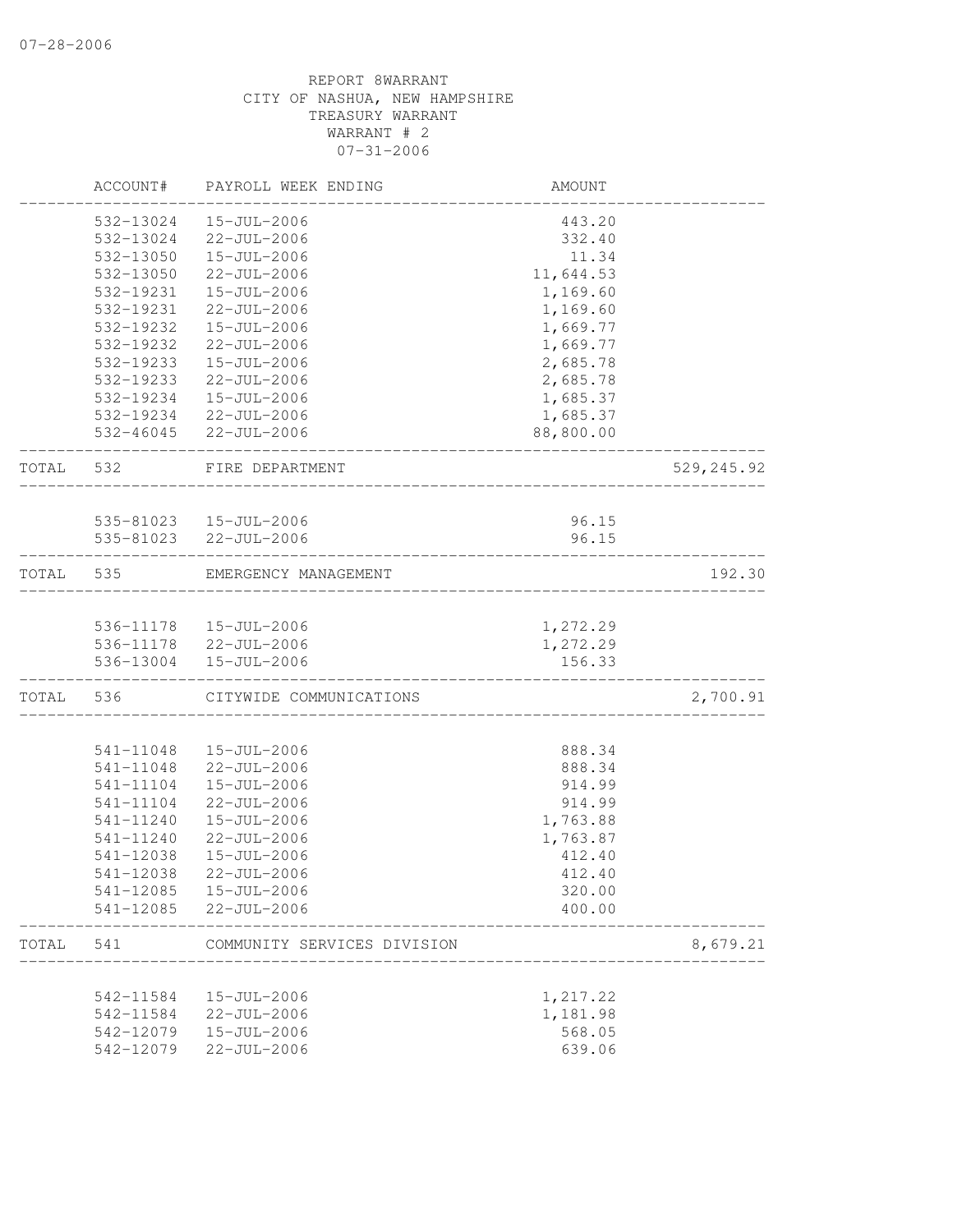# REPORT 8WARRANT CITY OF NASHUA, NEW HAMPSHIRE TREASURY WARRANT WARRANT # 2 07-31-2006 ACCOUNT# PAYROLL WEEK ENDING AMOUNT -------------------------------------------------------------------------------- 542-12109 15-JUL-2006 112.00 542-12109 22-JUL-2006 112.00 542-12582 15-JUL-2006 1,019.55 542-12582 22-JUL-2006 1,019.55 -------------------------------------------------------------------------------- TOTAL 542 COMMUNITY HEALTH 5,869.41 -------------------------------------------------------------------------------- 543-11380 15-JUL-2006 840.29 543-11380 22-JUL-2006 840.29 543-11438 15-JUL-2006 1,390.26 543-11438 22-JUL-2006 1,390.27 543-11601 15-JUL-2006 1,136.11 543-11601 22-JUL-2006 1,136.10 543-11604 15-JUL-2006 749.90 543-11604 22-JUL-2006 749.90 543-11605 15-JUL-2006 856.19 543-11605 22-JUL-2006 856.19 -------------------------------------------------------------------------------- TOTAL 543 ENVIRONMENTAL HEALTH DEPT. 9,945.50 -------------------------------------------------------------------------------- 544-11008 15-JUL-2006 668.17 544-11008 22-JUL-2006 668.17 544-11099 15-JUL-2006 1,989.89 544-11099 22-JUL-2006 1,989.90 544-11112 15-JUL-2006 755.51 544-11112 22-JUL-2006 755.51 544-11367 15-JUL-2006 749.90 544-11367 22-JUL-2006 749.90 544-11777 15-JUL-2006 1,167.25 544-11777 22-JUL-2006 1,167.25 544-12101 15-JUL-2006 242.92 544-12101 22-JUL-2006 242.92 -------------------------------------------------------------------------------- TOTAL 544 WELFARE ADMINISTRATION 11, 147.29 -------------------------------------------------------------------------------- 551-11008 15-JUL-2006 612.61 551-11008 22-JUL-2006 612.62 551-11028 15-JUL-2006 526.86 551-11028 22-JUL-2006 526.86 551-11057 15-JUL-2006 783.39 551-11057 22-JUL-2006 783.38 551-11094 15-JUL-2006 355.62 551-11094 22-JUL-2006 355.62 551-11208 15-JUL-2006 755.41

551-11208 22-JUL-2006 755.42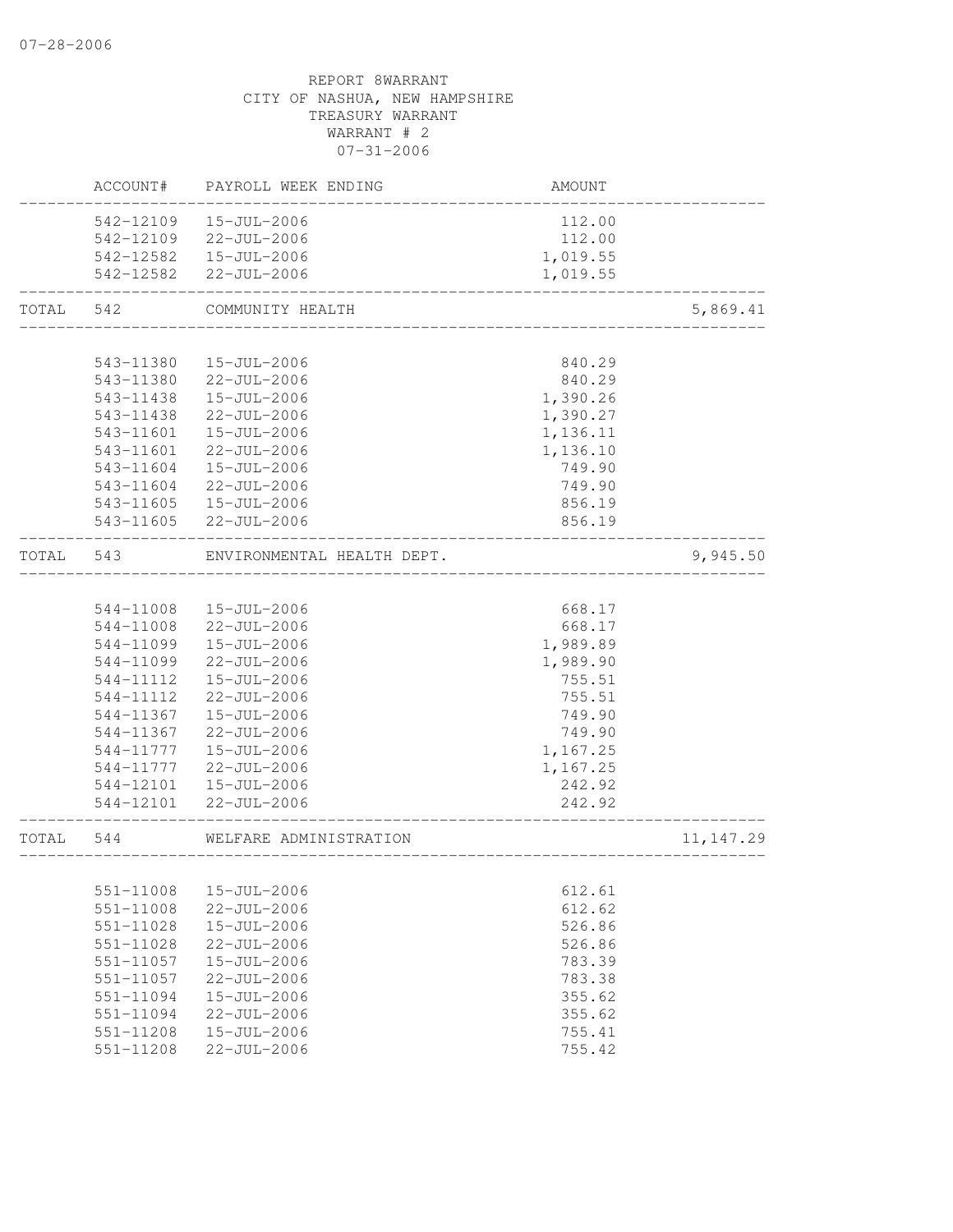|       | ACCOUNT#  | PAYROLL WEEK ENDING            | AMOUNT   |           |
|-------|-----------|--------------------------------|----------|-----------|
|       | 551-11211 | 15-JUL-2006                    | 458.66   |           |
|       | 551-11211 | 22-JUL-2006                    | 458.66   |           |
|       | 551-11212 | 15-JUL-2006                    | 1,313.75 |           |
|       | 551-11212 | 22-JUL-2006                    | 1,313.75 |           |
|       | 551-11249 | 15-JUL-2006                    | 1,544.27 |           |
|       | 551-11249 | 22-JUL-2006                    | 1,544.27 |           |
|       | 551-11273 | 15-JUL-2006                    | 2,382.02 |           |
|       | 551-11273 | $22 - JUL - 2006$              | 2,382.02 |           |
|       | 551-11435 | 15-JUL-2006                    | 991.04   |           |
|       | 551-11435 | 22-JUL-2006                    | 991.04   |           |
|       | 551-11638 | 15-JUL-2006                    | 1,064.08 |           |
|       | 551-11638 | 22-JUL-2006                    | 1,064.08 |           |
|       | 551-12154 | 15-JUL-2006                    | 384.00   |           |
|       | 551-12154 | 22-JUL-2006                    | 480.00   |           |
|       | 551-13004 | 15-JUL-2006                    | 128.26   |           |
|       |           | 551-13004 22-JUL-2006          | 527.16   |           |
|       |           | 551-91010 22-JUL-2006          | 1,390.00 |           |
|       |           |                                |          |           |
| TOTAL | 551       | PUBLIC WORKS DIV & ENGINEERING |          | 24,484.85 |
|       |           |                                |          |           |
|       | 552-11051 | 15-JUL-2006                    | 1,275.49 |           |
|       |           | 552-11051 22-JUL-2006          | 1,275.49 |           |
|       | 552-11052 | 15-JUL-2006                    | 1,136.10 |           |
|       | 552-11052 | 22-JUL-2006                    | 1,136.10 |           |
|       | 552-11077 | 15-JUL-2006                    | 1,170.18 |           |
|       | 552-11077 | 22-JUL-2006                    | 1,170.19 |           |
|       | 552-11087 | 15-JUL-2006                    | 1,493.60 |           |
|       | 552-11087 | 22-JUL-2006                    | 770.50   |           |
|       | 552-11143 | 15-JUL-2006                    | 784.00   |           |
|       | 552-11143 | $22 - JUL - 2006$              | 784.00   |           |
|       | 552-11324 | 15-JUL-2006                    | 3,604.93 |           |
|       | 552-11324 | 22-JUL-2006                    | 3,604.94 |           |
|       | 552-11339 | $15 - JUL - 2006$              | 2,689.60 |           |
|       | 552-11339 | 22-JUL-2006                    | 2,689.60 |           |
|       | 552-11342 | 15-JUL-2006                    | 706.00   |           |
|       | 552-11342 | 22-JUL-2006                    | 706.00   |           |
|       |           | 552-11343  15-JUL-2006         | 2,368.80 |           |
|       | 552-11343 | $22 - JUL - 2006$              | 2,378.40 |           |
|       | 552-11407 | $15 - JUL - 2006$              | 4,884.00 |           |
|       | 552-11407 | 22-JUL-2006                    | 4,081.05 |           |
|       | 552-11492 | 15-JUL-2006                    | 746.80   |           |
|       |           |                                |          |           |
|       | 552-11492 | 22-JUL-2006                    | 746.80   |           |
|       | 552-11548 | $15 - JUL - 2006$              | 916.14   |           |
|       | 552-11548 | $22 - JUL - 2006$              | 916.13   |           |
|       | 552-11580 | $15 - JUL - 2006$              | 772.39   |           |
|       | 552-11580 | $22 - JUL - 2006$              | 772.39   |           |
|       | 552-11618 | 15-JUL-2006                    | 568.25   |           |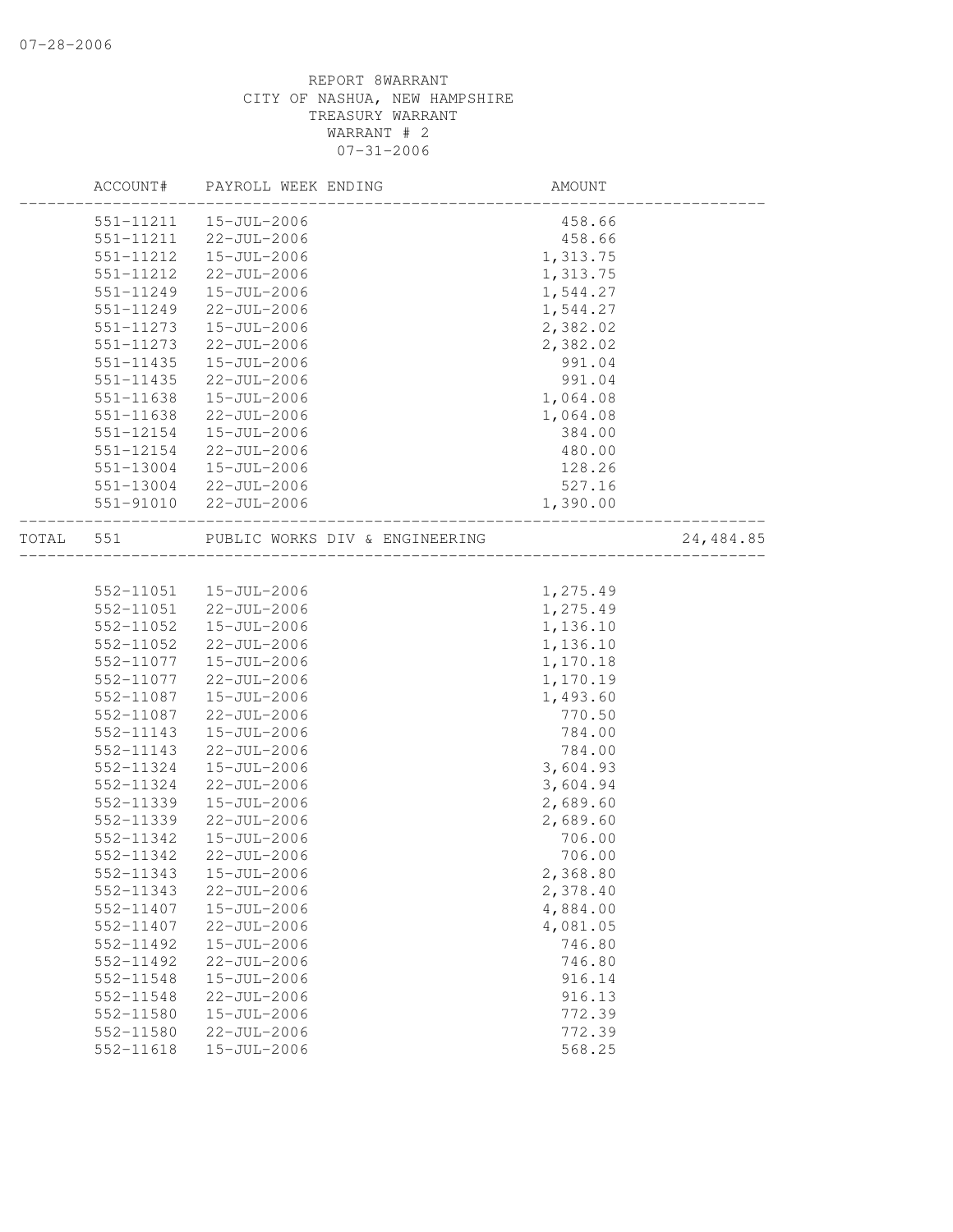|       | ACCOUNT#      | PAYROLL WEEK ENDING  | AMOUNT                    |            |
|-------|---------------|----------------------|---------------------------|------------|
|       | 552-11618     | 22-JUL-2006          | 568.25                    |            |
|       | 552-11750     | $15 - JUL - 2006$    | 733.31                    |            |
|       | 552-11750     | 22-JUL-2006          | 1,448.00                  |            |
|       | 552-12156     | 15-JUL-2006          | 6,475.00                  |            |
|       | 552-12156     | 22-JUL-2006          | 6,490.00                  |            |
|       | 552-12158     | 15-JUL-2006          | 928.00                    |            |
|       | 552-12159     | 15-JUL-2006          | 3,273.75                  |            |
|       | $552 - 12159$ | $22 - JUL - 2006$    | 3,713.63                  |            |
|       | 552-12162     | 15-JUL-2006          | 1,226.25                  |            |
|       | 552-12162     | $22 - JUL - 2006$    | 1,319.25                  |            |
|       | 552-12186     | 15-JUL-2006          | 1,314.25                  |            |
|       | 552-12186     | 22-JUL-2006          | 1,337.50                  |            |
|       | 552-12192     | 15-JUL-2006          | 2,056.75                  |            |
|       | 552-12192     | 22-JUL-2006          | 2,044.75                  |            |
|       | 552-13004     | 15-JUL-2006          | 5,756.61                  |            |
|       | 552-13004     | 22-JUL-2006          | 4,029.13                  |            |
|       | 552-59050     | 22-JUL-2006          | 2,089.00                  |            |
| TOTAL | 552           | PARKS AND RECREATION | _________________________ | 88, 951.30 |
|       |               |                      |                           |            |
|       | 553-11041     | 15-JUL-2006          | 897.56                    |            |
|       | 553-11041     | 22-JUL-2006          | 897.56                    |            |
|       | 553-11078     | 15-JUL-2006          | 1,353.17                  |            |
|       | 553-11078     | 22-JUL-2006          | 1,353.17                  |            |
|       | 553-11098     | 15-JUL-2006          | 946.37                    |            |
|       | 553-11098     | 22-JUL-2006          | 937.65                    |            |
|       | 553-11192     | 15-JUL-2006          | 2,499.00                  |            |
|       | 553-11192     | 22-JUL-2006          | 833.00                    |            |
|       | 553-11279     | 15-JUL-2006          | 3,920.00                  |            |
|       | 553-11279     | 22-JUL-2006          | 4,704.00                  |            |
|       | 553-11327     | 15-JUL-2006          | 2,715.08                  |            |
|       | 553-11327     | 22-JUL-2006          | 3,604.97                  |            |
|       | 553-11336     | 15-JUL-2006          | 967.45                    |            |
|       | 553-11336     | $22 - JUL - 2006$    | 967.45                    |            |
|       | 553-11375     | 15-JUL-2006          | 2,223.82                  |            |
|       | 553-11375     | 22-JUL-2006          | 2,215.42                  |            |
|       | 553-11465     | 15-JUL-2006          | 2,987.20                  |            |
|       | 553-11465     | 22-JUL-2006          | 2,987.20                  |            |
|       | 553-11474     | 15-JUL-2006          | 4,255.14                  |            |
|       | 553-11474     | $22 - JUL - 2006$    | 3,894.93                  |            |
|       | 553-11475     | 15-JUL-2006          | 1,704.65                  |            |
|       | 553-11475     | 22-JUL-2006          | 1,702.40                  |            |
|       | 553-11630     | 15-JUL-2006          | 1,435.20                  |            |
|       | 553-11630     | $22 - JUL - 2006$    | 1,435.20                  |            |
|       | 553-11631     | 15-JUL-2006          | 727.20                    |            |
|       | 553-11631     | $22 - JUL - 2006$    | 727.20                    |            |
|       | 553-11648     | 15-JUL-2006          | 732.23                    |            |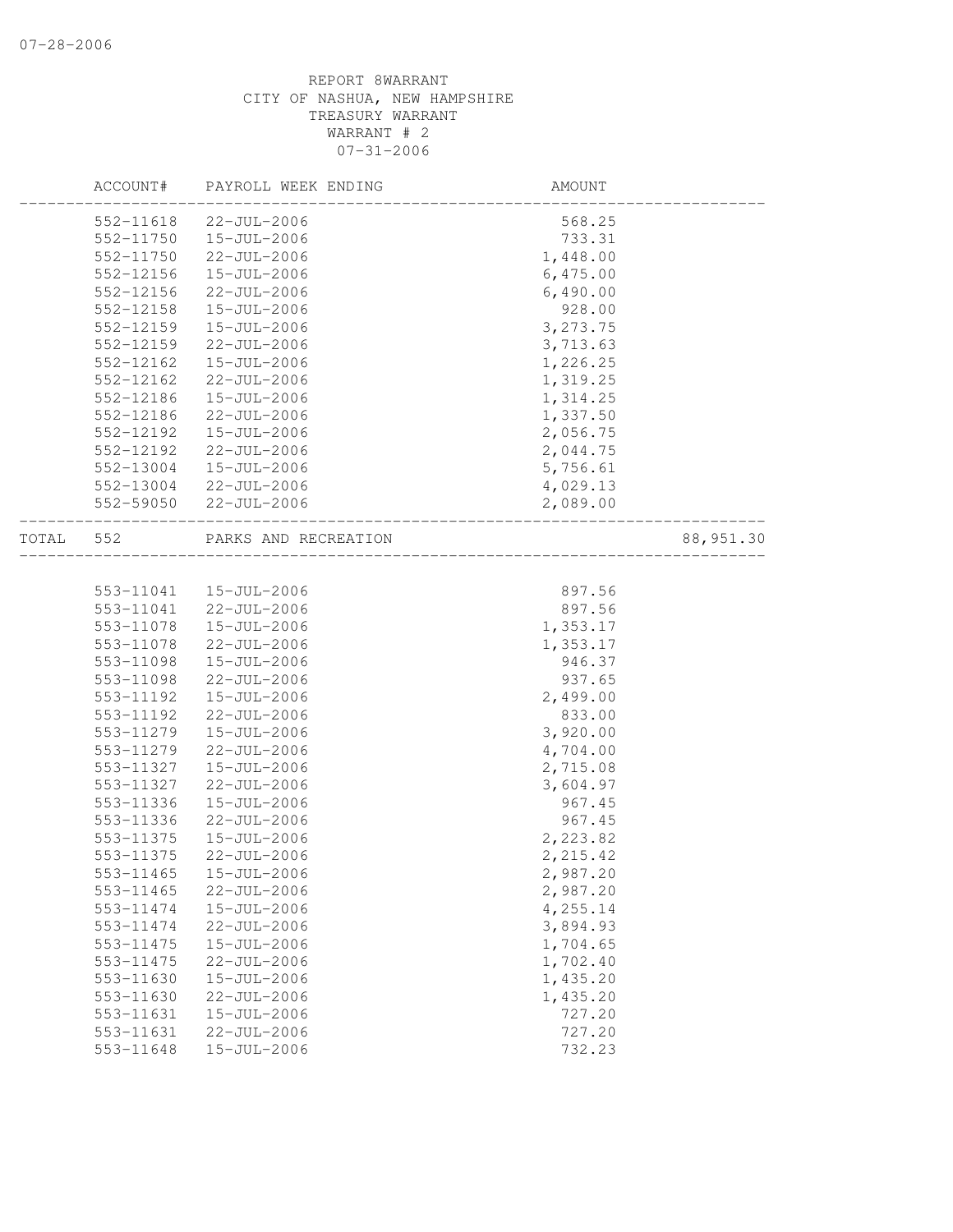|       | ACCOUNT#  | PAYROLL WEEK ENDING | AMOUNT    |           |
|-------|-----------|---------------------|-----------|-----------|
|       | 553-11648 | $22 - JUL - 2006$   | 732.24    |           |
|       | 553-11678 | $15 - JUL - 2006$   | 1,515.40  |           |
|       | 553-11678 | 22-JUL-2006         | 1,515.40  |           |
|       | 553-11759 | 15-JUL-2006         | 11,596.49 |           |
|       | 553-11759 | $22 - JUL - 2006$   | 11,589.93 |           |
|       | 553-11768 | 15-JUL-2006         | 713.60    |           |
|       | 553-11768 | 22-JUL-2006         | 713.60    |           |
|       | 553-11771 | 15-JUL-2006         | 841.60    |           |
|       | 553-11771 | $22 - JUL - 2006$   | 1,683.20  |           |
|       | 553-13004 | 15-JUL-2006         | 1,880.56  |           |
|       | 553-13004 | 22-JUL-2006         | 1,604.71  |           |
| TOTAL | 553       | STREET DEPARTMENT   |           | 88,010.95 |
|       |           |                     |           |           |
|       | 555-11024 | 15-JUL-2006         | 663.48    |           |
|       | 555-11024 | 22-JUL-2006         | 663.48    |           |
|       | 555-11058 | 15-JUL-2006         | 888.73    |           |
|       | 555-11058 | 22-JUL-2006         | 888.73    |           |
|       | 555-11461 | $15 - JUL - 2006$   | 1,349.78  |           |
|       | 555-11461 | 22-JUL-2006         | 1,349.77  |           |
|       | 555-11505 | 15-JUL-2006         | 1,170.18  |           |
|       | 555-11505 | $22 - JUL - 2006$   | 1,170.18  |           |
|       | 555-11639 | $15 - JUL - 2006$   | 746.80    |           |
|       | 555-11639 | 22-JUL-2006         | 746.80    |           |
|       | 555-11640 | $15 - JUL - 2006$   | 695.60    |           |
|       | 555-11640 | $22 - JUL - 2006$   | 695.60    |           |
|       | 555-11738 | 15-JUL-2006         | 1,760.00  |           |
|       | 555-11738 | 22-JUL-2006         | 1,760.00  |           |
|       | 555-11745 | $22 - JUL - 2006$   | 738.80    |           |
|       | 555-11746 | 15-JUL-2006         | 999.84    |           |
|       | 555-11746 | 22-JUL-2006         | 999.84    |           |
|       | 555-13004 | 15-JUL-2006         | 206.25    |           |
|       | 555-13004 | $22 - JUL - 2006$   | 99.00     |           |
| TOTAL | 555       | TRAFFIC DEPARTMENT  |           | 17,592.86 |
|       |           |                     |           |           |
|       | 557-11161 | $15 - JUL - 2006$   | 746.80    |           |
|       | 557-11161 | 22-JUL-2006         | 746.80    |           |
|       | 557-13004 | 15-JUL-2006         | 549.16    |           |
|       | 557-13004 | 22-JUL-2006         | 28.01     |           |
| TOTAL | 557       | PARKING LOTS        |           | 2,070.77  |
|       | 561-11345 | 15-JUL-2006         | 1,199.60  |           |
|       | 561-11345 | $22 - JUL - 2006$   | 1,199.60  |           |
|       |           |                     |           |           |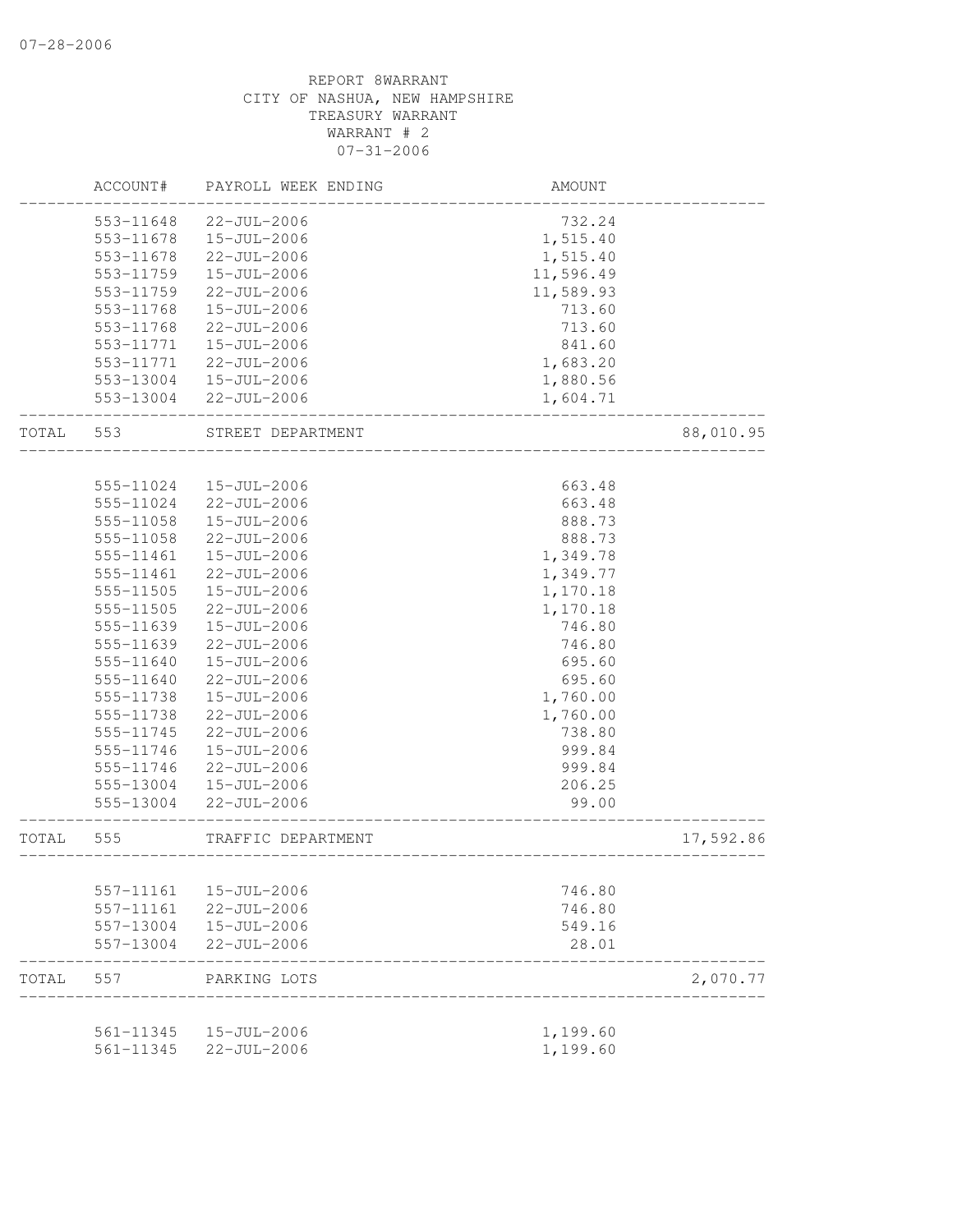|       | ACCOUNT#               | PAYROLL WEEK ENDING                    | AMOUNT           |          |
|-------|------------------------|----------------------------------------|------------------|----------|
|       | 561-11651              | $15 - JUL - 2006$                      | 751.62           |          |
|       | 561-11651              | 22-JUL-2006                            | 751.62           |          |
|       | 561-11658              | 15-JUL-2006                            | 915.39           |          |
|       | $561 - 11658$          | $22 - JUL - 2006$                      | 915.39           |          |
|       | 561-12153              | $15 - JUL - 2006$                      | 1,557.50         |          |
|       | 561-12153              | $22 - JUL - 2006$                      | 1,150.00         |          |
|       | 561-13004              | 15-JUL-2006                            | 67.48            |          |
|       | 561-13004              | 22-JUL-2006                            | 84.56            |          |
|       | 561-91010              | 22-JUL-2006                            | 100.00           |          |
| TOTAL | 561                    | EDGEWOOD CEMETERY                      |                  | 8,692.76 |
|       |                        |                                        |                  |          |
|       | 563-11345              | 15-JUL-2006                            | 516.72           |          |
|       | 563-11345<br>563-11651 | $22 - JUL - 2006$<br>$15 - JUL - 2006$ | 516.72           |          |
|       |                        |                                        | 687.84           |          |
|       | 563-11651              | 22-JUL-2006                            | 687.84           |          |
|       | 563-11657              | 15-JUL-2006                            | 862.85           |          |
|       | 563-11657              | 22-JUL-2006                            | 862.84           |          |
|       | 563-12153<br>563-12153 | 15-JUL-2006<br>22-JUL-2006             | 690.00<br>800.00 |          |
| TOTAL | 563                    | WOODLAWN CEMETERY                      |                  | 5,624.81 |
|       |                        |                                        |                  |          |
|       | 571-11174              | 15-JUL-2006                            | 773.33           |          |
|       | 571-11174              | 22-JUL-2006                            | 889.33           |          |
|       | 571-11237              | 15-JUL-2006                            | 1,816.79         |          |
|       | 571-11237              | 22-JUL-2006                            | 1,816.79         |          |
|       | 571-12045              | 15-JUL-2006                            | 167.37           |          |
|       | 571-12045              | 22-JUL-2006                            | 167.37           |          |
| TOTAL | 571                    | COMMUNITY DEVELOPMENT                  |                  | 5,630.98 |
|       |                        |                                        |                  |          |
|       | 572-11024              | 15-JUL-2006                            | 398.10           |          |
|       | 572-11024              | 22-JUL-2006                            | 398.10           |          |
|       | 572-11215              | 15-JUL-2006                            | 3,359.49         |          |
|       | 572-11215              | $22 - JUL - 2006$                      | 3,359.49         |          |
|       | 572-11238              | $15 - JUL - 2006$                      | 750.83           |          |
|       | 572-11238              | $22 - JUL - 2006$                      | 750.83           |          |
|       | 572-11450              | $15 - JUL - 2006$                      | 1,560.86         |          |
|       | 572-11450              | 22-JUL-2006                            | 1,560.86         |          |
|       | 572-11522              | 15-JUL-2006                            | 742.35           |          |
|       | 572-11522              | $22 - JUL - 2006$                      | 742.35           |          |
|       | 572-11528              | $15 - JUL - 2006$                      | 1,024.96         |          |
|       | 572-11528              | 22-JUL-2006                            | 1,024.96         |          |
|       | 572-98045              | 22-JUL-2006                            | 100.00           |          |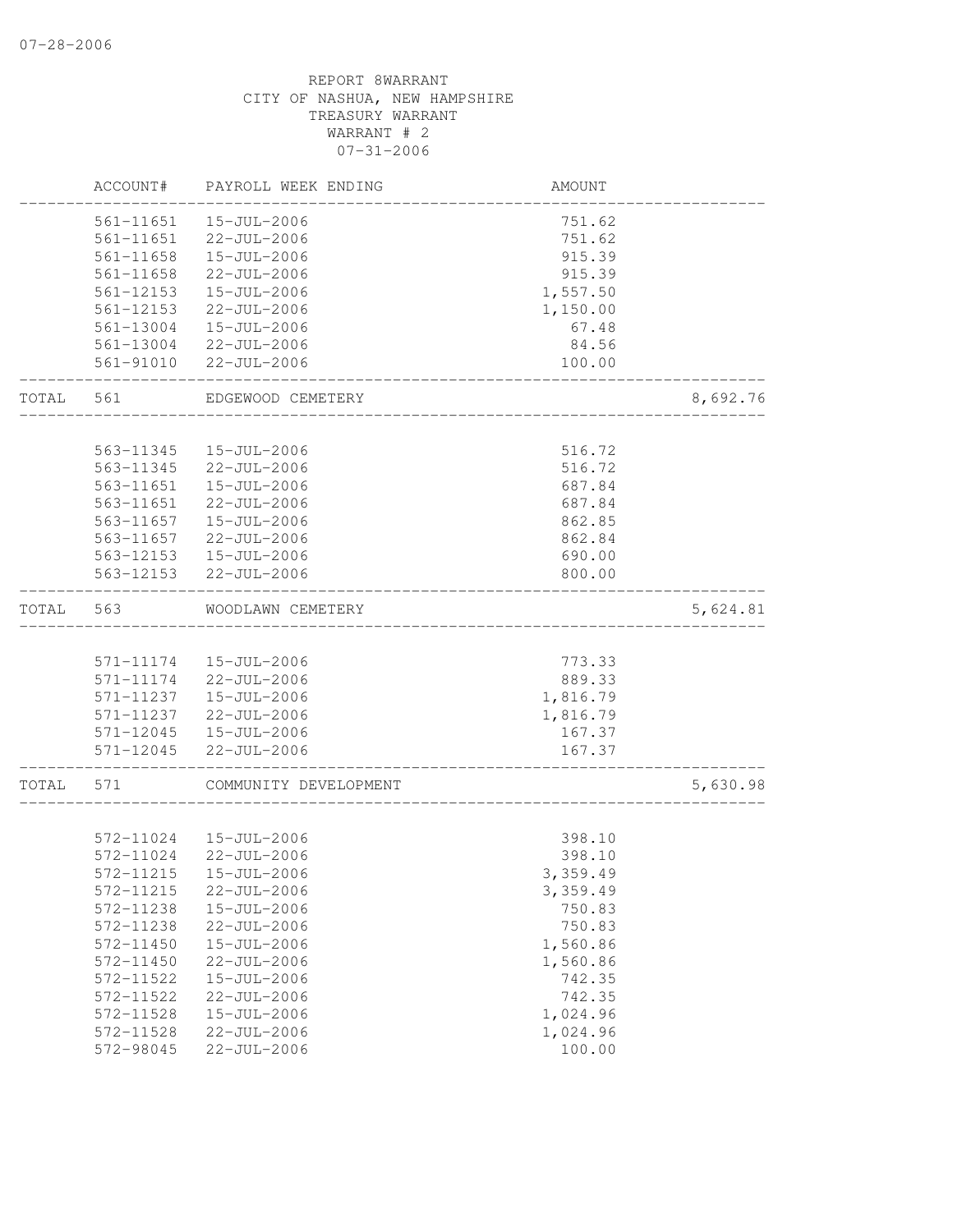|  |                        | ACCOUNT# PAYROLL WEEK ENDING                                | AMOUNT               |           |
|--|------------------------|-------------------------------------------------------------|----------------------|-----------|
|  |                        | 572-98046  15-JUL-2006<br>_________________________________ | 100.00               |           |
|  |                        | TOTAL 572 PLANNING DEPARTMENT                               |                      | 15,873.18 |
|  |                        | 573-11444   15-JUL-2006                                     | 1,373.56             |           |
|  |                        | 573-11444 22-JUL-2006                                       | 1,373.56             |           |
|  |                        | $573-12029$ $15-JUL-2006$                                   | 811.72               |           |
|  | ___________________    | 573-12029 22-JUL-2006                                       | 398.66               |           |
|  |                        | TOTAL 573 ECONOMIC DEVELOPMENT                              |                      | 3,957.50  |
|  |                        |                                                             |                      |           |
|  |                        | 575-11032  15-JUL-2006                                      | 643.17               |           |
|  |                        | 575-11032 22-JUL-2006                                       | 643.17               |           |
|  | 575-11042              | 15-JUL-2006                                                 | 1,404.16             |           |
|  | 575-11042              | 22-JUL-2006                                                 | 1,404.16             |           |
|  | 575-11062              | 15-JUL-2006                                                 | 559.14               |           |
|  | 575-11062              | 22-JUL-2006                                                 | 559.14               |           |
|  | 575-11189              | 15-JUL-2006                                                 | 981.93               |           |
|  | 575-11189              | 22-JUL-2006                                                 | 981.93               |           |
|  | 575-11246<br>575-11246 | 15-JUL-2006<br>22-JUL-2006                                  | 1,763.87             |           |
|  | 575-11387              | $15 - JUL - 2006$                                           | 1,763.87             |           |
|  | 575-11387              | 22-JUL-2006                                                 | 5,320.91<br>5,320.91 |           |
|  | 575-11393              | 15-JUL-2006                                                 | 3,437.47             |           |
|  | 575-11393              | $22 - JUL - 2006$                                           | 3,437.46             |           |
|  | 575-11400              | 15-JUL-2006                                                 | 7,559.45             |           |
|  | 575-11400              | 22-JUL-2006                                                 | 7,478.88             |           |
|  | 575-11401              | 15-JUL-2006                                                 | 3,776.66             |           |
|  | 575-11401              | 22-JUL-2006                                                 | 3,776.67             |           |
|  | 575-11403              | 15-JUL-2006                                                 | 772.39               |           |
|  | 575-11403              | 22-JUL-2006                                                 | 772.39               |           |
|  | 575-11404              | 15-JUL-2006                                                 | 694.68               |           |
|  | 575-11404              | 22-JUL-2006                                                 | 694.68               |           |
|  | 575-11627              | 15-JUL-2006                                                 | 544.61               |           |
|  | 575-11627              | 22-JUL-2006                                                 | 544.61               |           |
|  |                        |                                                             | 716.45               |           |
|  | 575-12014              | 22-JUL-2006                                                 | 716.45               |           |
|  | 575-12087              | $15 - JUL - 2006$                                           | 421.07               |           |
|  | 575-12087              | $22 - JUL - 2006$                                           | 421.07               |           |
|  | 575-12090              | $15 - JUL - 2006$                                           | 761.84               |           |
|  | 575-12090              | 22-JUL-2006                                                 | 788.92               |           |
|  | 575-12114              | $15 - JUL - 2006$                                           | 1,284.38             |           |
|  | 575-12114              | $22 - JUL - 2006$                                           | 1,482.64             |           |
|  | 575-13035              | 15-JUL-2006                                                 | 205.28               |           |
|  | 575-13035              | $22 - JUL - 2006$                                           | 61.27                |           |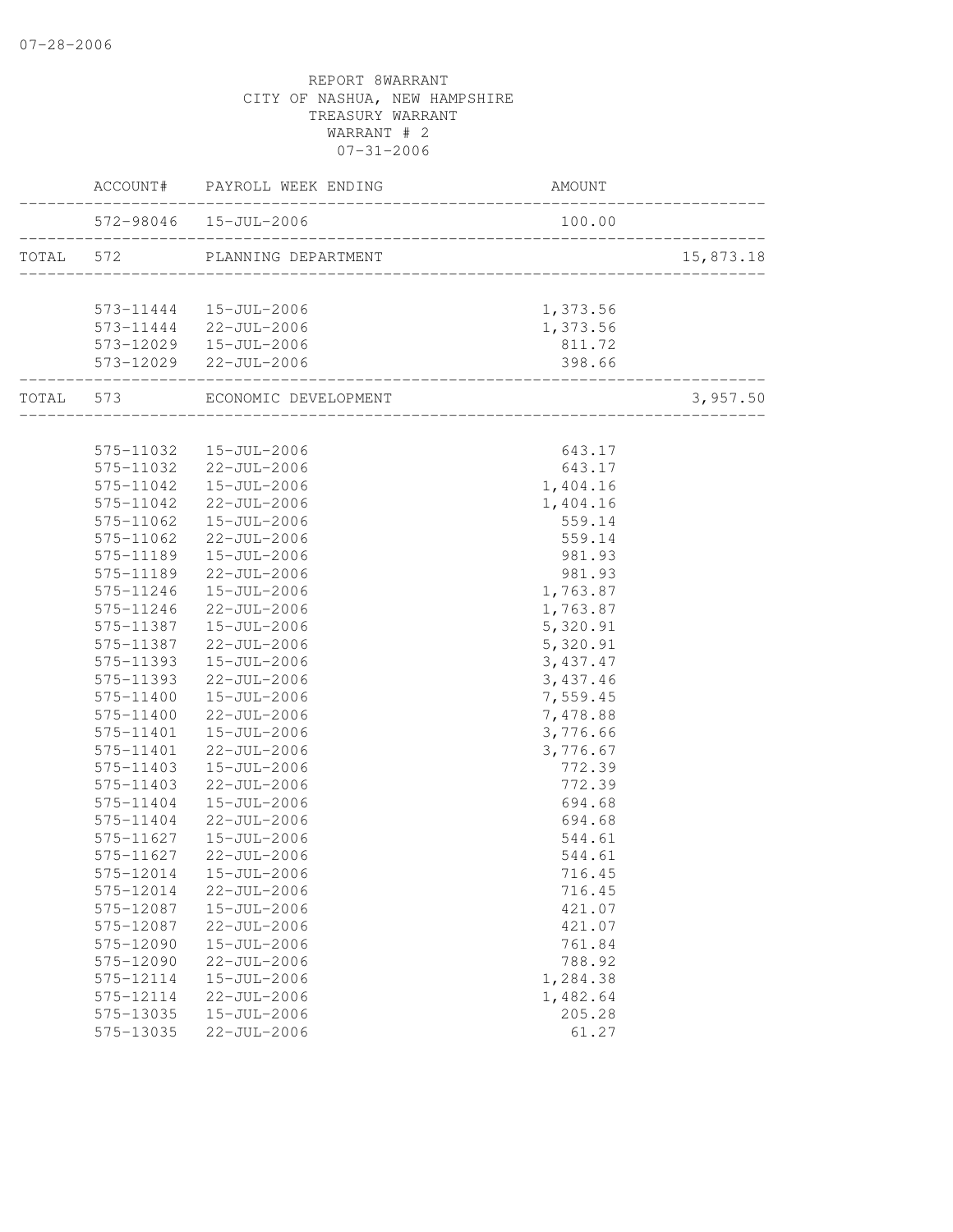|           | ACCOUNT#          | PAYROLL WEEK ENDING        | AMOUNT                            |           |
|-----------|-------------------|----------------------------|-----------------------------------|-----------|
| TOTAL 575 |                   | PUBLIC LIBRARIES           |                                   | 61,695.68 |
|           |                   |                            |                                   |           |
|           |                   | 576-11059  15-JUL-2006     | 1,238.34                          |           |
|           |                   | 576-11059 22-JUL-2006      | 1,238.34                          |           |
|           |                   | 576-11138  15-JUL-2006     | 608.62                            |           |
|           |                   | 576-11138 22-JUL-2006      | 608.62                            |           |
|           |                   | 576-11139  15-JUL-2006     | 768.02                            |           |
|           |                   | 576-11139 22-JUL-2006      | 768.02                            |           |
|           |                   | 576-11361  15-JUL-2006     | 3,816.82                          |           |
|           |                   | 576-11361 22-JUL-2006      | 3,816.82                          |           |
|           |                   | 576-11362  15-JUL-2006     | 91.87                             |           |
|           |                   | 576-11362 22-JUL-2006      | 91.87                             |           |
|           |                   | 576-91010 22-JUL-2006      | 1,860.00                          |           |
|           | TOTAL 576         | BUILDING DEPARTMENT        |                                   | 14,907.34 |
|           |                   |                            |                                   |           |
|           |                   | 577-11067  15-JUL-2006     | 1,226.25                          |           |
|           |                   | 577-11067 22-JUL-2006      | 1,226.25                          |           |
|           |                   | 577-11163  15-JUL-2006     | 844.13                            |           |
|           |                   | 577-11163 22-JUL-2006      | 844.14                            |           |
|           |                   | 577-11183  15-JUL-2006     | 937.65                            |           |
|           |                   | 577-11183 22-JUL-2006      | 937.65                            |           |
|           | _________________ | 577-91010 22-JUL-2006      | 382.50                            |           |
|           |                   | TOTAL 577 CODE ENFORCEMENT | _________________________________ | 6,398.57  |
|           |                   |                            |                                   |           |
|           |                   | 581-11075  15-JUL-2006     | 7,559.12                          |           |
|           | 581-11081         | 15-JUL-2006                | 1,905.20                          |           |
|           | 581-11162         | 15-JUL-2006                | 35,757.05                         |           |
|           | 581-11162         | 22-JUL-2006                | 36,878.60                         |           |
|           | 581-11204         | 15-JUL-2006                | 13,072.81                         |           |
|           |                   | 581-11204 22-JUL-2006      | 12,237.20                         |           |
|           | 581-11348         | 15-JUL-2006                | 43, 363.96                        |           |
|           |                   | 581-11366  15-JUL-2006     | 44,762.47                         |           |
|           | 581-11366         | $22 - JUL - 2006$          | 45,620.22                         |           |
|           | 581-11396         | 15-JUL-2006                | 13,803.86                         |           |
|           | 581-11408         | $15 - JUL - 2006$          | 15,360.39                         |           |
|           | 581-11408         | 22-JUL-2006                | 13,812.57                         |           |
|           | 581-11486         | 15-JUL-2006                | 19,659.57                         |           |
|           | 581-11570         | 15-JUL-2006                | 98,849.16                         |           |
|           | 581-11571         | 15-JUL-2006                | 5,807.95                          |           |
|           | 581-11572         | 15-JUL-2006                | 82, 233.85                        |           |
|           | 581-11579         | 15-JUL-2006                | 24,355.86                         |           |
|           | $581 - 11628$     | 15-JUL-2006                | 607.60                            |           |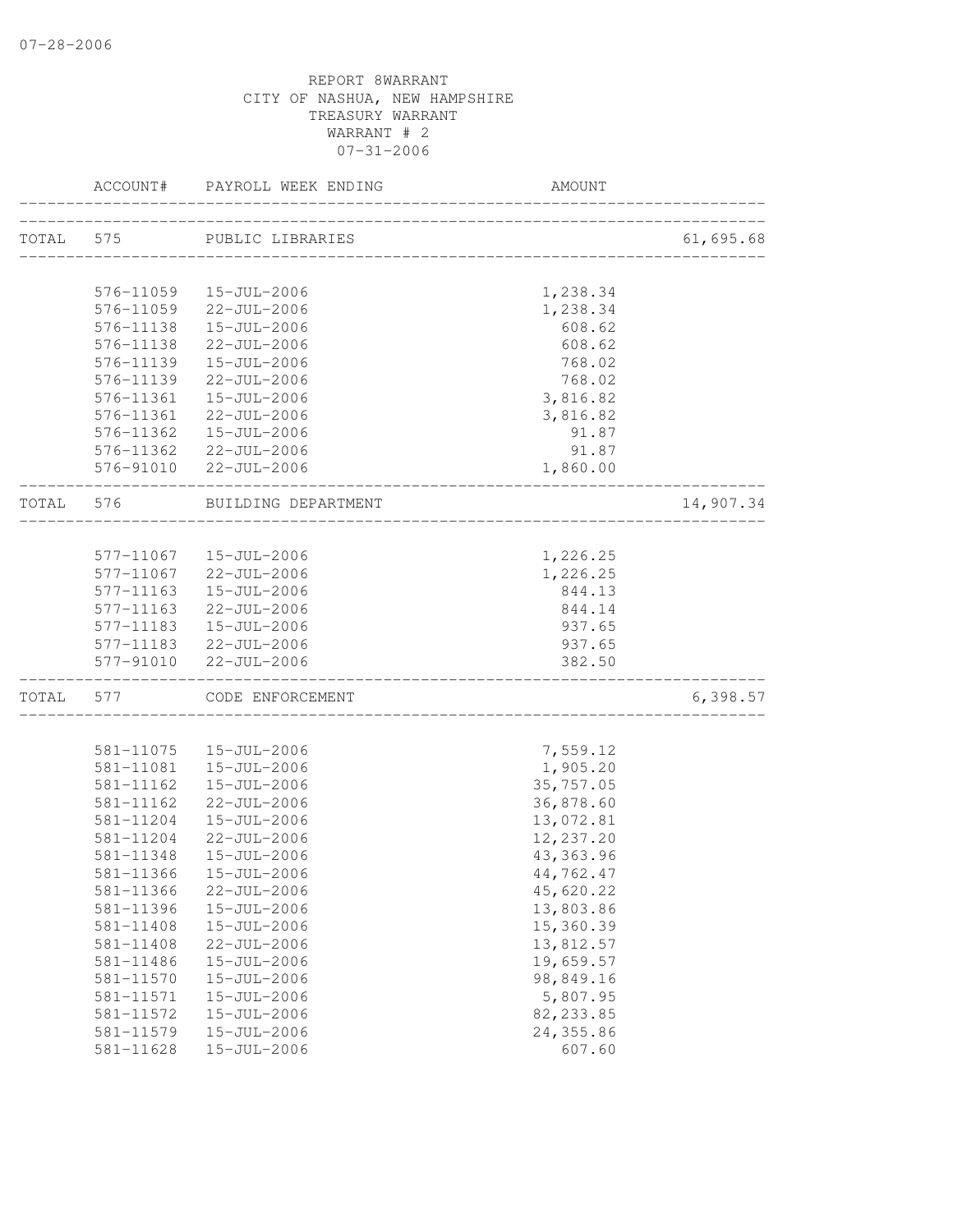| ACCOUNT#  | PAYROLL WEEK ENDING | AMOUNT      |  |
|-----------|---------------------|-------------|--|
| 581-11628 | 22-JUL-2006         | 607.60      |  |
| 581-11675 | 15-JUL-2006         | 4,807.69    |  |
| 581-11709 | 15-JUL-2006         | 8,251.23    |  |
| 581-11726 | 15-JUL-2006         | 570, 163.17 |  |
| 581-11800 | 15-JUL-2006         | 24, 164. 11 |  |
| 581-11801 | 15-JUL-2006         | 14, 152. 24 |  |
| 581-11802 | 15-JUL-2006         | 11,775.28   |  |
| 581-11803 | 15-JUL-2006         | 10,944.13   |  |
| 581-11804 | 15-JUL-2006         | 14,593.63   |  |
| 581-11805 | $15 - JUL - 2006$   | 20, 413.85  |  |
| 581-11812 | 15-JUL-2006         | 2,086.42    |  |
| 581-11830 | 15-JUL-2006         | 1,515.11    |  |
| 581-11860 | 15-JUL-2006         | 7,067.31    |  |
| 581-12021 | 15-JUL-2006         | 3,816.00    |  |
| 581-12078 | 15-JUL-2006         | 3,175.00    |  |
| 581-12078 | 22-JUL-2006         | 562.50      |  |
| 581-12081 | 15-JUL-2006         | 643.55      |  |
| 581-12087 | 15-JUL-2006         | 1,338.66    |  |
| 581-12087 | $22 - JUL - 2006$   | 1,332.00    |  |
| 581-12111 | $22 - JUL - 2006$   | 190.40      |  |
| 581-12126 | 15-JUL-2006         | 233.62      |  |
| 581-12126 | 22-JUL-2006         | 202.58      |  |
| 581-12138 | 15-JUL-2006         | $-1,074.77$ |  |
| 581-12138 | 22-JUL-2006         | 693.19      |  |
| 581-12153 | 15-JUL-2006         | 2,840.00    |  |
| 581-12153 | 22-JUL-2006         | 1,667.25    |  |
| 581-12198 | 15-JUL-2006         | 6, 200.48   |  |
| 581-12201 | 15-JUL-2006         |             |  |
| 581-12201 | 22-JUL-2006         | 252.00      |  |
| 581-13004 | 15-JUL-2006         | 7,055.39    |  |
| 581-13004 | 22-JUL-2006         | 375.00      |  |
| 581-13021 | 22-JUL-2006         | 113.50      |  |
| 581-13032 | 15-JUL-2006         | 809.97      |  |
| 581-13032 | 22-JUL-2006         | 498.41      |  |
| 581-13120 | 15-JUL-2006         | 564.09      |  |
| 581-13120 | 22-JUL-2006         | 536.48      |  |
| 581-13133 | 15-JUL-2006         | 31, 457.35  |  |
| 581-13133 | 22-JUL-2006         | 6,796.16    |  |
| 581-13137 | 15-JUL-2006         | 24,465.57   |  |
| 581-13137 | $22 - JUL - 2006$   | 22, 197.31  |  |
| 581-19000 | $15 - JUL - 2006$   | 6,699.70    |  |
| 581-19210 | 15-JUL-2006         | 5,493.00    |  |
| 581-19220 | 15-JUL-2006         | 22,852.58   |  |
| 581-19230 | 15-JUL-2006         | 5,547.31    |  |
| 581-19240 | 15-JUL-2006         | 12,632.97   |  |
| 581-19310 | $15 - JUL - 2006$   | 138.80      |  |
| 581-91010 | 15-JUL-2006         | 854.00      |  |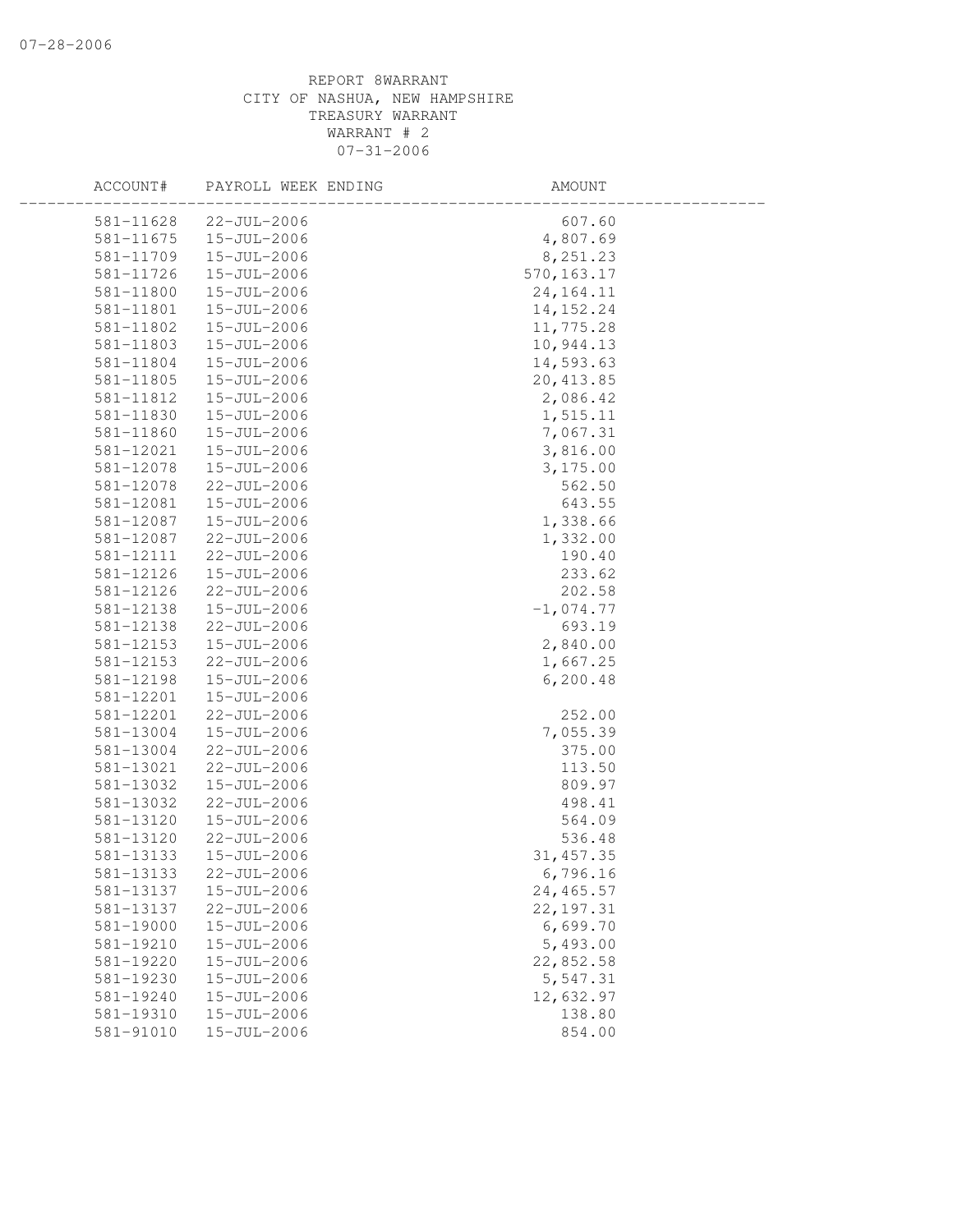|           | ACCOUNT# PAYROLL WEEK ENDING | AMOUNT       |
|-----------|------------------------------|--------------|
| TOTAL 581 |                              |              |
|           | SCHOOL DEPARTMENT            | 1,377,349.26 |

07-28-2006

#### REPORT 9WARRANT CITY OF NASHUA, NEW HAMPSHIRE TREASURY WARRANT WARRANT # 2 07-31-2006

| TOTAL 774 | CPF-URBAN PROGRAMS                                                 |                  | 892.50 |
|-----------|--------------------------------------------------------------------|------------------|--------|
|           | $774 - 12125$ $15 - JUL - 2006$<br>$774 - 12125$ $22 - JUL - 2006$ | 420.00<br>472.50 |        |
|           | ACCOUNT# PAYROLL WEEK ENDING                                       | AMOUNT           |        |

07-28-2006

|           | ACCOUNT# PAYROLL WEEK ENDING | AMOUNT   |  |
|-----------|------------------------------|----------|--|
|           | 801-11008  15-JUL-2006       |          |  |
|           | 801-11008 22-JUL-2006        | 229.11   |  |
|           | 801-11101  15-JUL-2006       | 866.40   |  |
|           | 801-11101 22-JUL-2006        | 1,732.80 |  |
| 801-11193 | 15-JUL-2006                  | 871.65   |  |
| 801-11193 | 22-JUL-2006                  | 871.65   |  |
| 801-11208 | $15 - JUL - 2006$            | 62.21    |  |
| 801-11208 | 22-JUL-2006                  | 62.21    |  |
|           | 801-11211  15-JUL-2006       | 65.52    |  |
|           | 801-11211 22-JUL-2006        | 65.52    |  |
| 801-11222 | 15-JUL-2006                  | 191.32   |  |
| 801-11222 | 22-JUL-2006                  | 191.32   |  |
| 801-11249 | 15-JUL-2006                  | 127.18   |  |
| 801-11249 | 22-JUL-2006                  | 127.18   |  |
| 801-11271 | 15-JUL-2006                  | 942.44   |  |
|           | 801-11271 22-JUL-2006        | 942.44   |  |
| 801-11276 | 15-JUL-2006                  | 1,568.00 |  |
| 801-11276 | 22-JUL-2006                  | 1,568.00 |  |
| 801-11321 | 15-JUL-2006                  | 1,033.09 |  |
|           | 801-11321 22-JUL-2006        | 1,033.09 |  |
| 801-11334 | 15-JUL-2006                  | 901.24   |  |
| 801-11334 | 22-JUL-2006                  | 901.23   |  |
| 801-11383 | 15-JUL-2006                  | 954.40   |  |
|           | 801-11383 22-JUL-2006        |          |  |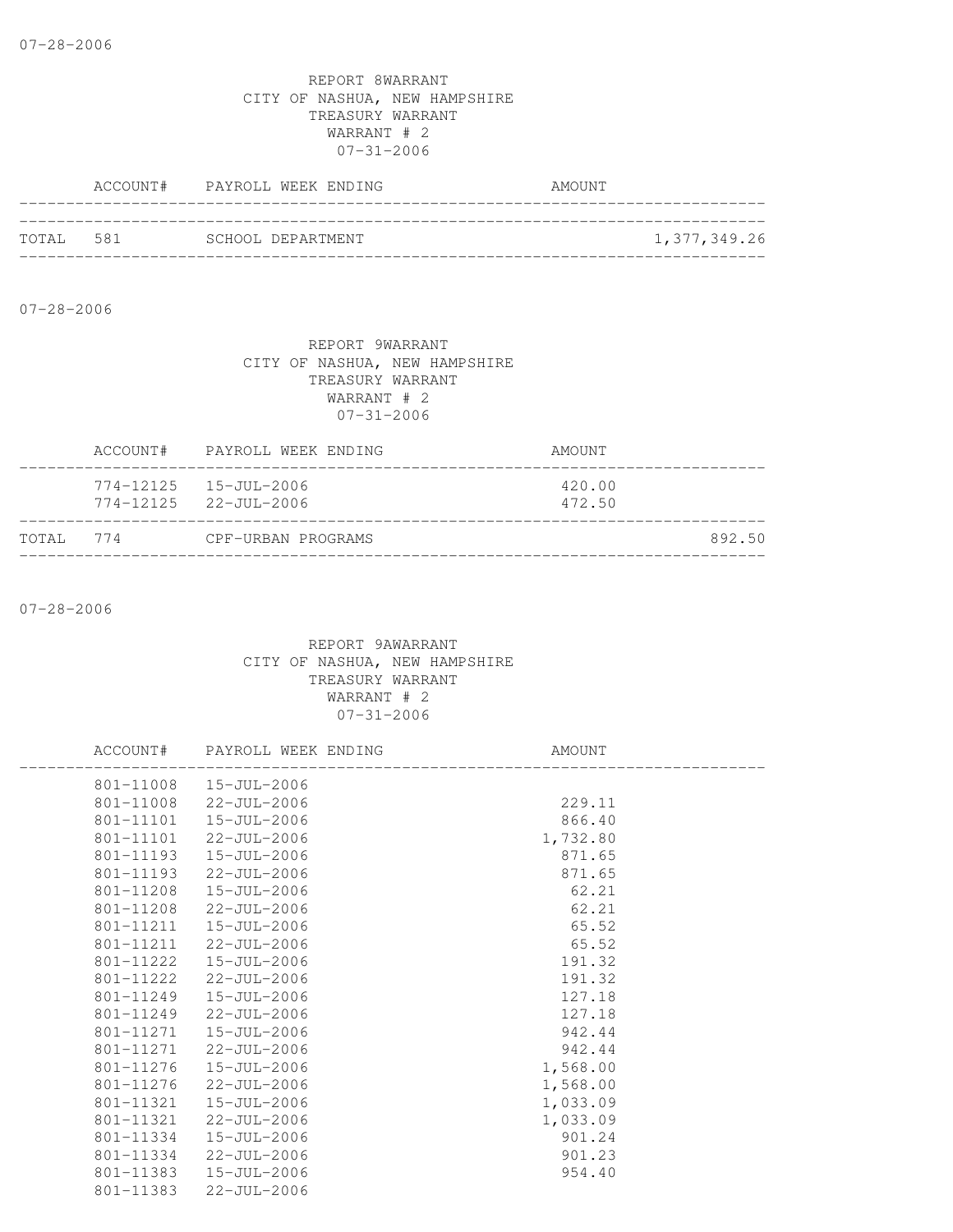| 801-11435 | 15-JUL-2006       | 82.59     |
|-----------|-------------------|-----------|
| 801-11435 | 22-JUL-2006       | 82.59     |
| 801-11595 | $15 - JUL - 2006$ | 5,986.41  |
| 801-11595 | 15-JUL-2006       | 3,723.92  |
| 801-11595 | $22 - JUL - 2006$ | 5,936.00  |
| 801-11595 | 22-JUL-2006       | 3,710.00  |
| 801-11596 | $15 - JUL - 2006$ | 3,245.23  |
| 801-11596 | 22-JUL-2006       | 3,136.00  |
| 801-11598 | 15-JUL-2006       | 776.80    |
| 801-11598 | 22-JUL-2006       | 776.80    |
| 801-11618 | 15-JUL-2006       | 548.75    |
| 801-11618 | 22-JUL-2006       | 545.93    |
| 801-11647 | 15-JUL-2006       |           |
| 801-11647 | 22-JUL-2006       | 1,515.40  |
| 801-11765 | 15-JUL-2006       | 713.60    |
| 801-11765 | 22-JUL-2006       | 713.60    |
| 801-12085 | $15 - JUL - 2006$ | 400.00    |
| 801-12085 | $22 - JUL - 2006$ | 400.00    |
| 801-12594 | 15-JUL-2006       | 5,525.00  |
| 801-12594 | $22 - JUL - 2006$ | 4,949.75  |
| 801-13004 | 15-JUL-2006       | 3, 273.13 |
| 801-13004 | 15-JUL-2006       | 795.99    |
| 801-13004 | 15-JUL-2006       | 298.40    |
| 801-13004 | 15-JUL-2006       | 556.50    |
|           |                   |           |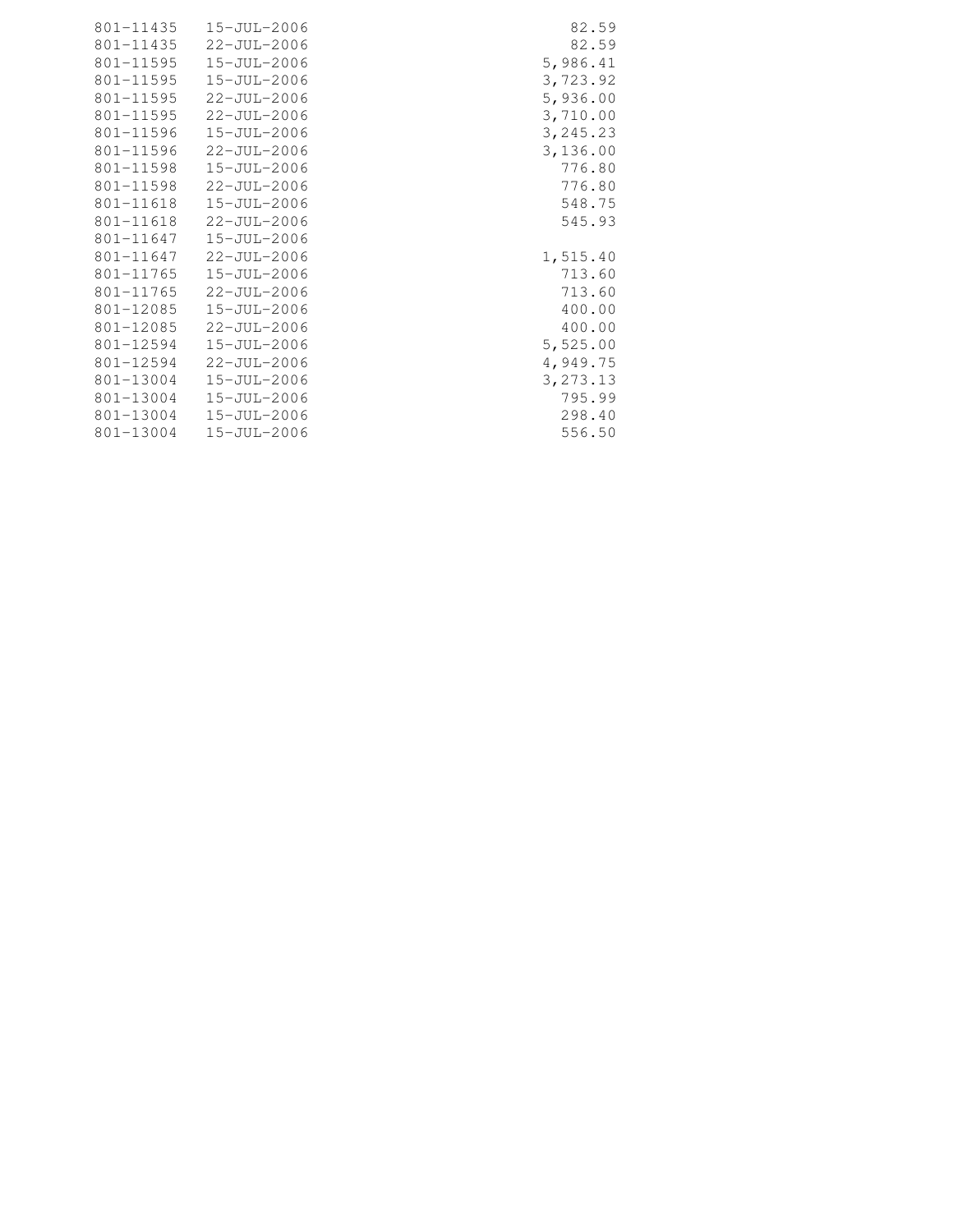## REPORT 9AWARRANT CITY OF NASHUA, NEW HAMPSHIRE TREASURY WARRANT WARRANT # 2 07-31-2006

|       | ACCOUNT#  | PAYROLL WEEK ENDING  | AMOUNT   |           |
|-------|-----------|----------------------|----------|-----------|
|       | 801-13004 | 22-JUL-2006          | 2,000.66 |           |
|       | 801-13004 | 22-JUL-2006          | 662.53   |           |
|       | 801-13004 | 22-JUL-2006          | 318.98   |           |
|       | 801-13004 | 22-JUL-2006          | 97.39    |           |
|       | 801-59236 | 15-JUL-2006          | 350.34   |           |
|       | 801-59236 | $22 - JUL - 2006$    | 350.33   |           |
|       | 801-59237 | 15-JUL-2006          | 337.45   |           |
|       | 801-59237 | $22 - JUL - 2006$    | 337.45   |           |
|       | 801-59240 | $15 - JUL - 2006$    | 131.05   |           |
|       | 801-59240 | 22-JUL-2006          | 131.05   |           |
| TOTAL | 801       | SOLID WASTE DISPOSAL |          | 67,717.62 |
|       |           |                      |          |           |
|       | 802-11028 | 15-JUL-2006          | 358.26   |           |
|       | 802-11028 | 15-JUL-2006          | 168.59   |           |
|       | 802-11028 | $22 - JUL - 2006$    | 358.26   |           |
|       | 802-11028 | 22-JUL-2006          | 168.59   |           |
|       | 802-11064 | 15-JUL-2006          | 131.05   |           |
|       | 802-11064 | 15-JUL-2006          | 131.05   |           |
|       | 802-11064 | 22-JUL-2006          | 131.05   |           |
|       | 802-11064 | 22-JUL-2006          | 131.05   |           |
|       | 802-11091 | 15-JUL-2006          | 999.84   |           |
|       | 802-11091 | $22 - JUL - 2006$    | 999.84   |           |
|       | 802-11092 | 15-JUL-2006          | 739.60   |           |
|       | 802-11092 | 22-JUL-2006          | 735.20   |           |
|       | 802-11094 | 15-JUL-2006          | 266.71   |           |
|       | 802-11094 | 15-JUL-2006          | 266.72   |           |
|       | 802-11094 | $22 - JUL - 2006$    | 266.72   |           |
|       | 802-11094 | $22 - JUL - 2006$    | 266.72   |           |
|       | 802-11095 | 15-JUL-2006          | 816.65   |           |
|       | 802-11095 | $22 - JUL - 2006$    | 816.65   |           |
|       | 802-11102 | 15-JUL-2006          | 789.31   |           |
|       | 802-11102 | $22 - JUL - 2006$    | 789.31   |           |
|       | 802-11105 | $15 - JUL - 2006$    | 879.36   |           |
|       | 802-11105 | 22-JUL-2006          | 879.36   |           |
|       | 802-11156 | 15-JUL-2006          | 871.61   |           |
|       | 802-11157 | $15 - JUL - 2006$    | 1,724.80 |           |
|       | 802-11157 | 22-JUL-2006          | 1,724.80 |           |
|       | 802-11158 | $15 - JUL - 2006$    | 1,683.20 |           |
|       | 802-11158 | $22 - JUL - 2006$    | 1,683.20 |           |
|       | 802-11208 | 15-JUL-2006          | 35.55    |           |
|       | 802-11208 | 15-JUL-2006          | 35.55    |           |
|       | 802-11208 | $22 - JUL - 2006$    | 35.55    |           |
|       | 802-11208 | $22 - JUL - 2006$    | 35.55    |           |
|       | 802-11211 | $15 - JUL - 2006$    | 393.14   |           |
|       | 802-11211 | 15-JUL-2006          | 393.14   |           |
|       | 802-11211 | 22-JUL-2006          | 393.14   |           |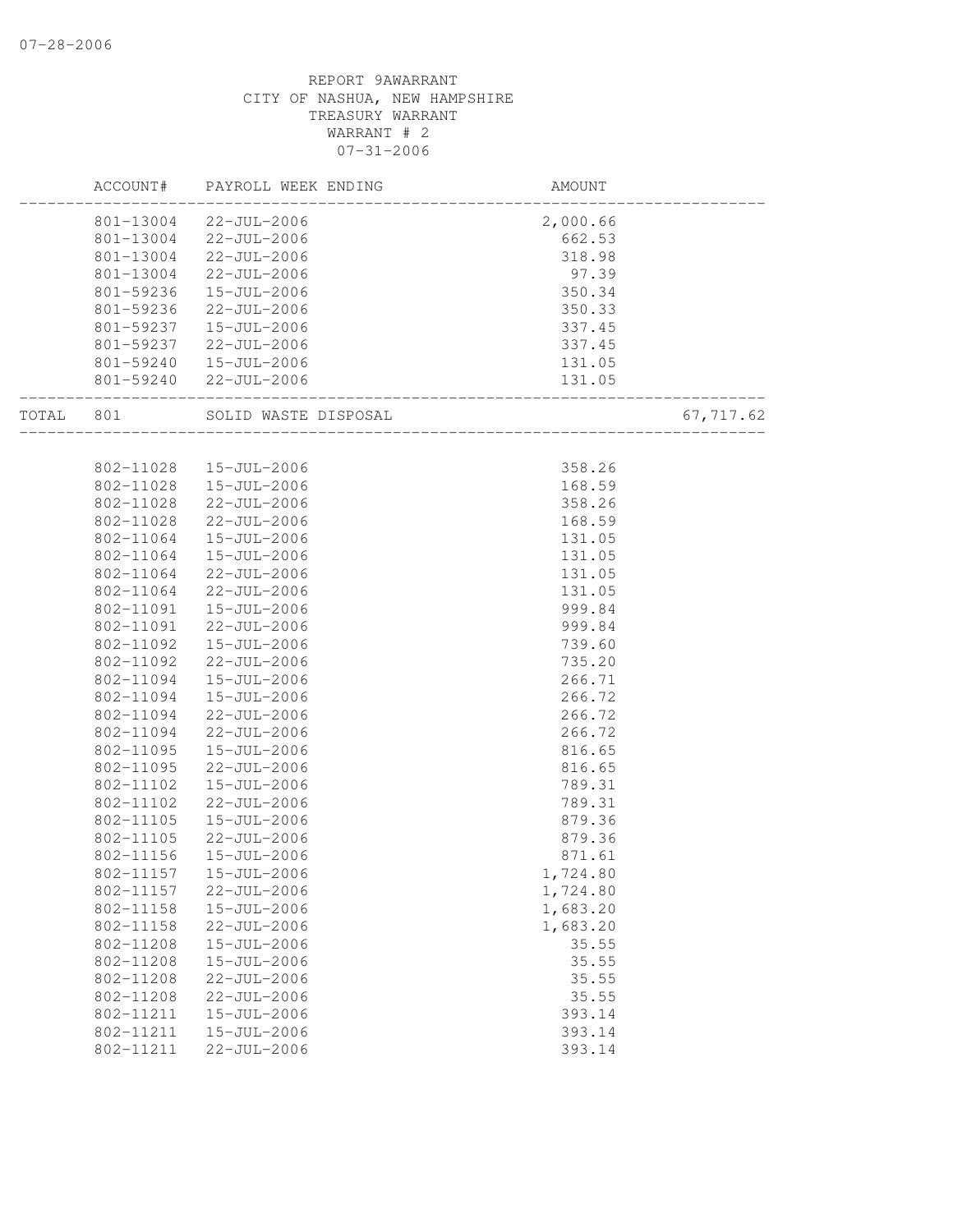## REPORT 9AWARRANT CITY OF NASHUA, NEW HAMPSHIRE TREASURY WARRANT WARRANT # 2 07-31-2006

| ACCOUNT#  | PAYROLL WEEK ENDING | AMOUNT   |  |
|-----------|---------------------|----------|--|
| 802-11211 | $22 - JUL - 2006$   | 393.14   |  |
| 802-11222 | $15 - JUL - 2006$   | 191.32   |  |
| 802-11222 | 22-JUL-2006         | 191.32   |  |
| 802-11249 | 15-JUL-2006         | 72.67    |  |
| 802-11249 | 15-JUL-2006         | 72.67    |  |
| 802-11249 | $22 - JUL - 2006$   | 72.67    |  |
| 802-11249 | 22-JUL-2006         | 72.67    |  |
| 802-11260 | 15-JUL-2006         | 1,760.00 |  |
| 802-11260 | 22-JUL-2006         | 1,760.00 |  |
| 802-11270 | 15-JUL-2006         | 944.44   |  |
| 802-11270 | 22-JUL-2006         | 944.45   |  |
| 802-11330 | 15-JUL-2006         | 967.45   |  |
| 802-11330 | 22-JUL-2006         | 967.45   |  |
| 802-11333 | 15-JUL-2006         | 948.48   |  |
| 802-11333 | $22 - JUL - 2006$   | 948.48   |  |
| 802-11435 | 15-JUL-2006         | 412.94   |  |
| 802-11435 | 15-JUL-2006         | 165.17   |  |
| 802-11435 | $22 - JUL - 2006$   | 412.94   |  |
| 802-11435 | 22-JUL-2006         | 165.17   |  |
| 802-11480 | 15-JUL-2006         | 3,366.40 |  |
| 802-11480 | 22-JUL-2006         | 3,366.40 |  |
| 802-11507 | 15-JUL-2006         | 738.80   |  |
| 802-11507 | 22-JUL-2006         | 738.80   |  |
| 802-11513 | 15-JUL-2006         | 5,924.80 |  |
| 802-11513 | 22-JUL-2006         | 5,930.40 |  |
| 802-11514 | 15-JUL-2006         | 1,762.40 |  |
| 802-11514 | 22-JUL-2006         | 1,762.40 |  |
| 802-11681 | 15-JUL-2006         | 285.68   |  |
| 802-11681 | 15-JUL-2006         | 1,142.73 |  |
| 802-11681 | 22-JUL-2006         | 285.68   |  |
| 802-11681 | $22 - JUL - 2006$   | 1,142.73 |  |
| 802-11693 | 15-JUL-2006         | 1,046.17 |  |
| 802-11693 | $22 - JUL - 2006$   | 1,046.17 |  |
| 802-11763 | 15-JUL-2006         | 159.11   |  |
| 802-11763 | 15-JUL-2006         | 636.46   |  |
| 802-11763 | 22-JUL-2006         | 159.11   |  |
| 802-11763 | 22-JUL-2006         | 636.45   |  |
| 802-11764 | 15-JUL-2006         | 1,070.89 |  |
| 802-11764 | 22-JUL-2006         | 1,070.89 |  |
| 802-12154 | 15-JUL-2006         | 341.00   |  |
| 802-12154 | 22-JUL-2006         | 304.00   |  |
| 802-12154 | 22-JUL-2006         | 440.00   |  |
| 802-12203 | 15-JUL-2006         | 288.00   |  |
| 802-12203 | 22-JUL-2006         | 432.00   |  |
| 802-13004 | 15-JUL-2006         | 1,296.63 |  |
| 802-13004 | 15-JUL-2006         | 2,946.60 |  |
| 802-13004 | 22-JUL-2006         | 1,162.12 |  |
| 802-13004 | 22-JUL-2006         | 3,581.29 |  |
|           |                     |          |  |